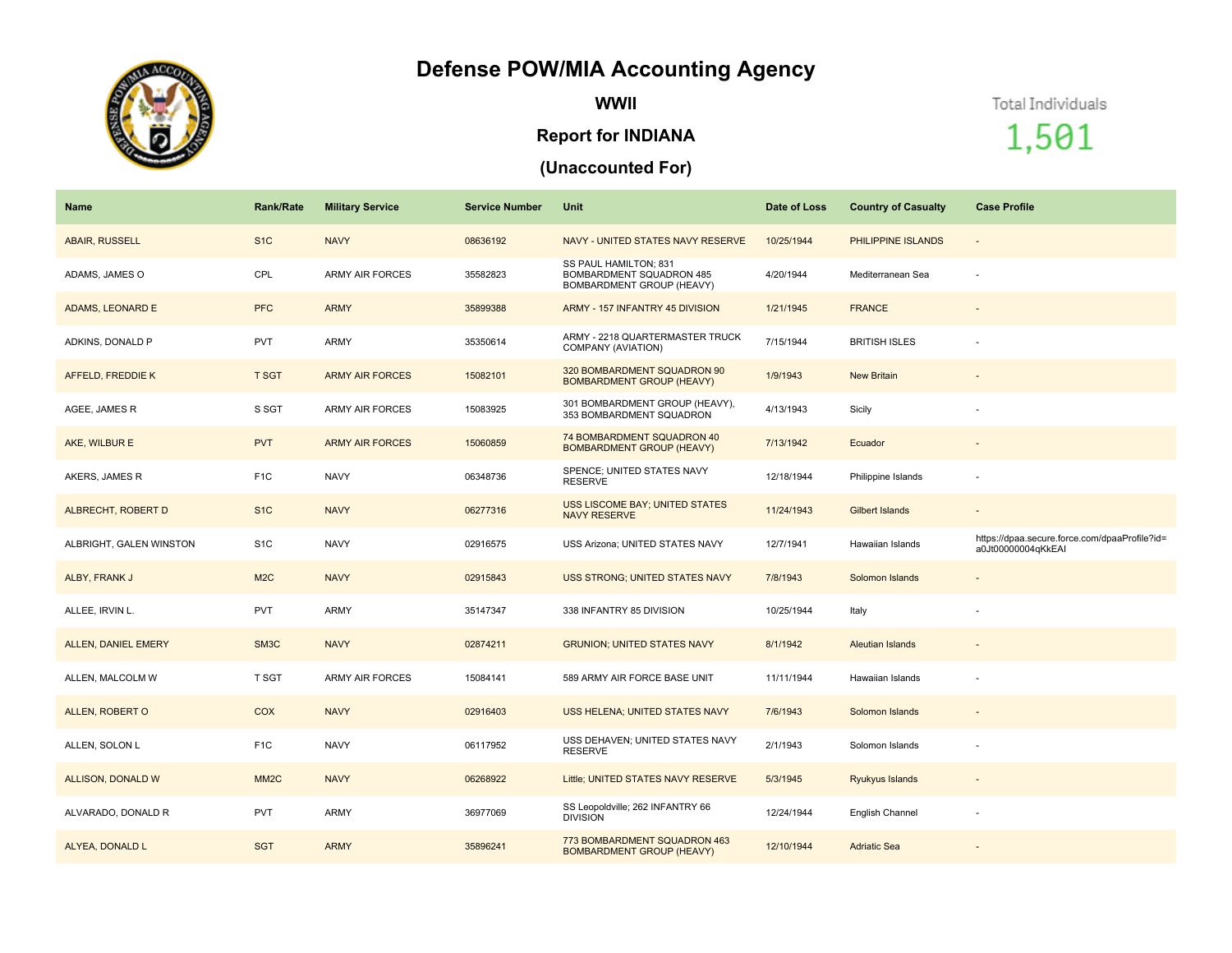| <b>Name</b>              | <b>Rank/Rate</b>  | <b>Military Service</b> | <b>Service Number</b> | Unit                                                                | Date of Loss | <b>Country of Casualty</b>               | <b>Case Profile</b>                                                 |
|--------------------------|-------------------|-------------------------|-----------------------|---------------------------------------------------------------------|--------------|------------------------------------------|---------------------------------------------------------------------|
| AMBURGEY, GUY V          | MM2C              | <b>NAVY</b>             | 06269660              | UNITED STATES NAVY RESERVE                                          | 4/14/1945    | Japan                                    |                                                                     |
| AMERMAN, MURLE R.        | <b>PVT</b>        | <b>ARMY</b>             | 35259373              | 142 INFANTRY 36 DIVISION                                            | 12/7/1943    | Italy                                    |                                                                     |
| AMICK, HOMER I           | S <sub>2</sub> C  | <b>NAVY</b>             | 08674719              | Indianapolis; UNITED STATES NAVY<br><b>RESERVE</b>                  | 7/30/1945    | Philippine Sea                           | https://dpaa.secure.force.com/dpaaProfile?id=<br>a0Jt00000004nNVEAY |
| ANDERSON, BILL E.        | Pvt               | <b>ARMY</b>             | 15382513              | 5307 COMPOSITE UNIT                                                 | 6/14/1944    | <b>Burma</b>                             | https://dpaa.secure.force.com/dpaaProfile?id=<br>a0Jt0000000cdapEAA |
| ANDERSON, EARTHIE P      | AOM3C             | <b>NAVY</b>             | 06268731              | UNITED STATES NAVY RESERVE                                          | 6/10/1943    | Atlantic Ocean                           |                                                                     |
| ANDERSON, IRWIN H        | PHM <sub>2C</sub> | <b>NAVY</b>             | 02915502              | ARISAN MARU; UNITED STATES NAVY                                     | 10/24/1944   | <b>Philippine Islands</b>                |                                                                     |
| ANDERSON, PHILLIP S      | AMM3C             | <b>NAVY</b>             | 08641461              | UNITED STATES NAVY RESERVE                                          | 6/27/1945    | China                                    |                                                                     |
| ANDERSON, STANLEY M      | <b>CAPT</b>       | <b>ARMY AIR FORCES</b>  | O-885096              | 334 FIGHTER SQUADRON 4 FIGHTER<br><b>GROUP</b>                      | 4/16/1944    | North Sea or Tyrrhenian<br>Sea           |                                                                     |
| ANSPAUGH, GEORGE B       | SEA2c             | <b>NAVY</b>             | 02916496              | USS HOUSTON (CA-30); UNITED STATES<br><b>NAVY</b>                   | 3/1/1942     | Sunda Strait                             |                                                                     |
| APPEL, JESSE L           | S <sub>1C</sub>   | <b>NAVY</b>             | 06264414              | POMPANO; UNITED STATES NAVY<br><b>RESERVE</b>                       | 10/15/1943   | Japan                                    |                                                                     |
| ARMSTRONG, WAYNE A       | S <sub>1</sub> C  | <b>NAVY</b>             | 06267956              | UNITED STATES NAVY RESERVE                                          | 4/3/1943     | Atlantic Ocean: North<br>American Waters |                                                                     |
| ARMSTRONG, WILLIAM E     | S Sgt             | <b>ARMY AIR FORCES</b>  | 35566080              | 321 BOMBARDMENT SQUADRON 90<br><b>BOMBARDMENT GROUP (HEAVY)</b>     | 8/26/1944    | <b>Netherlands East Indies</b>           | $\sim$                                                              |
| ARMSTRONG, WILLIAM R.    | CPL               | <b>ARMY</b>             | 35723717              | DUKW; 605 FIELD ARTILLERY<br>BATTALION 10 MOUNTAIN DIVISION         | 4/30/1945    | Italy                                    |                                                                     |
| <b>ARNETT, WILLIAM F</b> | 2LT               | <b>ARMY AIR FORCES</b>  | O-931685              | 52 BOMBARDMENT SQUADRON 29<br><b>BOMBARDMENT GROUP (VERY HEAVY)</b> | 5/11/1945    | Marianas Islands                         |                                                                     |
| ARNOLD, WILLIAM C        | 2d Lt             | <b>ARMY AIR FORCES</b>  | O-2051767             | 11 BOMBARDMENT SQUADRON 341<br>BOMBARDMENT GROUP (MEDIUM)           | 12/30/1943   | China                                    |                                                                     |
| <b>ASHBY, YEARBY M</b>   | <b>SGT</b>        | <b>ARMY AIR FORCES</b>  | 35480403              | 680 BOMBARDMENT SQUADRON 504<br><b>GROUP (VERY HEAVY)</b>           | 7/28/1945    | Japan/Okinawa                            |                                                                     |
| ASHCRAFT, VERNER E       | TEC <sub>5</sub>  | <b>ARMY</b>             | 35691791              | HARBOR CRAFT DETACHMENT ALASKA<br><b>DEPARTMENT</b>                 | 11/13/1945   | Alaska                                   |                                                                     |
| <b>ASKINS, HAROLD R</b>  | S SGT             | <b>ARMY</b>             | 35567639              | 721 BOMBARDMENT SQUADRON 450<br><b>BOMBARDMENT GROUP (HEAVY)</b>    | 3/24/1944    | <b>Adriatic Sea</b>                      |                                                                     |
| ATZ, RALPH EUGENE        | <b>ENS</b>        | <b>NAVY</b>             | O-363829              | UNITED STATES NAVY RESERVE                                          | 3/7/1945     | Wake Island                              | https://dpaa.secure.force.com/dpaaProfile?id=<br>a0Jt000001nzSGpEAM |
| <b>AUBLE, LOUIS P</b>    | <b>PVT</b>        | <b>ARMY</b>             | 35573759              | <b>83 CHEMICAL BATTALION</b>                                        | 1/26/1944    | Italy                                    |                                                                     |
| AUSTERMAN, EVERETT E     | CPL               | <b>ARMY AIR FORCES</b>  | 35895618              | 398 BOMBARDMENT SQUADRON 504<br>BOMBARDMENT GROUP (VERY HEAVY)      | 4/15/1945    | Japan/Okinawa                            |                                                                     |
| <b>AUSTIN, CHALMER W</b> | <b>PVT</b>        | <b>ARMY</b>             | 36115743              | ARISAN MARU; 803 ENGINEERS<br><b>BATTALION (AVIATION)</b>           | 10/24/1944   | China Seas                               |                                                                     |
| AYERS, WILLIAM R         | PFC               | <b>ARMY</b>             | 06397811              | ARMY - 31 INFANTRY REGIMENT                                         | 2/28/1942    | PHILIPPINE ISLANDS                       |                                                                     |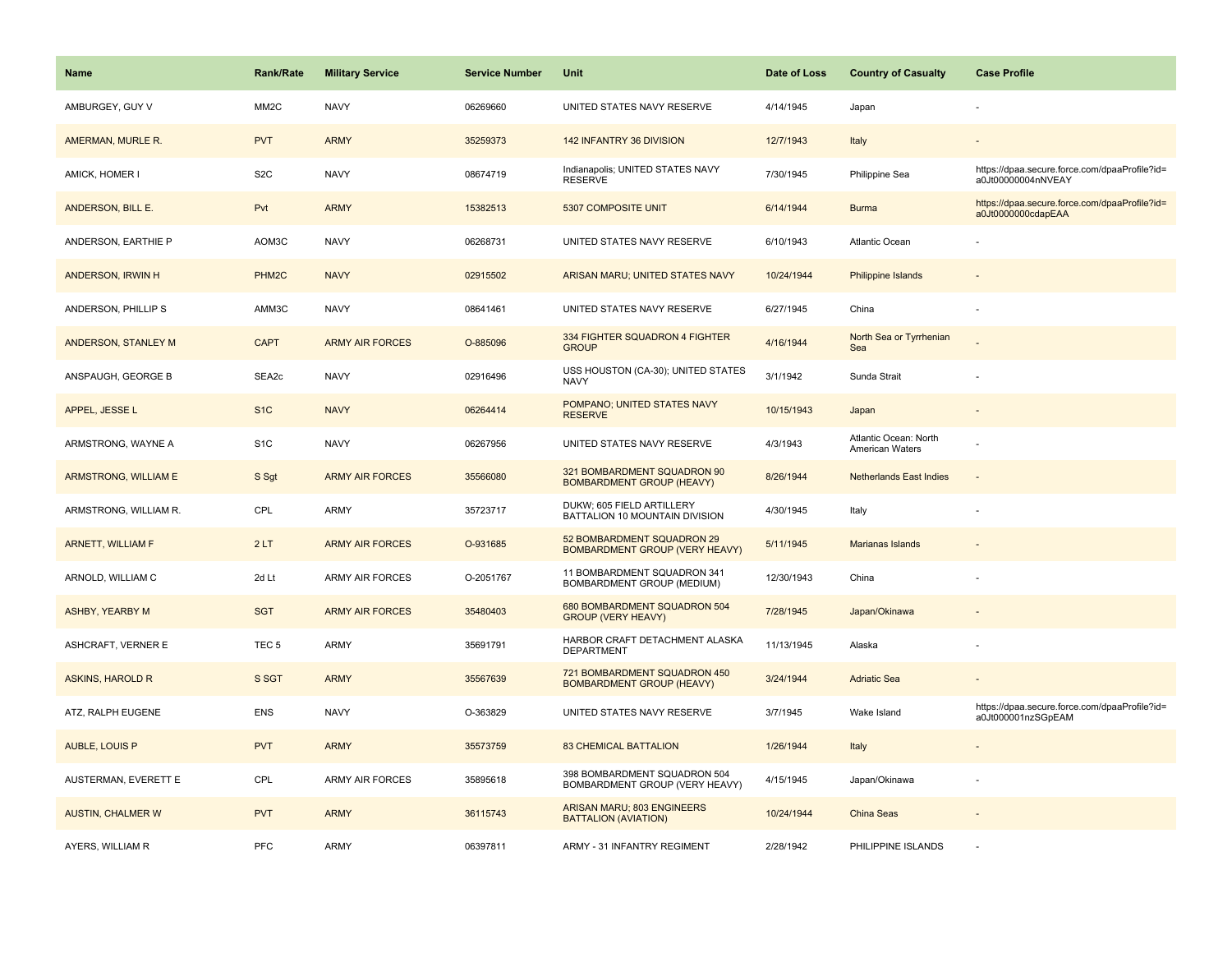| <b>Name</b>                  | <b>Rank/Rate</b>  | <b>Military Service</b> | <b>Service Number</b> | Unit                                                                           | Date of Loss | <b>Country of Casualty</b> | <b>Case Profile</b>                                                 |
|------------------------------|-------------------|-------------------------|-----------------------|--------------------------------------------------------------------------------|--------------|----------------------------|---------------------------------------------------------------------|
| <b>BAER, ROBERT W</b>        | HA <sub>1</sub> C | <b>NAVY</b>             | 02916538              | ARISAN MARU; UNITED STATES NAVY                                                | 10/24/1944   | Philippine Islands         |                                                                     |
| BAILEY, JAMES M              | MM3C              | <b>NAVY</b>             | 02915845              | USS HELENA; UNITED STATES NAVY                                                 | 7/6/1943     | Solomon Islands            |                                                                     |
| <b>BAILEY, PAUL E</b>        | <b>ENS</b>        | <b>NAVY</b>             | O-306422              | VF-44, USS Langley (CVL-27); NAVY -<br>UNITED STATES NAVY RESERVE              | 10/12/1944   | <b>FORMOSA</b>             |                                                                     |
| <b>BAIN, EMIL NMI</b>        | PFC               | ARMY                    | 35900089              | SS Leopoldville; 262 INFANTRY 66<br><b>DIVISION</b>                            | 12/24/1944   | English Channel            |                                                                     |
| <b>BAIR, KENNETH O</b>       | <b>SGT</b>        | <b>ARMY AIR FORCES</b>  | 35566053              | 330 BOMBARDMENT SQUADRON 93<br><b>BOMBARDMENT GROUP (HEAVY)</b>                | 12/31/1943   | <b>English Channel</b>     |                                                                     |
| <b>BAIRD, BILLY BRYON</b>    | S <sub>1</sub> C  | <b>NAVY</b>             | 02916570              | USS Arizona; UNITED STATES NAVY                                                | 12/7/1941    | Hawaiian Islands           | https://dpaa.secure.force.com/dpaaProfile?id=<br>a0Jt00000004mtyEAA |
| <b>BAKER, ARTHUR R</b>       | <b>SGT</b>        | <b>ARMY AIR FORCES</b>  | 35551683              | 710 BOMBARDMENT SQUADRON 447<br><b>BOMBARDMENT GROUP (HEAVY)</b>               | 5/20/1944    | <b>English Channel</b>     |                                                                     |
| BAKER, FELTNER --            | S <sub>1</sub> C  | <b>NAVY</b>             | 06344702              | USS JOHN PENN; UNITED STATES NAVY<br><b>RESERVE</b>                            | 8/13/1943    | Solomon Islands            |                                                                     |
| <b>BAKER, GEORGE D</b>       | SEA <sub>2c</sub> | <b>NAVY</b>             | 02874571              | USS HOUSTON (CA-30); UNITED STATES<br><b>NAVY</b>                              | 3/1/1942     | Sunda Strait               |                                                                     |
| BAKER, HERMAN A              | <b>SGT</b>        | <b>ARMY AIR FORCES</b>  | 15061208              | SS PAUL HAMILTON; 831<br>BOMBARDMENT SQUADRON 485<br>BOMBARDMENT GROUP (HEAVY) | 4/20/1944    | Mediterranean Sea          |                                                                     |
| <b>BAKER, HERMAS C</b>       | S <sub>1</sub> C  | <b>NAVY</b>             | 08749763              | <b>GROWLER; UNITED STATES NAVY</b><br><b>RESERVE</b>                           | 11/7/1944    | <b>China Seas</b>          |                                                                     |
| BALES, JAMES W               | S SGT             | <b>ARMY AIR FORCES</b>  | 15058894              | 42 BOMBARDMENT SQUADRON 11<br>BOMBARDMENT GROUP (HEAVY)                        | 2/1/1943     | Solomon Islands            |                                                                     |
| <b>BALL, HARLEY G</b>        | <b>CPL</b>        | <b>ARMY AIR FORCES</b>  | 35138674              | SS PAUL HAMILTON; 32 PHOTO<br>RECONNAISSANCE SQUADRON                          | 4/20/1944    | Mediterranean Sea          |                                                                     |
| BALL, NORVA J                | <b>PVT</b>        | <b>ARMY AIR FORCES</b>  | 35258793              | 321 BOMBARDMENT SQUADRON 90<br>BOMBARDMENT GROUP (HEAVY)                       | 1/6/1943     | New Guinea                 |                                                                     |
| <b>BALLARD, WALTER J</b>     | S <sub>1</sub> C  | <b>NAVY</b>             | 08650670              | Frederick C Davis; UNITED STATES NAVY<br><b>RESERVE</b>                        | 4/24/1945    | North Atlantic Ocean       |                                                                     |
| BANES, DONALD R              | F <sub>1</sub> C  | <b>NAVY</b>             | 09557463              | HULL; UNITED STATES NAVY RESERVE                                               | 12/18/1944   | Philippine Sea             | https://dpaa.secure.force.com/dpaaProfile?id=<br>a0Jt0000000XdeCEAS |
| <b>BANFIELD, CLYDE LOUIS</b> | F <sub>2</sub> C  | <b>NAVY</b>             | 02917214              | USS LAFFEY; UNITED STATES NAVY                                                 | 11/13/1942   | Solomon Islands            |                                                                     |
| <b>BANKE, HERBERT M</b>      | F <sub>2</sub> C  | <b>NAVY</b>             | 02935715              | Warrington; UNITED STATES NAVY<br><b>RESERVE</b>                               | 9/13/1944    | Bermuda                    |                                                                     |
| <b>BARBOUR, HAROLD X</b>     | MOMM2C            | <b>NAVY</b>             | 02917241              | <b>GRAYBACK; UNITED STATES NAVY</b>                                            | 3/28/1944    | <b>Philippine Sea</b>      |                                                                     |
| BARDEN, WILBUR DUANE         | COX               | <b>NAVY</b>             | 02916617              | USS JUNEAU; UNITED STATES NAVY                                                 | 11/13/1942   | Solomon Islands            |                                                                     |
| <b>BARKER, EMERSON Y</b>     | <b>MAJ</b>        | <b>ARMY AIR FORCES</b>  | O-435841              | 419 NIGHT FIGHTER SQUADRON                                                     | 6/12/1944    | Solomon Islands            |                                                                     |
| <b>BARKER, ROBERT C</b>      | RT <sub>1</sub> C | <b>NAVY</b>             | 06264105              | NAVY - UNITED STATES NAVY RESERVE                                              | 7/30/1945    | PHILIPPINE SEA             |                                                                     |
| <b>BARNES, HUBERT E</b>      | S SGT             | <b>ARMY</b>             | 35104229              | 714 TANK BATTALION 12 ARMORED<br><b>DIVISION</b>                               | 3/22/1945    | Germany                    |                                                                     |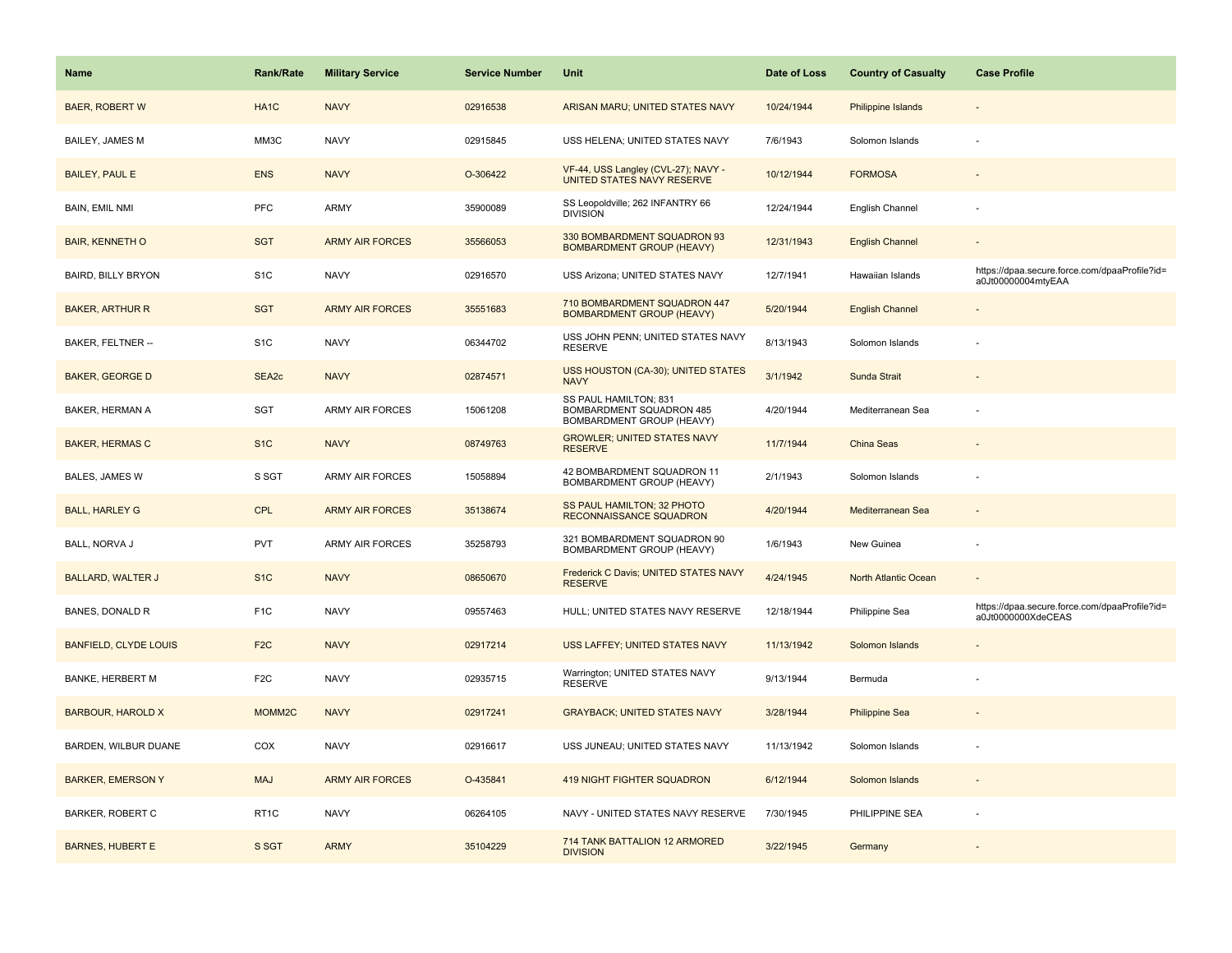| <b>Name</b>                    | <b>Rank/Rate</b> | <b>Military Service</b> | <b>Service Number</b> | Unit                                                             | Date of Loss | <b>Country of Casualty</b>     | <b>Case Profile</b>                                                 |
|--------------------------------|------------------|-------------------------|-----------------------|------------------------------------------------------------------|--------------|--------------------------------|---------------------------------------------------------------------|
| <b>BARNETT, GEORGE E</b>       | F <sub>1</sub> C | <b>NAVY</b>             | 02915443              | USS Peary; UNITED STATES NAVY                                    | 2/19/1942    | Australia                      |                                                                     |
| <b>BARTLEY, LYNN</b>           | Pfc              | <b>ARMY</b>             | 35492639              | 209 ENGR BN                                                      | 6/16/1944    | <b>BURMA</b>                   |                                                                     |
| BASEY, JOHN S                  | F <sub>2</sub> C | <b>NAVY</b>             | 09558081              | NAVY - UNITED STATES NAVY RESERVE                                | 10/25/1944   | PHILIPPINE ISLANDS             |                                                                     |
| <b>BASS, ROBERT D</b>          | S SGT            | <b>ARMY AIR FORCES</b>  | 35893377              | 350 BOMBARDMENT SQUADRON 100<br><b>BOMBARDMENT GROUP (HEAVY)</b> | 7/28/1944    | North Sea or Tyrrhenian<br>Sea |                                                                     |
| <b>BATES, JOHN HAIL</b>        | RM3C             | <b>NAVY</b>             | 03684844              | USS Enterprise - VT 6; UNITED STATES<br><b>NAVY</b>              | 6/4/1942     | Midway Island                  |                                                                     |
| <b>BAUER, GEORGE W</b>         | 2LT              | <b>ARMY AIR FORCES</b>  | O-709255              | 865 BOMBARDMENT SQUADRON 494<br><b>BOMBARDMENT GROUP (HEAVY)</b> | 12/13/1944   | Caroline Islands               |                                                                     |
| <b>BAUM, BERYL BRICE</b>       | GM3C             | <b>NAVY</b>             | 02916433              | NAVY - UNITED STATES NAVY                                        | 11/13/1942   | SOLOMON ISLANDS                |                                                                     |
| <b>BAURMEISTER, KENNETH --</b> | S <sub>1</sub> C | <b>NAVY</b>             | 02916162              | PICKEREL; UNITED STATES NAVY                                     | 5/6/1943     | Japan                          |                                                                     |
| BEAL, JOSEPH J.                | T SGT            | <b>ARMY AIR FORCES</b>  | 35256930              | 511 BOMBARDMENT SQUADRON 351<br>BOMBARDMENT GROUP (HEAVY)        | 6/28/1943    | France                         |                                                                     |
| <b>BEAM, JOHN H</b>            | <b>SGT</b>       | <b>ARMY</b>             | 06549235              | 1 REGIMENT 1 ARMORED DIVISION                                    | 2/15/1943    | Tunisia                        |                                                                     |
| <b>BEAN, NORMAN R</b>          | SGT              | ARMY AIR FORCES         | 35090696              | 571 BOMBARDMENT SQUADRON 390<br>BOMBARDMENT GROUP (HEAVY)        | 6/5/1944     | English Channel                |                                                                     |
| <b>BEAVER, LOWELL M</b>        | <b>T SGT</b>     | <b>ARMY AIR FORCES</b>  | 35250667              | 413 BOMBARDMENT SQUADRON 96<br><b>BOMBARDMENT GROUP (HEAVY)</b>  | 3/24/1945    | North Sea or Tyrrhenian<br>Sea |                                                                     |
| BEAVERS, AMOS R                | EM2C             | <b>NAVY</b>             | 06340636              | <b>GRAYLING; UNITED STATES NAVY</b><br><b>RESERVE</b>            | 9/24/1943    | Philippine Islands             |                                                                     |
| <b>BEELER, ALLEN W</b>         | <b>SGT</b>       | <b>ARMY AIR FORCES</b>  | 15331929              | <b>ARMY AIR FORCE</b>                                            | 5/22/1944    | <b>Burma</b>                   | https://dpaa.secure.force.com/dpaaProfile?id=<br>a0Jt0000000XgfEEAS |
| BEELER, CLARE R                | 2LT              | <b>MARINE CORPS</b>     | O-032162              | ARMY - UNITED STATES MARINE CORPS                                | 2/16/1945    | PACIFIC OCEAN                  |                                                                     |
| BEERWERT, DILMAN J             | S SGT            | <b>ARMY AIR FORCES</b>  | 15059026              | 63 BOMBARDMENT SQUADRON 43<br><b>BOMBARDMENT GROUP (HEAVY)</b>   | 5/8/1943     | New Guinea                     |                                                                     |
| BELL, EUGENE E.                | Cpl              | ARMY AIR FORCES         | 6984284               | 33 BOMBARDMENT SQUADRON 22<br>BOMBARDMENT GROUP (MEDIUM)         | 3/25/1942    | Phoenix Islands                |                                                                     |
| <b>BELL, JAMES HENRY</b>       | LT.              | <b>NAVY</b>             | O-121468              | HANCOCK; UNITED STATES NAVY<br><b>RESERVE</b>                    | 10/29/1944   | Philippine Islands             |                                                                     |
| BENNETT, JAMES HOWARD          | S <sub>2</sub> C | <b>NAVY</b>             | 02959275              | USS WALKE; UNITED STATES NAVY                                    | 11/15/1942   | Solomon Islands                |                                                                     |
| BENNETT, JOHN W                | <b>GUN</b>       | <b>NAVY</b>             | 00084913              | ARISAN MARU; UNITED STATES NAVY                                  | 10/24/1944   | Philippine Islands             |                                                                     |
| BERAUER, WILBUR F              | LT/JG/           | <b>NAVY</b>             | O-101587              | USS LUNGA POINT; UNITED STATES<br>NAVY RESERVE                   | 11/25/1944   | New Guinea                     |                                                                     |
| BERDOSH, JOHN --               | <b>PFC</b>       | <b>ARMY</b>             | 35091388              | LST-523; 207 ENGINEERS COMBAT<br><b>BATTALION</b>                | 6/19/1944    | France                         |                                                                     |
| BERKLEY, CHESTER J.            | <b>SGT</b>       | <b>ARMY</b>             | 35166465              | AIR CORPS                                                        | 11/8/1942    | Hawaiian Islands               |                                                                     |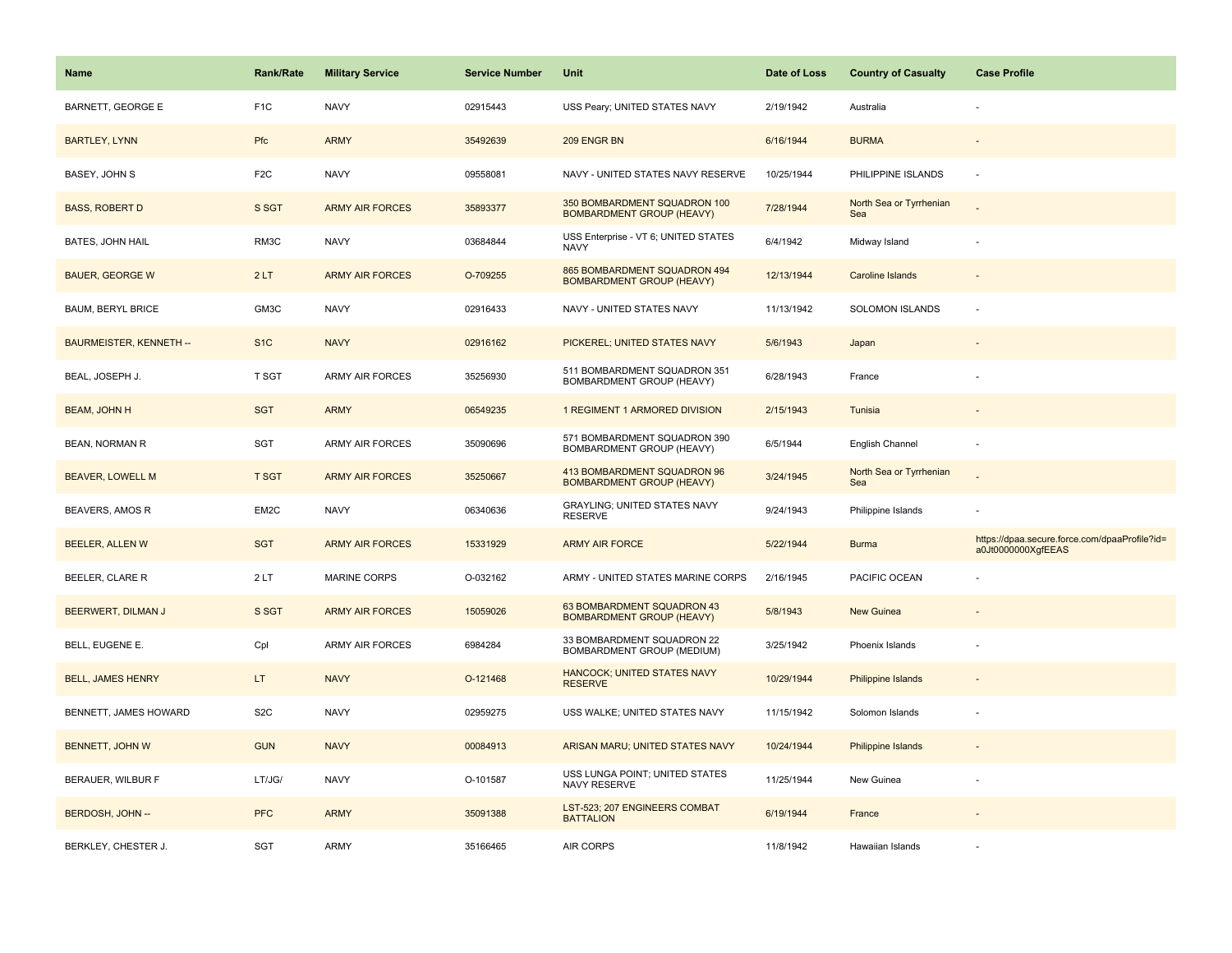| Name                        | <b>Rank/Rate</b>   | <b>Military Service</b> | <b>Service Number</b> | Unit                                                                  | Date of Loss | <b>Country of Casualty</b> | <b>Case Profile</b>                                                 |
|-----------------------------|--------------------|-------------------------|-----------------------|-----------------------------------------------------------------------|--------------|----------------------------|---------------------------------------------------------------------|
| <b>BERNES, ALBERT LEROY</b> | Pvt                | <b>MARINE CORPS</b>     | 356336                | <b>MARINE - UNITED STATES MARINE</b><br><b>CORPS</b>                  | 10/9/1942    | Solomon Islands            | https://dpaa.secure.force.com/dpaaProfile?id=<br>a0Jt0000000XfJeEAK |
| <b>BESSLER, EDGAR A</b>     | MOMM1C             | <b>NAVY</b>             | 06273298              | Nauset ; UNITED STATES NAVY<br><b>RESERVE</b>                         | 9/9/1943     | Italy                      |                                                                     |
| BEYERS, JOHN N              | <b>SGT</b>         | <b>ARMY AIR FORCES</b>  | 35724183              | 398 BOMBARDMENT SQUADRON 504<br><b>BOMBARDMENT GROUP (VERY HEAVY)</b> | 2/15/1945    | Japan/Okinawa              |                                                                     |
| <b>BIDELOT, ALBERT R</b>    | MM1C               | <b>NAVY</b>             | 02914551              | USS HELENA; UNITED STATES NAVY<br><b>RESERVE</b>                      | 7/6/1943     | Solomon Islands            |                                                                     |
| BIENIEWICZ, FRANK J         | TM <sub>2</sub> C  | <b>NAVY</b>             | 06116387              | NAVY - UNITED STATES NAVY RESERVE                                     | 10/25/1944   | PHILIPPINE ISLANDS         |                                                                     |
| <b>BIGGART, PAUL S</b>      | S SGT              | <b>ARMY AIR FORCES</b>  | 35374636              | 716 BOMBARDMENT SQUADRON 449<br>BOMBARDMENT GROUP (HEAVY)             | 2/25/1944    | Yugoslavia                 |                                                                     |
| <b>BIGGS, PERRY J</b>       | MOMM <sub>2C</sub> | <b>NAVY</b>             | 06268669              | LST-342; UNITED STATES NAVY<br><b>RESERVE</b>                         | 7/18/1943    | Solomon Islands            |                                                                     |
| BILLERMAN, HERMAN P         | S <sub>1</sub> C   | <b>NAVY</b>             | 06263849              | UNITED STATES NAVY RESERVE                                            | 12/31/1942   | French Morocco             |                                                                     |
| <b>BILLINGS, WILLIAM B</b>  | LT /JG/            | <b>NAVY</b>             | O-083118              | NAVY - UNITED STATES NAVY RESERVE                                     | 7/2/1942     | <b>PACIFIC OCEAN</b>       |                                                                     |
| BILLMAN, ARTHUR L           | S <sub>1</sub> C   | <b>NAVY</b>             | 06269390              | SS Jonathan Sturges; UNITED STATES<br>NAVY RESERVE                    | 2/23/1943    | Newfoundland               |                                                                     |
| <b>BILLS, WILSON D</b>      | <b>T SGT</b>       | <b>ARMY AIR FORCES</b>  | 35258446              | 413 BOMBARDMENT SQUADRON 96<br><b>BOMBARDMENT GROUP (HEAVY)</b>       | 7/28/1943    | Germany                    |                                                                     |
| BILZ, ROBERT E              | S <sub>2</sub> C   | <b>NAVY</b>             | 02940272              | NAVY - UNITED STATES NAVY RESERVE                                     | 7/30/1945    | PHILIPPINE SEA             |                                                                     |
| <b>BIRD, WILLIARD J</b>     | Y <sub>3</sub> C   | <b>NAVY</b>             | 08750773              | NAVY - UNITED STATES NAVY RESERVE                                     | 3/19/1945    | <b>JAPAN</b>               |                                                                     |
| <b>BLACK, GEORGE K</b>      | CPL                | <b>ARMY</b>             | 35570418              | 325 GLIDER INFANTRY 82 AIRBORNE<br><b>DIVISION</b>                    | 10/2/1944    | Holland                    |                                                                     |
| <b>BLACKBURN, EDWARD R</b>  | RT <sub>1C</sub>   | <b>NAVY</b>             | 06268538              | <b>GOLET; UNITED STATES NAVY</b><br><b>RESERVE</b>                    | 7/12/1944    | Japan                      |                                                                     |
| <b>BLACKBURN, LOUIS R</b>   | S <sub>1</sub> C   | <b>NAVY</b>             | 02915771              | Neosho; UNITED STATES NAVY                                            | 5/7/1942     | Coral Sea                  |                                                                     |
| <b>BLALOCK, CECIL G</b>     | SC <sub>2</sub> C  | <b>NAVY</b>             | 02872639              | Langley; UNITED STATES NAVY                                           | 2/27/1942    | Java                       |                                                                     |
| BLAZEVICH, DONAT J          | SGT                | <b>ARMY AIR FORCES</b>  | 19016619              | 414 BOMBARDMENT SQUADRON 97<br>BOMBARDMENT GROUP (HEAVY)              | 11/12/1945   | Italy                      |                                                                     |
| <b>BLOUGH, LEO C</b>        | <b>M SGT</b>       | <b>ARMY AIR FORCES</b>  | 16010138              | 869 BOMBARDMENT SQUADRON 497<br><b>BOMBARDMENT GROUP (VERY HEAVY)</b> | 4/2/1945     | Marianas Islands           |                                                                     |
| BLUM, CARL H                | MM1C               | <b>NAVY</b>             | 02914327              | USS Atik; UNITED STATES NAVY<br><b>RESERVE</b>                        | 3/27/1942    | Bermuda                    |                                                                     |
| <b>BLUNDELL, JOHN M</b>     | ARM3C              | <b>NAVY</b>             | 04104161              | USS Enterprise - VT 6; UNITED STATES<br><b>NAVY</b>                   | 6/4/1942     | Midway Island              |                                                                     |
| <b>BODKIN, FRANK A</b>      | MM <sub>2</sub> C  | <b>NAVY</b>             | 02874267              | USS HELENA; UNITED STATES NAVY                                        | 7/6/1943     | Solomon Islands            |                                                                     |
| <b>BOHMAN, CARL V</b>       | <b>CAPT</b>        | <b>ARMY AIR FORCES</b>  | O-667638              | 41 FIGHTER SQUADRON 35 FIGHTER<br><b>GROUP</b>                        | 8/4/1944     | <b>New Guinea</b>          |                                                                     |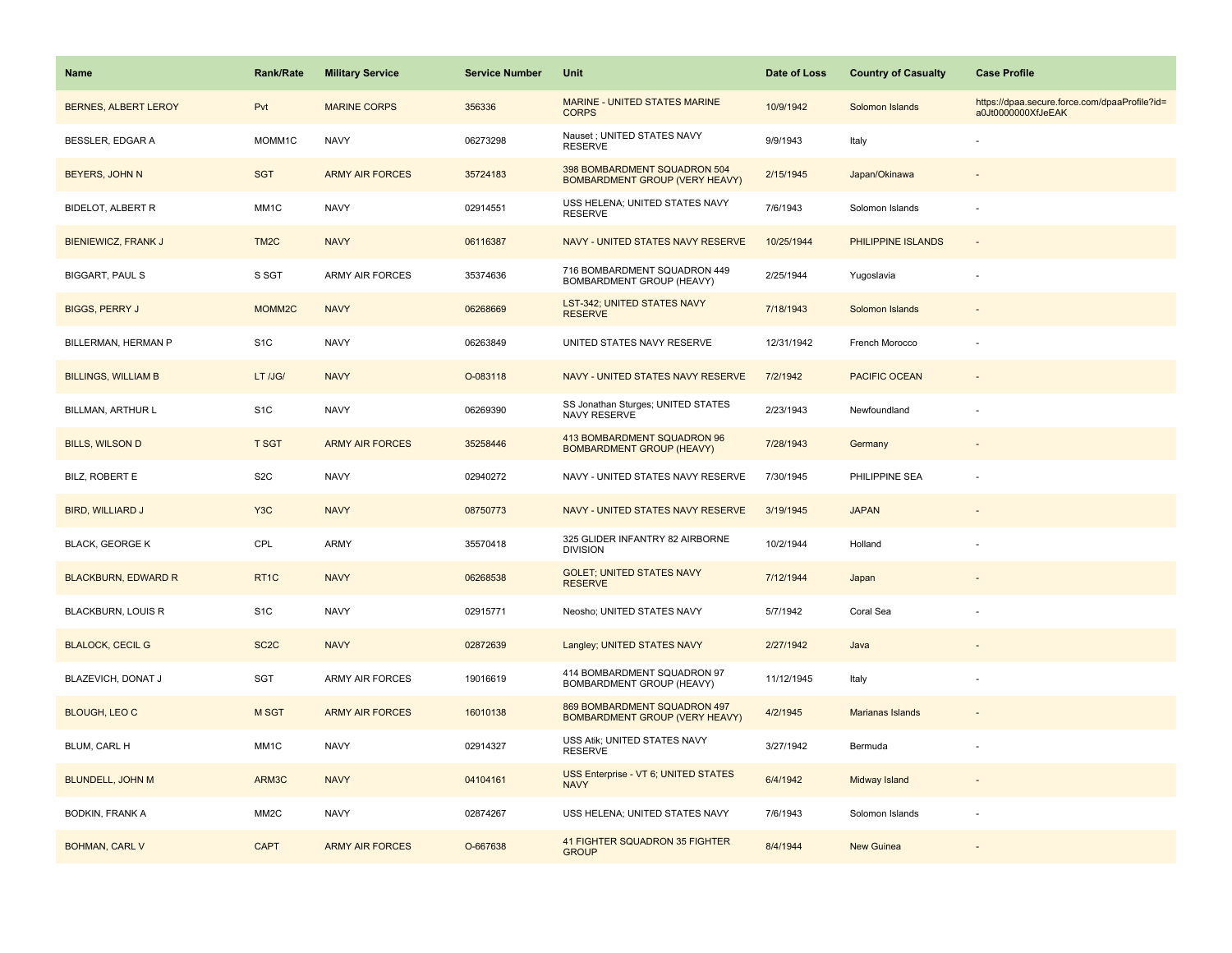| <b>Name</b>                  | <b>Rank/Rate</b> | <b>Military Service</b> | <b>Service Number</b> | Unit                                                                    | Date of Loss | <b>Country of Casualty</b> | <b>Case Profile</b>                                                 |
|------------------------------|------------------|-------------------------|-----------------------|-------------------------------------------------------------------------|--------------|----------------------------|---------------------------------------------------------------------|
| <b>BOLLES, HARRY --</b>      | <b>SGT</b>       | ARMY AIR FORCES         | 06669160              | 26 BOMBARDMENT SQUADRON 11<br>BOMBARDMENT GROUP (HEAVY)                 | 9/14/1942    | New Hebrides               |                                                                     |
| <b>BOLLINGER, GEORGE P</b>   | CPL              | <b>ARMY AIR FORCES</b>  | 19044103              | SHINYO MARU; 30 BOMBARDMENT<br>SQUADRON 19 BOMBARDMENT GROUP<br>(HEAVY) | 9/7/1944     | <b>Philippine Islands</b>  |                                                                     |
| BOLTIN, WILLIAM M            | 2LT              | <b>ARMY AIR FORCES</b>  | O-750934              | 23 BOMBARDMENT SQUADRON 5<br>BOMBARDMENT GROUP (HEAVY)                  | 6/23/1944    | Caroline Islands           |                                                                     |
| BOONE, MARK P.               | FLT O            | <b>ARMY AIR FORCES</b>  | T-186031              | 318 FIGHTER SQUADRON 325 FIGHTER<br><b>GROUP</b>                        | 7/22/1943    | Sardinia                   |                                                                     |
| BORRADAILE, BURDETTE L       | S SGT            | <b>ARMY AIR FORCES</b>  | 15109595              | 338 BOMBARDMENT SQUADRON 96<br>BOMBARDMENT GROUP (HEAVY)                | 4/11/1944    |                            |                                                                     |
| <b>BORYSIEWICZ, JOSEPH F</b> | <b>PFC</b>       | <b>ARMY</b>             | 35372986              | LCI-92; 500 MEDICAL COLLECTION<br><b>COMPANY</b>                        | 6/6/1944     | France                     | https://dpaa.secure.force.com/dpaaProfile?id=<br>a0Jt0000000XmDVEA0 |
| BOSTON, HARVEY C             | CPL              | <b>ARMY</b>             | 35696980              | <b>ARMY</b>                                                             | 9/4/1944     | <b>BURMA</b>               |                                                                     |
| <b>BOWER, WILLIAM W</b>      | LT.              | <b>NAVY</b>             | O-161175              | <b>SUBMARINE Albacore; UNITED STATES</b><br><b>NAVY RESERVE</b>         | 11/7/1944    | Japan                      |                                                                     |
| BOWERS, SAMUEL J             | 2LT              | <b>ARMY AIR FORCES</b>  | O-720149              | 320 BOMBARDMENT SQUADRON 90<br>BOMBARDMENT GROUP (HEAVY)                | 7/15/1945    | China Seas                 |                                                                     |
| <b>BOWLES, ELDRIDGE W</b>    | S <sub>1</sub> C | <b>NAVY</b>             | 08641340              | Indianapolis; UNITED STATES NAVY                                        | 7/30/1945    | <b>Philippine Sea</b>      | https://dpaa.secure.force.com/dpaaProfile?id=<br>a0Jt00000004mQCEAY |
| BOWMAN, DANIEL W             | 1 LT             | <b>ARMY AIR FORCES</b>  | O-677237              | 345 BOMBARDMENT SQUADRON 98<br>BOMBARDMENT GROUP (HEAVY)                | 2/25/1944    | Germany                    |                                                                     |
| <b>BOWMAN, FRANK E</b>       | S <sub>1C</sub>  | <b>NAVY</b>             | 06271881              | SS Atlantic Sun; UNITED STATES NAVY<br><b>RESERVE</b>                   | 2/15/1943    | Newfoundland               |                                                                     |
| BOWMAN, JAMES A.             | S SGT            | <b>ARMY</b>             | 20531293              | 151 INFANTRY 38 DIVISION                                                | 4/25/1945    | Philippine Islands         |                                                                     |
| BOYD, TROY H                 | GM3C             | <b>NAVY</b>             | 08674701              | Indianapolis; UNITED STATES NAVY<br><b>RESERVE</b>                      | 7/30/1945    | <b>Philippine Sea</b>      | https://dpaa.secure.force.com/dpaaProfile?id=<br>a0Jt00000004mQ2EAI |
| BOYER, EARL W                | S <sub>1</sub> C | <b>NAVY</b>             | 06271776              | SS Wm. P. Frye; UNITED STATES NAVY<br><b>RESERVE</b>                    | 3/29/1943    | North Atlantic Ocean       |                                                                     |
| <b>BOYER, FRED HUNTER</b>    | F <sub>1C</sub>  | <b>NAVY</b>             | 02916508              | USS West Virginia; UNITED STATES NAVY                                   | 12/7/1941    | Hawaiian Islands           | https://dpaa.secure.force.com/dpaaProfile?id=<br>a0Jt000000BbK38EAF |
| BOZE, ROBERT W               | 1LT              | <b>ARMY AIR FORCES</b>  | O-662867              | 376 BOMBARDMENT SQUADRON 309<br>BOMBARDMENT GROUP (MEDIUM)              | 4/27/1943    | Brazil                     |                                                                     |
| <b>BRACKETT, WILLIAM E</b>   | S <sub>2</sub> C | <b>NAVY</b>             | 09556012              | Thatcher; UNITED STATES NAVY<br><b>RESERVE</b>                          | 5/20/1945    | Japan                      |                                                                     |
| BRADY, THOMAS R.             | S Sgt            | ARMY AIR FORCES         | 33490823              | 370 BOMBARDMENT SQUADRON 307<br>BOMBARDMENT GROUP (HEAVY)               | 7/6/1943     | Solomon Islands            |                                                                     |
| <b>BRANIFF, WILLARD J</b>    | <b>PVT</b>       | <b>ARMY</b>             | 35330755              | <b>USAT DORCHESTER; ORDNANCE</b><br><b>DEPARTMENT</b>                   | 2/3/1943     | Greenland                  |                                                                     |
| BRAUN, COSMAS J              | <b>SGT</b>       | <b>ARMY AIR FORCES</b>  | 15333180              | 418 BOMBARDMENT SQUADRON 100<br>BOMBARDMENT GROUP (HEAVY)               | 11/5/1943    | English Channel            | https://dpaa.secure.force.com/dpaaProfile?id=<br>a0Jt0000000BTGfEAO |
| <b>BREED, EDGAR R</b>        | LT.              | <b>NAVY</b>             | O-080954              | UNITED STATES NAVY RESERVE                                              | 10/6/1943    | Solomon Islands            |                                                                     |
| BREEDEN, CHARLES E           | EM3C             | <b>NAVY</b>             | 02917884              | ROBALO; UNITED STATES NAVY                                              | 7/2/1944     | Philippine Islands         |                                                                     |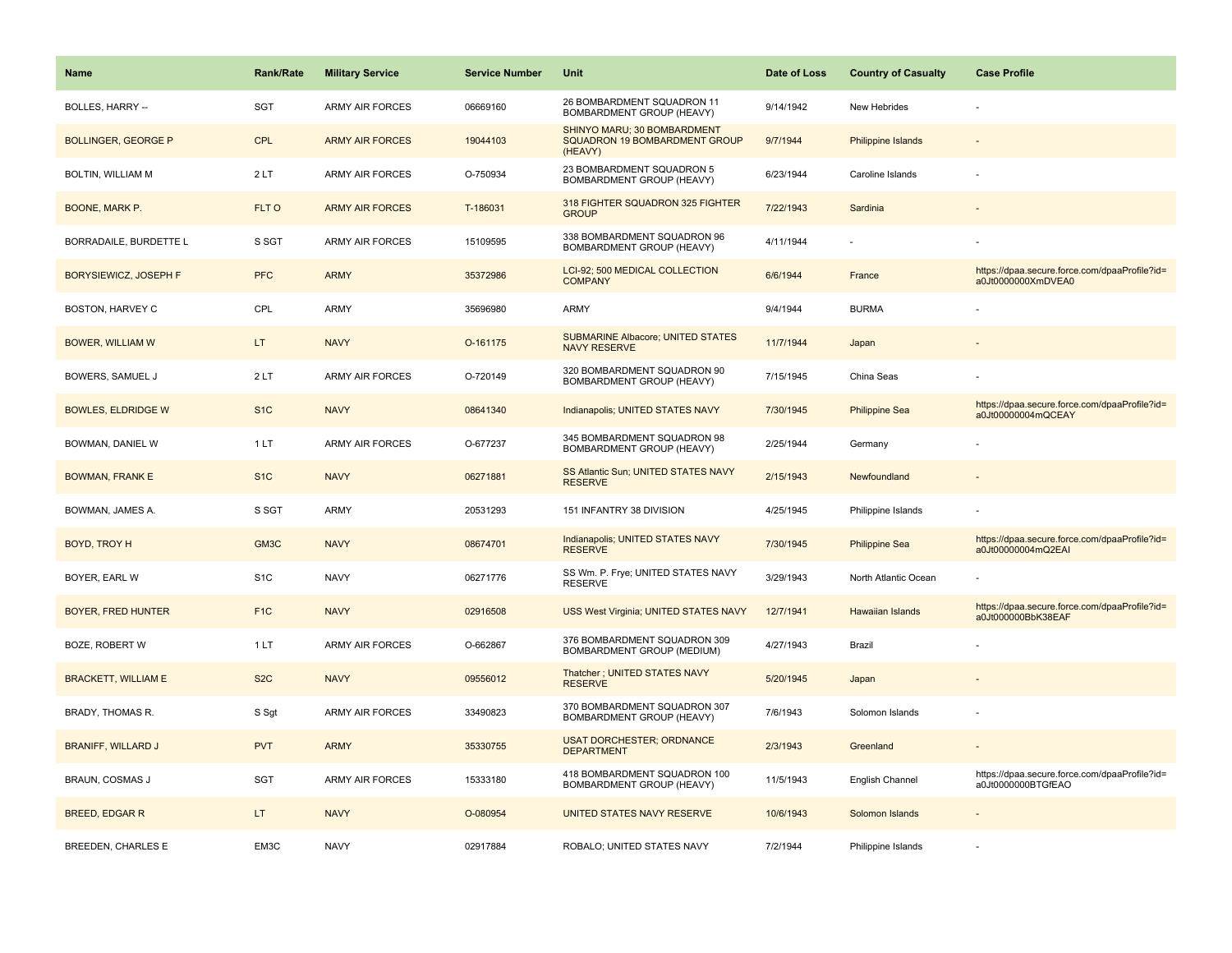| <b>Name</b>                 | <b>Rank/Rate</b> | <b>Military Service</b> | <b>Service Number</b> | Unit                                                                                         | Date of Loss | <b>Country of Casualty</b> | <b>Case Profile</b>                                                 |
|-----------------------------|------------------|-------------------------|-----------------------|----------------------------------------------------------------------------------------------|--------------|----------------------------|---------------------------------------------------------------------|
| <b>BREMER, CLARENCE C</b>   | <b>PFC</b>       | <b>ARMY AIR FORCES</b>  | 15103761              | SS PAUL HAMILTON; 831<br><b>BOMBARDMENT SQUADRON 485</b><br><b>BOMBARDMENT GROUP (HEAVY)</b> | 4/20/1944    | Mediterranean Sea          |                                                                     |
| BRENNEMAN, WALTER K.        | 1 LT             | ARMY AIR FORCES         | O-726738              | 65 BOMBARDMENT SQUADRON 43<br>BOMBARDMENT GROUP (HEAVY)                                      | 8/3/1943     | New Guinea                 | https://dpaa.secure.force.com/dpaaProfile?id=<br>a0Jt000001nzT1wEAE |
| <b>BREWER, DONALD L</b>     | 1LT              | <b>ARMY AIR FORCES</b>  | O-746853              | 34 BOMBARDMENT SQUADRON 17<br><b>BOMBARDMENT GROUP (MEDIUM)</b>                              | 8/18/1944    | Mediterranean Sea          |                                                                     |
| BREWER, PHILIP --           | 2LT              | <b>ARMY AIR FORCES</b>  | O-715462              | 95 FIGHTER SQUADRON 82 FIGHTER<br><b>GROUP</b>                                               | 11/7/1944    | Yugoslavia                 |                                                                     |
| <b>BREWINGTON, DONALD C</b> | LT.              | <b>NAVY</b>             | O-082338              | <b>USS Buck; UNITED STATES NAVY</b>                                                          | 8/22/1942    | Nova Scotia                |                                                                     |
| <b>BRICKER, NORMAN --</b>   | <b>PVT</b>       | ARMY                    | 35365722              | <b>USAT DORCHESTER; FIELD ARTILLERY</b>                                                      | 2/3/1943     | Greenland                  |                                                                     |
| <b>BRIGHT, MARK K</b>       | LT.              | <b>NAVY</b>             | O-103989              | USS LEXINGTON; UNITED STATES NAVY<br><b>RESERVE</b>                                          | 6/17/1944    | <b>Marianas Islands</b>    |                                                                     |
| BRIGHTON, JOHN W            | <b>SGT</b>       | ARMY                    | 15335995              | <b>AIR CORPS</b>                                                                             | 12/9/1943    | <b>Atlantic Ocean</b>      |                                                                     |
| BRINK, ROBERT W.            | S SGT            | <b>ARMY AIR FORCES</b>  | 35352439              | 381 BOMBARDMENT SQUADRON 310<br><b>BOMBARDMENT GROUP (MEDIUM)</b>                            | 2/8/1943     | Tunisia                    |                                                                     |
| <b>BRINKER, JACK LEROY</b>  | CM3C             | <b>NAVY</b>             | 06262924              | UNITED STATES NAVY RESERVE                                                                   | 10/16/1942   | Pacific Ocean              |                                                                     |
| <b>BRITE, WILLIAM O</b>     | 2LT              | <b>ARMY AIR FORCES</b>  | O-885171              | <b>AIR CORPS</b>                                                                             | 4/27/1943    | <b>Atlantic Ocean</b>      |                                                                     |
| BRITTAIN, WALDO C.          | SEA1             | <b>NAVY</b>             | 2931692               | UNITED STATES NAVY RESERVE                                                                   | 1/4/1945     | Philippine Islands         |                                                                     |
| BRITZ, ROBERT C.            | 2LT              | <b>ARMY AIR FORCES</b>  | O-730360              | 27 FIGHTER SQUADRON 1 FIGHTER<br><b>GROUP</b>                                                | 6/18/1943    | Sardinia                   |                                                                     |
| BRODERHAUSEN, JOHN W        | <b>PVT</b>       | ARMY                    | 15061734              | ARISAN MARU; 60 COAST ARTILLERY<br><b>REGIMENT</b>                                           | 10/24/1944   | China Seas                 |                                                                     |
| <b>BROOKS, COLONEL A</b>    | S SGT            | <b>ARMY AIR FORCES</b>  | 35371126              | 371 BOMBARDMENT SQUADRON 307<br><b>BOMBARDMENT GROUP (HEAVY)</b>                             | 7/13/1943    | <b>New Hebrides</b>        |                                                                     |
| <b>BROOKS, PAUL M</b>       | S SGT            | <b>ARMY AIR FORCES</b>  | 34205526              | HMT Rohna; AIR CORPS                                                                         | 11/27/1943   | Tunisia                    |                                                                     |
| <b>BROOKS, ROBERT L.</b>    | <b>Pfc</b>       | <b>ARMY AIR FORCES</b>  | 6914390               | <b>48 MATERIALS SQUADRON</b>                                                                 | 4/8/1942     | Philippine Islands         |                                                                     |
| BROONER, ALLEN OTTIS        | S <sub>1</sub> C | <b>NAVY</b>             | 02916546              | USS Arizona; UNITED STATES NAVY                                                              | 12/7/1941    | Hawaiian Islands           | https://dpaa.secure.force.com/dpaaProfile?id=<br>a0Jt00000004pb4EAA |
| <b>BROWN, ARTHUR D</b>      | S <sub>2</sub> C | <b>NAVY</b>             | 02933774              | JOHNSTON; UNITED STATES NAVY<br><b>RESERVE</b>                                               | 10/25/1944   | <b>Philippine Sea</b>      |                                                                     |
| BROWN, CHESTER L            | CBM              | <b>NAVY</b>             | 02432244              | NAVY - UNITED STATES NAVY                                                                    | 4/16/1945    | <b>CHINA SEAS</b>          |                                                                     |
| <b>BROWN, CLOSSIE D</b>     | <b>PFC</b>       | <b>ARMY</b>             | 35831035              | 157 INFANTRY 45 DIVISION                                                                     | 1/22/1946    | France                     |                                                                     |
| BROWN, GROVER L             | CPL              | ARMY                    | 15044610              | 25 CAVALRY RECONNAISSANCE<br>SQUADRON 4 ARMORED DIVISION                                     | 9/25/1944    | France                     |                                                                     |
| <b>BROWN, MAX A</b>         | <b>CPL</b>       | <b>ARMY AIR FORCES</b>  | 35242781              | 531 BOMBARDMENT SQUADRON 380<br><b>BOMBARDMENT GROUP (HEAVY)</b>                             | 4/20/1945    | French Indochina           |                                                                     |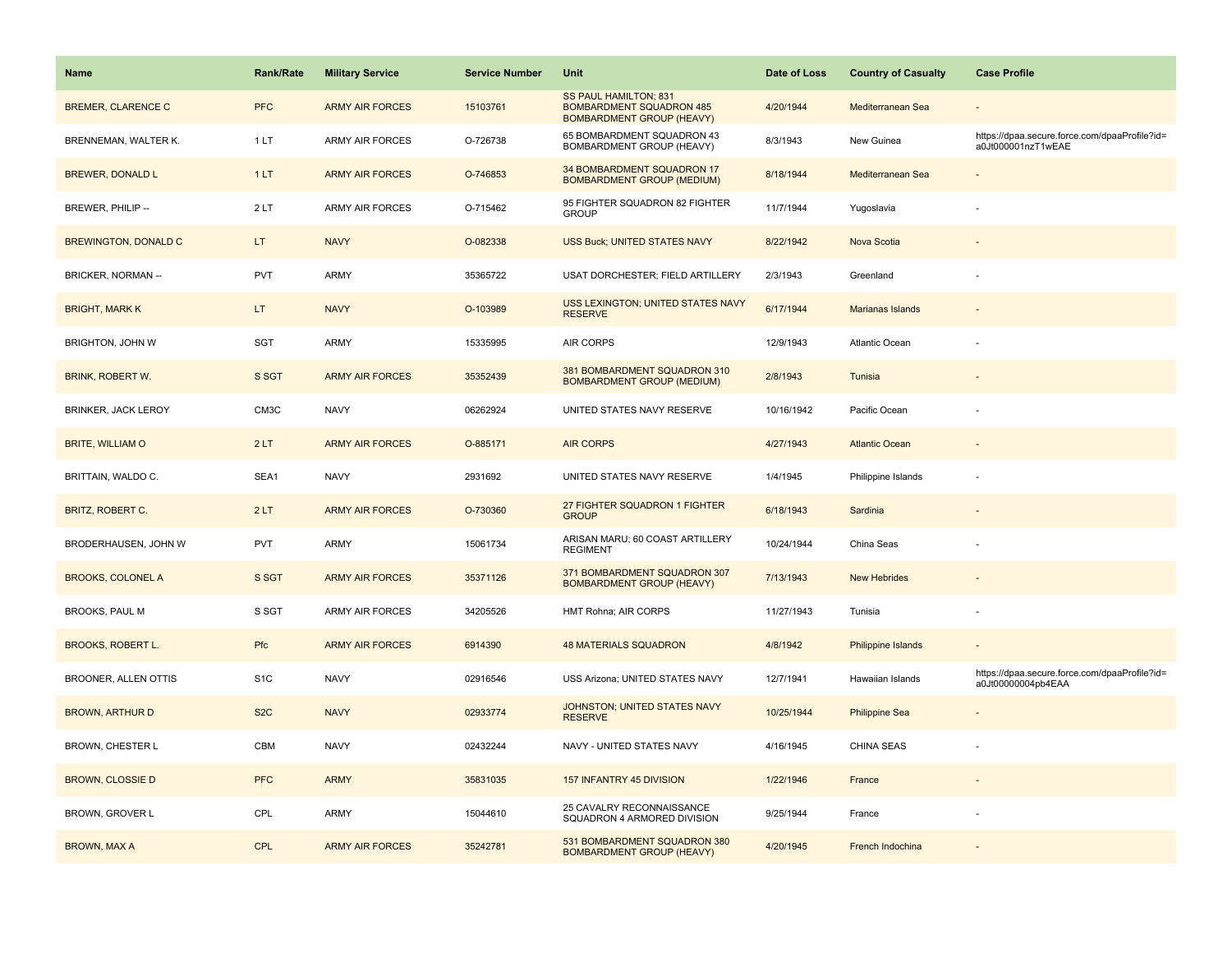| <b>Name</b>                | <b>Rank/Rate</b> | <b>Military Service</b> | <b>Service Number</b> | Unit                                                                  | Date of Loss | <b>Country of Casualty</b> | <b>Case Profile</b>                                                 |
|----------------------------|------------------|-------------------------|-----------------------|-----------------------------------------------------------------------|--------------|----------------------------|---------------------------------------------------------------------|
| BROWN, OREN E              | SOM3C            | <b>COAST GUARD</b>      | 00503067              | COAST GUARD - UNITED STATES<br><b>COAST GUARD</b>                     | 6/13/1943    | Greenland                  |                                                                     |
| <b>BROWN, PAUL T</b>       | F <sub>1C</sub>  | <b>NAVY</b>             | 02930013              | <b>SPENCE: UNITED STATES NAVY</b><br><b>RESERVE</b>                   | 12/18/1944   | <b>Philippine Islands</b>  |                                                                     |
| BROWN, RAYMOND             | CPL              | MARINE CORPS RESERVE    | 00450061              | F COMPANY, 2d BATTALION, 8th<br>MARINES, 2d MARINE DIVISION           | 6/15/1944    | SAIPAN                     | https://dpaa.secure.force.com/dpaaProfile?id=<br>a0Jt000001EuUr5EAF |
| <b>BROWN, SHERMAN E</b>    | <b>SGT</b>       | <b>ARMY AIR FORCES</b>  | 35094586              | 881 BOMBARDMENT SQUADRON 500<br><b>BOMBARDMENT GROUP (VERY HEAVY)</b> | 2/10/1945    | Japan/Okinawa              |                                                                     |
| BROWN, WENDELL W           | <b>PVT</b>       | <b>ARMY</b>             | 35251505              | 126 INFANTRY 32 DIVISION                                              | 12/19/1942   | New Guinea                 |                                                                     |
| <b>BROWN, WILLIAM E</b>    | F <sub>2</sub> C | <b>NAVY</b>             | 09557923              | Warrington; UNITED STATES NAVY<br><b>RESERVE</b>                      | 9/13/1944    | <b>Atlantic Ocean</b>      |                                                                     |
| <b>BRUNK, FRANK J</b>      | S SGT            | <b>ARMY AIR FORCES</b>  | 16087489              | 17 SQUADRON 71 RECONNAISSANCE<br><b>GROUP</b>                         | 6/8/1944     | New Guinea                 |                                                                     |
| <b>BRUNNING, ROBERT G</b>  | S <sub>2</sub> C | <b>NAVY</b>             | 06275734              | UNITED STATES NAVY RESERVE                                            | 1/7/1944     | <b>Atlantic Ocean</b>      |                                                                     |
| <b>BRUNSON, ROBERT T</b>   | 2LT              | <b>ARMY AIR FORCES</b>  | O-416208              | 75 BOMBARDMENT SQUADRON 42<br>BOMBARDMENT GROUP (MEDIUM)              | 4/22/1943    | New Caledonia              |                                                                     |
| <b>BRYANT, FRANCIS E</b>   | <b>PVT</b>       | <b>ARMY</b>             | 19021172              | <b>ARMY - 31 INFANTRY REGIMENT</b>                                    | 9/30/1942    | PHILIPPINE ISLANDS         | https://dpaa.secure.force.com/dpaaProfile?id=<br>a0Jt0000000QrihEAC |
| BRYANT, HOWARD LEE         | CPL              | <b>MARINE CORPS</b>     | 00349207              | MARINE - UNITED STATES MARINE<br>CORPS                                | 11/20/1943   | <b>GILBERT ISLANDS</b>     | https://dpaa.secure.force.com/dpaaProfile?id=<br>a0Jt0000000QrnhEAC |
| <b>BUBP, HERBERT K</b>     | MM3C             | <b>NAVY</b>             | 06273105              | <b>CISCO; UNITED STATES NAVY RESERVE</b>                              | 9/28/1943    | China Seas                 |                                                                     |
| BUCHANAN, ROBERT C         | SGT              | <b>ARMY</b>             | 35094207              | AIR CORPS                                                             | 4/16/1944    | Puerto Rico                |                                                                     |
| <b>BUCHANAN, VERNON C</b>  | 2LT              | <b>ARMY AIR FORCES</b>  | O-707222              | 500 BOMBARDMENT SQUADRON 345<br><b>BOMBARDMENT GROUP (MEDIUM)</b>     | 1/9/1945     | <b>Philippine Islands</b>  |                                                                     |
| BUCKNER, ALPINE --         | ST <sub>3</sub>  | <b>NAVY</b>             | 8636104               | USS Essex; UNITED STATES NAVY<br><b>RESERVE</b>                       | 11/25/1944   | Philippine Sea             |                                                                     |
| <b>BUCSANYI, CHARLES A</b> | S SGT            | <b>ARMY AIR FORCES</b>  | 35357723              | 531 SQUADRON 21 FIGHTER BOMBER<br><b>GROUP</b>                        | 2/9/1944     | <b>Marshall Islands</b>    |                                                                     |
| BUCY, TWYMAN N             | S <sub>2</sub> C | <b>NAVY</b>             | 06263435              | USS HELENA; UNITED STATES NAVY<br><b>RESERVE</b>                      | 7/6/1943     | Solomon Islands            |                                                                     |
| <b>BUELL, EDWIN D</b>      | <b>PVT</b>       | <b>ARMY</b>             | 35838751              | SS Leopoldville; 262 INFANTRY 66<br><b>DIVISION</b>                   | 12/24/1944   | <b>English Channel</b>     |                                                                     |
| BUFFINGTON, JAMES O        | 2LT              | <b>ARMY AIR FORCES</b>  | O-675664              | 500 BOMBARDMENT SQUADRON 345<br>BOMBARDMENT GROUP (MEDIUM)            | 1/9/1945     | Philippine Islands         | ÷,                                                                  |
| <b>BUIS, CHARLES W</b>     | <b>CPL</b>       | <b>ARMY AIR FORCES</b>  | 35563638              | HMT Rohna; 322 FIGHTER CONTROL<br><b>SQUADRON</b>                     | 11/27/1943   | Mediterranean Sea          |                                                                     |
| BUNGER, ROBERT C           | S SGT            | ARMY AIR FORCES         | 35090073              | 322 TROOP CARRIER SQUADRON                                            | 1/22/1945    | China                      |                                                                     |
| <b>BURGER, CURTIS E</b>    | AMM1C            | <b>NAVY</b>             | 02916720              | <b>UNITED STATES NAVY</b>                                             | 3/12/1944    | <b>British Isles</b>       |                                                                     |
| BURK, HAROLD L.            | <b>SSGT</b>      | <b>ARMY AIR FORCES</b>  | 35868292              | 2 BOMBARDMENT SQUADRON 22<br>BOMBARDMENT GROUP (HEAVY)                | 3/24/1945    | Philippine Islands         | https://dpaa.secure.force.com/dpaaProfile?id=<br>a0Jt000000sjb01EAA |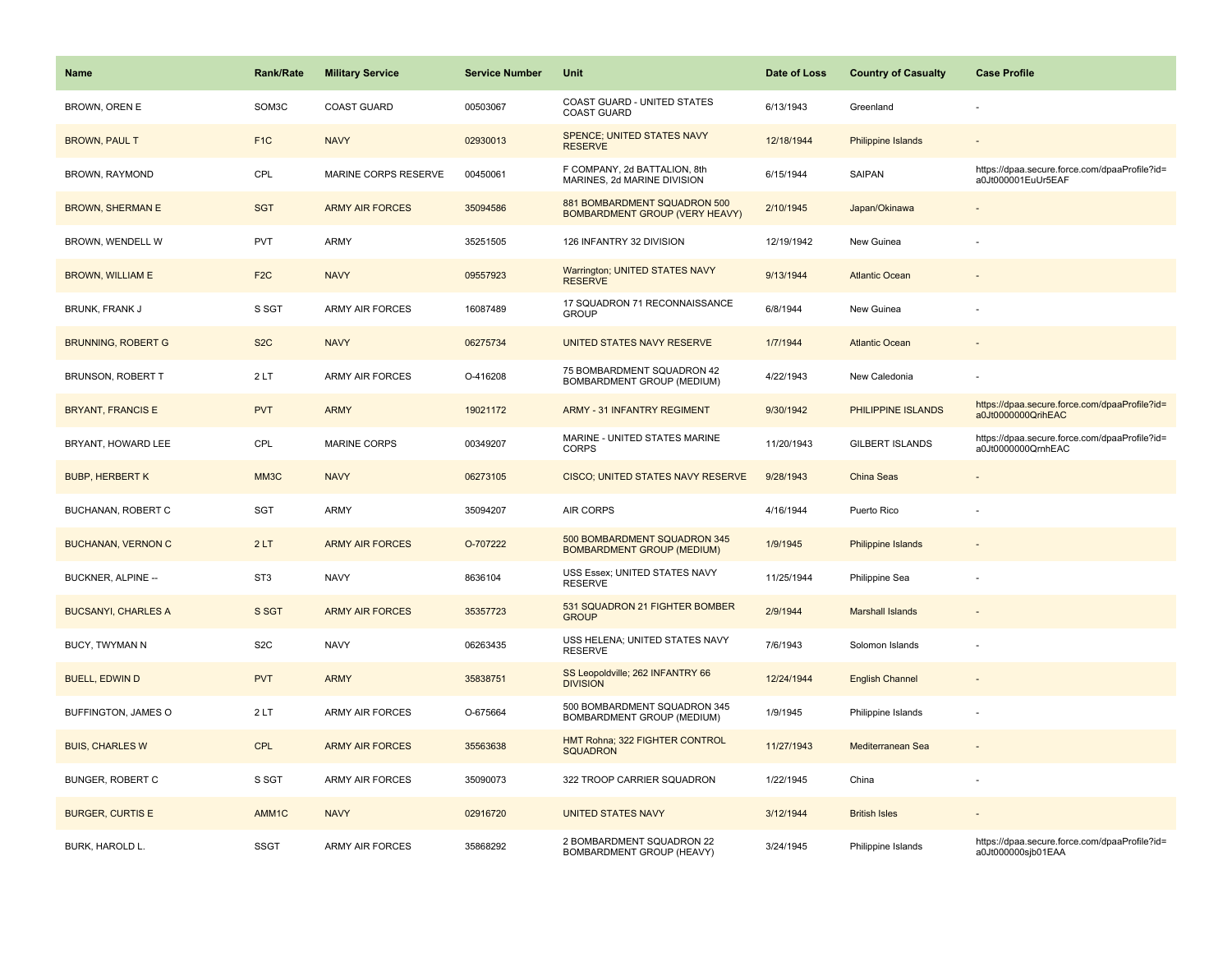| Name                        | <b>Rank/Rate</b> | <b>Military Service</b> | <b>Service Number</b> | Unit                                                                  | Date of Loss | <b>Country of Casualty</b>       | <b>Case Profile</b>                                                 |
|-----------------------------|------------------|-------------------------|-----------------------|-----------------------------------------------------------------------|--------------|----------------------------------|---------------------------------------------------------------------|
| <b>BURKE, JOHN T</b>        | 2LT              | <b>ARMY AIR FORCES</b>  | O-717744              | 398 BOMBARDMENT SQUADRON 504<br><b>BOMBARDMENT GROUP (VERY HEAVY)</b> | 3/16/1945    | Marianas Islands                 |                                                                     |
| BURKE, SIDNEY --            | SGT              | ARMY AIR FORCES         | 15084960              | 22 BOMBARDMENT SQUADRON 341<br>BOMBARDMENT GROUP (MEDIUM)             | 8/3/1943     | Burma                            |                                                                     |
| <b>BURKE, WILLIAM E</b>     | <b>SGT</b>       | <b>ARMY</b>             | 35097840              | <b>70 TANK BATTALION</b>                                              | 9/16/1944    | Germany                          |                                                                     |
| <b>BURNS, ROBERT P</b>      | S <sub>2</sub> C | <b>NAVY</b>             | 02938133              | NAVY - UNITED STATES NAVY RESERVE                                     | 5/11/1945    | RYUKYUS ISLANDS                  |                                                                     |
| <b>BURRIS, MALCOLM E</b>    | S SGT            | <b>ARMY AIR FORCES</b>  | 06914336              | 7 MATERIALS SQUADRON 5 AIR BASE<br><b>GROUP</b>                       | 7/8/1942     | Philippine Islands               | https://dpaa.secure.force.com/dpaaProfile?id=<br>a0Jt0000000QrhAEAS |
| BURRUS, HARLAN J            | AOM2C            | <b>NAVY</b>             | 06103156              | USS INDEPENDENCE; UNITED STATES<br>NAVY RESERVE                       | 11/24/1943   | New Britain Island               |                                                                     |
| <b>BURTON, JOHN W</b>       | F <sub>2</sub> C | <b>NAVY</b>             | 09558148              | <b>Warrington; UNITED STATES NAVY</b><br><b>RESERVE</b>               | 9/13/1944    | <b>Atlantic Ocean</b>            |                                                                     |
| <b>BURTON, LORENE L</b>     | F <sub>1C</sub>  | <b>NAVY</b>             | 06267190              | USS Rowan ; UNITED STATES NAVY<br><b>RESERVE</b>                      | 9/11/1943    | North or Tyrrhenian Seas         | $\sim$                                                              |
| <b>BUSCHER, ROBERT A</b>    | LT /JG/          | <b>NAVY</b>             | O-263489              | UNITED STATES NAVY RESERVE                                            | 5/23/1945    | Central/South Pacific<br>Theater |                                                                     |
| <b>BUSSELL, PAUL E</b>      | SGT              | <b>ARMY AIR FORCES</b>  | 35350686              | 883 BOMBARDMENT SQUADRON 500<br>BOMBARDMENT GROUP (VERY HEAVY)        | 11/29/1944   | Japan/Okinawa                    |                                                                     |
| <b>BUTLER, IVAL E</b>       | 2LT              | <b>ARMY AIR FORCES</b>  | O-753604              | 77 FIGHTER SQUADRON 20 FIGHTER<br><b>GROUP</b>                        | 3/18/1944    | North Sea or Tyrrhenian<br>Sea   |                                                                     |
| BUTLER, WILLIAM D           | S <sub>1</sub> C | <b>NAVY</b>             | 06274833              | SS Walter Q. Gresham; UNITED STATES<br>NAVY RESERVE                   | 3/18/1943    | North Atlantic Ocean             |                                                                     |
| <b>BUZAN, WALTER E</b>      | S <sub>1</sub> C | <b>NAVY</b>             | 06276843              | <b>USS LISCOME BAY; UNITED STATES</b><br><b>NAVY RESERVE</b>          | 11/24/1943   | <b>Gilbert Islands</b>           |                                                                     |
| BYARD, ROBERT J             | S SGT            | ARMY AIR FORCES         | 35715465              | 412 BOMBARDMENT SQUADRON 95<br>BOMBARDMENT GROUP (HEAVY)              | 12/11/1943   | North Sea or Tyrrhenian<br>Sea   |                                                                     |
| <b>BYRKETT, WILLIAM E</b>   | S SGT            | <b>ARMY AIR FORCES</b>  | 15086459              | 90 BOMBARDMENT SQUADRON 3<br><b>BOMBARDMENT GROUP (LIGHT)</b>         | 3/27/1943    | <b>New Guinea</b>                |                                                                     |
| CAIN, PAUL ROBERT           | S <sub>2</sub> C | <b>NAVY</b>             | 02918433              | USS PRESTON; UNITED STATES NAVY                                       | 11/15/1942   | Solomon Islands                  |                                                                     |
| CALABRIA, SAM --            | S <sub>2</sub> C | <b>NAVY</b>             | 02918187              | <b>USS CUSHING; UNITED STATES NAVY</b>                                | 11/13/1942   | Solomon Islands                  |                                                                     |
| CALLECOD, RICHARD D         | AMM2C            | <b>NAVY</b>             | 06277418              | UNITED STATES NAVY RESERVE                                            | 4/22/1945    | Aleutian Islands                 |                                                                     |
| <b>CALVIN, RAYMOND DALE</b> | <b>PFC</b>       | <b>MARINE CORPS</b>     | 00356285              | MARINE - UNITED STATES MARINE<br><b>CORPS</b>                         | 11/21/1943   | <b>GILBERT ISLANDS</b>           | https://dpaa.secure.force.com/dpaaProfile?id=<br>a0Jt0000000Xfl8EAC |
| CAMPBELL, DAVID C           | 1LT              | <b>ARMY AIR FORCES</b>  | O-730374              | 870 BOMBARDMENT SQUADRON 497<br>BOMBARDMENT GROUP (VERY HEAVY)        | 12/3/1944    | Marianas Islands                 |                                                                     |
| CAMPBELL, GAIL C            | 2LT              | <b>ARMY AIR FORCES</b>  | O-763835              | 350 BOMBARDMENT SQUADRON 100<br><b>BOMBARDMENT GROUP (HEAVY)</b>      | 6/27/1945    | North Sea or Tyrrhenian<br>Sea   |                                                                     |
| CAMPBELL, JAMES T           | LT CDR           | <b>NAVY</b>             | O-205425              | UNITED STATES NAVY RESERVE                                            | 5/17/1946    | India                            | https://dpaa.secure.force.com/dpaaProfile?id=<br>a0Jt0000000XeD0EAK |
| <b>CAMPBELL, JOSEPH E</b>   | <b>ENS</b>       | <b>NAVY</b>             | O-112105              | USS ASTORIA; UNITED STATES NAVY<br><b>RESERVE</b>                     | 8/9/1942     | Solomon Islands                  |                                                                     |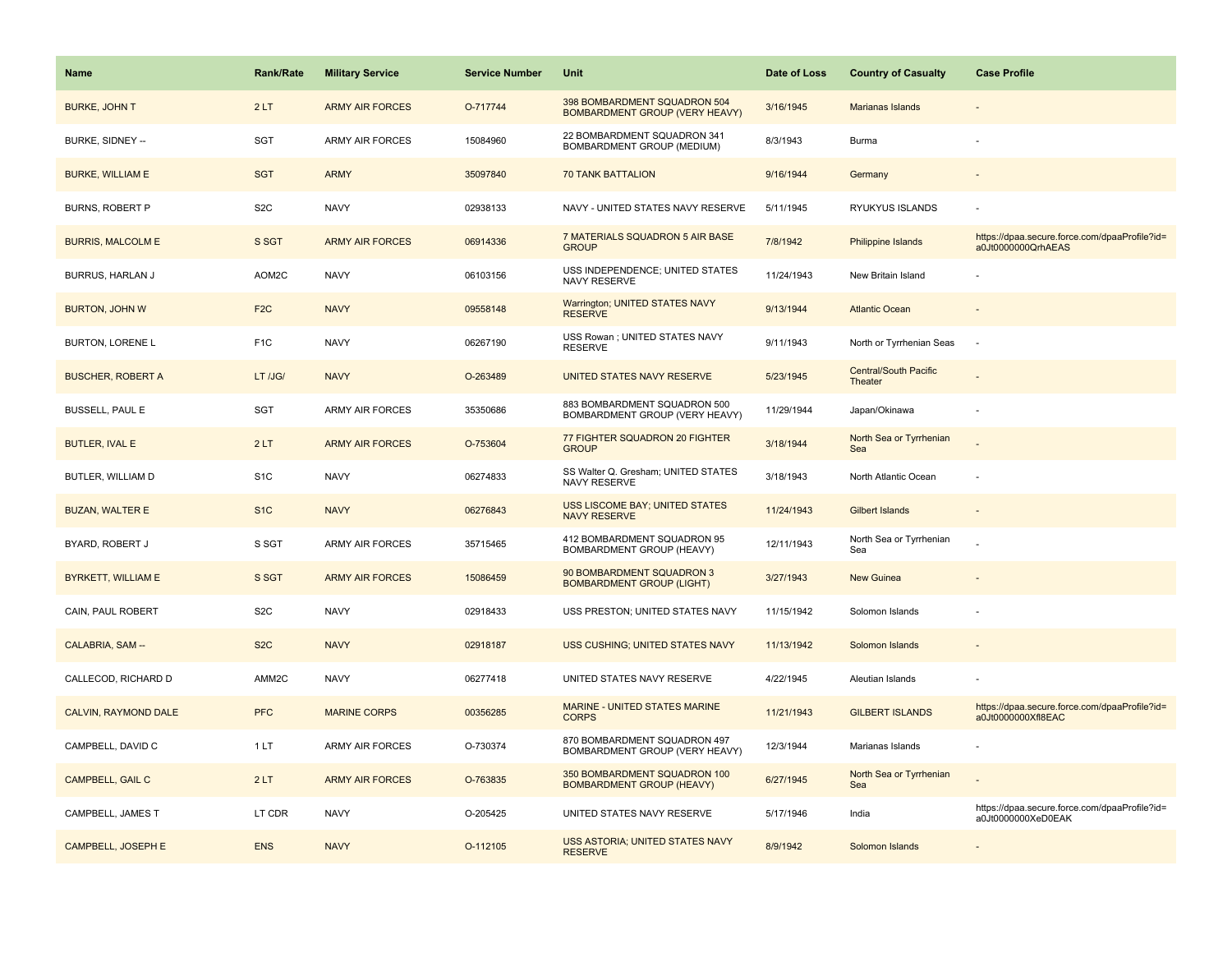| <b>Name</b>                | Rank/Rate         | <b>Military Service</b> | <b>Service Number</b> | Unit                                                             | Date of Loss | <b>Country of Casualty</b>                     | <b>Case Profile</b>                                                 |
|----------------------------|-------------------|-------------------------|-----------------------|------------------------------------------------------------------|--------------|------------------------------------------------|---------------------------------------------------------------------|
| CANNON, RUSSELL E          | S <sub>1</sub> C  | <b>NAVY</b>             | 08638429              | UNITED STATES NAVY RESERVE                                       | 4/30/1944    | <b>Baltic Sea</b>                              |                                                                     |
| CAREY, WILLIAM P           | ARM1C             | <b>NAVY</b>             | 06110615              | UNITED STATES NAVY RESERVE                                       | 7/12/1944    | <b>Hawaiian Islands</b>                        |                                                                     |
| CARLISLE, ROBERT L         | S <sub>2</sub> C  | <b>NAVY</b>             | 06341286              | UNITED STATES NAVY RESERVE                                       | 4/16/1943    | North Atlantic Ocean                           | ÷,                                                                  |
| <b>CARLSON, HOWARD F</b>   | 1LT               | <b>ARMY AIR FORCES</b>  | O-661920              | 321 BOMBARDMENT SQUADRON 90<br><b>BOMBARDMENT GROUP (HEAVY)</b>  | 2/19/1943    | New Guinea                                     |                                                                     |
| CARMICHAEL, DALE M         | SGT               | <b>ARMY AIR FORCES</b>  | 35564222              | 24 COMBAT MAP SQUADRON 8 PHOTO<br><b>RECONNAISSANCE</b>          | 3/18/1945    | India                                          | https://dpaa.secure.force.com/dpaaProfile?id=<br>a0Jt000001nzT1CEAU |
| <b>CARPENTER, BILL W</b>   | 1LT               | <b>ARMY AIR FORCES</b>  | O-443644              | 21 BOMBARDMENT SQUADRON 30<br><b>BOMBARDMENT GROUP (HEAVY)</b>   | 1/18/1943    | Alaska                                         |                                                                     |
| CARR, ALLAN H              | TM3C              | <b>NAVY</b>             | 06275145              | GOLET; UNITED STATES NAVY<br><b>RESERVE</b>                      | 7/12/1944    | Japan                                          |                                                                     |
| CARR, JOHN P               | ARM2C             | <b>NAVY</b>             | 08674060              | UNITED STATES NAVY RESERVE                                       | 4/22/1945    | <b>Aleutian Islands</b>                        |                                                                     |
| CARRICO, KARL KENNETH      | WT2C              | <b>NAVY</b>             | 02915419              | USS QUINCY; UNITED STATES NAVY                                   | 8/9/1942     | Solomon Islands                                |                                                                     |
| <b>CARROLL, RICHARD E</b>  | <b>PFC</b>        | <b>ARMY</b>             | 35728632              | <b>USAT J.W. McAndrews; INFANTRY</b>                             | 3/13/1945    | Portugal                                       |                                                                     |
| CARTER, PAUL THOMAS        | F <sub>2</sub> C  | <b>NAVY</b>             | 08643407              | UNITED STATES NAVY RESERVE                                       | 4/12/1945    | Netherlands East Indies                        |                                                                     |
| CARVIN, WILLIAM --         | 2LT               | <b>ARMY AIR FORCES</b>  | O-759354              | 723 BOMBARDMENT SQUADRON 450<br><b>BOMBARDMENT GROUP (HEAVY)</b> | 3/31/1945    | <b>Adriatic Sea</b>                            | $\overline{\phantom{a}}$                                            |
| CASE, CARL C               | RM3C              | <b>NAVY</b>             | 06267007              | NAVY - UNITED STATES NAVY RESERVE                                | 7/10/1943    | MEDITERRANEAN SEA                              | ÷.                                                                  |
| <b>CASE, CHARLES VERN</b>  | <b>PFC</b>        | <b>MARINE CORPS</b>     | 00449839              | <b>MARINE - UNITED STATES MARINE</b><br><b>CORPS</b>             | 3/1/1945     | Bonin & Volcano Islands                        | $\sim$                                                              |
| CASEY, JOHN F              | MM1C              | <b>NAVY</b>             | 02871700              | NAVY - UNITED STATES NAVY                                        | 10/24/1944   | CENTRAL/SOUTH<br>PACIFIC THEATER               |                                                                     |
| <b>CATON, ROBERT J</b>     | S <sub>1</sub> C  | <b>NAVY</b>             | 08654957              | LCS(L)(3)-49; UNITED STATES NAVY<br><b>RESERVE</b>               | 2/16/1945    | Philippine Islands                             |                                                                     |
| CATT, MARION JOSEPH        | AOM2C             | <b>NAVY</b>             | 06274742              | UNITED STATES NAVY RESERVE                                       | 5/6/1944     | Kurile Islands                                 |                                                                     |
| CAUDILL, ROY --            | S SGT             | <b>ARMY AIR FORCES</b>  | 35537207              | 722 BOMBARDMENT SQUADRON 450<br><b>BOMBARDMENT GROUP (HEAVY)</b> | 3/24/1944    | <b>Adriatic Sea</b>                            |                                                                     |
| CAVENDER, WILLIAM R        | CM <sub>2</sub> C | <b>NAVY</b>             | 02915279              | UNITED STATES NAVY                                               | 9/12/1945    | Central/South Pacific<br>Theater               |                                                                     |
| CEDARS, RUSSELL O.         | FIt O             | <b>ARMY AIR FORCES</b>  | T-64460               | <b>ARMY AIR FORCE</b>                                            | 9/11/1945    | China                                          |                                                                     |
| CELENICA, DANIEL T         | SGT               | <b>ARMY</b>             | 35149455              | 361 INFANTRY 91 DIVISION                                         | 11/18/1944   | Italy                                          | ÷,                                                                  |
| <b>CHAMBERS, CHARLES E</b> | S <sub>1</sub> C  | <b>NAVY</b>             | 02931143              | NAVY - UNITED STATES NAVY RESERVE                                | 4/6/1945     | <b>CENTRAL/SOUTH</b><br><b>PACIFIC THEATER</b> |                                                                     |
| CHAMPLAIN, HARRY L         | LT                | <b>NAVY</b>             | O-096299              | UNITED STATES NAVY RESERVE                                       | 5/3/1943     | <b>Atlantic Ocean</b>                          |                                                                     |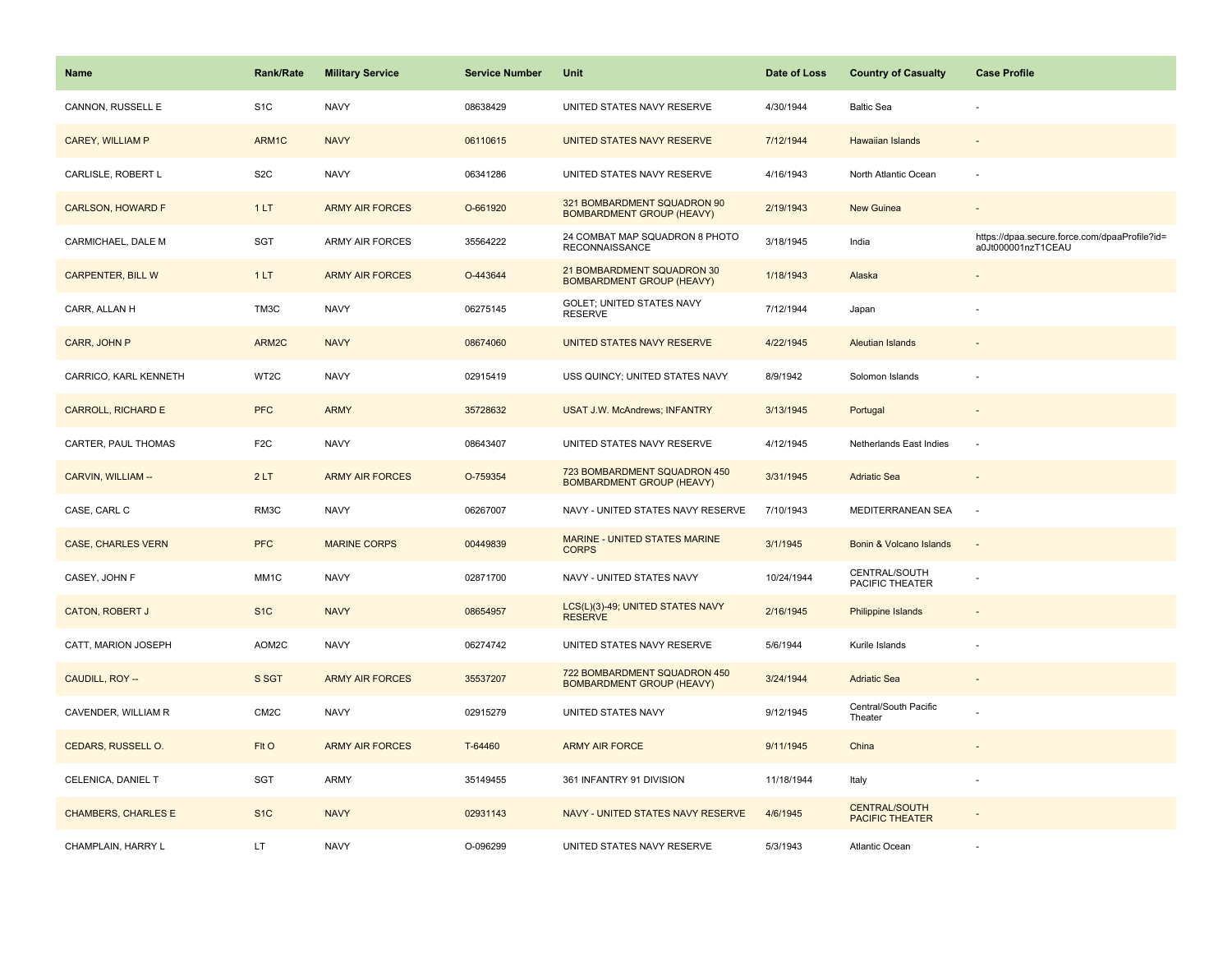| <b>Name</b>                | <b>Rank/Rate</b>   | <b>Military Service</b> | <b>Service Number</b> | Unit                                                                  | Date of Loss | <b>Country of Casualty</b>     | <b>Case Profile</b>                                                 |
|----------------------------|--------------------|-------------------------|-----------------------|-----------------------------------------------------------------------|--------------|--------------------------------|---------------------------------------------------------------------|
| CHANDLER, JOSEPH E         | 1LT                | <b>ARMY AIR FORCES</b>  | O-768936              | 371 BOMBARDMENT SQUADRON 307<br><b>BOMBARDMENT GROUP (HEAVY)</b>      | 2/27/1945    | Celebes                        |                                                                     |
| CHANEY, GLENN F            | PFC                | <b>ARMY</b>             | 35707824              | 242 INFANTRY 42 DIVISION                                              | 2/24/1945    | Germany                        |                                                                     |
| CHAPLA, ROBERT W.          | 2LT                | <b>ARMY AIR FORCES</b>  | O-868099              | 870 BOMBARDMENT SQUADRON 497<br><b>BOMBARDMENT GROUP (VERY HEAVY)</b> | 1/27/1945    | Japan/Okinawa                  |                                                                     |
| CHAPMAN, LORN E            | T SGT              | <b>ARMY AIR FORCES</b>  | 15330287              | 579 BOMBARDMENT SQUADRON 392<br>BOMBARDMENT GROUP (HEAVY)             | 2/2/1944     | North Sea or Tyrrhenian<br>Sea |                                                                     |
| <b>CHASTAIN, JAMES W</b>   | <b>COX</b>         | <b>NAVY</b>             | 02799398              | SPENCE; UNITED STATES NAVY                                            | 12/18/1944   | <b>Philippine Islands</b>      |                                                                     |
| CHELMINIAK, RICHARD L      | SGT                | <b>ARMY AIR FORCES</b>  | 16144884              | 301 BOMBARDMENT GROUP (HEAVY),<br>353 BOMBARDMENT SQUADRON            | 1/21/1944    | France                         |                                                                     |
| CHOAT, ROBERT EUGENE       | S <sub>2</sub> C   | <b>NAVY</b>             | 06272344              | <b>UNITED STATES NAVY RESERVE</b>                                     | 9/11/1943    | Mediterranean Sea              |                                                                     |
| CHRISTMAN, HAROLD F        | S <sub>1</sub> C   | <b>NAVY</b>             | 07246809              | SCORPION; UNITED STATES NAVY<br><b>RESERVE</b>                        | 2/22/1944    | China Seas                     |                                                                     |
| <b>CHRISTMAN, JOHN R</b>   | <b>SGT</b>         | <b>ARMY AIR FORCES</b>  | 35166341              | 706 BOMBARDMENT SQUADRON 446<br><b>BOMBARDMENT GROUP (HEAVY)</b>      | 12/2/1944    | Germany                        |                                                                     |
| CISCELL, ROBERT E          | S SGT              | <b>ARMY AIR FORCES</b>  | 06665112              | 408 BOMBARDMENT SQUADRON 22<br>BOMBARDMENT GROUP (HEAVY)              | 10/10/1944   | Borneo                         |                                                                     |
| <b>CLARK, ALFRED E</b>     | MM <sub>2</sub> C  | <b>COAST GUARD</b>      | 00528496              | <b>COAST GUARD - UNITED STATES</b><br><b>COAST GUARD</b>              | 6/13/1943    | Greenland                      |                                                                     |
| CLARK, ALONZO L            | <b>PFC</b>         | <b>ARMY</b>             | 35359568              | 893 TANK DESTROYER BATTALION                                          | 4/9/1945     | Germany                        |                                                                     |
| CLARK, PAUL T.             | <b>PFC</b>         | <b>ARMY</b>             | 19017801              | 409 SIGNAL COMPANY (AVIATION)                                         | 7/16/1942    | <b>Philippine Islands</b>      | https://dpaa.secure.force.com/dpaaProfile?id=<br>a0Jt0000000XfnTEAS |
| CLARK, RUSSELL E.          | T SGT              | <b>ARMY AIR FORCES</b>  | 35366464              | 703 BOMBARDMENT SQUADRON 445<br>BOMBARDMENT GROUP (HEAVY)             | 7/25/1944    | France                         |                                                                     |
| <b>CLARK, WILLIAM H</b>    | 2LT                | <b>ARMY AIR FORCES</b>  | O-718868              | 501 BOMBARDMENT SQUADRON 345<br><b>BOMBARDMENT GROUP (MEDIUM)</b>     | 1/9/1945     | Philippine Islands             |                                                                     |
| CLAUSS, JAMES N            | SGT                | <b>ARMY AIR FORCES</b>  | 15084173              | 41 SQUADRON 12 FERRY GROUP                                            | 2/3/1943     | Brazil                         |                                                                     |
| <b>CLEGG, GEORGE L</b>     | <b>CPL</b>         | <b>ARMY AIR FORCES</b>  | 35488526              | <b>HMT Rohna; AIR CORPS</b>                                           | 11/27/1943   | Mediterranean Sea              |                                                                     |
| CLEMENS, BILLY J           | S SGT              | <b>ARMY AIR FORCES</b>  | 35725038              | 874 BOMBARDMENT SQUADRON 498<br>BOMBARDMENT GROUP (VERY HEAVY)        | 6/5/1945     | Japan/Okinawa                  |                                                                     |
| <b>CLEMENTS, KENNETH B</b> | MOMM <sub>2C</sub> | <b>NAVY</b>             | 06341450              | USS SCULPIN; UNITED STATES NAVY<br><b>RESERVE</b>                     | 11/19/1943   | <b>Gilbert Islands</b>         |                                                                     |
| CLENDENNING, CARL L        | S <sub>2</sub> C   | <b>NAVY</b>             | 02936328              | NAVY - UNITED STATES NAVY RESERVE                                     | 5/13/1945    | RYUKYUS ISLANDS                |                                                                     |
| <b>CLEVENGER, WALTER M</b> | <b>T SGT</b>       | <b>ARMY AIR FORCES</b>  | 15062555              | 303 BOMBARDMENT GROUP (HEAVY),<br>359 BOMBARDMENT SQUADRON            | 1/3/1943     | France                         |                                                                     |
| CLINE, GILBERT C           | Y3C                | <b>NAVY</b>             | 02916097              | PECOS; UNITED STATES NAVY                                             | 3/1/1942     | Java                           |                                                                     |
| <b>COBURN, THOMAS W</b>    | S <sub>2</sub> C   | <b>NAVY</b>             | 08643146              | NAVY - UNITED STATES NAVY RESERVE                                     | 3/19/1945    | <b>JAPAN</b>                   |                                                                     |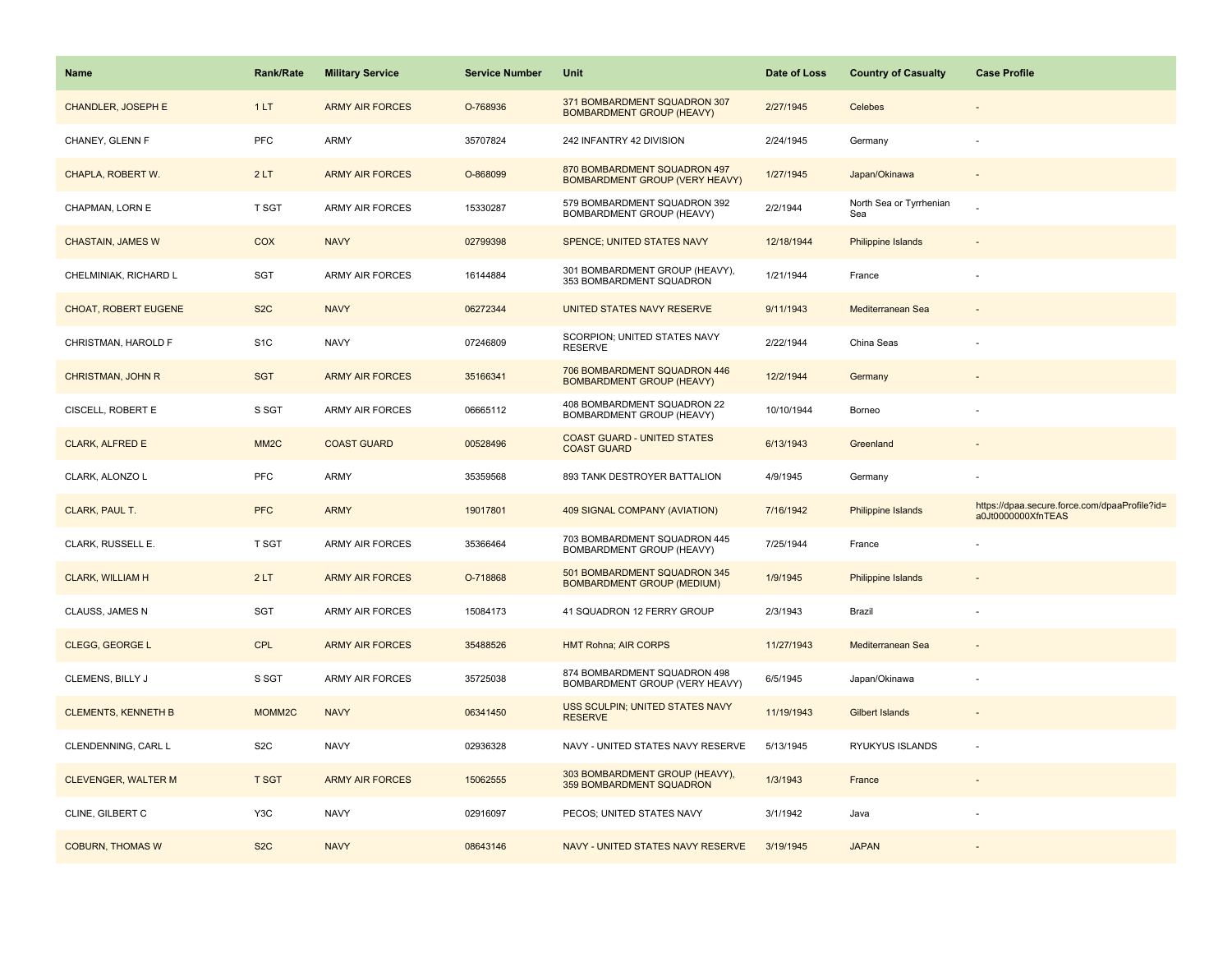| Name                          | <b>Rank/Rate</b>  | <b>Military Service</b> | <b>Service Number</b> | Unit                                                                     | Date of Loss | <b>Country of Casualty</b>       | <b>Case Profile</b>                                                 |
|-------------------------------|-------------------|-------------------------|-----------------------|--------------------------------------------------------------------------|--------------|----------------------------------|---------------------------------------------------------------------|
| COCKERHAM, CLIFFORD F         | SOM3C             | <b>NAVY</b>             | 06264362              | UNITED STATES NAVY RESERVE                                               | 1/10/1944    | Alaska                           |                                                                     |
| <b>COCKRUM, KENNETH EARL</b>  | MM <sub>1C</sub>  | <b>NAVY</b>             | 02914547              | <b>USS Arizona; UNITED STATES NAVY</b>                                   | 12/7/1941    | <b>Hawaiian Islands</b>          | https://dpaa.secure.force.com/dpaaProfile?id=<br>a0Jt0000000BT8BEAW |
| COE, JAMES W                  | <b>CDR</b>        | <b>NAVY</b>             | O-063137              | CISCO; UNITED STATES NAVY                                                | 9/28/1943    | China Seas                       |                                                                     |
| COFFMAN, MARSHALL HERMAN      | GM3C              | <b>NAVY</b>             | 02915675              | USS Arizona; UNITED STATES NAVY                                          | 12/7/1941    | <b>Hawaiian Islands</b>          | https://dpaa.secure.force.com/dpaaProfile?id=<br>a0Jt00000004n7lEAA |
| COLEMAN, JAMES H.             | S SGT             | <b>ARMY AIR FORCES</b>  | 35366727              | 423 BOMBARDMENT SQUADRON 306<br>BOMBARDMENT GROUP (HEAVY)                | 2/11/1944    | France                           | https://dpaa.secure.force.com/dpaaProfile?id=<br>a0Jt0000000ccHSEAY |
| COLGLAZIER, JOHN W            | LT.               | <b>NAVY</b>             | O-188720              | NAVY - UNITED STATES NAVY RESERVE                                        | 9/17/1945    | <b>JAPAN</b>                     | $\blacksquare$                                                      |
| COLLIER, ALBERT L             | TEC <sub>5</sub>  | ARMY                    | 35095222              | 313 MEDICAL BATTALION 88 DIVISION                                        | 5/18/1944    | Italy                            |                                                                     |
| <b>COLLINGE, FREDERICK D.</b> | <b>CAPT</b>       | <b>ARMY AIR FORCES</b>  | O-421890              | 98 SQUADRON 28 TRANSPORT GROUP                                           | 9/29/1943    | India                            |                                                                     |
| COLLINS, AUSTIN --            | SF3C              | <b>NAVY</b>             | 02916161              | USS Arizona; UNITED STATES NAVY                                          | 12/7/1941    | Hawaiian Islands                 | https://dpaa.secure.force.com/dpaaProfile?id=<br>a0Jt00000004sAYEAY |
| <b>COLLINS, DAVID W</b>       | SC <sub>3</sub> C | <b>NAVY</b>             | 06341985              | UNITED STATES NAVY RESERVE                                               | 11/7/1943    | Gibraltar                        |                                                                     |
| COLLINSWORTH, LACY --         | S SGT             | <b>ARMY AIR FORCES</b>  | 35361967              | 388TH BM GP (HVY) 563RD BM SQDN                                          | 7/25/1943    | North Sea or Tyrrhenian<br>Sea   |                                                                     |
| <b>COMMONS, JULIAN J</b>      | QM2C              | <b>NAVY</b>             | 06273131              | Fiske; UNITED STATES NAVY RESERVE                                        | 8/2/1944     | North Atlantic Ocean             | $\blacksquare$                                                      |
| COMPLIMENT, GEORGE H          | S <sub>1</sub> C  | <b>NAVY</b>             | 06279703              | NAVY - UNITED STATES NAVY RESERVE                                        | 7/24/1945    | PHILIPPINE ISLANDS               | ÷,                                                                  |
| <b>CONNOR, ALBERT G</b>       | 1st Lt            | <b>ARMY</b>             | O-410406              | <b>15 FIELD ARTILLERY BATTALION</b>                                      | 1/24/1945    | France                           |                                                                     |
| CONNOR, THOMAS --             | LT /JG/           | <b>NAVY</b>             | O-305976              | <b>USNR</b>                                                              | 3/26/1945    | Central/South Pacific<br>Theater |                                                                     |
| <b>CONRAD, JAMES M</b>        | <b>PVT</b>        | <b>ARMY</b>             | 35146520              | 313 INFANTRY 79 DIVISION                                                 | 12/20/1945   | Germany                          |                                                                     |
| COOLMAN, EMIL E               | LT                | <b>NAVY</b>             | O-083433              | UNITED STATES NAVY RESERVE                                               | 7/15/1943    | Bermuda                          |                                                                     |
| COOPER, HOMER L               | S <sub>1</sub> C  | <b>NAVY</b>             | 08643525              | NAVY - UNITED STATES NAVY RESERVE                                        | 2/22/1945    | <b>PHILIPPINE ISLANDS</b>        | $\sim$                                                              |
| COOPER, PAUL E                | S <sub>1</sub> C  | <b>NAVY</b>             | 06273373              | NAVY - UNITED STATES NAVY RESERVE                                        | 4/8/1945     | CENTRAL/SOUTH<br>PACIFIC THEATER |                                                                     |
| COOPERIDER, ALLEN E.          | S SGT             | <b>ARMY AIR FORCES</b>  | 35112902              | 75 BOMBARDMENT SQUADRON 42<br><b>BOMBARDMENT GROUP (MEDIUM)</b>          | 1/22/1944    | New Britain Island               | $\overline{a}$                                                      |
| CORBIN, ROBERT L              | S SGT             | <b>ARMY AIR FORCES</b>  | 35112852              | TEMPTATION; 373 BOMBARDMENT<br>SQUADRON 308 BOMBARDMENT<br>GROUP (HEAVY) | 9/15/1943    | French Indochina                 |                                                                     |
| <b>CORNEJO, ANTHONY W</b>     | <b>SGT</b>        | <b>ARMY AIR FORCES</b>  | 35583441              | 869 BOMBARDMENT SQUADRON 497<br><b>BOMBARDMENT GROUP (VERY HEAVY)</b>    | 4/2/1945     | <b>Marianas Islands</b>          |                                                                     |
| CORNELIUS, CLIFFORD L         | CM <sub>3</sub> C | <b>NAVY</b>             | 06270338              | UNITED STATES NAVY RESERVE                                               | 3/16/1943    | North Atlantic Ocean             |                                                                     |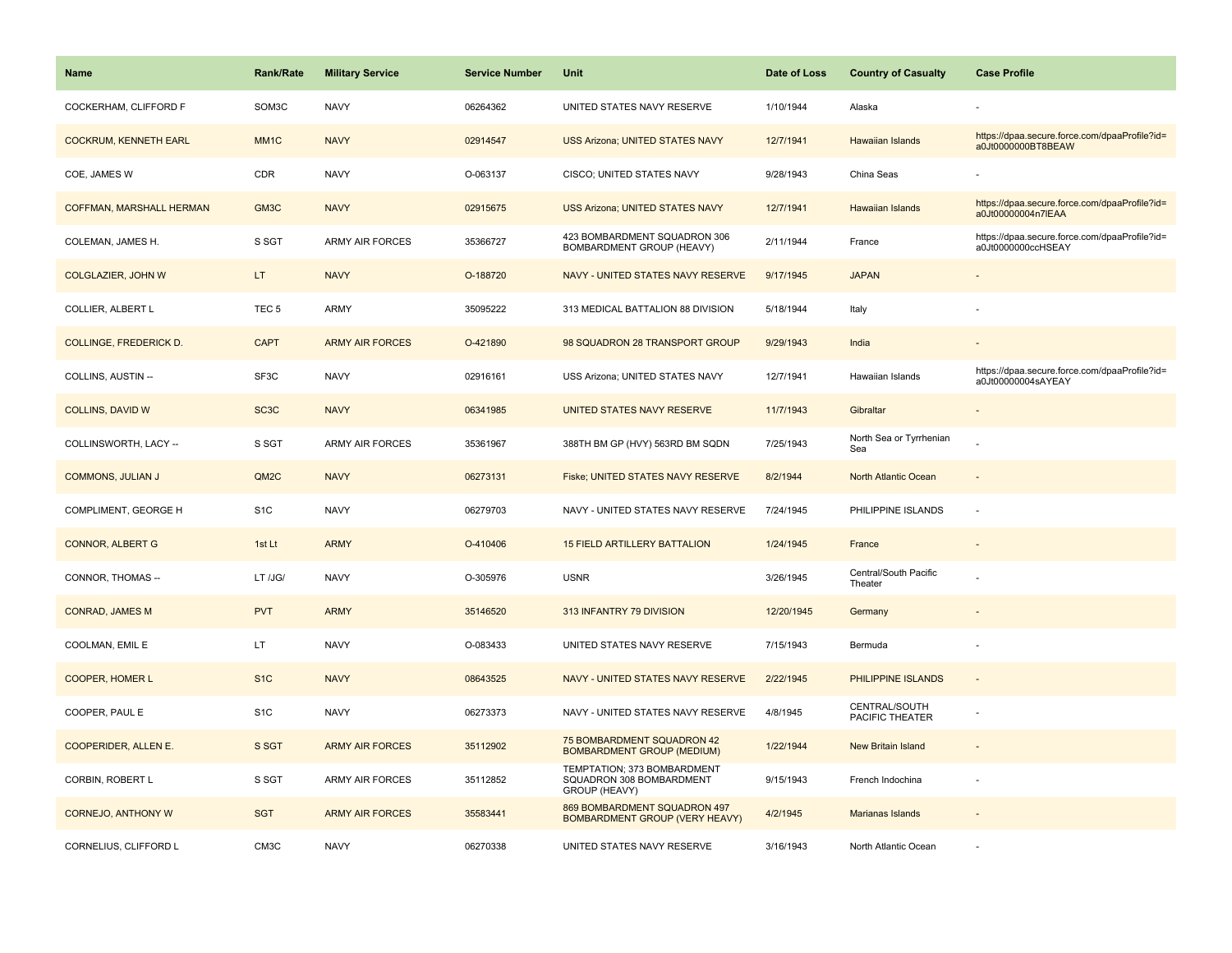| <b>Name</b>               | <b>Rank/Rate</b>  | <b>Military Service</b> | <b>Service Number</b> | Unit                                                             | Date of Loss | <b>Country of Casualty</b>       | <b>Case Profile</b>                                                 |
|---------------------------|-------------------|-------------------------|-----------------------|------------------------------------------------------------------|--------------|----------------------------------|---------------------------------------------------------------------|
| <b>CORNELL, FRANK W</b>   | <b>PVT</b>        | <b>ARMY</b>             | 35356640              | <b>MEDICAL DEPARTMENT</b>                                        | 11/1/1942    | Nigeria                          |                                                                     |
| COTTEN, FREEMAN A         | WT3C              | <b>NAVY</b>             | 06260535              | Miantonomah; UNITED STATES NAVY<br><b>RESERVE</b>                | 9/25/1944    | English Channel                  |                                                                     |
| <b>COVEY, HERSHEL LEE</b> | S Sgt             | <b>ARMY AIR FORCES</b>  | 6656424               | <b>HEADQUARTERS SQUADRON 24</b><br><b>PURSUIT GROUP</b>          | 7/17/1942    | Philippine Islands               | https://dpaa.secure.force.com/dpaaProfile?id=<br>a0Jt0000000Xe2eEAC |
| COWAN, GLENN R            | SGT               | <b>ARMY AIR FORCES</b>  | 35366956              | 785 BOMBARDMENT SQUADRON 466<br>BOMBARDMENT GROUP (HEAVY)        | 2/23/1945    | North Sea or Tyrrhenian<br>Sea   |                                                                     |
| <b>COWGILL, DONALD F</b>  | F <sub>2</sub> C  | <b>NAVY</b>             | 02935395              | NAVY - UNITED STATES NAVY RESERVE                                | 10/25/1944   | PHILIPPINE SEA                   |                                                                     |
| COZAD, RALPH I            | RDM3C             | <b>NAVY</b>             | 08642787              | NAVY - UNITED STATES NAVY RESERVE                                | 10/14/1944   | CENTRAL/SOUTH<br>PACIFIC THEATER | https://dpaa.secure.force.com/dpaaProfile?id=<br>a0Jt000001nzRhiEAE |
| <b>CRAIG, NELSON L</b>    | MM <sub>2</sub> C | <b>NAVY</b>             | 02914274              | Langley; UNITED STATES NAVY                                      | 3/1/1942     | <b>Indian Ocean</b>              |                                                                     |
| CRAIG, RUSSELL H          | F <sub>1C</sub>   | <b>NAVY</b>             | 02916199              | Pillsbury; UNITED STATES NAVY                                    | 3/1/1942     | Indian Ocean                     |                                                                     |
| <b>CRANDALL, ALLEN E</b>  | <b>SGT</b>        | <b>ARMY AIR FORCES</b>  | 15332370              | 704 BOMBARDMENT SQUADRON 446<br><b>BOMBARDMENT GROUP (HEAVY)</b> | 12/31/1943   | France                           |                                                                     |
| CRANE, JAMES L            | <b>ENS</b>        | <b>NAVY</b>             | O-337101              | UNITED STATES NAVY RESERVE                                       | 11/20/1944   | Pacific Ocean                    |                                                                     |
| <b>CRANE, WILBUR L</b>    | <b>PFC</b>        | <b>ARMY</b>             | 15061984              | <b>ARMY - SIGNAL AIR WARNING</b><br><b>COMPANY</b>               | 7/22/1942    | PHILIPPINE ISLANDS               | https://dpaa.secure.force.com/dpaaProfile?id=<br>a0Jt0000000XgtGEAS |
| CRANE, WILLIAM J          | <b>SGT</b>        | <b>ARMY AIR FORCES</b>  | 35579262              | 2 BOMBARDMENT SQUADRON 22<br>BOMBARDMENT GROUP (HEAVY)           | 7/26/1944    | Netherlands East Indies          |                                                                     |
| <b>CRANFILL, JACK F</b>   | <b>ENS</b>        | <b>NAVY</b>             | O-363844              | UNITED STATES NAVY RESERVE                                       | 7/30/1945    | French Indochina                 |                                                                     |
| CRAVENS, JOHN F           | LT/JG/            | <b>NAVY</b>             | O-063822              | USS HOUSTON (CA-30); UNITED STATES<br><b>NAVY</b>                | 3/1/1942     | Java                             |                                                                     |
| <b>CRAWFORD, NEWTON C</b> | S <sub>1C</sub>   | <b>NAVY</b>             | 08639350              | <b>SPENCE; UNITED STATES NAVY</b><br><b>RESERVE</b>              | 12/18/1944   | <b>Philippine Islands</b>        |                                                                     |
| CRAWFORD, RALPH W         | S SGT             | ARMY AIR FORCES         | 35258173              | 438 BOMBARDMENT SQUADRON 319<br>BOMBARDMENT GROUP (MEDIUM)       | 8/22/1943    | North Sea or Tyrrhenian<br>Sea   |                                                                     |
| <b>CRAWLEY, WALLACE D</b> | COX               | <b>NAVY</b>             | 02916169              | <b>USS Arizona; UNITED STATES NAVY</b>                           | 12/7/1941    | <b>Hawaiian Islands</b>          | https://dpaa.secure.force.com/dpaaProfile?id=<br>a0Jt0000000BSUsEAO |
| CRECELIUS, JESSE B        | 1LT               | ARMY AIR FORCES         | O-731835              | 49 BOMBARDMENT SQUADRON 2<br>BOMBARDMENT GROUP (HEAVY)           | 11/11/1943   | Mediterranean Sea                |                                                                     |
| <b>CREMER, CLARENCE E</b> | <b>PVT</b>        | <b>ARMY</b>             | 35537363              | HMT Rohna; 31 SIGNAL CONSTRUCTION<br><b>BATTALION</b>            | 11/27/1943   | Mediterranean Sea                |                                                                     |
| CRIPE, DONALD JOHN        | <b>CRM</b>        | <b>NAVY</b>             | 02911598              | UNITED STATES NAVY                                               | 11/29/1942   | Philippine Islands               | https://dpaa.secure.force.com/dpaaProfile?id=<br>a0Jt0000000Xh2mEAC |
| <b>CRIST, MERLEN D</b>    | 2LT               | <b>ARMY AIR FORCES</b>  | O-673485              | 401 BOMBARDMENT SQUADRON 91<br><b>BOMBARDMENT GROUP (HEAVY)</b>  | 8/31/1943    | <b>English Channel</b>           |                                                                     |
| CRODDY, ROBERT M          | 2LT               | ARMY AIR FORCES         | O-748921              | 95 FIGHTER SQUADRON 82 FIGHTER<br><b>GROUP</b>                   | 12/25/1943   | Italy                            |                                                                     |
| <b>CROMLEY, RICHARD W</b> | 2LT               | <b>ARMY AIR FORCES</b>  | O-794383              | 75 BOMBARDMENT SQUADRON 42<br><b>BOMBARDMENT GROUP (MEDIUM)</b>  | 4/22/1943    | New Caledonia                    |                                                                     |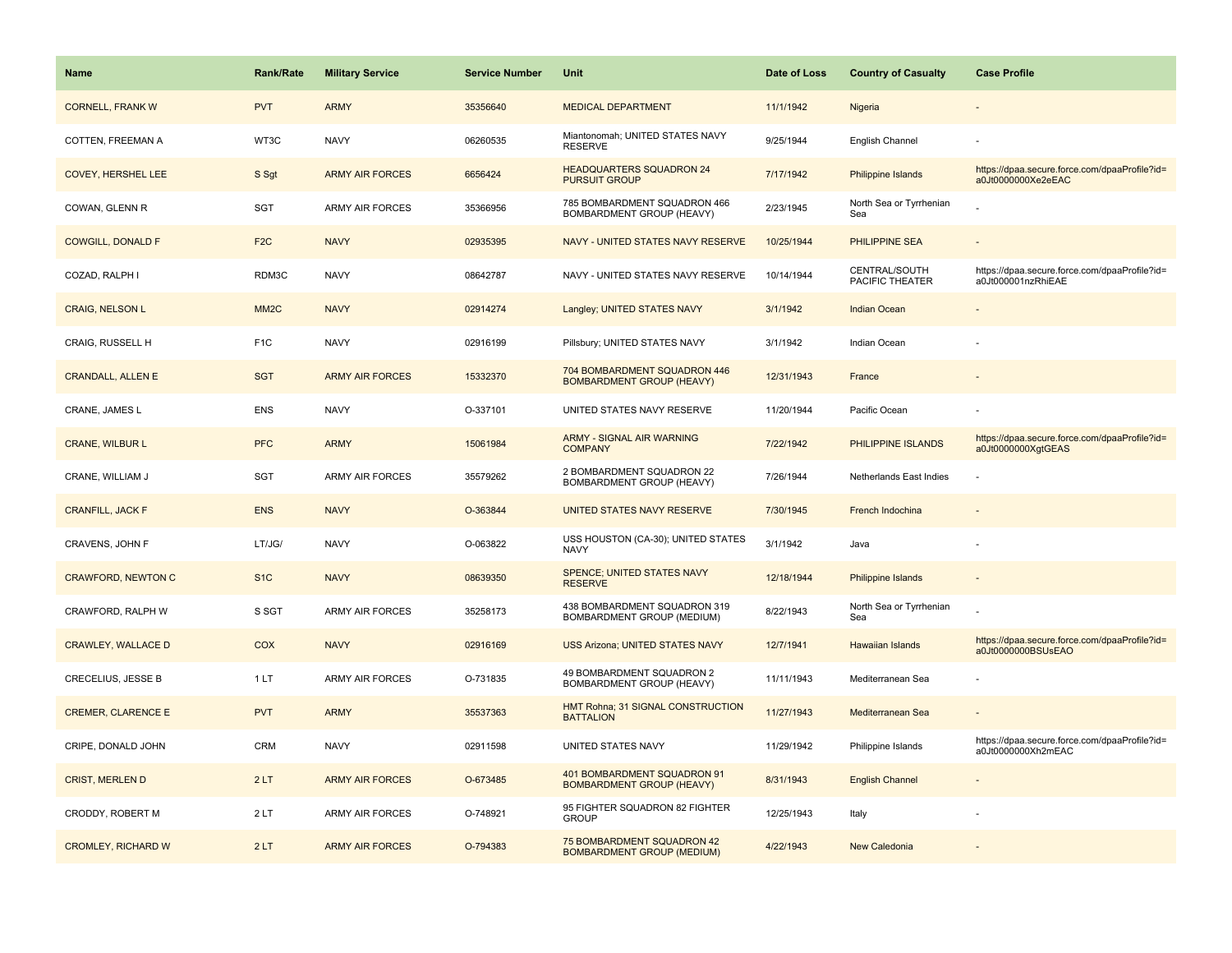| Name                        | <b>Rank/Rate</b>  | <b>Military Service</b> | <b>Service Number</b> | Unit                                                                         | Date of Loss | <b>Country of Casualty</b> | <b>Case Profile</b>                                                 |
|-----------------------------|-------------------|-------------------------|-----------------------|------------------------------------------------------------------------------|--------------|----------------------------|---------------------------------------------------------------------|
| CROOK, BOYD W               | S <sub>1C</sub>   | <b>NAVY</b>             | 06270354              | USS LISCOME BAY; UNITED STATES<br>NAVY RESERVE                               | 11/24/1943   | Gilbert Islands            |                                                                     |
| <b>CROUCH, MAURICE I</b>    | 2LT               | <b>ARMY AIR FORCES</b>  | O-714558              | 33 BOMBARDMENT SQUADRON 22<br><b>BOMBARDMENT GROUP (HEAVY)</b>               | 11/27/1944   | <b>Philippine Islands</b>  |                                                                     |
| CRUMP, HAROLD L             | CPL               | ARMY                    | 15101088              | 325 GLIDER INFANTRY 82 AIRBORNE<br><b>DIVISION</b>                           | 8/13/1945    | Italy                      |                                                                     |
| <b>CULLEY, ROBERT R</b>     | <b>CEM</b>        | <b>NAVY</b>             | 02913246              | Langley; UNITED STATES NAVY                                                  | 3/1/1942     | Indian Ocean               |                                                                     |
| CULP, ROBERT J              | 2LT               | <b>ARMY AIR FORCES</b>  | O-2060479             | 759 BOMBARDMENT SQUADRON 459<br>BOMBARDMENT GROUP (HEAVY)                    | 10/29/1944   | <b>Adriatic Sea</b>        |                                                                     |
| <b>CUPPY, WILBUR EDWARD</b> | S <sub>1</sub> C  | <b>NAVY</b>             | 06260609              | <b>USS GREGORY; UNITED STATES NAVY</b><br><b>RESERVE</b>                     | 9/5/1942     | Solomon Islands            |                                                                     |
| CURNUTT, CECIL C            | 2LT               | ARMY AIR FORCES         | O-825371              | 763 BOMBARDMENT SQUADRON 460<br>BOMBARDMENT GROUP (HEAVY)                    | 11/16/1944   | Adriatic Sea               |                                                                     |
| <b>CUSICK, JAMES B</b>      | <b>SGT</b>        | <b>ARMY AIR FORCES</b>  | 35567707              | 883 BOMBARDMENT SQUADRON 500<br>BOMBARDMENT GROUP (VERY HEAVY)               | 1/4/1945     | <b>Philippine Sea</b>      |                                                                     |
| DAGGS, HAROLD F             | S <sub>1</sub> C  | <b>NAVY</b>             | 06275041              | UNITED STATES NAVY RESERVE                                                   | 3/16/1943    | North Atlantic Ocean       |                                                                     |
| DANFORTH, CARL A.           | 2LT               | <b>ARMY AIR FORCES</b>  | O-746057              | 433 FIGHTER SQUADRON 475 FIGHTER<br><b>GROUP</b>                             | 1/23/1944    | New Guinea                 |                                                                     |
| DANIELS, HARRY J.           | 2LT               | <b>ARMY AIR FORCES</b>  | O-811240              | 301 FIGHTER SQUADRON 332 FIGHTER<br><b>GROUP</b>                             | 5/18/1945    | Italy                      | https://dpaa.secure.force.com/dpaaProfile?id=<br>a0Jt0000000XekLEAS |
| DANIELS, WILLIAM J          | S <sub>2</sub> C  | <b>NAVY</b>             | 06271213              | Skill; UNITED STATES NAVY RESERVE                                            | 9/25/1943    | North or Tyrrhenian Seas   |                                                                     |
| DARLING, WILLIAM E          | S <sub>1</sub> C  | <b>NAVY</b>             | 02916312              | USS HOUSTON (CA-30); UNITED STATES<br><b>NAVY</b>                            | 3/1/1942     | Java                       |                                                                     |
| DAVIDSON, ALBERT M          | RM3C              | <b>NAVY</b>             | 06261581              | UNITED STATES NAVY RESERVE                                                   | 1/3/1943     | <b>Atlantic Ocean</b>      |                                                                     |
| DAVIS, GLENN F              | SK <sub>2</sub> C | <b>NAVY</b>             | 06270390              | UNITED STATES NAVY RESERVE                                                   | 5/14/1944    | Pacific Ocean              |                                                                     |
| DAVIS, JAMES E              | S <sub>2</sub> C  | <b>NAVY</b>             | 08651525              | <b>HANCOCK; UNITED STATES NAVY</b>                                           | 4/7/1945     | <b>Philippine Sea</b>      |                                                                     |
| DAVIS, OWEN JUNIOR          | S <sub>2</sub> C  | NAVY RESERVE            | 06268953              | USS COLORADO                                                                 | 7/24/1944    | USS COLORADO;<br>SAIPAN    |                                                                     |
| DAVIS, STEPHEN E            | 1LT               | <b>ARMY AIR FORCES</b>  | O-673329              | 875 BOMBARDMENT SQUADRON 498<br><b>BOMBARDMENT GROUP (VERY HEAVY)</b>        | 5/5/1945     | Marianas Islands           | https://dpaa.secure.force.com/dpaaProfile?id=<br>a0Jt0000000Xe6YEAS |
| DAWSON, ALBERT T            | TEC <sub>5</sub>  | ARMY                    | 35571441              | 509 PARACHUTE INFANTRY BATTALION                                             | 8/15/1944    | Mediterranean Sea          |                                                                     |
| DAWSON, JOSEPH A            | <b>PVT</b>        | <b>ARMY</b>             | 15061839              | ARISAN MARU; SIGNAL AIR WARNING<br><b>COMPANY</b>                            | 10/24/1944   | China Seas                 |                                                                     |
| DAWSON, JOSEPH M            | S <sub>2</sub> C  | <b>NAVY</b>             | 02917825              | USS QUINCY; UNITED STATES NAVY                                               | 8/9/1942     | Solomon Islands            |                                                                     |
| DEAK, JOSEPH D              | <b>PVT</b>        | <b>ARMY AIR FORCES</b>  | 06274672              | <b>ARISAN MARU; HEADQUARTERS</b><br>SQUADRON 19 BOMBARDMENT GROUP<br>(HEAVY) | 10/24/1944   | China Seas                 |                                                                     |
| DEAL, PHILI A               | CPL               | ARMY AIR FORCES         | 06915668              | 28 BOMBARDMENT SQUADRON 19<br>BOMBARDMENT GROUP (HEAVY)                      | 8/2/1942     | New Guinea                 |                                                                     |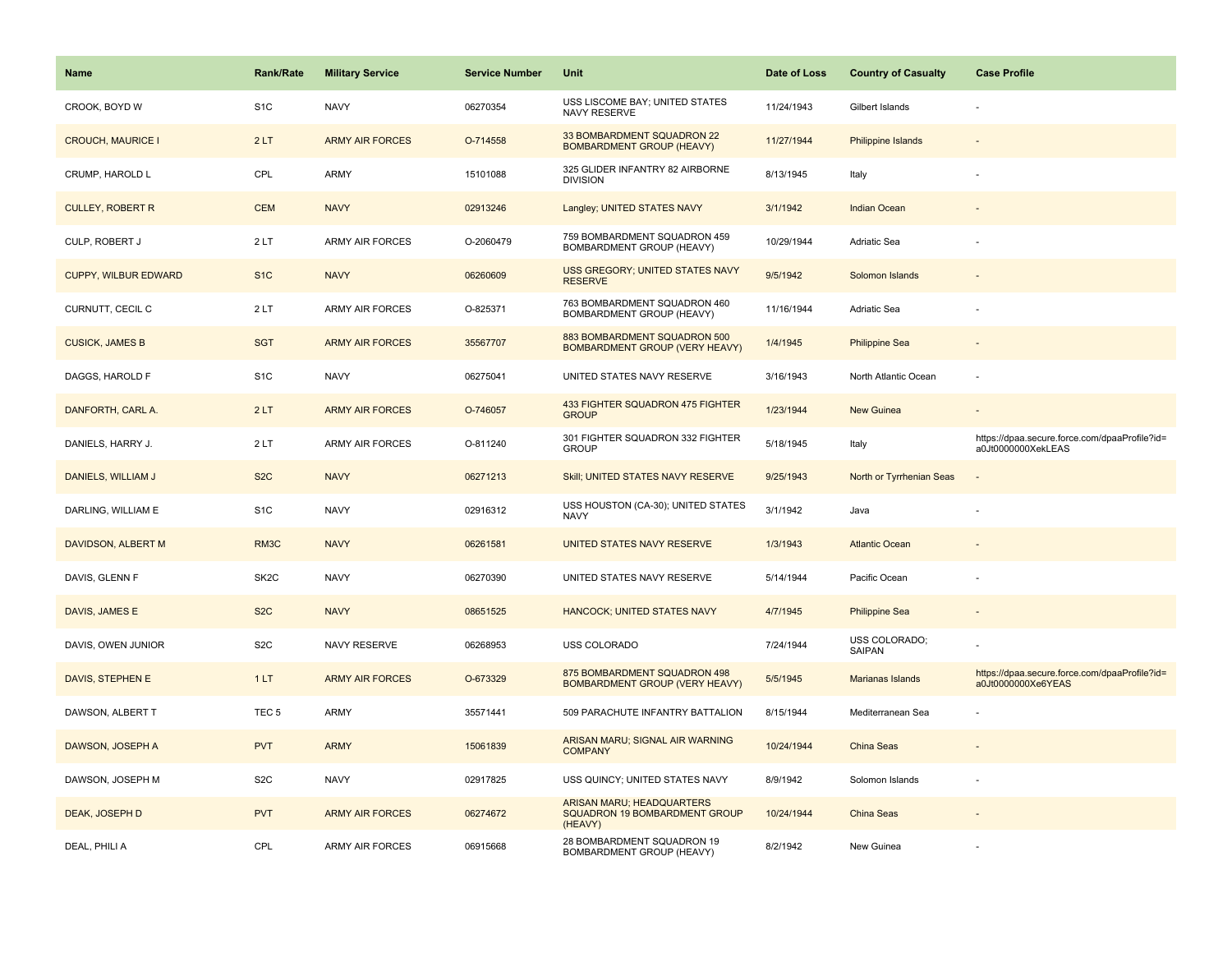| <b>Name</b>               | <b>Rank/Rate</b>   | <b>Military Service</b> | <b>Service Number</b> | Unit                                                             | Date of Loss | <b>Country of Casualty</b>     | <b>Case Profile</b>                                                 |
|---------------------------|--------------------|-------------------------|-----------------------|------------------------------------------------------------------|--------------|--------------------------------|---------------------------------------------------------------------|
| DEAN, JOHN P              | FLT O              | <b>ARMY AIR FORCES</b>  | T-137311              | 9 TROOP CARRIER SQUADRON                                         | 1/13/1946    | <b>Marshall Islands</b>        |                                                                     |
| DEARMOND, VELTON L        | Cox                | <b>NAVY</b>             | 03465241              | UNITED STATES NAVY RESERVE                                       | 7/27/1942    | Caribbean Sea                  |                                                                     |
| DEBOW, ROBERT C           | 1st Lt             | <b>ARMY AIR FORCES</b>  | O-731837              | 416 BOMBARDMENT SQUADRON 99<br><b>BOMBARDMENT GROUP (HEAVY)</b>  | 5/25/1943    | Mediterranean Sea              |                                                                     |
| DECKER, RICHARD E         | AMM1C              | <b>NAVY</b>             | 03000828              | UNITED STATES NAVY                                               | 10/11/1943   | Solomon Islands                |                                                                     |
| DEETZ, HUGH W             | MOMM <sub>2C</sub> | <b>NAVY</b>             | 06265001              | TULLIBEE; UNITED STATES NAVY<br><b>RESERVE</b>                   | 3/26/1944    | Caroline Islands               |                                                                     |
| DELITKO, JOHN A           | <b>PFC</b>         | ARMY                    | 35575928              | 625 ORDNANCE AMMUNITION COMPANY                                  | 4/28/1944    | English Channel                |                                                                     |
| DEROLF, WARREN --         | Ens                | <b>NAVY</b>             | 326414                | USS HORNET; UNITED STATES NAVY<br><b>RESERVE</b>                 | 10/18/1944   | Philippine Islands             |                                                                     |
| DEVANEY, ROBERT E         | T SGT              | <b>ARMY AIR FORCES</b>  | 35095150              | 92 BOMBARDMENT GROUP (HEAVY), 327<br>BOMBARDMENT SQUADRON        | 10/7/1944    | Holland                        |                                                                     |
| DEVINE, THOMAS J          | <b>SGT</b>         | <b>ARMY AIR FORCES</b>  | 15382966              | 338 BOMBARDMENT SQUADRON 96<br><b>BOMBARDMENT GROUP (HEAVY)</b>  | 11/29/1943   | North Sea or Tyrrhenian<br>Sea |                                                                     |
| DILLARD, MAX E            | <b>ENS</b>         | <b>NAVY</b>             | O-157129              | UNITED STATES NAVY RESERVE                                       | 9/9/1943     | Pacific Ocean                  |                                                                     |
| DILLON, GUY J.            | CPL                | <b>ARMY AIR FORCES</b>  | 35371225              | 1332 ARMY AIR FORCE BASE UNIT                                    | 9/24/1944    | China                          |                                                                     |
| DILLON, WILLIAM M         | S <sub>1</sub> C   | <b>NAVY</b>             | 02934675              | Bates; UNITED STATES NAVY RESERVE                                | 5/25/1945    | Japan                          |                                                                     |
| DIPPEL, JOSEPH HENRY      | S SGT              | <b>ARMY AIR FORCES</b>  | 35715066              | 614 BOMBARDMENT SQUADRON 401<br><b>BOMBARDMENT GROUP (HEAVY)</b> | 2/4/1944     |                                |                                                                     |
| DISCHINGER, LEROY U       | S <sub>1</sub> C   | <b>NAVY</b>             | 06270176              | Buck; UNITED STATES NAVY                                         | 10/9/1943    | North or Tyrrhenian Seas       | $\sim$                                                              |
| DISHON, WARREN W.         | <b>T SGT</b>       | <b>ARMY AIR FORCES</b>  | 35163176              | <b>ARMY AIR FORCE</b>                                            | 9/9/1944     | New Guinea                     |                                                                     |
| DIXON, ELBA L             | S <sub>2</sub> C   | <b>NAVY</b>             | 08638670              | NAVY - UNITED STATES NAVY RESERVE                                | 1/2/1944     | PACIFIC OCEAN                  |                                                                     |
| DOBBINS, JOHN C           | S <sub>1C</sub>    | <b>NAVY</b>             | 06265295              | UNITED STATES NAVY RESERVE                                       | 3/10/1943    | <b>Atlantic Ocean</b>          |                                                                     |
| DOBKINS, MACK --          | MM <sub>2</sub> C  | <b>NAVY</b>             | 02915595              | USS HOUSTON (CA-30); UNITED STATES<br><b>NAVY</b>                | 3/1/1942     | Java                           |                                                                     |
| DODANE, ROBERT L          | LT CDR             | <b>NAVY</b>             | O-085367              | <b>TRIGGER: UNITED STATES NAVY</b>                               | 3/28/1945    | Ryukyus Islands                |                                                                     |
| DOMER, CAROL E.           | SGT                | <b>ARMY AIR FORCES</b>  | 36300581              | 319 BOMBARDMENT SQUADRON 90<br>BOMBARDMENT GROUP (HEAVY)         | 1/1/1943     | New Guinea                     |                                                                     |
| <b>DORRAUGH, THOMAS F</b> | PHM <sub>1</sub> C | <b>NAVY</b>             | 02916215              | <b>NAVY - UNITED STATES NAVY</b>                                 | 7/18/1943    | <b>SOLOMON ISLANDS</b>         |                                                                     |
| DORSEY, VERNON T          | <b>ENS</b>         | <b>NAVY</b>             | O-341527              | Halligan; UNITED STATES NAVY<br><b>RESERVE</b>                   | 3/26/1945    | Japan                          | https://dpaa.secure.force.com/dpaaProfile?id=<br>a0Jt000001nzUU8EAM |
| <b>DOSCH, RICHARD D</b>   | 2LT                | <b>ARMY AIR FORCES</b>  | O-703466              | 759 BOMBARDMENT SQUADRON 459<br><b>BOMBARDMENT GROUP (HEAVY)</b> | 6/24/1944    | <b>Adriatic Sea</b>            |                                                                     |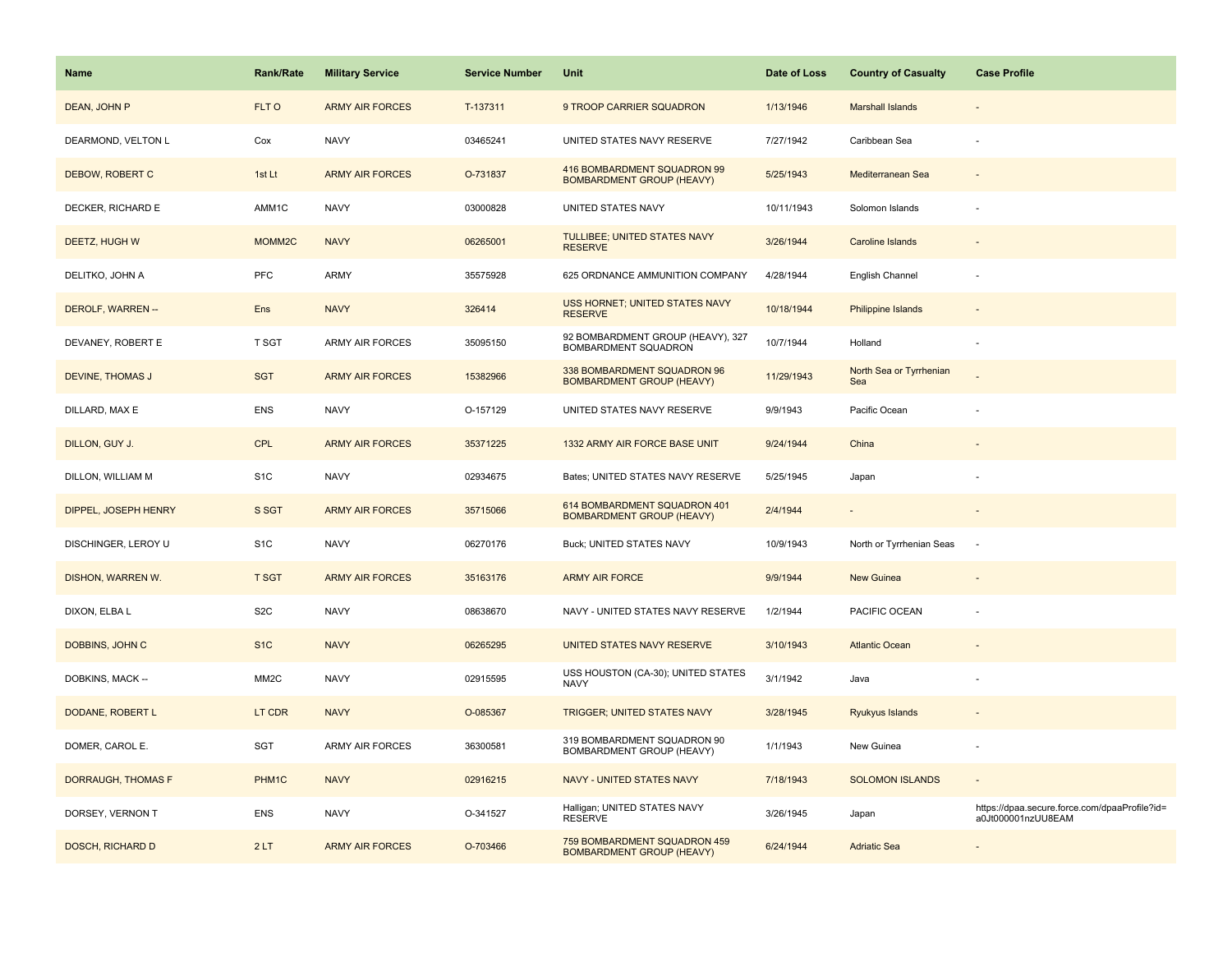| <b>Name</b>                | Rank/Rate         | <b>Military Service</b> | <b>Service Number</b> | Unit                                                             | Date of Loss | <b>Country of Casualty</b>     | <b>Case Profile</b>                                                 |
|----------------------------|-------------------|-------------------------|-----------------------|------------------------------------------------------------------|--------------|--------------------------------|---------------------------------------------------------------------|
| DOW, WILLIAM E.            | 1 LT              | <b>ARMY AIR FORCES</b>  | O-814668              | 450 BOMBARDMENT SQUADRON 322<br>BOMBARDMENT GROUP (MEDIUM)       | 4/16/1945    | Germany                        | https://dpaa.secure.force.com/dpaaProfile?id=<br>a0Jt0000000Xe1mEAC |
| DOWNARD, THOMAS H          | S <sub>1</sub> C  | <b>NAVY</b>             | 02915872              | USS QUINCY; UNITED STATES NAVY                                   | 8/9/1942     | Solomon Islands                |                                                                     |
| DOWNS, THOMAS L            | S SGT             | <b>ARMY AIR FORCES</b>  | 06669377              | 3 SQUADRON 1 FERRY GROUP                                         | 10/29/1942   | Mediterranean Sea              |                                                                     |
| <b>DRABECKI, ANTHONY T</b> | <b>PFC</b>        | <b>ARMY</b>             | 35555353              | 119 INFANTRY 30 DIVISION                                         | 9/27/1944    | Germany                        |                                                                     |
| DRAGA, GORDON K            | S <sub>1</sub> C  | <b>NAVY</b>             | 02918906              | SWORDFISH; UNITED STATES NAVY                                    | 1/29/1945    | Ryukyus Islands                |                                                                     |
| DRAGO, CHARLES --          | <b>SGT</b>        | <b>ARMY</b>             | 35150234              | 1 REGIMENT 1 ARMORED DIVISION                                    | 12/10/1942   | Tunisia                        |                                                                     |
| DRAGO, DONALD T            | S <sub>1</sub> C  | <b>NAVY</b>             | 02915184              | USS HOUSTON (CA-30); UNITED STATES<br><b>NAVY</b>                | 3/1/1942     | Java                           |                                                                     |
| DRAKE, VIRGIL STEWART      | MM <sub>2</sub> C | <b>NAVY</b>             | 02916000              | <b>Neches: UNITED STATES NAVY</b>                                | 1/23/1942    | <b>Hawaiian Islands</b>        |                                                                     |
| DRAPER, JOSEPH C           | S SGT             | <b>ARMY AIR FORCES</b>  | 15332843              | 56 SQUADRON 375 TROOP CARRIER<br><b>GROUP</b>                    | 12/23/1943   | New Guinea                     |                                                                     |
| DREYER, KENNETH P          | S <sub>1</sub> C  | <b>NAVY</b>             | 06344623              | UNITED STATES NAVY RESERVE                                       | 3/16/1943    | North Atlantic Ocean           |                                                                     |
| DUESLER, BERNARD E         | RM3C              | <b>NAVY</b>             | 03011380              | BARBEL; UNITED STATES NAVY                                       | 2/18/1945    | China Seas                     |                                                                     |
| DULL, RAYMOND ORSEN        | <b>PFC</b>        | <b>MARINE CORPS</b>     | 00422944              | <b>MARINE - UNITED STATES MARINE</b><br><b>CORPS</b>             | 11/21/1943   | <b>GILBERT ISLANDS</b>         | https://dpaa.secure.force.com/dpaaProfile?id=<br>a0Jt0000000ccLAEAY |
| DUNAWAY, MARVIN B          | S <sub>1</sub> C  | <b>NAVY</b>             | 02797483              | Atik; UNITED STATES NAVY                                         | 3/27/1942    | Bermuda                        |                                                                     |
| <b>DUNCAN, GLENN F</b>     | FLT O             | <b>ARMY AIR FORCES</b>  | T-060321              | 548 BOMBARDMENT SQUADRON 385<br><b>BOMBARDMENT GROUP (HEAVY)</b> | 7/26/1943    | North Sea or Tyrrhenian<br>Sea |                                                                     |
| DUNCAN, KENNETH            | CPL               | <b>ARMY AIR FORCES</b>  | 15303783              | ARMY AIR FORCE                                                   | 12/29/1944   | Italy                          |                                                                     |
| DURGY, WILLIAM D           | S SGT             | <b>ARMY</b>             | 35099664              | SS Leopoldville; 262 INFANTRY 66<br><b>DIVISION</b>              | 12/24/1944   | <b>English Channel</b>         |                                                                     |
| DUTSCHKE, WILLIAM R        | SGT               | ARMY AIR FORCES         | 35726679              | 871 BOMBARDMENT SQUADRON 497<br>BOMBARDMENT GROUP (VERY HEAVY)   | 1/3/1945     | Japan/Okinawa                  |                                                                     |
| <b>DUVALL, CLAUD E</b>     | <b>PFC</b>        | <b>ARMY</b>             | 35096207              | HMT Rohna; 853 ENGINEERS BATTALION<br>(AVIATION)                 | 11/27/1943   | Mediterranean Sea              |                                                                     |
| DYE, DEFOREST              | SK3C              | <b>NAVY</b>             | 02915578              | UNITED STATES NAVY                                               | 3/3/1942     | Java                           |                                                                     |
| DYE, JAMES K               | S <sub>1</sub> C  | <b>NAVY</b>             | 02934584              | USS BRAINE; UNITED STATES NAVY<br><b>RESERVE</b>                 | 5/27/1945    | Japan                          |                                                                     |
| DYMANOWSKI, SEVERYN F      | MUS2C             | <b>NAVY</b>             | 02999024              | USS HOUSTON (CA-30); UNITED STATES<br>NAVY                       | 3/1/1942     | Java                           |                                                                     |
| <b>EARGOOD, MILTON R</b>   | <b>SGT</b>        | <b>ARMY</b>             | 06665593              | 117 CAVALRY RECONNAISSANCE<br><b>SQUADRON</b>                    | 1/1/1945     | France                         |                                                                     |
| ECKSTEIN, ROBERT D         | CPL               | <b>ARMY</b>             | 15061837              | SHINYO MARU; 228 SIGNAL<br>OPERATIONS COMPANY                    | 9/7/1944     | Philippine Islands             |                                                                     |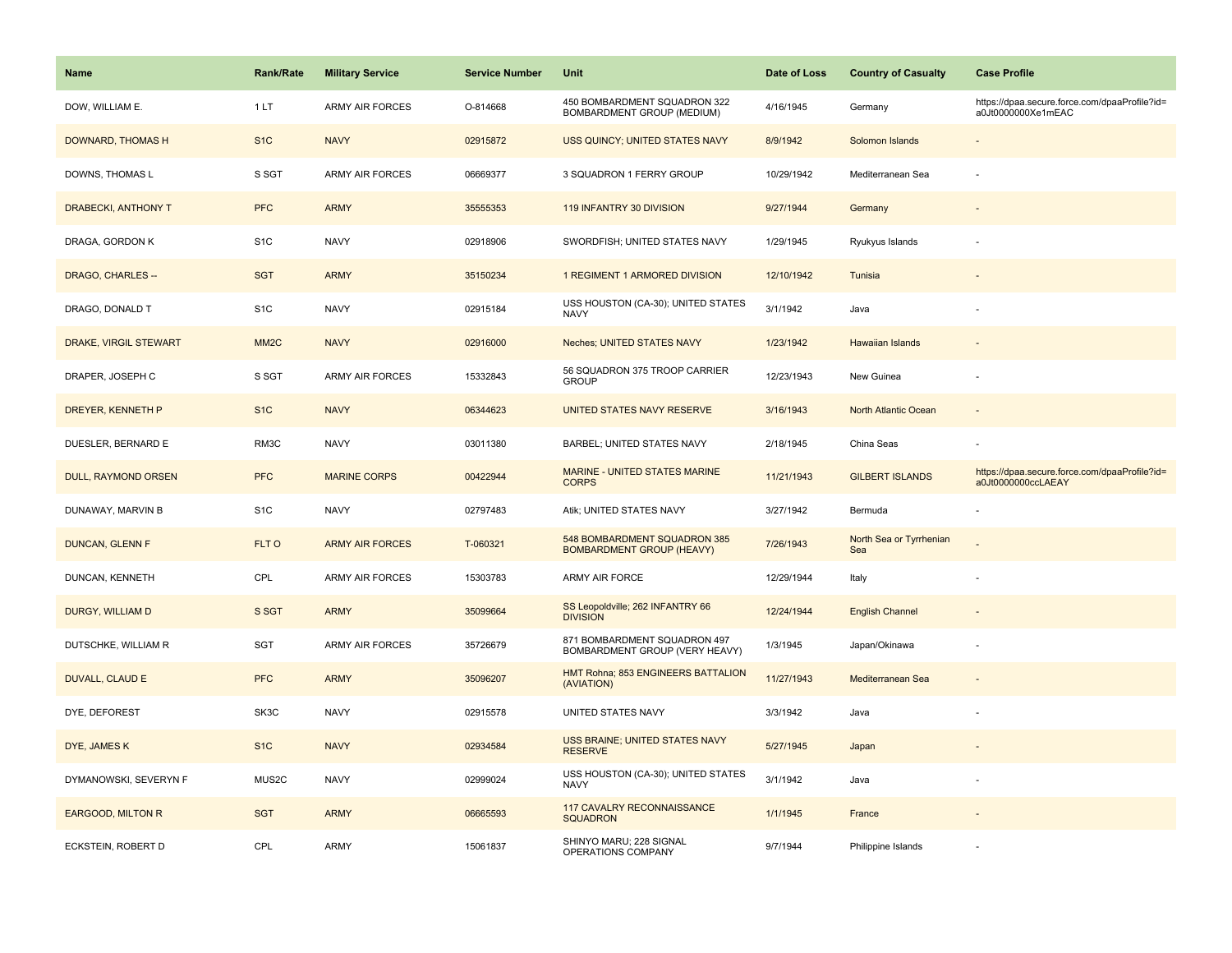| Name                         | <b>Rank/Rate</b>  | <b>Military Service</b> | <b>Service Number</b> | Unit                                                            | Date of Loss | <b>Country of Casualty</b>              | <b>Case Profile</b>                                                 |
|------------------------------|-------------------|-------------------------|-----------------------|-----------------------------------------------------------------|--------------|-----------------------------------------|---------------------------------------------------------------------|
| EDNEY, ROY --                | S <sub>2</sub> C  | <b>NAVY</b>             | 06263168              | USS WASP; UNITED STATES NAVY<br><b>RESERVE</b>                  | 9/15/1942    | Solomon Islands                         |                                                                     |
| EGGERS, VESSIE F             | F3C               | <b>COAST GUARD</b>      | 00545156              | COAST GUARD - UNITED STATES<br><b>COAST GUARD</b>               | 9/9/1942     | Atlantic Ocean                          |                                                                     |
| <b>EHRMANTRAUT, FRANK --</b> | S <sub>1</sub> C  | <b>NAVY</b>             | 02916158              | <b>USS Arizona; UNITED STATES NAVY</b>                          | 12/7/1941    | <b>Hawaiian Islands</b>                 | https://dpaa.secure.force.com/dpaaProfile?id=<br>a0Jt00000004pdZEAQ |
| ELDRIDGE, ALBERT S           | S <sub>1</sub> C  | <b>NAVY</b>             | 06275980              | UNITED STATES NAVY RESERVE                                      | 2/25/1944    | North Atlantic Ocean                    |                                                                     |
| ELFREICH, HAROLD H           | S <sub>1</sub> C  | <b>NAVY</b>             | 02931949              | NAVY - UNITED STATES NAVY RESERVE                               | 4/12/1946    | <b>FORMOSA</b>                          |                                                                     |
| ELKINS, PAUL H               | 1LT               | <b>ARMY AIR FORCES</b>  | O-739018              | 877 BOMBARDMENT SQUADRON 499<br>BOMBARDMENT GROUP (VERY HEAVY)  | 1/9/1945     | China Seas                              |                                                                     |
| ELKO, ANDREW --              | TM3C              | <b>NAVY</b>             | 02931499              | SHARK 2; UNITED STATES NAVY<br><b>RESERVE</b>                   | 10/24/1944   | China Seas                              | $\sim$                                                              |
| ELLIOTT, JOHN E              | <b>PVT</b>        | <b>ARMY AIR FORCES</b>  | 15063066              | 84 BOMBARDMENT SQUADRON 47<br><b>BOMBARDMENT GROUP (LIGHT)</b>  | 12/15/1943   | North Sea or Tyrrhenian<br>Sea          |                                                                     |
| <b>ELLIOTT, WILBER H</b>     | S SGT             | <b>ARMY AIR FORCES</b>  | 35259633              | 409 BOMBARDMENT SQUADRON 93<br><b>BOMBARDMENT GROUP (HEAVY)</b> | 3/31/1943    | North Sea or Tyrrhenian<br>Sea          |                                                                     |
| ELLIS, CHARLES E             | PVT               | ARMY                    | 35366421              | 329 STATION HOSPITAL                                            | 9/18/1944    | Alaska                                  |                                                                     |
| <b>ELLISON, GEORGE R</b>     | S <sub>2</sub> C  | <b>NAVY</b>             | 08644685              | UNITED STATES NAVY RESERVE                                      | 5/3/1944     | North Atlantic Ocean                    |                                                                     |
| ELLISON, LOWELL E            | S <sub>1</sub> C  | <b>NAVY</b>             | 08655428              | SPENCE; UNITED STATES NAVY<br><b>RESERVE</b>                    | 12/18/1944   | Philippine Islands                      |                                                                     |
| ELLSWORTH, JOE W             | AMM3C             | <b>NAVY</b>             | 05768982              | UNITED STATES NAVY RESERVE                                      | 10/25/1944   | <b>Netherlands East Indies</b>          |                                                                     |
| EMBREE, LLOYD E              | T SGT             | <b>ARMY AIR FORCES</b>  | 15059201              | 77 BOMBARDMENT SQUADRON 28<br>BOMBARDMENT GROUP (HEAVY)         | 5/19/1945    | Kurile Islands                          |                                                                     |
| <b>EMERICK, DONALD C</b>     | MM <sub>2</sub> C | <b>NAVY</b>             | 02916261              | Maddox; UNITED STATES NAVY                                      | 7/10/1943    | Mediterranean Sea                       | $\overline{\phantom{a}}$                                            |
| <b>EMERSON, ROBERT G</b>     | 1LT               | ARMY                    | O-385555              | ARISAN MARU; 31 INFANTRY REGIMENT                               | 10/24/1944   | China Seas                              |                                                                     |
| <b>EMERY, WESLEY VERNON</b>  | SK <sub>2</sub> C | <b>NAVY</b>             | 02915563              | <b>USS Arizona; UNITED STATES NAVY</b>                          | 12/7/1941    | <b>Hawaiian Islands</b>                 | https://dpaa.secure.force.com/dpaaProfile?id=<br>a0Jt00000004scaEAA |
| EMMELMANN, RICHARD C         | ENS               | <b>NAVY</b>             | O-269616              | USS MOUNT HOOD AE 11; UNITED<br>STATES NAVY RESERVE             | 11/10/1944   | Admiralty Islands                       | https://dpaa.secure.force.com/dpaaProfile?id=<br>a0Jt0000000XeYoEAK |
| <b>ENDERS, ROBERT K</b>      | T Sgt             | <b>ARMY AIR FORCES</b>  | 6911395               | 5th ARMY AIR FORCES                                             | 6/23/1943    | <b>Borneo</b>                           |                                                                     |
| ENT, NORMAN C                | SC <sub>2</sub> C | <b>NAVY</b>             | 08680066              | NAVY - UNITED STATES NAVY RESERVE                               | 2/11/1945    | PHILIPPINE SEA                          |                                                                     |
| ERWIN, VILES W               | SK <sub>2</sub> C | <b>NAVY</b>             | 06265343              | UNITED STATES NAVY RESERVE                                      | 6/14/1945    | <b>Central/South Pacific</b><br>Theater |                                                                     |
| <b>ESKRIDGE, LESTER E</b>    | CPL               | ARMY                    | 15045644              | 1 REGIMENT 1 ARMORED DIVISION                                   | 2/14/1943    | Tunisia                                 |                                                                     |
| <b>ESSEX, AARON W</b>        | <b>SGT</b>        | <b>ARMY</b>             | 35138265              | SS Leopoldville; 262 INFANTRY 66<br><b>DIVISION</b>             | 12/24/1944   | <b>English Channel</b>                  |                                                                     |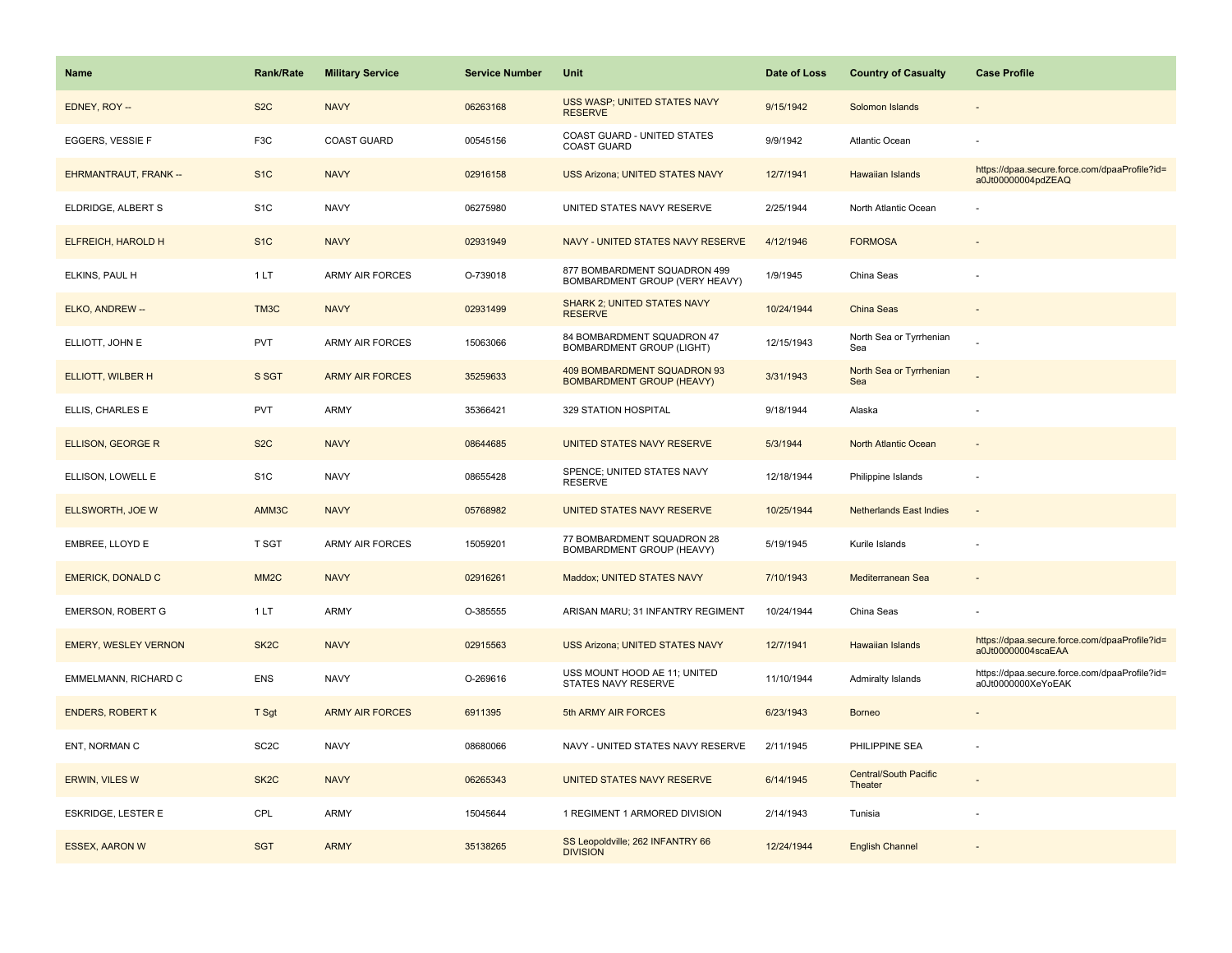| Name                        | <b>Rank/Rate</b>  | <b>Military Service</b> | <b>Service Number</b> | Unit                                                            | Date of Loss | <b>Country of Casualty</b>     | <b>Case Profile</b>                                                 |
|-----------------------------|-------------------|-------------------------|-----------------------|-----------------------------------------------------------------|--------------|--------------------------------|---------------------------------------------------------------------|
| <b>ESTELL, GAROLD R</b>     | PVT               | <b>ARMY</b>             | 35361282              | USAT DORCHESTER; COAST ARTILLERY<br><b>CORPS</b>                | 2/3/1943     | Greenland                      |                                                                     |
| <b>EVANS, WILLIAM R</b>     | <b>ENS</b>        | <b>NAVY</b>             | O-098626              | UNITED STATES NAVY RESERVE                                      | 6/4/1942     | Midway Island                  |                                                                     |
| EVARD, DONALD B             | T SGT             | <b>ARMY AIR FORCES</b>  | 35041632              | AIR CORPS                                                       | 2/21/1944    | Liberia                        |                                                                     |
| <b>EWING, ROBERT THOMAS</b> | <b>CAPT</b>       | <b>MARINE CORPS</b>     | O-011353              | MARINE - UNITED STATES MARINE<br><b>CORPS</b>                   | 9/16/1943    | Solomon Islands                |                                                                     |
| EYED, GEORGE --             | SK3C              | <b>NAVY</b>             | 02915197              | USS Arizona; UNITED STATES NAVY                                 | 12/7/1941    | Hawaiian Islands               | https://dpaa.secure.force.com/dpaaProfile?id=<br>a0Jt00000004sdYEAQ |
| FANN, IRWIN --              | 2LT               | <b>ARMY AIR FORCES</b>  | O-798775              | 67 BOMBARDMENT SQUADRON 44<br><b>BOMBARDMENT GROUP (HEAVY)</b>  | 11/18/1943   | Norway                         | $\overline{\phantom{a}}$                                            |
| FARLEY, DANIEL P            | S SGT             | <b>ARMY AIR FORCES</b>  | 15103875              | 345 BOMBARDMENT SQUADRON 98<br>BOMBARDMENT GROUP (HEAVY)        | 6/13/1943    | Mediterranean Sea              |                                                                     |
| <b>FARLEY, GEORGE W</b>     | <b>SGT</b>        | <b>ARMY</b>             | 35363361              | 857 ENGINEERS BATTALION (AVIATION)                              | 12/13/1943   | <b>New Guinea</b>              |                                                                     |
| FARLOW, WARD W              | S <sub>1</sub> C  | <b>NAVY</b>             | 06274952              | PC-1261; UNITED STATES NAVY<br><b>RESERVE</b>                   | 6/6/1944     | English Channel                |                                                                     |
| <b>FARRAR, ROBERT L</b>     | LT.               | <b>NAVY</b>             | O-097006              | <b>ESCOLAR; UNITED STATES NAVY</b><br><b>RESERVE</b>            | 11/13/1944   | <b>China Seas</b>              |                                                                     |
| <b>FAUST, FRANK A</b>       | S <sub>1</sub> C  | <b>NAVY</b>             | 02914617              | NAVY - UNITED STATES NAVY                                       | 5/4/1945     | RYUKYUS ISLANDS                |                                                                     |
| FAY, ROBERT C.              | 1LT               | <b>ARMY AIR FORCES</b>  | O-680014              | 395 SQUADRON 368 FIGHTER BOMBER<br><b>GROUP</b>                 | 6/14/1944    | France                         | $\overline{\phantom{a}}$                                            |
| FEICHTER, HERSCHEL H        | <b>SGT</b>        | <b>ARMY AIR FORCES</b>  | 35162685              | 67 BOMBARDMENT SQUADRON 44<br>BOMBARDMENT GROUP (HEAVY)         | 11/18/1943   | North Sea or Tyrrhenian<br>Sea | https://dpaa.secure.force.com/dpaaProfile?id=<br>a0Jt00000004oXNEAY |
| FELABOM, JOHN C             | MOMM3C            | <b>NAVY</b>             | 08752139              | SNOOK; UNITED STATES NAVY<br><b>RESERVE</b>                     | 5/5/1945     | China Seas                     |                                                                     |
| FERGUSON, CHARLES H         | Pvt               | <b>MARINE CORPS</b>     | 406017                | MARINE - UNITED STATES MARINE<br><b>CORPS</b>                   | 1/5/1943     | Solomon Islands                |                                                                     |
| <b>FERGUSON, HENRY S</b>    | FC <sub>1</sub> C | <b>NAVY</b>             | 02915914              | <b>USS BARTON; UNITED STATES NAVY</b>                           | 11/13/1942   | Solomon Islands                |                                                                     |
| FERGUSON, JOSEPH H          | S <sub>1</sub> C  | <b>NAVY</b>             | 02918856              | NAVY - UNITED STATES NAVY                                       | 5/29/1945    | <b>JAPAN</b>                   |                                                                     |
| FESLER, WILLIAM M           | 1LT               | <b>ARMY AIR FORCES</b>  | O-750966              | 25 BOMBARDMENT SQUADRON 40<br>BOMBARDMENT GROUP (VERY HEAVY)    | 2/1/1945     | Malaya                         |                                                                     |
| FICKIES, EARL R             | PFC               | <b>ARMY</b>             | 36914910              | ARMY - 381 INFANTRY 96 DIVISION                                 | 6/12/1945    | JAPAN/OKINAWA                  |                                                                     |
| FIEBER, CLIFTON E           | EM3C              | <b>NAVY</b>             | 06267501              | <b>GRAYBACK; UNITED STATES NAVY</b><br><b>RESERVE</b>           | 3/28/1944    | <b>Philippine Sea</b>          |                                                                     |
| FIEDLER, BERNARD E          | 1LT               | <b>ARMY AIR FORCES</b>  | O-931807              | 1254 ARMY AIR FORCE BASE UNIT                                   | 12/4/1945    | Liberia                        |                                                                     |
| FIELDER, JOHN L             | <b>SGT</b>        | <b>ARMY AIR FORCES</b>  | 35258171              | 323 BOMBARDMENT SQUADRON 91<br><b>BOMBARDMENT GROUP (HEAVY)</b> | 7/10/1943    | <b>English Channel</b>         |                                                                     |
| FIFIELD, REX M              | CPL               | ARMY AIR FORCES         | 35902512              | 43 BOMBARDMENT SQUADRON 29<br>BOMBARDMENT GROUP (VERY HEAVY)    | 3/10/1945    | Japan/Okinawa                  | https://dpaa.secure.force.com/dpaaProfile?id=<br>a0Jt0000000XkLXEA0 |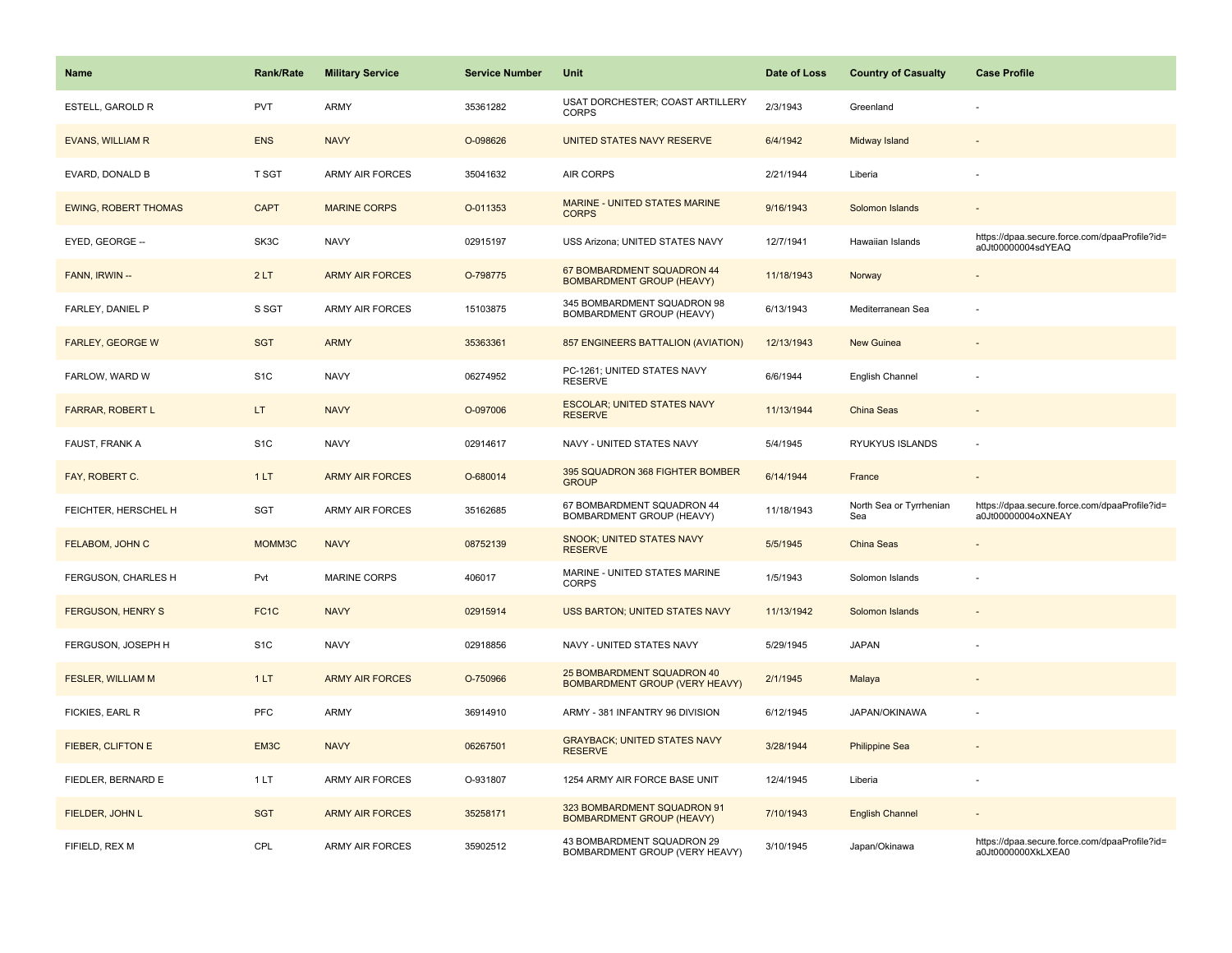| <b>Name</b>                 | <b>Rank/Rate</b> | <b>Military Service</b> | <b>Service Number</b> | Unit                                                               | Date of Loss | <b>Country of Casualty</b>     | <b>Case Profile</b>                                                 |
|-----------------------------|------------------|-------------------------|-----------------------|--------------------------------------------------------------------|--------------|--------------------------------|---------------------------------------------------------------------|
| FINSKE, ROBERT W            | RM3C             | <b>NAVY</b>             | 07251977              | <b>CORVINA: UNITED STATES NAVY</b><br><b>RESERVE</b>               | 11/16/1943   | <b>Marshall Islands</b>        |                                                                     |
| FIRSICH, FRANCIS L          | PFC              | ARMY AIR FORCES         | 35698778              | HMT Rohna; AIR CORPS                                               | 11/27/1943   | Mediterranean Sea              |                                                                     |
| <b>FISHER, CHARLES O</b>    | <b>CAPT</b>      | <b>ARMY</b>             | O-454679              | <b>2677 REGIMENT UNITED STATES</b><br>OFFICE OF STRATEGIC SERVICES | 12/25/1945   | Yugoslavia                     |                                                                     |
| FLAHERTY, FRANCIS R         | 1LT              | <b>ARMY AIR FORCES</b>  | O-755253              | 770 BOMBARDMENT SQUADRON 462<br>BOMBARDMENT GROUP (VERY HEAVY)     | 9/5/1945     | Marshall Islands               |                                                                     |
| <b>FLANNERY, FLOSSIE D.</b> | <b>PFC</b>       | <b>ARMY AIR FORCES</b>  | A-514811              | <b>WOMEN'S ARMY CORPS</b>                                          | 5/30/1945    | <b>Gold Coast</b>              |                                                                     |
| FLORY, DALE FREDERICK       | WT2C             | <b>NAVY</b>             | 03369969              | NAVY - UNITED STATES NAVY                                          | 5/7/1942     | <b>CORAL SEA</b>               |                                                                     |
| FLORY, MAX EDWARD           | S <sub>2</sub> C | <b>NAVY</b>             | 03375612              | <b>USS Arizona; UNITED STATES NAVY</b>                             | 12/7/1941    | <b>Hawaiian Islands</b>        | https://dpaa.secure.force.com/dpaaProfile?id=<br>a0Jt00000004rjTEAQ |
| FOGLEMAN, RICHARD R         | S <sub>2</sub> C | <b>NAVY</b>             | 06062304              | USS JOHN PENN; UNITED STATES NAVY<br><b>RESERVE</b>                | 8/13/1943    | Solomon Islands                |                                                                     |
| FOOR, ALFRED D              | <b>PFC</b>       | <b>ARMY</b>             | 35909386              | ARMY - 307 INFANTRY 77 DIVISION                                    | 5/17/1945    | <b>JAPAN/OKINAWA</b>           |                                                                     |
| FORD, JOHN W                | CAPT             | ARMY AIR FORCES         | O-384114              | 394 BOMBARDMENT SQUADRON 5<br>BOMBARDMENT GROUP (HEAVY)            | 7/23/1942    | Hawaiian Islands               |                                                                     |
| FOREMAN, ELMER LEE          | F <sub>2</sub> C | <b>NAVY</b>             | 02916573              | <b>USS Arizona; UNITED STATES NAVY</b>                             | 12/7/1941    | Hawaiian Islands               | https://dpaa.secure.force.com/dpaaProfile?id=<br>a0Jt00000004mttEAA |
| FORSYTHE, JOHN R            | CPL              | ARMY AIR FORCES         | 15344626              | 69 BOMBARDMENT SQUADRON 42<br>BOMBARDMENT GROUP (MEDIUM)           | 2/23/1945    | New Guinea                     |                                                                     |
| FORTNER, CARL L             | 2LT              | <b>ARMY AIR FORCES</b>  | O-825820              | 3 SQUADRON 1 COMBAT CARGO<br><b>GROUP</b>                          | 10/23/1944   | <b>Burma</b>                   | https://dpaa.secure.force.com/dpaaProfile?id=<br>a0Jt0000000XhO9EAK |
| FOSNOUGH, GENE D            | CPL              | ARMY AIR FORCES         | 16027801              | 27 BOMBARDMENT SQUADRON 30<br>BOMBARDMENT GROUP (HEAVY)            | 12/26/1943   | Marshall Islands               |                                                                     |
| <b>FOSTER, CHARLES R</b>    | S SGT            | <b>ARMY AIR FORCES</b>  | 35341475              | 453 BOMBARDMENT SQUADRON 323<br><b>BOMBARDMENT GROUP (MEDIUM)</b>  | 4/11/1944    | <b>English Channel</b>         |                                                                     |
| <b>FOSTER, FOREST E</b>     | GM3C             | <b>NAVY</b>             | 02917844              | Mc Kean; UNITED STATES NAVY                                        | 11/17/1943   | Solomon Islands                |                                                                     |
| <b>FOSTER, LABAN LURAL</b>  | <b>CPL</b>       | <b>MARINE CORPS</b>     | 00336880              | MARINE - UNITED STATES MARINE<br><b>CORPS</b>                      | 9/23/1944    | Caroline Islands               |                                                                     |
| FOSTER, ROBERT G            | 2LT              | <b>ARMY AIR FORCES</b>  | O-736502              | 410 BOMBARDMENT SQUADRON 94<br>BOMBARDMENT GROUP (HEAVY)           | 11/29/1943   | North Sea or Tyrrhenian<br>Sea |                                                                     |
| FOUTS, OLIVER E             | 2LT              | <b>ARMY AIR FORCES</b>  | O-699999              | 500 BOMBARDMENT SQUADRON 345<br><b>BOMBARDMENT GROUP (MEDIUM)</b>  | 8/6/1945     | China                          |                                                                     |
| FOX, HAROLD JOHNSON         | COX              | <b>NAVY</b>             | 03933659              | UNITED STATES NAVY                                                 | 5/4/1943     | Pacific Ocean                  |                                                                     |
| <b>FRANKLIN, OMER E</b>     | <b>SGT</b>       | <b>ARMY AIR FORCES</b>  | 35567567              | 394 BOMBARDMENT SQUADRON 5<br><b>BOMBARDMENT GROUP (HEAVY)</b>     | 6/9/1944     | Caroline Islands               | $\overline{\phantom{a}}$                                            |
| FRANKLIN, OPAL              | FC3C             | <b>NAVY</b>             | 08673561              | NAVY - UNITED STATES NAVY RESERVE                                  | 6/16/1945    | RYUKYUS ISLANDS                | $\overline{\phantom{a}}$                                            |
| <b>FRANZ, JAMES C</b>       | <b>CAPT</b>      | <b>ARMY</b>             | O-331725              | ARMY - 57 INFANTRY REGIMENT (PS)                                   | 12/23/1941   | PHILIPPINE ISLANDS             |                                                                     |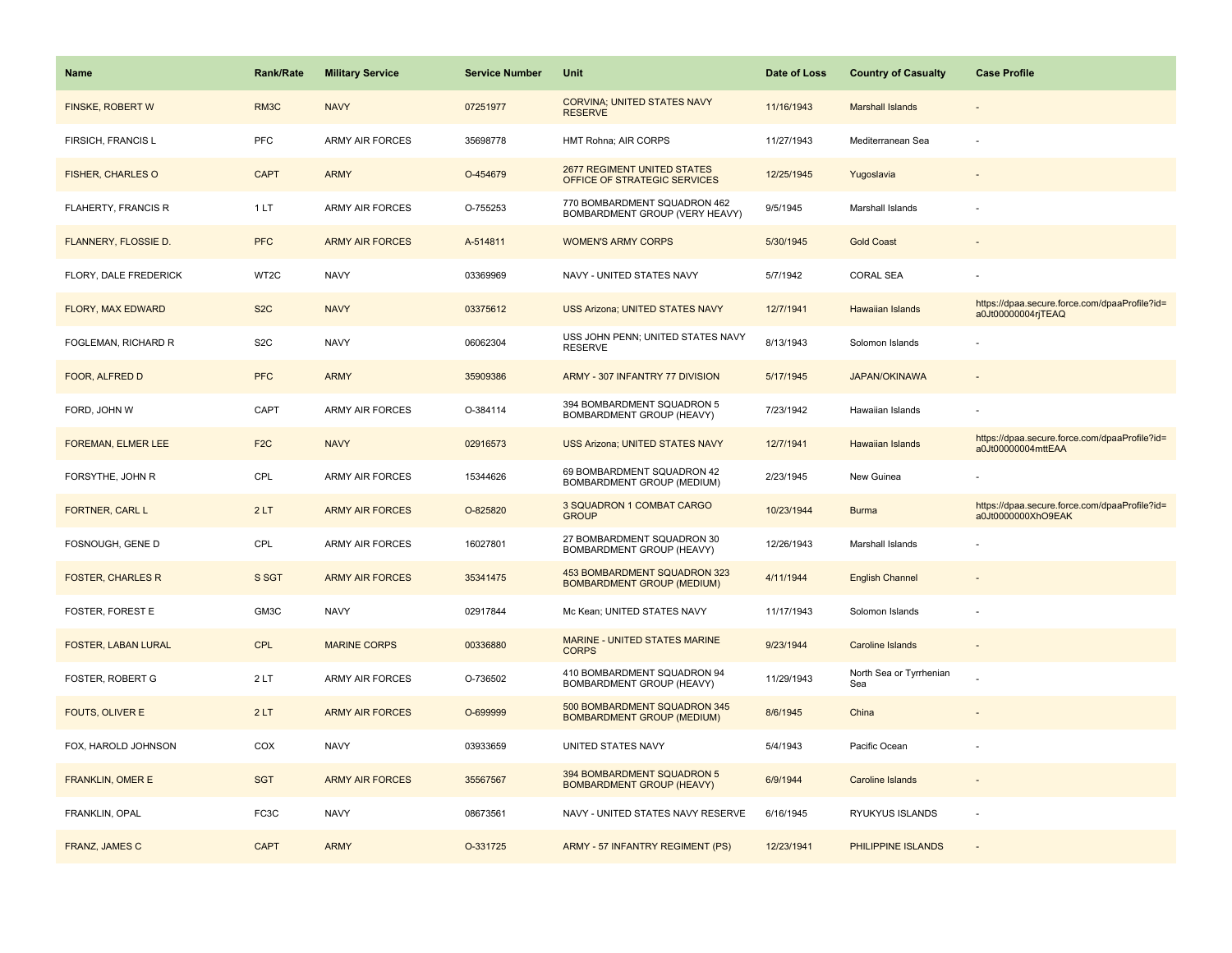| Name                       | <b>Rank/Rate</b>  | <b>Military Service</b> | <b>Service Number</b> | Unit                                                                                                         | Date of Loss | <b>Country of Casualty</b>                             | <b>Case Profile</b>                                                 |
|----------------------------|-------------------|-------------------------|-----------------------|--------------------------------------------------------------------------------------------------------------|--------------|--------------------------------------------------------|---------------------------------------------------------------------|
| FRAZIER, CLARK E           | SK <sub>2</sub> C | <b>NAVY</b>             | 06267088              | USS SUWANNEE CVE 27; UNITED<br>STATES NAVY RESERVE                                                           | 10/26/1944   | Philippine Islands                                     |                                                                     |
| <b>FREDERICK, ROBERT H</b> | MM3C              | <b>NAVY</b>             | 02931037              | Drexler; UNITED STATES NAVY RESERVE                                                                          | 5/28/1945    | Japan                                                  |                                                                     |
| FREDERICKS, LEO W          | S SGT             | ARMY AIR FORCES         | 35506588              | 372 BOMBARDMENT SQUADRON 307<br>BOMBARDMENT GROUP (HEAVY)                                                    | 4/27/1944    | Caroline Islands                                       |                                                                     |
| <b>FREELS, TILMAN IVO</b>  | RM <sub>2</sub> C | <b>NAVY</b>             | 02906004              | USS DUNCAN; UNITED STATES NAVY<br><b>RESERVE</b>                                                             | 10/12/1942   | Solomon Islands                                        |                                                                     |
| FREEMAN, BERNARD GENE      | 2LT               | <b>ARMY AIR FORCES</b>  | O-764276              | 371 BOMBARDMENT SQUADRON 307<br>BOMBARDMENT GROUP (HEAVY)                                                    | 1/4/1945     | Admiralty Islands                                      |                                                                     |
| FRENCH, LLOYD E            | SK <sub>2</sub> C | <b>NAVY</b>             | 08650525              | NAVY - UNITED STATES NAVY RESERVE                                                                            | 10/7/1944    | <b>PACIFIC OCEAN</b>                                   |                                                                     |
| FREYE, ALBERT H            | MM3C              | <b>NAVY</b>             | 07245516              | SAMUEL B. ROBERTS; UNITED STATES<br>NAVY RESERVE                                                             | 10/25/1944   | Philippine Islands                                     |                                                                     |
| FRICK, PAUL C              | 2d Lt             | <b>ARMY AIR FORCES</b>  | O-2057599             | 47 FIGHTER SQUADRON 15 FIGHTER<br><b>GROUP</b>                                                               | 6/1/1945     | <b>Philippine Sea</b>                                  |                                                                     |
| FRIEDT, EUGENE L           | <b>ENS</b>        | <b>NAVY</b>             | O-326094              | UNITED STATES NAVY RESERVE                                                                                   | 7/14/1944    | Mediterranean Sea                                      |                                                                     |
| FROST, ROLAND --           | 1LT               | <b>ARMY AIR FORCES</b>  | O-663033              | 428 BOMBARDMENT SQUADRON 310<br><b>BOMBARDMENT GROUP (MEDIUM)</b>                                            | 4/5/1944     | Mediterranean Sea                                      |                                                                     |
| <b>FUCHS, GLENWARD S</b>   | S SGT             | <b>ARMY AIR FORCES</b>  | 35726674              | 861 BOMBARDMENT SQUADRON 493<br>BOMBARDMENT GROUP (HEAVY)                                                    | 12/30/1944   | North Sea or Tyrrhenian<br>Sea                         |                                                                     |
| <b>FUCHS, WILLIAM G</b>    | <b>PFC</b>        | <b>ARMY</b>             | 35485804              | ARMY - 378 INFANTRY 95 DIVISION Lost<br>when bridge over Moselle River was<br>bombed while crossing on foot. | 11/18/1944   | <b>FRANCE</b>                                          |                                                                     |
| FUGATE, ROBERT B           | 1 LT              | <b>ARMY</b>             | O-405907              | BRAZIL MARU; 88 FIELD ARTILLERY<br>REGIMENT (PHILIPPINE SCOUT)                                               | 1/28/1945    | Formosa                                                | https://dpaa.secure.force.com/dpaaProfile?id=<br>a0Jt000001Cbrz3EAB |
| <b>FUHRMARK, ARTHUR E</b>  | <b>PFC</b>        | <b>ARMY AIR FORCES</b>  | 35577180              | <b>HMT Rohna; AIR CORPS</b>                                                                                  | 11/27/1943   | Mediterranean Sea                                      |                                                                     |
| <b>FULLER, ROBERT S</b>    | MOMM3C            | <b>NAVY</b>             | 08751708              | KETE; UNITED STATES NAVY RESERVE                                                                             | 3/31/1945    | Ryukyus Islands                                        |                                                                     |
| FULNECKY, JOHN R           | LT /JG/           | <b>NAVY</b>             | O-145731              | USS RANGER; UNITED STATES NAVY<br><b>RESERVE</b>                                                             | 4/3/1944     | <b>Atlantic Ocean: North</b><br><b>American Waters</b> |                                                                     |
| FURR, ARNET L              | 1LT               | <b>ARMY AIR FORCES</b>  | O-819789              | 749 BOMBARDMENT SQUADRON 457<br>BOMBARDMENT GROUP (HEAVY)                                                    | 11/8/1944    | North Sea or Tyrrhenian<br>Sea                         |                                                                     |
| <b>GAGE, ROBERT N</b>      | 1LT               | <b>ARMY AIR FORCES</b>  | O-690311              | 370 BOMBARDMENT SQUADRON 307<br><b>BOMBARDMENT GROUP (HEAVY)</b>                                             | 3/10/1944    | <b>Borneo</b>                                          |                                                                     |
| <b>GALAN, GILBERT C</b>    | <b>PVT</b>        | ARMY                    | 35159591              | 179 INFANTRY 45 DIVISION                                                                                     | 5/3/1945     | Italy                                                  | https://dpaa.secure.force.com/dpaaProfile?id=<br>a0Jt0000000XddREAS |
| <b>GALLOWAY, ROBERT L</b>  | 1LT               | <b>ARMY AIR FORCES</b>  | O-794391              | 820 BOMBARDMENT SQUADRON 41<br><b>BOMBARDMENT GROUP (MEDIUM)</b>                                             | 2/12/1944    | <b>Marshall Islands</b>                                |                                                                     |
| GALOVIC, STEVEN J          | FC <sub>1</sub> C | <b>NAVY</b>             | 02914267              | USS JARVIS; UNITED STATES NAVY                                                                               | 8/9/1942     | Solomon Islands                                        |                                                                     |
| <b>GANTZ, ALBERT J</b>     | <b>CPL</b>        | <b>ARMY AIR FORCES</b>  | 35581943              | 32 PHOTO SQUADRON 5<br>RECONNAISSANCE GROUP                                                                  | 4/20/1944    | Mediterranean Sea                                      |                                                                     |
| <b>GARCIA, SAMUEL A</b>    | <b>PVT</b>        | ARMY                    | 35896085              | 32 INFANTRY 7 DIVISION                                                                                       | 12/30/1944   | Philippine Islands                                     |                                                                     |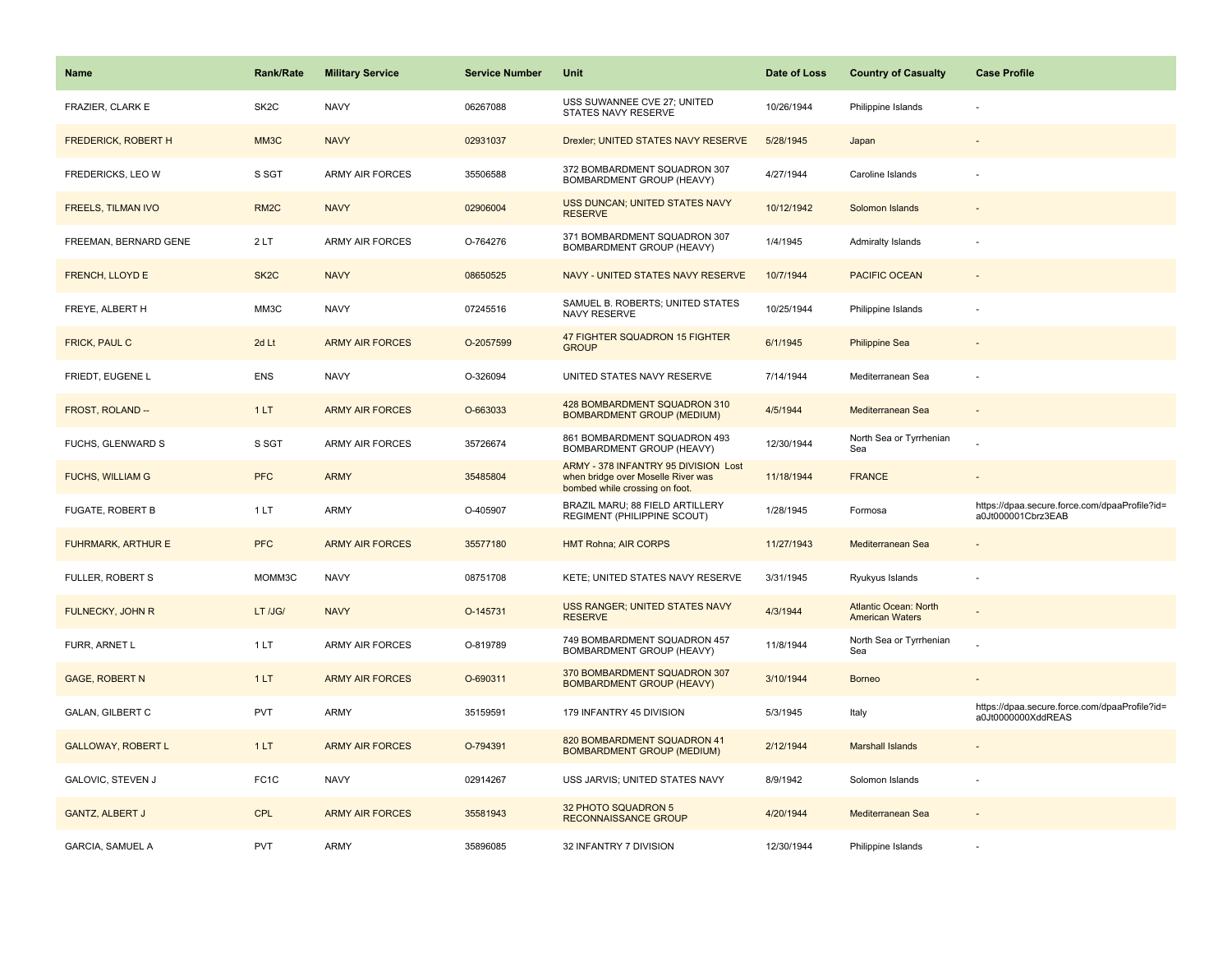| <b>Name</b>                  | <b>Rank/Rate</b>  | <b>Military Service</b> | <b>Service Number</b> | <b>Unit</b>                                                      | Date of Loss | <b>Country of Casualty</b>              | <b>Case Profile</b>                                                 |
|------------------------------|-------------------|-------------------------|-----------------------|------------------------------------------------------------------|--------------|-----------------------------------------|---------------------------------------------------------------------|
| <b>GARDNER, ALFRED W</b>     | S <sub>1</sub> C  | <b>NAVY</b>             | 08636595              | UNITED STATES NAVY RESERVE                                       | 1/4/1945     | <b>Central/South Pacific</b><br>Theater |                                                                     |
| <b>GARDNER, JAMES E</b>      | PFC               | <b>ARMY AIR FORCES</b>  | 35338799              | 831 BOMBARDMENT SQUADRON 485<br>BOMBARDMENT GROUP (HEAVY)        | 4/20/1944    | Mediterranean Sea                       |                                                                     |
| <b>GARRISON, WILLIAM A</b>   | TEC <sub>5</sub>  | <b>ARMY</b>             | 37560946              | ARMY - 462 AMPHIBIOUS TRUCK<br><b>COMPANY</b>                    | 4/28/1944    | <b>ENGLISH CHANNEL</b>                  |                                                                     |
| <b>GARRITY, PAUL RICHARD</b> | <b>PFC</b>        | <b>MARINE CORPS</b>     | 00819167              | MARINE - UNITED STATES MARINE<br><b>CORPS</b>                    | 11/20/1943   | <b>GILBERT ISLANDS</b>                  | https://dpaa.secure.force.com/dpaaProfile?id=<br>a0Jt00000004nTdEAI |
| <b>GARVEY, EDWARD J</b>      | 2LT               | <b>ARMY AIR FORCES</b>  | O-819512              | 415 BOMBARDMENT SQUADRON 98<br><b>BOMBARDMENT GROUP (HEAVY)</b>  | 8/19/1944    | <b>Adriatic Sea</b>                     |                                                                     |
| GATES, JOSEPH T              | <b>ENS</b>        | <b>NAVY</b>             | O-320476              | USS WASP; UNITED STATES NAVY<br><b>RESERVE</b>                   | 10/10/1944   | Japan                                   | https://dpaa.secure.force.com/dpaaProfile?id=<br>a0Jt000001nzXGwEAM |
| <b>GAUNT, JAMES C</b>        | 1LT               | <b>ARMY AIR FORCES</b>  | O-716644              | 739 BOMBARDMENT SQUADRON 454<br><b>BOMBARDMENT GROUP (HEAVY)</b> | 1/20/1945    | <b>Adriatic Sea</b>                     |                                                                     |
| GELETA, JOHN --              | CPL               | <b>ARMY AIR FORCES</b>  | 35164096              | 32 PHOTO SQUADRON 5<br>RECONNAISSANCE GROUP                      | 4/20/1944    | Mediterranean Sea                       |                                                                     |
| <b>GENNETT, JOHN P</b>       | <b>CEM</b>        | <b>NAVY</b>             | 02914259              | <b>SUBMARINE Albacore; UNITED STATES</b><br><b>NAVY</b>          | 11/7/1944    | Pacific Ocean: North<br>American Area   |                                                                     |
| GEPPINGER, EARL --           | <b>ENS</b>        | <b>NAVY</b>             | O-299094              | USS SAN JACINTO; UNITED STATES<br>NAVY RESERVE                   | 2/18/1944    | Trinidad                                |                                                                     |
| <b>GERBER, CLARENCE J</b>    | TEC <sub>4</sub>  | <b>ARMY</b>             | 35544370              | <b>147 ENGINEERS COMBAT BATTALION</b>                            | 6/6/1944     | France                                  |                                                                     |
| GERSTEIN, MAX --             | S SGT             | <b>ARMY AIR FORCES</b>  | 35355778              | 500 BOMBARDMENT SQUADRON 345<br>BOMBARDMENT GROUP (MEDIUM)       | 10/16/1943   | New Guinea                              |                                                                     |
| <b>GERTH, THEODORE O</b>     | <b>SGT</b>        | <b>ARMY</b>             | 35371262              | 500 MEDICAL COLLECTION COMPANY                                   | 6/6/1944     | <b>English Channel</b>                  | https://dpaa.secure.force.com/dpaaProfile?id=<br>a0Jt0000000XmDQEA0 |
| GIBSON, HAROLD H             | <b>PVT</b>        | <b>ARMY AIR FORCES</b>  | 06669090              | ARISAN MARU; 59 COAST ARTILLERY<br><b>REGIMENT</b>               | 10/24/1944   | China Seas                              |                                                                     |
| GILES, HAROLD --             | GM <sub>2C</sub>  | <b>NAVY</b>             | 02874929              | USS SARATOGA; UNITED STATES NAVY                                 | 2/21/1945    | Bonin & Volcano Islands                 |                                                                     |
| GILL, JAMES R                | SK3C              | <b>NAVY</b>             | 08634821              | Halligan; UNITED STATES NAVY<br><b>RESERVE</b>                   | 3/26/1945    | Japan                                   | https://dpaa.secure.force.com/dpaaProfile?id=<br>a0Jt000001nzSUHEA2 |
| <b>GILL, PAUL E</b>          | WT <sub>2</sub> C | <b>NAVY</b>             | 06553962              | Indianapolis; UNITED STATES NAVY<br><b>RESERVE</b>               | 7/30/1945    | <b>Philippine Sea</b>                   | https://dpaa.secure.force.com/dpaaProfile?id=<br>a0Jt0000000cdBgEAI |
| <b>GILLESPIE, MERRITT K</b>  | SGT               | <b>ARMY AIR FORCES</b>  | 15334968              | 418 BOMBARDMENT SQUADRON 100<br>BOMBARDMENT GROUP (HEAVY)        | 11/5/1943    | English Channel                         | https://dpaa.secure.force.com/dpaaProfile?id=<br>a0Jt0000000BTGpEAO |
| GILLILAND, WILLIAM F.        | <b>SGT</b>        | <b>ARMY AIR FORCES</b>  | 15060594              | <b>ARMY AIR FORCE</b>                                            | 1/18/1944    | <b>Burma</b>                            |                                                                     |
| GILMORE, CARL D              | CPL               | <b>ARMY AIR FORCES</b>  | 35814553              | 461 BOMBARDMENT SQUADRON 346<br>BOMBARDMENT GROUP (VERY HEAVY)   | 3/31/1945    | Puerto Rico                             |                                                                     |
| <b>GILMORE, LESLIE O</b>     | S SGT             | <b>ARMY AIR FORCES</b>  | 35255367              | 490 SQUADRON 386 AIR SERVICES<br><b>GROUP</b>                    | 10/16/1945   | <b>Marianas Islands</b>                 |                                                                     |
| <b>GINGRICH, ALBERT H</b>    | S SGT             | ARMY AIR FORCES         | 35552990              | 701 BOMBARDMENT SQUADRON 445<br>BOMBARDMENT GROUP (HEAVY)        | 3/20/1945    | Germany                                 | https://dpaa.secure.force.com/dpaaProfile?id=<br>a0Jt000001nzYGOEA2 |
| <b>GIPSON, FERROLL MYRON</b> | BM <sub>2</sub> C | <b>NAVY</b>             | 02914910              | Pollux; UNITED STATES NAVY                                       | 2/18/1942    | Newfoundland                            |                                                                     |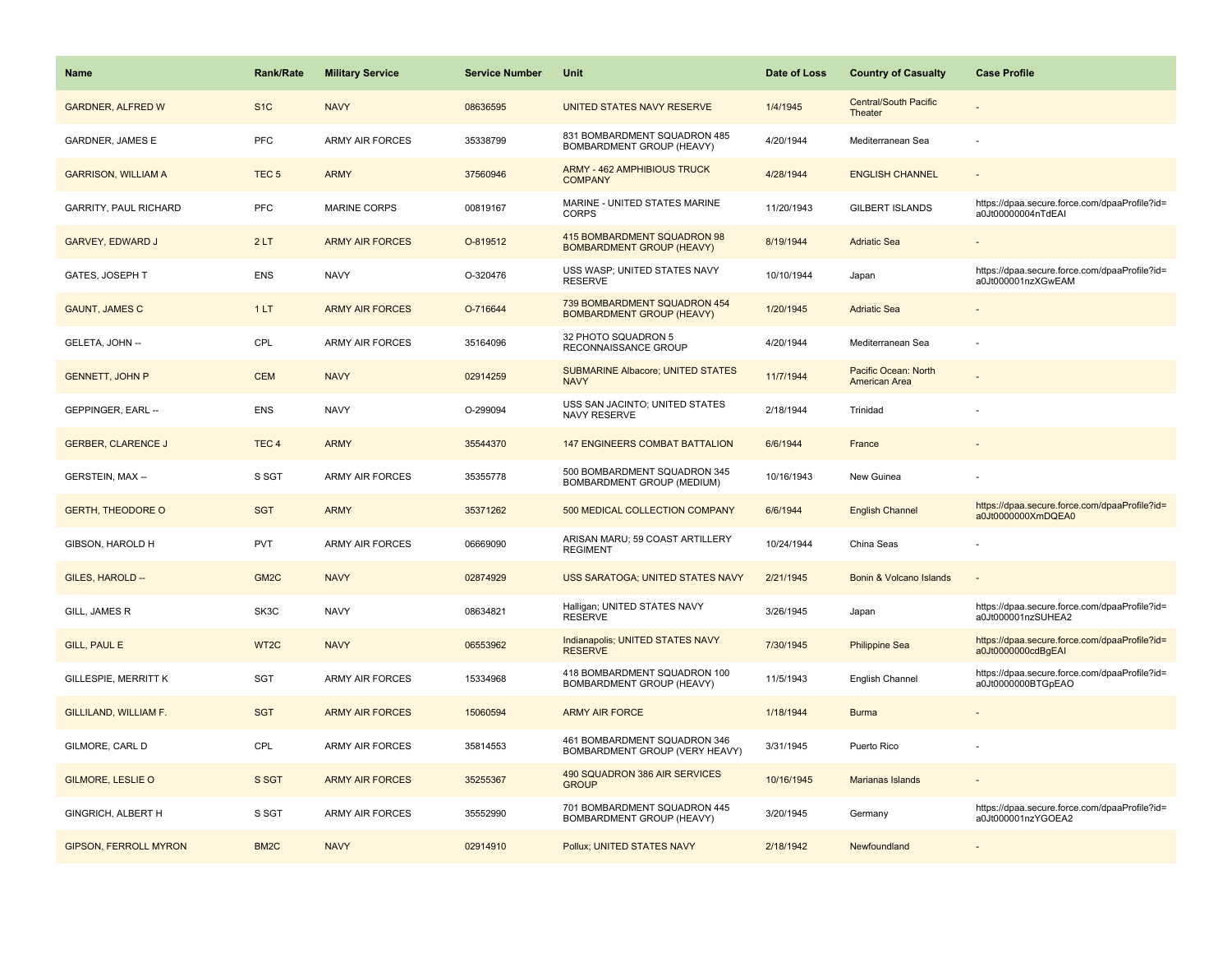| Name                         | <b>Rank/Rate</b>   | <b>Military Service</b> | <b>Service Number</b> | Unit                                                                  | Date of Loss | <b>Country of Casualty</b>                      | <b>Case Profile</b>      |
|------------------------------|--------------------|-------------------------|-----------------------|-----------------------------------------------------------------------|--------------|-------------------------------------------------|--------------------------|
| GIRMAN, EDWARD J             | S SGT              | <b>ARMY AIR FORCES</b>  | 35258994              | <b>ARMY AIR FORCE</b>                                                 | 12/1/1943    | Burma                                           |                          |
| <b>GLASS, WILLIAM A</b>      | MOMM <sub>2C</sub> | <b>NAVY</b>             | 06277916              | Frederick C Davis; UNITED STATES NAVY<br><b>RESERVE</b>               | 4/24/1945    | North Atlantic Ocean                            | $\sim$                   |
| GLEICHMAN, WILLIAM D         | S SGT              | <b>ARMY AIR FORCES</b>  | 15082340              | 438 BOMBARDMENT SQUADRON 319<br>BOMBARDMENT GROUP (MEDIUM)            | 1/29/1943    | Mediterranean Sea                               | ÷,                       |
| <b>GLOGAS, BERNARD H</b>     | 2LT                | <b>ARMY AIR FORCES</b>  | O-723605              | 762 BOMBARDMENT SQUADRON 460<br><b>BOMBARDMENT GROUP (HEAVY)</b>      | 11/11/1944   | <b>Adriatic Sea</b>                             |                          |
| GLOVER, CHARLES E            | <b>PFC</b>         | <b>ARMY</b>             | 20531318              | 151 INFANTRY 38 DIVISION                                              | 4/25/1945    | Philippine Islands                              |                          |
| <b>GODECKER, HUBERT T</b>    | BM <sub>2</sub> C  | <b>NAVY</b>             | 02872932              | USS STERETT; UNITED STATES NAVY                                       | 11/13/1942   | Solomon Islands                                 | $\overline{\phantom{a}}$ |
| GODLOVE, VIRGIL D            | S SGT              | <b>ARMY AIR FORCES</b>  | 15330594              | AIR CORPS                                                             | 12/9/1943    | Atlantic Ocean                                  |                          |
| <b>GODSEY, NORMAN E</b>      | S SGT              | <b>ARMY AIR FORCES</b>  | 35164297              | 500 BOMBARDMENT SQUADRON 345<br><b>BOMBARDMENT GROUP (MEDIUM)</b>     | 1/25/1944    | <b>Admiralty Islands</b>                        |                          |
| GOEBEL, ALBERT M             | AP2C               | <b>NAVY</b>             | 02915235              | UNITED STATES NAVY                                                    | 10/14/1942   | Pacific Ocean                                   |                          |
| <b>GOFF, DOSSIE M</b>        | <b>SGT</b>         | <b>ARMY</b>             | 20537544              | 814 TANK DESTROYER BATTALION                                          | 9/22/1944    | France                                          |                          |
| GOFFINET, WILLIAM U          | PFC                | <b>ARMY</b>             | 15047961              | 1 REGIMENT 1 ARMORED DIVISION                                         | 2/14/1943    | Tunisia                                         |                          |
| GOIN, HARRY --               | <b>PVT</b>         | <b>ARMY AIR FORCES</b>  | 15334447              | 874 BOMBARDMENT SQUADRON 498<br><b>BOMBARDMENT GROUP (VERY HEAVY)</b> | 12/3/1944    | Bonin & Volcano Islands                         | $\sim$                   |
| GOINS, RAYMOND LEE           | SGT                | <b>ARMY AIR FORCES</b>  | 35360604              | 27 BOMBARDMENT SQUADRON 30<br>BOMBARDMENT GROUP (HEAVY)               | 7/9/1945     | Hawaiian Islands                                |                          |
| GOINS, ROBERT L.             | TEC <sub>5</sub>   | <b>ARMY</b>             | 45040629              | <b>440 PORT COMPANY</b>                                               | 11/16/1946   | Bonin & Volcano Islands                         | $\overline{\phantom{a}}$ |
| <b>GOLAY, LAWRENCE I</b>     | S <sub>2</sub> C   | <b>NAVY</b>             | 06268876              | USS CUSHING; UNITED STATES NAVY<br><b>RESERVE</b>                     | 11/13/1942   | Solomon Islands                                 |                          |
| <b>GOLDSTEIN, ABRAHAM --</b> | 2LT                | <b>ARMY AIR FORCES</b>  | O-673147              | 75 BOMBARDMENT SQUADRON 42<br><b>BOMBARDMENT GROUP (MEDIUM)</b>       | 1/22/1944    | <b>New Britain Island</b>                       |                          |
| GOOD, GEORGE E.              | 1 LT               | ARMY AIR FORCES         | O-789770              | 4 ANTISUB SQUADRON 479 ANTISUB<br><b>GROUP</b>                        | 8/8/1943     | France                                          |                          |
| <b>GOODIN, LOWELL J</b>      | S <sub>2</sub> C   | <b>NAVY</b>             | 06269766              | PICKEREL; UNITED STATES NAVY<br><b>RESERVE</b>                        | 5/6/1943     | Sea of Japan                                    |                          |
| GOODMAN, ROBERT E            | S <sub>1</sub> C   | <b>NAVY</b>             | 06279060              | UNITED STATES NAVY RESERVE                                            | 6/1/1943     | Atlantic Ocean: North<br><b>American Waters</b> |                          |
| <b>GOODWIN, CHESTER D.</b>   | S SGT              | <b>ARMY AIR FORCES</b>  | 35552203              | 9 BOMBARDMENT SQUADRON 7<br><b>BOMBARDMENT GROUP (HEAVY)</b>          | 3/29/1945    | <b>Burma</b>                                    |                          |
| GORDON, JOHN R               | PVT                | <b>ARMY</b>             | 35169461              | 4 INFANTRY REGIMENT                                                   | 7/31/1943    | Alaska                                          |                          |
| <b>GORDON, RICHARD P</b>     | S SGT              | <b>ARMY AIR FORCES</b>  | 15109231              | 565 BOMBARDMENT SQUADRON 389<br><b>BOMBARDMENT GROUP (HEAVY)</b>      | 6/20/1944    | <b>Baltic Sea</b>                               |                          |
| GORE, JOHN B                 | SGT                | ARMY AIR FORCES         | 35141246              | 704 BOMBARDMENT SQUADRON 446<br>BOMBARDMENT GROUP (HEAVY)             | 12/12/1944   | North Sea or Tyrrhenian<br>Sea                  |                          |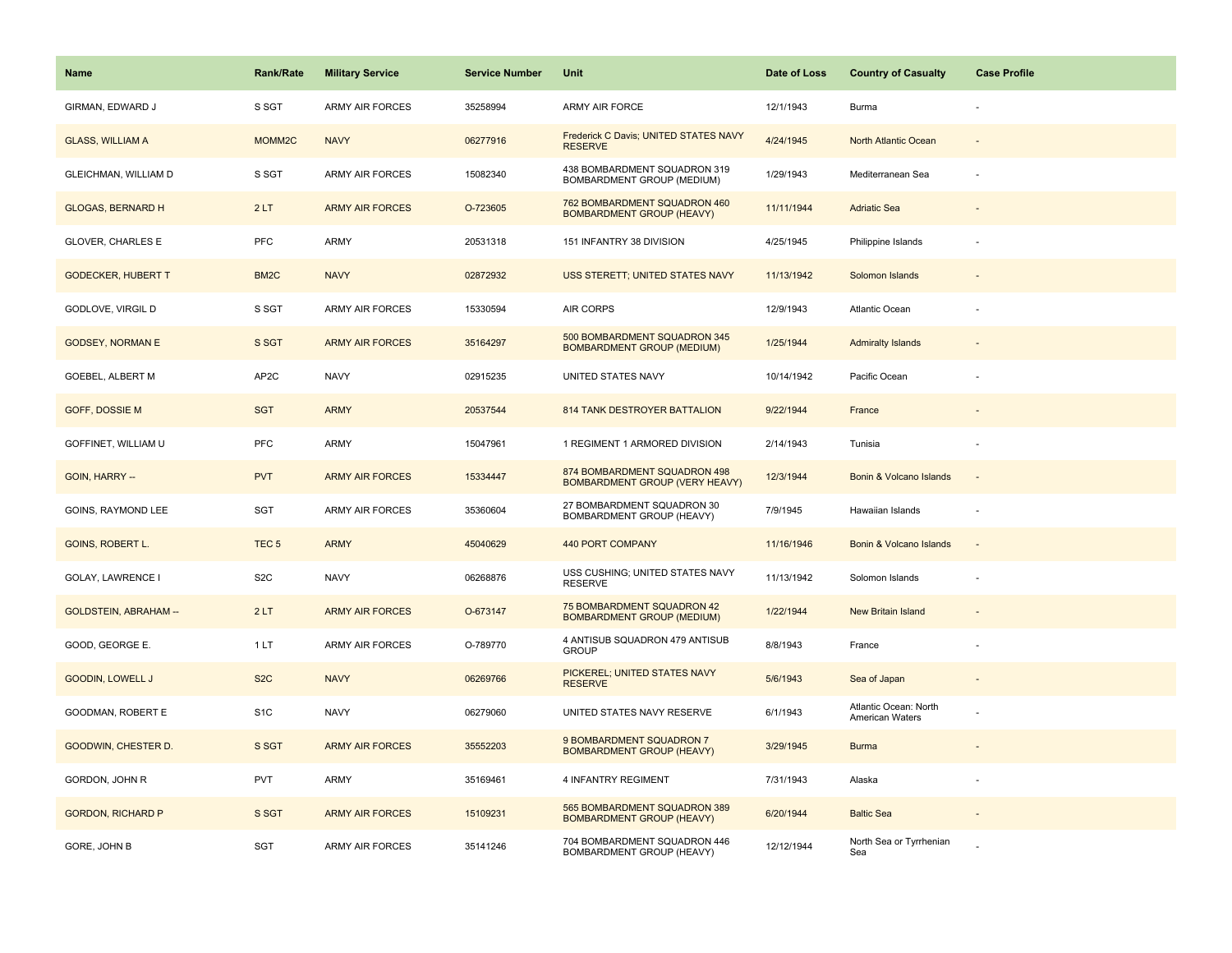| <b>Name</b>                   | <b>Rank/Rate</b> | <b>Military Service</b> | <b>Service Number</b> | Unit                                                              | Date of Loss | <b>Country of Casualty</b>                   | <b>Case Profile</b>                                                 |
|-------------------------------|------------------|-------------------------|-----------------------|-------------------------------------------------------------------|--------------|----------------------------------------------|---------------------------------------------------------------------|
| <b>GORIS, GEORGE E</b>        | 1LT              | <b>ARMY AIR FORCES</b>  | O-736508              | 368 BOMBARDMENT SQUADRON 306<br><b>BOMBARDMENT GROUP (HEAVY)</b>  | 11/3/1943    | North Sea or Tyrrhenian<br>Sea               |                                                                     |
| GOTT, DONALD H                | SGT              | ARMY                    | 15043197              | 1 REGIMENT 1 ARMORED DIVISION                                     | 2/15/1943    | Tunisia                                      |                                                                     |
| GOULD, EWIN --                | MM3C             | <b>NAVY</b>             | 06278139              | LUCE; UNITED STATES NAVY RESERVE                                  | 5/4/1945     | China Seas                                   |                                                                     |
| <b>GRAFMILLER, RICHARD L.</b> | CPL              | <b>ARMY AIR FORCES</b>  | 35352556              | 444 BOMBARDMENT SQUADRON 320<br><b>BOMBARDMENT GROUP (MEDIUM)</b> | 8/4/1943     | Tunisia                                      |                                                                     |
| <b>GRANACKI, HENRY A</b>      | S SGT            | <b>ARMY AIR FORCES</b>  | 35363704              | 320 BOMBARDMENT SQUADRON 90<br><b>BOMBARDMENT GROUP (HEAVY)</b>   | 2/21/1945    | New Guinea                                   |                                                                     |
| <b>GRATZER, CHARLES B</b>     | S <sub>1</sub> C | <b>NAVY</b>             | 06269684              | NAVY - UNITED STATES NAVY RESERVE                                 | 2/21/1945    | <b>BONIN &amp; VOLCANO</b><br><b>ISLANDS</b> |                                                                     |
| <b>GRAVES, THURMAN D</b>      | <b>T SGT</b>     | <b>ARMY AIR FORCES</b>  | 35366673              | 429 BOMBARDMENT SQUADRON 2<br><b>BOMBARDMENT GROUP (HEAVY)</b>    | 2/22/1944    | <b>Adriatic Sea</b>                          |                                                                     |
| GRAY, ALVIN V                 | T SGT            | ARMY                    | 20530746              | 7 INFANTRY 3 DIVISION                                             | 3/26/1945    | Germany                                      |                                                                     |
| <b>GRAY, LOWELL K</b>         | MM3C             | <b>NAVY</b>             | 06270029              | POMPANO; UNITED STATES NAVY<br><b>RESERVE</b>                     | 10/15/1943   | Japan                                        |                                                                     |
| <b>GREEN, RICHARD L</b>       | 2LT              | ARMY AIR FORCES         | O-680024              | 555 ARMY AIR FORCE BASE UNIT                                      | 4/14/1944    | Atlantic Ocean                               |                                                                     |
| <b>GREEN, ROY E</b>           | LT.              | <b>NAVY</b>             | O-081359              | <b>UNITED STATES NAVY</b>                                         | 7/21/1942    | <b>Aleutian Islands</b>                      |                                                                     |
| GREENWOOD, LEE R              | <b>PVT</b>       | <b>ARMY AIR FORCES</b>  | 35355453              | USAT DORCHESTER; AIR CORPS                                        | 2/3/1943     | Greenland                                    |                                                                     |
| <b>GREER, GLEN W</b>          | SEA1             | <b>NAVY</b>             | 3007425               | Glennon; UNITED STATES NAVY                                       | 6/8/1944     | <b>English Channel</b>                       | https://dpaa.secure.force.com/dpaaProfile?id=<br>a0Jt000000sjazrEAA |
| GREGG, DON A                  | PFC              | <b>ARMY</b>             | 15061710              | ARMY - 60 COAST ARTILLERY<br><b>REGIMENT</b>                      | 11/13/1942   | PHILIPPINE ISLANDS                           | https://dpaa.secure.force.com/dpaaProfile?id=<br>a0Jt0000000LI5MEAS |
| <b>GREGORY, JOHN EDWARD</b>   | S <sub>2</sub> C | <b>NAVY</b>             | 02799856              | <b>UNITED STATES NAVY</b>                                         | 10/11/1942   | <b>Atlantic Ocean</b>                        |                                                                     |
| GREIG, ALFRED F.              | 2LT              | ARMY AIR FORCES         | O-791585              | 347 BOMBARDMENT SQUADRON 99<br>BOMBARDMENT GROUP (HEAVY)          | 5/4/1943     | Mediterranean Sea                            |                                                                     |
| <b>GRENCIK, STEVE J</b>       | <b>T SGT</b>     | <b>ARMY AIR FORCES</b>  | 15085413              | 404 BOMBARDMENT SQUADRON 28<br><b>BOMBARDMENT GROUP (HEAVY)</b>   | 3/26/1944    | Pacific Ocean                                |                                                                     |
| GRICE, JOHN C                 | 2LT              | ARMY AIR FORCES         | O-713411              | 499 BOMBARDMENT SQUADRON 345<br>BOMBARDMENT GROUP (MEDIUM)        | 2/15/1946    | New Guinea                                   |                                                                     |
| <b>GRIFFITH, CARL B</b>       | <b>T SGT</b>     | <b>ARMY AIR FORCES</b>  | 35111399              | 345 BOMBARDMENT SQUADRON 98<br><b>BOMBARDMENT GROUP (HEAVY)</b>   | 5/1/1943     | Mediterranean Sea                            |                                                                     |
| <b>GRIFFITH, FLOYD A</b>      | <b>PVT</b>       | <b>ARMY</b>             | 35563016              | ARMY - 23 TANK BATTALION 12<br>ARMORED DIVISION                   | 1/17/1945    | <b>FRANCE</b>                                |                                                                     |
| <b>GRIMES, ARTHUR J.</b>      | Lt Col           | <b>ARMY</b>             | O-14639               | 57 INFANTRY REGIMENT (PHILIPPINE<br>SCOUT)                        | 4/15/1942    | Philippine Islands                           |                                                                     |
| GRIMES, DAVID E               | S <sub>2</sub> C | <b>NAVY</b>             | 09553020              | NAVY - UNITED STATES NAVY RESERVE                                 | 7/30/1945    | PHILIPPINE SEA                               | https://dpaa.secure.force.com/dpaaProfile?id=<br>a0Jt0000000cciTEAQ |
| <b>GRIMMEISSEN, CARL A</b>    | S SGT            | <b>ARMY AIR FORCES</b>  | 15108700              | 27 BOMBARDMENT SQUADRON 30<br><b>BOMBARDMENT GROUP (HEAVY)</b>    | 10/1/1944    | Japan/Okinawa                                |                                                                     |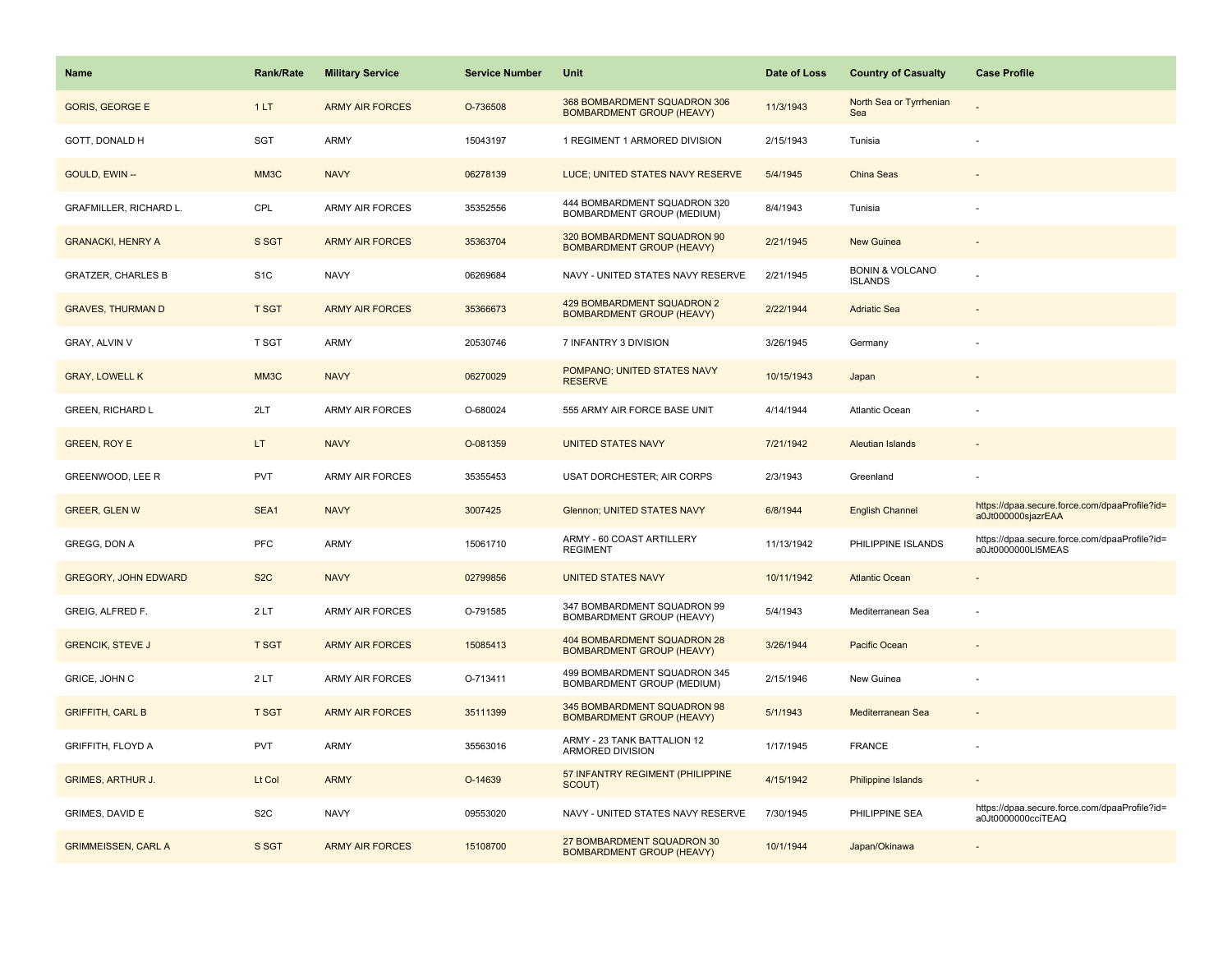| Name                         | <b>Rank/Rate</b>   | <b>Military Service</b> | <b>Service Number</b> | Unit                                                                                 | Date of Loss | <b>Country of Casualty</b>     | <b>Case Profile</b>                                                 |
|------------------------------|--------------------|-------------------------|-----------------------|--------------------------------------------------------------------------------------|--------------|--------------------------------|---------------------------------------------------------------------|
| GROCH, JOHN T                | MM3C               | <b>NAVY</b>             | 09552772              | NAVY - UNITED STATES NAVY RESERVE                                                    | 7/30/1945    | PHILIPPINE SEA                 | https://dpaa.secure.force.com/dpaaProfile?id=<br>a0Jt0000000cci4EAA |
| <b>GROSS, WALTER RICHARD</b> | S <sub>2</sub> C   | <b>NAVY</b>             | 06685670              | Tasker H. Bliss; UNITED STATES NAVY<br><b>RESERVE</b>                                | 11/12/1942   | <b>French Morocco</b>          |                                                                     |
| GROTHOUSE, KENNETH J.        | S SGT              | <b>ARMY AIR FORCES</b>  | 15084995              | 451 BOMBARDMENT SQUADRON 322<br>BOMBARDMENT GROUP (MEDIUM)                           | 2/29/1944    | France                         |                                                                     |
| <b>GUTHRIE, ALLEN S</b>      | S SGT              | <b>ARMY AIR FORCES</b>  | 15082134              | 14th Army Air Force, 308th Bombardment<br>Group (HEAVY), 425 Bombardment<br>Squadron | 8/31/1944    | Formosa                        |                                                                     |
| GWINN, KENNETH L             | <b>CTM</b>         | <b>NAVY</b>             | 02912324              | FLIER; UNITED STATES NAVY                                                            | 8/13/1944    | Philippine Islands             |                                                                     |
| HADLEY, LEONARD R.           | 2d Lt              | <b>ARMY AIR FORCES</b>  | O-2057716             | 65 FIGHTER SQUADRON 57 FIGHTER<br><b>GROUP</b>                                       | 4/24/1946    | Italy                          |                                                                     |
| HADLEY, LOWELL A             | <b>PVT</b>         | <b>ARMY AIR FORCES</b>  | 15061440              | 74 BOMBARDMENT SQUADRON 40<br><b>BOMBARDMENT GROUP (HEAVY)</b>                       | 7/13/1942    | Ecuador                        |                                                                     |
| <b>HADLEY, WALTER H</b>      | <b>PFC</b>         | <b>ARMY</b>             | 35904510              | 162 INFANTRY 41 DIVISION                                                             | 6/13/1945    | <b>Philippine Islands</b>      |                                                                     |
| HAINES, RAYMOND O            | AOM2C              | <b>NAVY</b>             | 06264928              | UNITED STATES NAVY RESERVE                                                           | 10/23/1943   | Atlantic Ocean                 |                                                                     |
| HALEY, FRED W                | TEC <sub>5</sub>   | <b>ARMY</b>             | 35368101              | <b>ARMY - INFANTRY</b>                                                               | 2/11/1945    | PHILIPPINE SEA                 |                                                                     |
| HALL, JAMES A                | MM3C               | <b>NAVY</b>             | 08647850              | NAVY - UNITED STATES NAVY RESERVE                                                    | 12/3/1944    | PHILIPPINE ISLANDS             |                                                                     |
| HALL, ROBERT T               | <b>CAPT</b>        | <b>ARMY AIR FORCES</b>  | O-811073              | 838 BOMBARDMENT SQUADRON 487<br><b>BOMBARDMENT GROUP (HEAVY)</b>                     | 1/18/1945    | North Sea or Tyrrhenian<br>Sea |                                                                     |
| HALL, ROBERT T               | LTJG               | <b>NAVY</b>             | O-124140              | USS SARATOGA (CV-3); UNITED STATES<br>NAVY RESERVE                                   | 7/29/1943    | New Caledonia                  |                                                                     |
| <b>HAMILTON, CHARLES F</b>   | <b>PVT</b>         | <b>ARMY AIR FORCES</b>  | 15336402              | <b>USAT DORCHESTER; AIR CORPS</b>                                                    | 2/3/1943     | Greenland                      |                                                                     |
| HAMMACK, WILLIAM L.          | Sgt                | ARMY AIR FORCES         | 6983892               | 26 BOMBARDMENT SQUADRON 11<br>BOMBARDMENT GROUP (HEAVY)                              | 8/4/1942     | Solomon Islands                |                                                                     |
| HAMNER, LAWRENCE H           | F <sub>1</sub> C   | <b>NAVY</b>             | 02932135              | NAVY - UNITED STATES NAVY RESERVE                                                    | 10/29/1944   | PHILIPPINE ISLANDS             |                                                                     |
| HANNAH, JAMES R              | GM2C               | <b>NAVY</b>             | 02918862              | Drexler; UNITED STATES NAVY                                                          | 5/28/1945    | Japan                          |                                                                     |
| HANNAH, RUSSELL C            | AOM <sub>1</sub> C | <b>NAVY</b>             | 02913228              | Langley; UNITED STATES NAVY                                                          | 3/1/1942     | <b>Indian Ocean</b>            |                                                                     |
| HANSING, CARL L              | 2LT                | <b>ARMY AIR FORCES</b>  | O-434901              | 2 BOMBARDMENT SQUADRON 22<br>BOMBARDMENT GROUP (MEDIUM)                              | 4/21/1942    | Coral Sea                      |                                                                     |
| <b>HANSON, DONALD S</b>      | MOMM2C             | <b>NAVY</b>             | 02918131              | POMPANO; UNITED STATES NAVY                                                          | 10/15/1943   | Japan                          |                                                                     |
| HANZAL, ROBERT J             | <b>ENS</b>         | <b>NAVY</b>             | O-251144              | NAVY - UNITED STATES NAVY RESERVE                                                    | 1/16/1946    | CAROLINE ISLANDS               | $\overline{\phantom{a}}$                                            |
| HARBAUGH, RONDALL C          | MM3C               | <b>NAVY</b>             | 02932110              | NAVY - UNITED STATES NAVY RESERVE                                                    | 10/29/1944   | PHILIPPINE ISLANDS             | $\overline{\phantom{a}}$                                            |
| HARBISON, JAMES H            | S SGT              | <b>ARMY AIR FORCES</b>  | 15103573              | 550 BOMBARDMENT SQUADRON 385<br>BOMBARDMENT GROUP (HEAVY)                            | 11/29/1943   | North Sea or Tyrrhenian<br>Sea |                                                                     |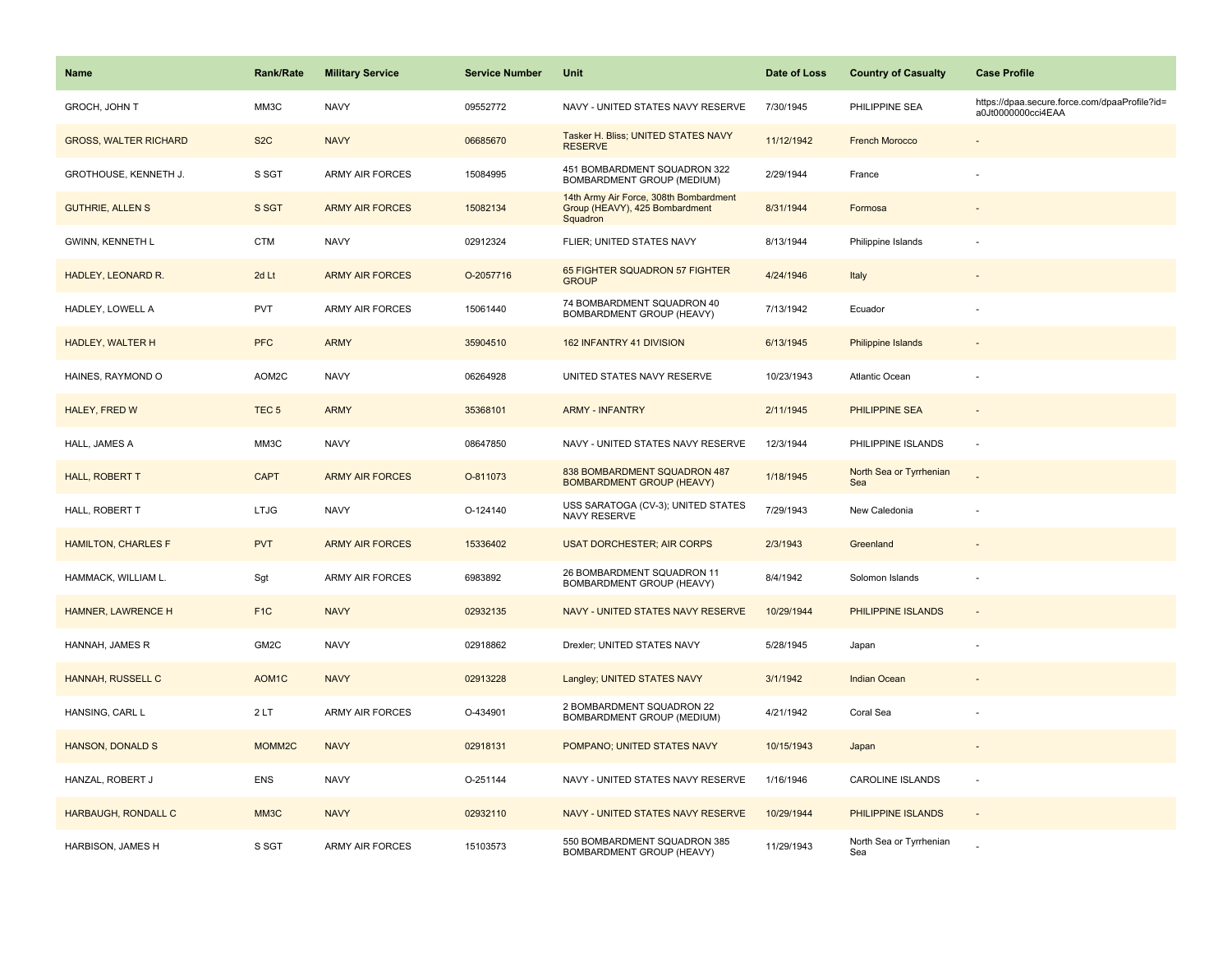| <b>Name</b>                 | Rank/Rate         | <b>Military Service</b> | <b>Service Number</b> | Unit                                                                  | Date of Loss | <b>Country of Casualty</b> | <b>Case Profile</b>                                                 |
|-----------------------------|-------------------|-------------------------|-----------------------|-----------------------------------------------------------------------|--------------|----------------------------|---------------------------------------------------------------------|
| <b>HARGIS, CHARLES R</b>    | <b>PVT</b>        | <b>ARMY</b>             | 35904763              | <b>ARMY - CAVALRY</b>                                                 | 2/6/1945     | <b>INDIAN OCEAN</b>        |                                                                     |
| HARGRAVE, RICHARD K         | LT/JG/            | <b>NAVY</b>             | O-210458              | MONAGHAN; UNITED STATES NAVY<br><b>RESERVE</b>                        | 12/18/1944   | Philippine Sea             |                                                                     |
| <b>HARKER, CHARLES WARD</b> | FC <sub>3</sub> C | <b>NAVY</b>             | 03000199              | USS Nevada; UNITED STATES NAVY                                        | 12/7/1941    | Hawaiian Islands           | https://dpaa.secure.force.com/dpaaProfile?id=<br>a0Jt000000sFDfAEAW |
| HARLOS, CHARLES R           | BKR1C             | <b>NAVY</b>             | 06261897              | UNITED STATES NAVY RESERVE                                            | 1/22/1944    | Alaska                     |                                                                     |
| HARMAN, CECIL C             | <b>PFC</b>        | <b>ARMY</b>             | 35901984              | SS Leopoldville; 262 INFANTRY 66<br><b>DIVISION</b>                   | 12/24/1944   | <b>English Channel</b>     |                                                                     |
| HARNER, WILSON W            | AOM2C             | <b>NAVY</b>             | 06270497              | NAVY - UNITED STATES NAVY RESERVE                                     | 4/12/1946    | <b>FORMOSA</b>             |                                                                     |
| <b>HARPER, JAMES T</b>      | <b>PFC</b>        | <b>ARMY</b>             | 35671355              | 22 INFANTRY 4 DIVISION                                                | 6/6/1944     | France                     |                                                                     |
| HARRIS, JOHN G              | F <sub>1</sub> C  | <b>NAVY</b>             | 06278131              | SEAWOLF; UNITED STATES NAVY<br><b>RESERVE</b>                         | 10/3/1944    | Philippine Islands         |                                                                     |
| <b>HARRISON, WILLIAM J</b>  | <b>SGT</b>        | <b>ARMY AIR FORCES</b>  | 35896174              | 525 BOMBARDMENT SQUADRON 379<br><b>BOMBARDMENT GROUP (HEAVY)</b>      | 8/24/1944    | Holland                    |                                                                     |
| HART, NORRIS J              | S <sub>1</sub> C  | <b>NAVY</b>             | 09555351              | NAVY - UNITED STATES NAVY RESERVE                                     | 8/30/1944    | ATLANTIC OCEAN             |                                                                     |
| HARTE, RONALD A             | <b>MAJ</b>        | <b>ARMY AIR FORCES</b>  | O-365690              | 44 BOMBARDMENT SQUADRON 40<br>BOMBARDMENT GROUP (VERY HEAVY)          | 5/25/1945    | Japan/Okinawa              |                                                                     |
| HARTMAN, CLARENCE V         | 2LT               | <b>ARMY AIR FORCES</b>  | O-733565              | 531 BOMBARDMENT SQUADRON 380<br>BOMBARDMENT GROUP (HEAVY)             | 6/11/1943    | New Guinea                 |                                                                     |
| HARVEY, LLOYD A             | 2LT               | <b>ARMY AIR FORCES</b>  | O-677036              | 45 FIGHTER SQUADRON 15 FIGHTER<br><b>GROUP</b>                        | 2/25/1944    | <b>Marshall Islands</b>    | https://dpaa.secure.force.com/dpaaProfile?id=<br>a0Jt000001mU30dEAC |
| HASLER, MAX D               | MOMM2C            | <b>NAVY</b>             | 06268273              | LST-348; UNITED STATES NAVY<br><b>RESERVE</b>                         | 2/20/1944    | North or Tyrrhenian Seas   | ÷,                                                                  |
| HATTENBACH, ROBERT E        | S <sub>2</sub> C  | <b>NAVY</b>             | 06263458              | <b>USS NORTHAMPTON; UNITED STATES</b><br><b>NAVY RESERVE</b>          | 11/30/1942   | Solomon Islands            |                                                                     |
| HEAD, JOSEPH T              | <b>PVT</b>        | <b>ARMY</b>             | 15081840              | ARISAN MARU; 31 INFANTRY REGIMENT                                     | 10/24/1944   | China Seas                 |                                                                     |
| HEATH, GLEN E               | ARM2C             | <b>NAVY</b>             | 07268539              | USS BINKER HILL (CV-17); UNITED<br><b>STATES NAVY RESERVE</b>         | 4/7/1945     | Japan                      |                                                                     |
| HEDRICK, WARREN E           | SC <sub>2</sub> C | <b>NAVY</b>             | 06343001              | GROWLER; UNITED STATES NAVY<br><b>RESERVE</b>                         | 11/7/1944    | China Seas                 |                                                                     |
| HEICKEN, EUGENE L           | <b>SGT</b>        | <b>ARMY AIR FORCES</b>  | 35892071              | 484 BOMBARDMENT SQUADRON 505<br><b>BOMBARDMENT GROUP (VERY HEAVY)</b> | 10/10/1945   | Bonin & Volcano Islands    |                                                                     |
| HEINZE, VIRGIL R            | COX               | <b>NAVY</b>             | 02876232              | USS JOHN PENN; UNITED STATES NAVY                                     | 8/13/1943    | Solomon Islands            |                                                                     |
| HEISE, JAMES B.             | 2LT               | <b>ARMY AIR FORCES</b>  | O-751322              | 11 SQUADRON 3 COMBAT CARGO<br><b>GROUP</b>                            | 6/28/1944    | <b>Burma</b>               | $\sim$                                                              |
| HEITZ, NORBERT W            | S SGT             | <b>ARMY AIR FORCES</b>  | 35696255              | 100 BOMBARDMENT SQUADRON 42<br>BOMBARDMENT GROUP (MEDIUM)             | 4/6/1945     | Brunei Bay                 |                                                                     |
| HELMKE, LAWRENCE D          | <b>T SGT</b>      | <b>ARMY AIR FORCES</b>  | 15060249              | 871 BOMBARDMENT SQUADRON 497<br><b>BOMBARDMENT GROUP (VERY HEAVY)</b> | 2/25/1945    | Bonin & Volcano Islands    |                                                                     |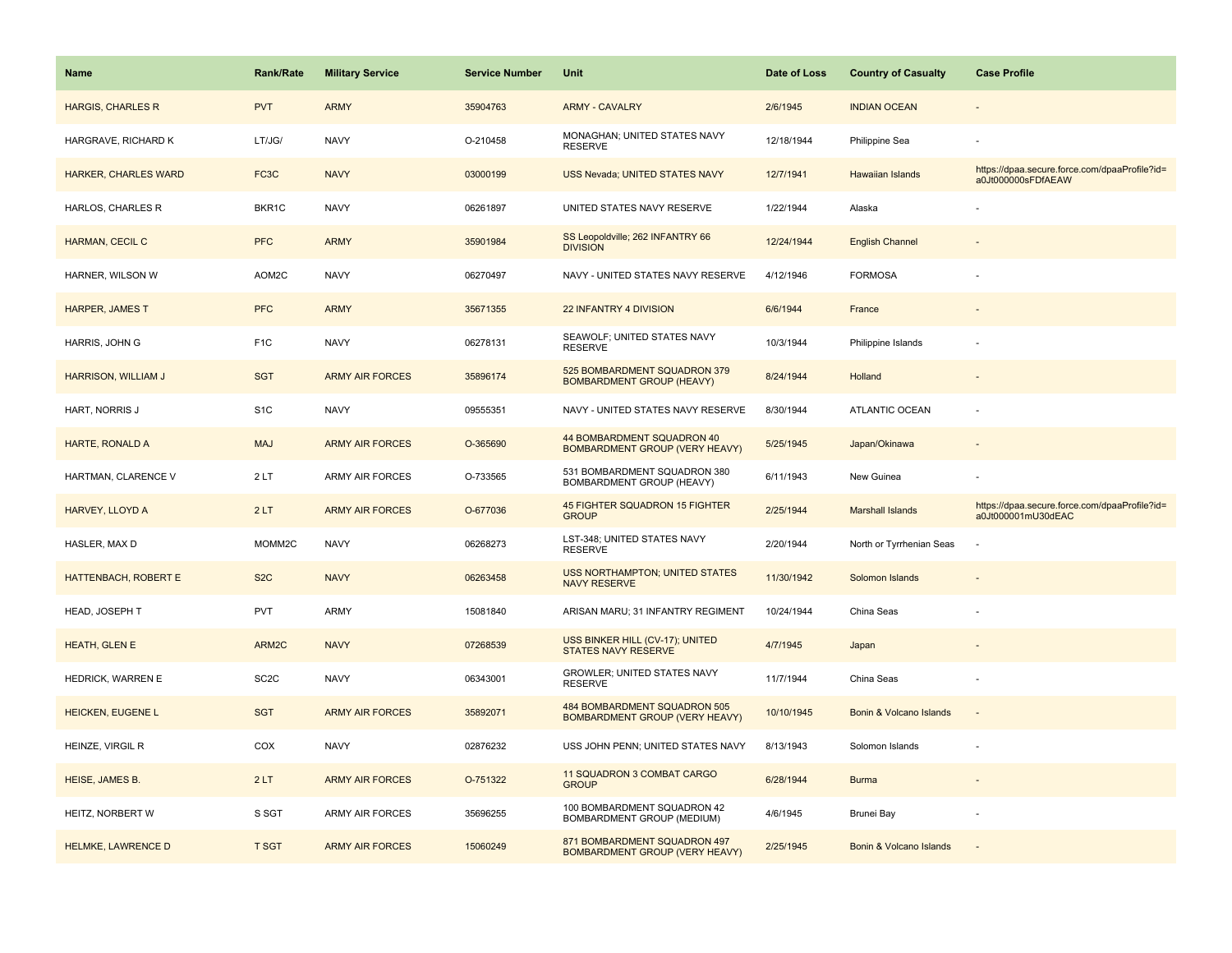| <b>Name</b>                   | <b>Rank/Rate</b> | <b>Military Service</b> | <b>Service Number</b> | Unit                                                              | Date of Loss | <b>Country of Casualty</b>     | <b>Case Profile</b>                                                 |
|-------------------------------|------------------|-------------------------|-----------------------|-------------------------------------------------------------------|--------------|--------------------------------|---------------------------------------------------------------------|
| <b>HELMS, JOHN A</b>          | LT /JG/          | <b>NAVY</b>             | O-124242              | VP - 074; UNITED STATES NAVY<br>RESERVE                           | 7/4/1943     | Brazil                         |                                                                     |
| <b>HENDRICKS, DONALD F</b>    | S <sub>2</sub> C | <b>NAVY</b>             | 02919393              | <b>UNITED STATES NAVY</b>                                         | 6/6/1944     | <b>English Channel</b>         |                                                                     |
| HENNESSY, PATRICK L           | <b>PVT</b>       | ARMY                    | 15081777              | ARMY - 31 INFANTRY REGIMENT                                       | 1/27/1945    | <b>CHINA SEAS</b>              | https://dpaa.secure.force.com/dpaaProfile?id=<br>a0Jt000001Bbs6jEAB |
| HERBERT, LESLIE D D           | <b>CPL</b>       | <b>ARMY AIR FORCES</b>  | 15063219              | 8 BOMBARDMENT SQUADRON 3<br><b>BOMBARDMENT GROUP (LIGHT)</b>      | 9/11/1942    | New Guinea                     |                                                                     |
| HERBIG, ROBERT P              | CPL              | ARMY AIR FORCES         | 35583726              | SEAWOLF; 15 WEATHER SQUADRON                                      | 10/3/1944    | Netherlands East Indies        |                                                                     |
| HEROD, JOHN W                 | <b>SGT</b>       | <b>ARMY AIR FORCES</b>  | 15063549              | 831 BOMBARDMENT SQUADRON 485<br><b>BOMBARDMENT GROUP (HEAVY)</b>  | 4/20/1944    | Mediterranean Sea              |                                                                     |
| HERRIN, HOLLIS E              | S <sub>1</sub> C | <b>NAVY</b>             | 02799735              | <b>GRAMPUS; UNITED STATES NAVY</b>                                | 3/22/1943    | New Britain Island             |                                                                     |
| <b>HERSHBERGER, WARREN --</b> | <b>PVT</b>       | <b>ARMY</b>             | 35539873              | KYLE V JOHNSON; 1896 ENGINEERS<br><b>BATTALION (AVIATION)</b>     | 1/12/1945    | China Seas                     |                                                                     |
| HESS, MAX JAMES               | S <sub>1</sub> C | <b>NAVY</b>             | 02915624              | USS QUINCY; UNITED STATES NAVY                                    | 8/9/1942     | Solomon Islands                |                                                                     |
| <b>HESS, WILLIAM H</b>        | <b>T SGT</b>     | <b>ARMY AIR FORCES</b>  | 15095162              | 67 BOMBARDMENT SQUADRON 44<br><b>BOMBARDMENT GROUP (HEAVY)</b>    | 11/18/1943   | Norway                         |                                                                     |
| HEUSER, HERBERT A             | 1LT              | ARMY AIR FORCES         | O-670543              | 548 BOMBARDMENT SQUADRON 385<br>BOMBARDMENT GROUP (HEAVY)         | 2/3/1944     | North Sea or Tyrrhenian<br>Sea |                                                                     |
| <b>HEYMAN, DUER R</b>         | <b>PVT</b>       | <b>ARMY AIR FORCES</b>  | 35169652              | 444 BOMBARDMENT SQUADRON 320<br><b>BOMBARDMENT GROUP (MEDIUM)</b> | 12/18/1942   | <b>Atlantic Ocean</b>          |                                                                     |
| HIATT, WILLIAM L              | S <sub>1</sub> C | <b>NAVY</b>             | 02916734              | Pillsbury; UNITED STATES NAVY                                     | 3/1/1942     | Netherlands East Indies        |                                                                     |
| HIBLER, HOMER W               | <b>T SGT</b>     | <b>ARMY AIR FORCES</b>  | 15113414              | 869 BOMBARDMENT SQUADRON 497<br>BOMBARDMENT GROUP (VERY HEAVY)    | 4/18/1945    | Japan/Okinawa                  | $\sim$                                                              |
| HICKS, HOUSTON G              | 2LT              | ARMY AIR FORCES         | O-713750              | 424 BOMBARDMENT SQUADRON 307<br>BOMBARDMENT GROUP (HEAVY)         | 10/26/1944   | Philippine Islands             |                                                                     |
| <b>HICKS, JAMES N</b>         | S <sub>1</sub> C | <b>NAVY</b>             | 02932123              | UNITED STATES NAVY RESERVE                                        | 8/2/1945     | Japan                          |                                                                     |
| HICKS, JULIAN H               | 1 LT             | <b>ARMY AIR FORCES</b>  | O-734560              | 5TH AIR FORCE                                                     | 8/15/1943    |                                | https://dpaa.secure.force.com/dpaaProfile?id=<br>a0Jt000001nzTtuEAE |
| <b>HICKS, LYMAN F</b>         | GM3C             | <b>NAVY</b>             | 02917742              | HULL; UNITED STATES NAVY                                          | 12/18/1944   | <b>Philippine Sea</b>          | https://dpaa.secure.force.com/dpaaProfile?id=<br>a0Jt0000000XdtrEAC |
| HIGGINS, VIRGIL --            | <b>CMM</b>       | <b>NAVY</b>             | 02906834              | UNITED STATES NAVY                                                | 3/27/1945    | Japan                          |                                                                     |
| HILAIRE, RAYMOND              | <b>PVT</b>       | <b>ARMY</b>             | 35904258              | <b>ARMY - CAVALRY</b>                                             | 2/6/1945     | <b>INDIAN OCEAN</b>            |                                                                     |
| HILL, MARSHALL H              | 2LT              | <b>ARMY AIR FORCES</b>  | O-827206              | <b>AIR CORPS</b>                                                  | 1/29/1945    | New Guinea                     |                                                                     |
| <b>HILLIARD, DANIEL F</b>     | <b>PVT</b>       | <b>ARMY</b>             | 35506574              | <b>USAT DORCHESTER; UNITED STATES</b><br><b>ARMY</b>              | 2/3/1943     | Greenland                      |                                                                     |
| HILSCHER, LOUIS M             | S SGT            | ARMY AIR FORCES         | 35372096              | 511 BOMBARDMENT SQUADRON 351<br>BOMBARDMENT GROUP (HEAVY)         | 5/15/1943    | North Sea or Tyrrhenian<br>Sea |                                                                     |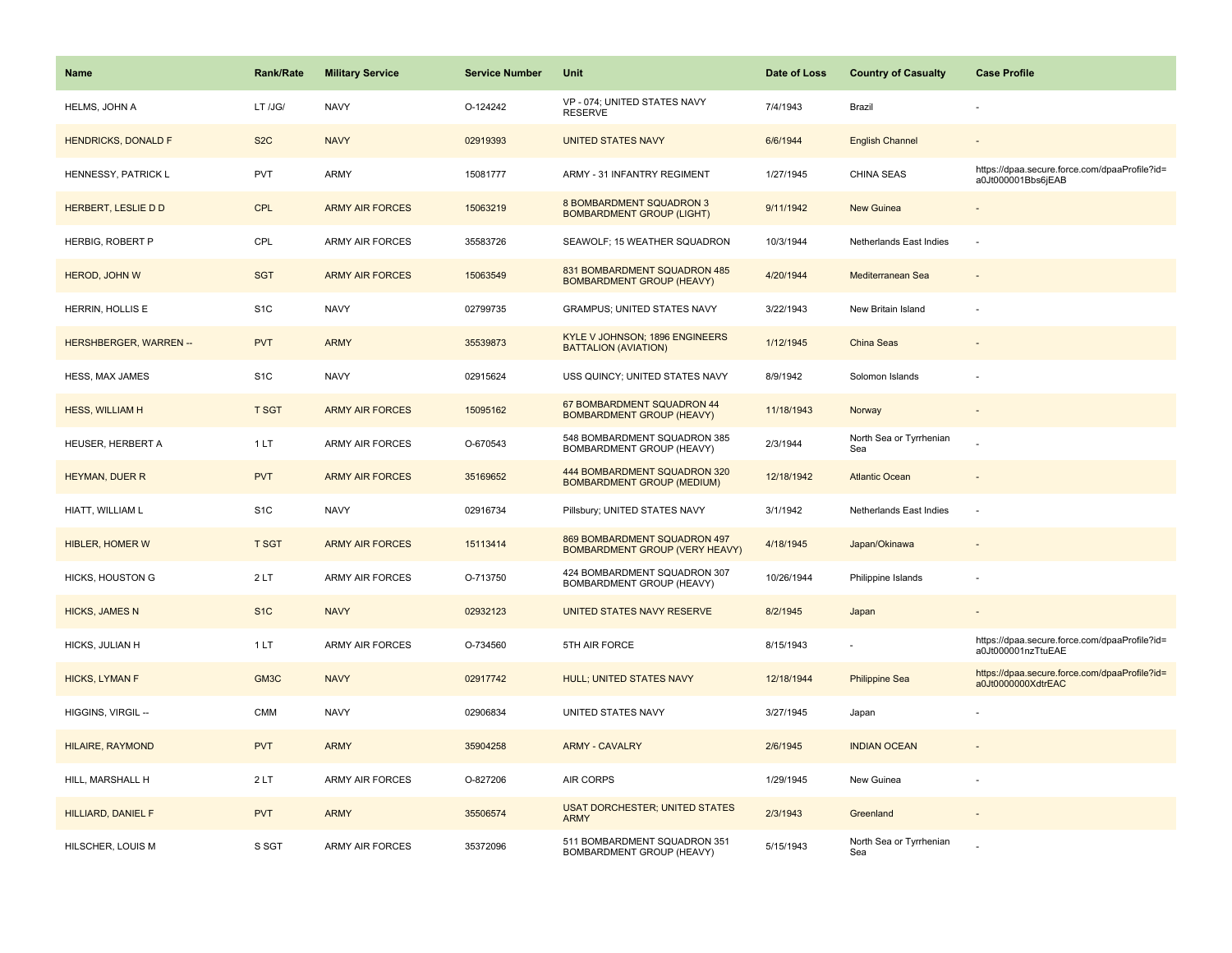| <b>Name</b>                  | Rank/Rate           | <b>Military Service</b> | <b>Service Number</b> | Unit                                                                  | Date of Loss | <b>Country of Casualty</b> | <b>Case Profile</b>                                                 |
|------------------------------|---------------------|-------------------------|-----------------------|-----------------------------------------------------------------------|--------------|----------------------------|---------------------------------------------------------------------|
| HILTY, HAROLD D              | <b>CPL</b>          | <b>ARMY</b>             | 35144088              | 143 INFANTRY 36 DIVISION                                              | 1/20/1944    | Italy                      |                                                                     |
| HINCHMAN, RUSSELL E          | <b>SSGT</b>         | <b>ARMY AIR FORCES</b>  | 35359716              | 487 BOMBARDMENT SQUADRON 340<br>BOMBARDMENT GROUP (MEDIUM)            | 2/18/1943    | Cuba                       |                                                                     |
| HINE, RAYMOND K.             | 1LT                 | <b>ARMY AIR FORCES</b>  | O-431436              | 339 FIGHTER SQUADRON 347 FIGHTER<br><b>GROUP</b>                      | 4/18/1943    |                            |                                                                     |
| HINER, CARL H                | TEC <sub>4</sub>    | ARMY                    | 15061411              | ARMY - 17 ORDNANCE COMPANY                                            | 6/22/1942    | PHILIPPINE ISLANDS         | https://dpaa.secure.force.com/dpaaProfile?id=<br>a0Jt0000000ccziEAA |
| HINES, GEORGE W              | WT3C                | <b>NAVY</b>             | 07259158              | <b>HOEL; UNITED STATES NAVY RESERVE</b>                               | 10/25/1944   | <b>Philippine Sea</b>      |                                                                     |
| HINKLE, VIRGIL L             | <b>PVT</b>          | ARMY                    | 15061753              | ARMY - 60 COAST ARTILLERY<br><b>REGIMENT</b>                          | 1/9/1945     | PHILIPPINE ISLANDS         | https://dpaa.secure.force.com/dpaaProfile?id=<br>a0Jt0000000cdGMEAY |
| HOBAN, RICHARD T             | SM3C                | <b>NAVY</b>             | 06261055              | UNITED STATES NAVY RESERVE                                            | 2/7/1943     | <b>Atlantic Ocean</b>      |                                                                     |
| HOBBS, VERNON C.             | S SGT               | <b>ARMY AIR FORCES</b>  | 35151578              | 392 BOMBARDMENT SQUADRON 30<br>BOMBARDMENT GROUP (HEAVY)              | 12/20/1943   | Marshall Islands           |                                                                     |
| <b>HOBBS, VERNON D</b>       | 1LT                 | <b>ARMY</b>             | O-393020              | BRAZIL MARU; 24 FIELD ARTILLERY<br><b>REGIMENT (PHILIPPINE SCOUT)</b> | 1/25/1945    | Philippine Islands         | https://dpaa.secure.force.com/dpaaProfile?id=<br>a0Jt000001BhHW0EAN |
| HOBBS, WRIGHT C              | <b>ENS</b>          | <b>NAVY</b>             | O-355123              | USS YORKTOWN; UNITED STATES NAVY<br><b>RESERVE</b>                    | 8/15/1945    | Japan                      |                                                                     |
| <b>HOBGOOD, CLETUS R</b>     | <b>PVT</b>          | <b>ARMY</b>             | 35729353              | 8 REGIMENT 1 CAVALRY DIVISION                                         | 2/3/1945     | <b>Philippine Islands</b>  |                                                                     |
| HODSHIRE, JOHN W             | S <sub>2</sub> C    | <b>NAVY</b>             | 09553019              | NAVY - UNITED STATES NAVY RESERVE                                     | 7/30/1945    | PHILIPPINE SEA             |                                                                     |
| HOFFMAN, GEORGE J            | <b>ENS</b>          | <b>NAVY</b>             | O-324059              | NAVY - UNITED STATES NAVY RESERVE                                     | 12/3/1944    | PHILIPPINE ISLANDS         | $\blacksquare$                                                      |
| HOFFMEIER, VICTOR W          | MOMM <sub>1</sub> C | <b>NAVY</b>             | 06273301              | Nauset ; UNITED STATES NAVY<br><b>RESERVE</b>                         | 9/9/1943     | North or Tyrrhenian Seas   | $\sim$                                                              |
| HOFMANN, JAMES L             | AOM2C               | <b>NAVY</b>             | 06263494              | NAVY - UNITED STATES NAVY RESERVE                                     | 2/22/1944    | <b>PACIFIC OCEAN</b>       | $\sim$                                                              |
| HOGAN, ERNEST W              | CPL                 | ARMY                    | 35359866              | 318 INFANTRY 80 DIVISION                                              | 9/16/1944    | France                     |                                                                     |
| HOGAN, LEE O                 | <b>PFC</b>          | <b>ARMY</b>             | 35362031              | 185 INFANTRY 40 DIVISION                                              | 5/15/1945    | <b>Philippine Islands</b>  |                                                                     |
| HOLLAND, DELMER D            | <b>PVT</b>          | ARMY                    | 15102792              | USAT DORCHESTER; COAST ARTILLERY<br><b>CORPS</b>                      | 2/3/1943     | Greenland                  |                                                                     |
| <b>HOLLINGSWORTH, JOHN W</b> | F <sub>1</sub> C    | <b>NAVY</b>             | 02916331              | Pillsbury; UNITED STATES NAVY                                         | 3/1/1942     | <b>Indian Ocean</b>        |                                                                     |
| HOLLY, ROBERT W              | S SGT               | <b>ARMY AIR FORCES</b>  | 35568251              | 565 BOMBARDMENT SQUADRON 389<br>BOMBARDMENT GROUP (HEAVY)             | 6/20/1944    | <b>Baltic Sea</b>          |                                                                     |
| <b>HOLSCLAW, JOHN R</b>      | <b>SGT</b>          | <b>ARMY AIR FORCES</b>  | 35895957              | 871 BOMBARDMENT SQUADRON 497<br><b>BOMBARDMENT GROUP (VERY HEAVY)</b> | 12/18/1944   | Bonin & Volcano Islands    | $\sim$                                                              |
| HOLT, SHERIDAN R             | Pfc                 | ARMY                    | 15332766              | 209 ENGR BN                                                           | 6/13/1944    | <b>BURMA</b>               | ÷                                                                   |
| HOOD, JAMES --               | 2LT                 | <b>ARMY AIR FORCES</b>  | O-816308              | 839 BOMBARDMENT SQUADRON 487<br><b>BOMBARDMENT GROUP (HEAVY)</b>      | 8/25/1944    | Germany                    |                                                                     |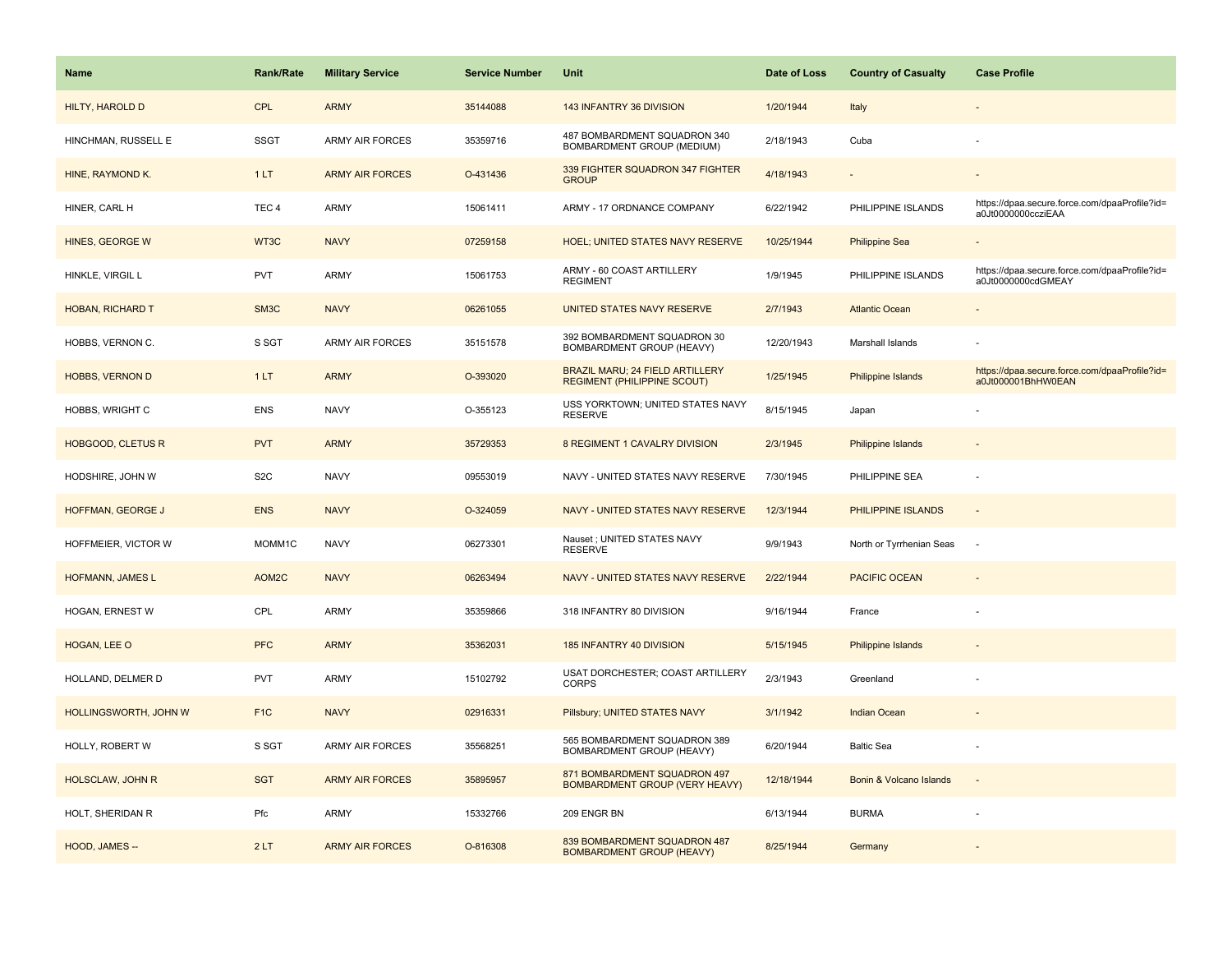| Name                         | Rank/Rate         | <b>Military Service</b> | <b>Service Number</b> | Unit                                                                  | Date of Loss | <b>Country of Casualty</b>              | <b>Case Profile</b>                                                 |
|------------------------------|-------------------|-------------------------|-----------------------|-----------------------------------------------------------------------|--------------|-----------------------------------------|---------------------------------------------------------------------|
| HOPPER, PRENTICE W           | <b>SIC</b>        | <b>NAVY</b>             | 09821814              | NAVY - UNITED STATES NAVY RESERVE                                     | 7/30/1945    | PHILIPPINE SEA                          |                                                                     |
| HOPPER, ROY L                | AM <sub>1</sub> C | <b>NAVY</b>             | 06262197              | Indianapolis; UNITED STATES NAVY<br><b>RESERVE</b>                    | 7/30/1945    | <b>Philippine Sea</b>                   |                                                                     |
| HORNADAY, WARREN G.          | CAPT              | ARMY AIR FORCES         | O-424954              | 6 NIGHT FIGHTER SQUADRON                                              | 5/7/1943     |                                         |                                                                     |
| HORNE, ROBERT H              | SC <sub>3</sub> C | <b>NAVY</b>             | 02917072              | Lansdale; UNITED STATES NAVY                                          | 4/20/1944    | Mediterranean Sea                       |                                                                     |
| HORNE, ROBERT P              | CRM               | <b>NAVY</b>             | 02916033              | NAVY - UNITED STATES NAVY                                             | 10/25/1944   | PHILIPPINE SEA                          |                                                                     |
| HORNICKEL, PAUL E            | CPL               | <b>ARMY AIR FORCES</b>  | 15344151              | 873 BOMBARDMENT SQUADRON 498<br><b>BOMBARDMENT GROUP (VERY HEAVY)</b> | 12/27/1944   | Marianas Islands                        |                                                                     |
| HOUCHEN, DONALD R            | <b>PVT</b>        | <b>ARMY</b>             | 35838869              | SS Leopoldville; 262 INFANTRY 66<br><b>DIVISION</b>                   | 12/24/1944   | English Channel                         |                                                                     |
| HOUGH, PAUL G                | <b>FIC</b>        | <b>NAVY</b>             | 06230466              | USS KANAWHA; UNITED STATES NAVY<br><b>RESERVE</b>                     | 4/7/1943     | Solomon Islands                         |                                                                     |
| HOVER, EDGAR J               | S <sub>1</sub> C  | <b>NAVY</b>             | 06268288              | Brownson; UNITED STATES NAVY<br><b>RESERVE</b>                        | 12/26/1943   | New Britain Island                      |                                                                     |
| <b>HOWARD, CHARLES JAMES</b> | <b>SGT</b>        | <b>ARMY AIR FORCES</b>  | 15063132              | 614 BOMBARDMENT SQUADRON 401<br><b>BOMBARDMENT GROUP (HEAVY)</b>      | 2/4/1944     |                                         |                                                                     |
| HOWARD, JACK J               | <b>PVT</b>        | <b>ARMY AIR FORCES</b>  | 06669016              | 70 BOMBARDMENT SQUADRON<br>(MEDIUM)                                   | 10/13/1942   | Fiji                                    | https://dpaa.secure.force.com/dpaaProfile?id=<br>a0Jt000001nzXRjEAM |
| <b>HOWERY, GEORGE W</b>      | <b>PFC</b>        | <b>ARMY</b>             | 35170772              | 168 INFANTRY 34 DIVISION                                              | 3/30/1943    | Tunisia                                 |                                                                     |
| HOWSER, WALTER M             | SM3C              | <b>NAVY</b>             | 02918634              | Leary; UNITED STATES NAVY                                             | 12/24/1943   | North Atlantic Ocean                    |                                                                     |
| HOYT, ROBERT T               | 1LT               | <b>ARMY AIR FORCES</b>  | O-799776              | 571 BOMBARDMENT SQUADRON 390<br><b>BOMBARDMENT GROUP (HEAVY)</b>      | 11/5/1943    | North Sea or Tyrrhenian<br>Sea          |                                                                     |
| HUBBARD, CHARLES H           | S SGT             | ARMY                    | 06657672              | ARISAN MARU; 228 SIGNAL<br>OPERATIONS COMPANY                         | 10/24/1944   | China Seas                              |                                                                     |
| <b>HUBBARD, OLIVER W</b>     | LT.               | <b>NAVY</b>             | O-176744              | USS INTREPID (CV-11); UNITED STATES<br><b>NAVY RESERVE</b>            | 9/11/1945    | <b>Central/South Pacific</b><br>Theater |                                                                     |
| HUFFER, DALE P               | SGT               | ARMY AIR FORCES         | 15374675              | 351 BOMBARDMENT SQUADRON 100<br>BOMBARDMENT GROUP (HEAVY)             | 9/3/1943     | France                                  | https://dpaa.secure.force.com/dpaaProfile?id=<br>a0Jt0000000LltlEAC |
| HUFFMAN, KENNETH L           | 1LT               | <b>ARMY</b>             | O-1011514             | 61 INFANTRY BATTALION 10 ARMORED<br><b>DIVISION</b>                   | 11/22/1944   | Germany                                 |                                                                     |
| HUGHBANKS, JAMES --          | <b>TSGT</b>       | <b>ARMY AIR FORCES</b>  | 15020080              | 487 BOMBARDMENT SQUADRON 340<br>BOMBARDMENT GROUP (MEDIUM)            | 2/18/1943    | Cuba                                    |                                                                     |
| HUGHES, JOHN --              | S SGT             | <b>ARMY AIR FORCES</b>  | 35892327              | 93 BOMBARDMENT SQUADRON 19<br><b>BOMBARDMENT GROUP (VERY HEAVY)</b>   | 6/22/1945    | Japan/Okinawa                           |                                                                     |
| HUNCKLER, JOHN J             | M SGT             | <b>ARMY AIR FORCES</b>  | 35104854              | <b>AIR CORPS</b>                                                      | 10/12/1945   | Japan/Okinawa                           |                                                                     |
| HUNT, CHARLES W              | TM3C              | <b>NAVY</b>             | 02917252              | <b>GRAYLING; UNITED STATES NAVY</b>                                   | 9/24/1943    | Philippine Islands                      |                                                                     |
| HUNT, JOE J                  | Pfc               | ARMY                    | 35725246              | 5307 COMPOSITE UNIT                                                   | 7/1/1944     | <b>BURMA</b>                            | https://dpaa.secure.force.com/dpaaProfile?id=<br>a0Jt0000000Lm8qEAC |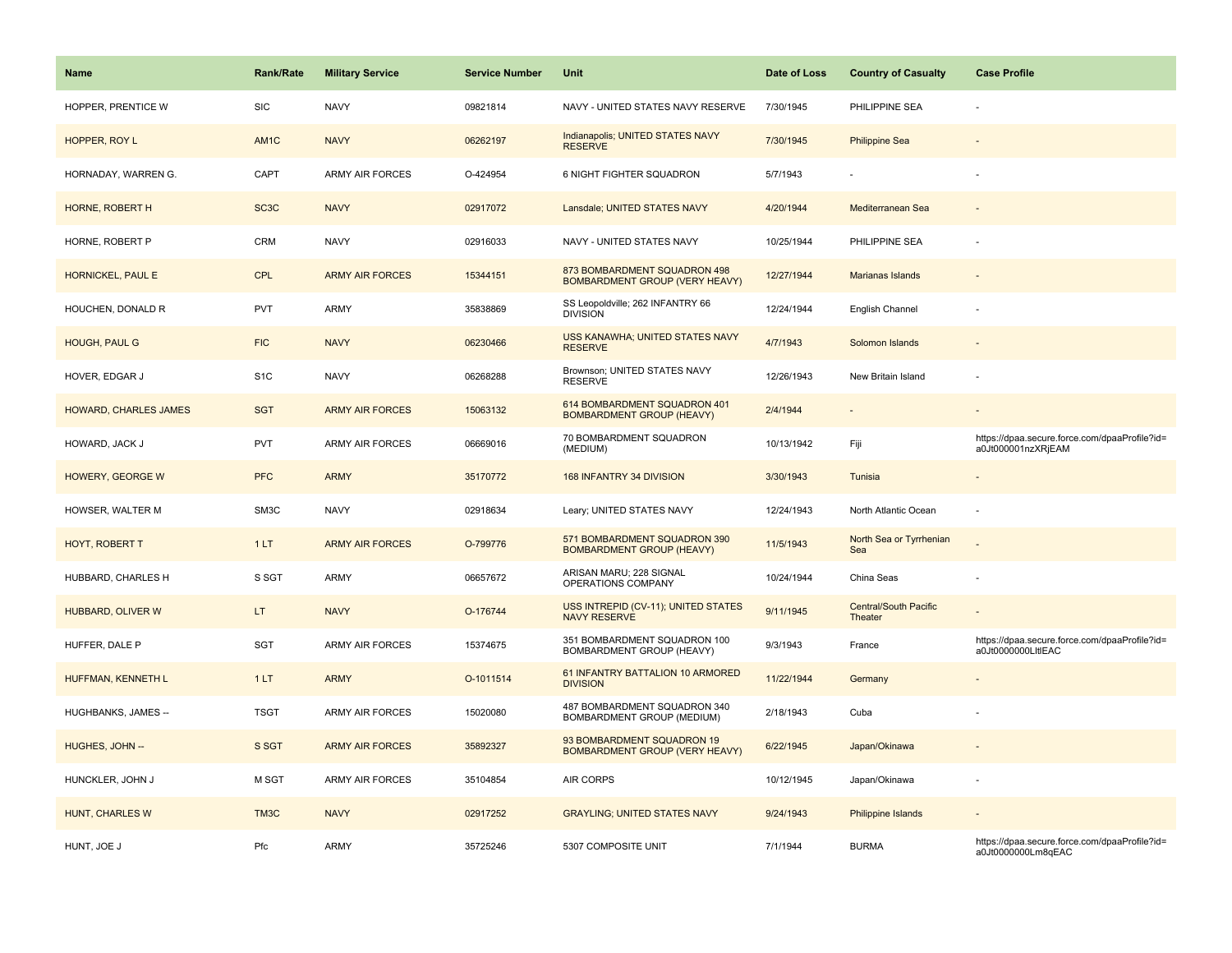| Name                        | Rank/Rate         | <b>Military Service</b> | <b>Service Number</b> | Unit                                                             | Date of Loss | <b>Country of Casualty</b>     | <b>Case Profile</b>                                                 |
|-----------------------------|-------------------|-------------------------|-----------------------|------------------------------------------------------------------|--------------|--------------------------------|---------------------------------------------------------------------|
| HUNTER, JACK                | 2LT               | <b>ARMY AIR FORCES</b>  | O-672620              | <b>INDIA CHINA WING ARMY TRANSPORT</b><br><b>COMMAND</b>         | 5/5/1945     | India                          |                                                                     |
| HUNTER, JOHN C              | S <sub>1</sub> C  | <b>NAVY</b>             | 02799540              | UNITED STATES NAVY                                               | 3/9/1943     | <b>Baltic Sea</b>              |                                                                     |
| HUNTER, ROBERT THOMAS       | MM <sub>2</sub> C | <b>NAVY</b>             | 02915937              | USS Peary; UNITED STATES NAVY                                    | 2/20/1943    | Australia                      |                                                                     |
| HUNTER, ROBERT W            | <b>ENS</b>        | <b>NAVY</b>             | O-347447              | UNITED STATES NAVY RESERVE                                       | 3/28/1945    | Pacific Ocean                  |                                                                     |
| HUNTER, WILLARD O           | S SGT             | <b>ARMY AIR FORCES</b>  | 35477483              | 511 BOMBARDMENT SQUADRON 351<br><b>BOMBARDMENT GROUP (HEAVY)</b> | 10/4/1943    | <b>ZEELAND</b>                 | https://dpaa.secure.force.com/dpaaProfile?id=<br>a0Jt000001nzSepEAE |
| HUNTLEY, WILLIAM W          | S <sub>2</sub> C  | <b>NAVY</b>             | 02916303              | Edsall; UNITED STATES NAVY                                       | 3/1/1942     | Indian Ocean                   |                                                                     |
| HUNTSINGER, FRANCIS M       | <b>PFC</b>        | <b>ARMY</b>             | 15101208              | 376 PARACHUTE FIELD ARTILLERY<br>BATTALION 82 AIRBORNE DIVISION  | 7/11/1943    | Sicily                         | $\blacksquare$                                                      |
| HURLEY, WENDELL RAY         | MUS2C             | <b>NAVY</b>             | 02916649              | USS Arizona; UNITED STATES NAVY                                  | 12/7/1941    | Hawaiian Islands               | https://dpaa.secure.force.com/dpaaProfile?id=<br>a0Jt000000mpn9aEAA |
| HUTCHINSON, CHARLES R       | TM3C              | <b>NAVY</b>             | 02916502              | <b>GRUNION; UNITED STATES NAVY</b>                               | 8/1/1942     | <b>Aleutian Islands</b>        |                                                                     |
| ICE, ROBERT LESLIE          | <b>PFC</b>        | <b>MARINE CORPS</b>     | 00356287              | MARINE - UNITED STATES MARINE<br><b>CORPS</b>                    | 11/20/1943   | ** Documentation Errors        | J.                                                                  |
| <b>INGELS, CHARLES L</b>    | 1LT               | <b>MARINE CORPS</b>     | O-022460              | <b>MARINE - UNITED STATES MARINE</b><br><b>CORPS</b>             | 9/2/1944     | Solomon Islands                |                                                                     |
| IRELAND, WILLIAM --         | TM <sub>2</sub> C | <b>NAVY</b>             | 02917237              | BULLHEAD; UNITED STATES NAVY                                     | 8/6/1945     | Netherlands East Indies        |                                                                     |
| <b>IRWIN, GEORGE EDWARD</b> | EM <sub>2</sub> C | <b>NAVY</b>             | 02915702              | USS JUNEAU; UNITED STATES NAVY                                   | 11/13/1942   | Solomon Islands                |                                                                     |
| IRWIN, LUTHER AMOS          | GM1C              | <b>NAVY</b>             | 02913753              | <b>INGRAHAM: UNITED STATES NAVY</b>                              | 8/22/1942    | Nova Scotia                    |                                                                     |
| JACKOVICH, ALEX --          | <b>PVT</b>        | <b>ARMY</b>             | 35845496              | 311 INFANTRY 78 DIVISION                                         | 2/3/1945     | Germany                        | $\overline{\phantom{a}}$                                            |
| JACOBY, ROBERT M            | <b>T SGT</b>      | <b>ARMY AIR FORCES</b>  | 15099433              | 871 BOMBARDMENT SQUADRON 497<br>BOMBARDMENT GROUP (VERY HEAVY)   | 12/18/1944   | Bonin & Volcano Islands        | $\sim$                                                              |
| JAFFEE, JOHN J              | <b>SGT</b>        | <b>ARMY AIR FORCES</b>  | 15374197              | 704 BOMBARDMENT SQUADRON 446<br><b>BOMBARDMENT GROUP (HEAVY)</b> | 12/20/1943   | North Sea or Tyrrhenian<br>Sea |                                                                     |
| JAMES, JOSEPH H             | MM <sub>2</sub> C | <b>NAVY</b>             | 06271280              | Leary; UNITED STATES NAVY RESERVE                                | 12/24/1943   | North Atlantic Ocean           |                                                                     |
| <b>JAMESON, CLARENCE A</b>  | S <sub>1</sub> C  | <b>NAVY</b>             | 02799539              | <b>UNITED STATES NAVY</b>                                        | 3/9/1943     | <b>Baltic Sea</b>              |                                                                     |
| JAMIESON, ROBERT D          | S SGT             | ARMY AIR FORCES         | 35552178              | 815 BOMBARDMENT SQUADRON 483<br>BOMBARDMENT GROUP (HEAVY)        | 7/18/1944    | Germany                        |                                                                     |
| JARVIS, IRWIN A             | 2LT               | <b>ARMY AIR FORCES</b>  | O-822451              | 340 BOMBARDMENT SQUADRON 97<br><b>BOMBARDMENT GROUP (HEAVY)</b>  | 11/17/1944   | <b>Adriatic Sea</b>            |                                                                     |
| JEANES, ALVIN L             | SGT               | <b>ARMY AIR FORCES</b>  | 35150284              | 508 BOMBARDMENT SQUADRON 351<br>BOMBARDMENT GROUP (HEAVY)        | 10/9/1943    | <b>Baltic Sea</b>              |                                                                     |
| JEMENKO, FRANK T            | <b>PVT</b>        | <b>ARMY</b>             | 15058945              | <b>ARMY - 17 ORDNANCE COMPANY</b>                                | 7/31/1942    | PHILIPPINE ISLANDS             | https://dpaa.secure.force.com/dpaaProfile?id=<br>a0Jt0000000BTHTEA4 |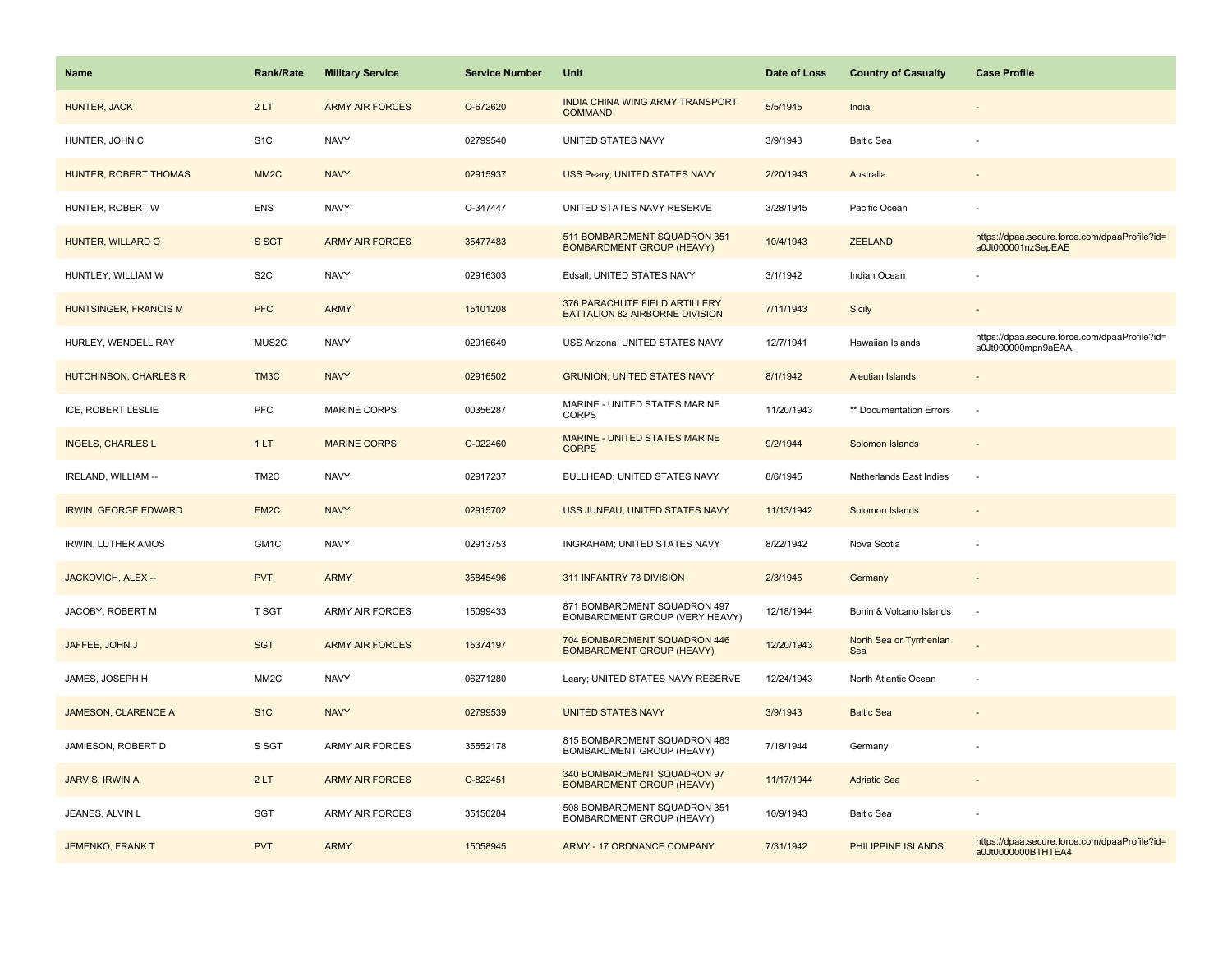| <b>Name</b>              | <b>Rank/Rate</b>  | <b>Military Service</b> | <b>Service Number</b> | Unit                                                              | Date of Loss | <b>Country of Casualty</b>     | <b>Case Profile</b>      |
|--------------------------|-------------------|-------------------------|-----------------------|-------------------------------------------------------------------|--------------|--------------------------------|--------------------------|
| JENKIN, HERBERT LANE     | RM3C              | <b>NAVY</b>             | 04110776              | USS VINCENNES; UNITED STATES NAVY                                 | 8/9/1942     | Solomon Islands                | ÷,                       |
| JENNINGS, JAMES E        | 2LT               | <b>ARMY AIR FORCES</b>  | O-738558              | 366 BOMBARDMENT SQUADRON 305<br><b>BOMBARDMENT GROUP (HEAVY)</b>  | 7/26/1943    | North Sea or Tyrrhenian<br>Sea |                          |
| JESSUP, FRED I           | PFC               | <b>ARMY</b>             | 35143059              | HMT Rohna; 31 SIGNAL CONSTRUCTION<br><b>BATTALION</b>             | 11/26/1943   | Mediterranean Sea              |                          |
| <b>JOHNSON, BERTIL S</b> | S SGT             | <b>ARMY AIR FORCES</b>  | 35099877              | 448 BOMBARDMENT GROUP (HEAVY),<br>712 BOMBARDMENT SQUADRON        | 6/21/1944    | Germany                        |                          |
| JOHNSON, ERVIN N         | <b>PFC</b>        | <b>ARMY</b>             | 35896040              | 357 INFANTRY 90 DIVISION                                          | 11/10/1944   | France                         |                          |
| <b>JOHNSON, JAMES E</b>  | RM <sub>2</sub> C | <b>NAVY</b>             | 06262104              | SEAWOLF; UNITED STATES NAVY<br><b>RESERVE</b>                     | 10/3/1944    | <b>Netherlands East Indies</b> | $\overline{\phantom{a}}$ |
| JOHNSON, LEWIS H.        | <b>PVT</b>        | ARMY                    | 15062513              | 35 INFANTRY 25 DIVISION                                           | 1/10/1943    | Solomon Islands                | ÷,                       |
| <b>JOHNSON, ROBERT F</b> | S SGT             | <b>ARMY AIR FORCES</b>  | 35141426              | 23 BOMBARDMENT SQUADRON 5<br><b>BOMBARDMENT GROUP (HEAVY)</b>     | 11/1/1944    | Philippine Islands             |                          |
| JOHNSON, WILLIAM E       | S <sub>2</sub> C  | <b>NAVY</b>             | 06279585              | MONAGHAN; UNITED STATES NAVY<br><b>RESERVE</b>                    | 12/18/1944   | Philippine Sea                 |                          |
| JONES, JOHN L            | <b>SGT</b>        | <b>ARMY AIR FORCES</b>  | 35146990              | 499 BOMBARDMENT SQUADRON 345<br><b>BOMBARDMENT GROUP (MEDIUM)</b> | 3/6/1945     | <b>China Seas</b>              |                          |
| JONES, JOHN N            | WT3C              | <b>NAVY</b>             | 06275789              | NAVY - UNITED STATES NAVY RESERVE                                 | 10/24/1944   | PHILIPPINE SEA                 |                          |
| JONES, LOTIS A           | AMM <sub>2C</sub> | <b>NAVY</b>             | 06262188              | <b>USS LISCOME BAY; UNITED STATES</b><br><b>NAVY RESERVE</b>      | 11/24/1943   | <b>Gilbert Islands</b>         |                          |
| JONES, MAURICE O         | PHOM1C            | <b>NAVY</b>             | 06278988              | USS LISCOME BAY; UNITED STATES<br>NAVY RESERVE                    | 11/24/1943   | Gilbert Islands                |                          |
| JORDAN, HAROLD W         | S SGT             | <b>ARMY AIR FORCES</b>  | 15331479              | 335 BOMBARDMENT SQUADRON 95<br><b>BOMBARDMENT GROUP (HEAVY)</b>   | 7/30/1943    | Germany                        |                          |
| JORDAN, PAUL I           | ARM2C             | <b>NAVY</b>             | 06268518              | UNITED STATES NAVY RESERVE                                        | 3/31/1944    | Atlantic Ocean                 |                          |
| <b>JOSLIN, ROBERT W</b>  | TEC <sub>5</sub>  | <b>ARMY</b>             | 06990284              | 895 ANTI AIRCRAFT ARTILLERY<br><b>AUTOMATIC WEAPONS BATTALION</b> | 8/15/1944    | Mediterranean Sea              |                          |
| JUDAY, CHARLES G.        | PFC               | <b>ARMY</b>             | 35557133              | 414 INFANTRY 104 DIVISION                                         | 11/8/1945    | Holland                        |                          |
| <b>JUDAY, NONA H</b>     | <b>CPL</b>        | <b>ARMY</b>             | 35111034              | 80 AIR ASSAULT BATTALION 82<br><b>AIRBORNE DIVISION</b>           | 6/20/1944    | France                         |                          |
| JUGOVICH, ANTHONY M      | <b>T SGT</b>      | ARMY AIR FORCES         | 35351279              | 4 RESCUE SQUADRON                                                 | 1/24/1945    | Pacific Ocean                  |                          |
| <b>KABISCH, DONALD J</b> | <b>T SGT</b>      | <b>ARMY AIR FORCES</b>  | 15080513              | 23 BOMBARDMENT SQUADRON 5<br><b>BOMBARDMENT GROUP (HEAVY)</b>     | 11/1/1944    | Philippine Islands             |                          |
| KAISER, ROBERT O         | EM3C              | <b>NAVY</b>             | 08639473              | BARBEL; UNITED STATES NAVY<br><b>RESERVE</b>                      | 2/18/1945    | China Seas                     |                          |
| KANTZ, RICHARD O         | <b>PVT</b>        | <b>ARMY</b>             | 35244325              | 8 TANK BATTALION 4 ARMORED<br><b>DIVISION</b>                     | 12/23/1944   | Belgium                        |                          |
| KARPAL, DANIEL L         | BM1C              | <b>NAVY</b>             | 03003714              | NAVY - UNITED STATES NAVY                                         | 7/30/1945    | PHILIPPINE SEA                 |                          |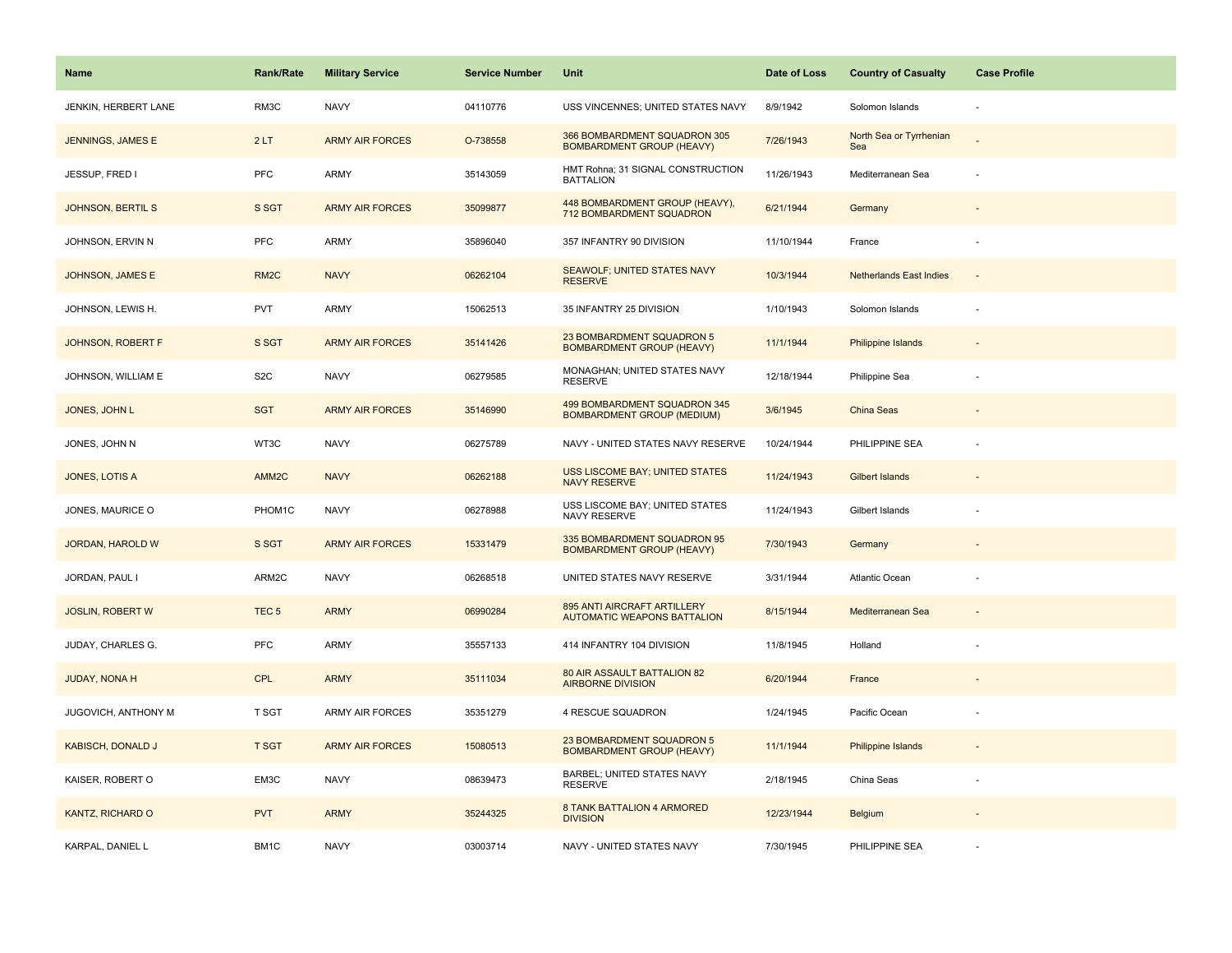| <b>Name</b>                  | <b>Rank/Rate</b>  | <b>Military Service</b> | <b>Service Number</b> | Unit                                                              | Date of Loss | <b>Country of Casualty</b>                   | <b>Case Profile</b>                                                 |
|------------------------------|-------------------|-------------------------|-----------------------|-------------------------------------------------------------------|--------------|----------------------------------------------|---------------------------------------------------------------------|
| KASCH, WALLACE E.            | S SGT             | <b>ARMY AIR FORCES</b>  | 35895845              | 600 BOMBARDMENT SQUADRON 398<br><b>BOMBARDMENT GROUP (HEAVY)</b>  | 4/8/1945     | Germany                                      |                                                                     |
| KASHMER, PAUL J              | <b>ENS</b>        | <b>NAVY</b>             | O-227161              | UNITED STATES NAVY RESERVE                                        | 2/15/1944    | North or Tyrrhenian Seas                     | $\sim$                                                              |
| KASHNER, ALONZO R            | MM3C              | <b>NAVY</b>             | 08634650              | UNITED STATES NAVY RESERVE                                        | 5/3/1944     | North Atlantic Ocean                         |                                                                     |
| KASTELIK, CHESTER J          | S <sub>2</sub> C  | <b>NAVY</b>             | 03002483              | USS QUINCY; UNITED STATES NAVY                                    | 8/9/1942     | Solomon Islands                              |                                                                     |
| KAVANAUGH, CHARLES E.        | <b>SGT</b>        | <b>ARMY AIR FORCES</b>  | 15102512              | 12 SQUADRON 60 TROOP CARRIER<br><b>GROUP</b>                      | 11/7/1945    | Yugoslavia                                   |                                                                     |
| KAY, EDWARD S                | AMM2C             | <b>NAVY</b>             | 02917111              | UNITED STATES NAVY                                                | 1/3/1943     | Atlantic Ocean                               |                                                                     |
| <b>KEGG, HARRISON E</b>      | S SGT             | <b>ARMY AIR FORCES</b>  | 35353961              | 452 BOMBARDMENT SQUADRON 322<br><b>BOMBARDMENT GROUP (MEDIUM)</b> | 5/17/1943    | North Sea or Tyrrhenian<br>Sea               |                                                                     |
| KEISTER, ROBERT LOUIS        | 1 LT              | <b>MARINE CORPS</b>     | O-022377              | MARINE - UNITED STATES MARINE<br><b>CORPS</b>                     | 11/1/1943    | Solomon Islands                              |                                                                     |
| <b>KELLEMEN, NICK --</b>     | RM3C              | <b>NAVY</b>             | 07246730              | Warrington; UNITED STATES NAVY<br><b>RESERVE</b>                  | 9/13/1944    | Bermuda                                      |                                                                     |
| KELLER, DONALD W             | RM3C              | <b>NAVY</b>             | 02918298              | GUDGEON; UNITED STATES NAVY                                       | 5/5/1944     | Marianas Islands                             |                                                                     |
| <b>KELLER, GEORGE F</b>      | 1LT               | <b>ARMY AIR FORCES</b>  | O-820765              | 5 BOMBARDMENT SQUADRON 9<br><b>BOMBARDMENT GROUP (VERY HEAVY)</b> | 8/8/1945     | Japan/Okinawa                                |                                                                     |
| <b>KELLUM, MILTON T</b>      | 1LT               | ARMY AIR FORCES         | O-735599              | 8 BOMBARDMENT SQUADRON 3<br><b>BOMBARDMENT GROUP (LIGHT)</b>      | 6/17/1944    | New Guinea                                   |                                                                     |
| <b>KELLY, MARTIN F</b>       | S <sub>1</sub> C  | <b>NAVY</b>             | 06268184              | UNITED STATES NAVY RESERVE                                        | 10/21/1943   | Mediterranean Sea                            |                                                                     |
| KELLY, SHIRLEY H             | PHM2C             | <b>NAVY</b>             | 02915636              | ARISAN MARU; UNITED STATES NAVY                                   | 10/24/1944   | Philippine Islands                           |                                                                     |
| <b>KEMP, PAUL O</b>          | F <sub>1C</sub>   | <b>NAVY</b>             | 06279450              | NAVY - UNITED STATES NAVY RESERVE                                 | 2/21/1945    | <b>BONIN &amp; VOLCANO</b><br><b>ISLANDS</b> |                                                                     |
| KENDALL, HARRISON E          | <b>ENS</b>        | <b>NAVY</b>             | O-226039              | UNITED STATES NAVY RESERVE                                        | 2/1/1944     | Pacific Ocean                                |                                                                     |
| <b>KENDALL, ROBERT W</b>     | 2LT               | <b>ARMY AIR FORCES</b>  | O-777333              | 873 BOMBARDMENT SQUADRON 498<br>BOMBARDMENT GROUP (VERY HEAVY)    | 11/8/1944    | <b>Philippine Sea</b>                        |                                                                     |
| KENSLER, ELMER N             | TM3C              | <b>NAVY</b>             | 02919334              | KETE; UNITED STATES NAVY                                          | 3/31/1945    | Ryukyus Islands                              |                                                                     |
| <b>KENWORTHY, GLENN W</b>    | <b>CPL</b>        | <b>MARINE CORPS</b>     | 00926939              | MARINE - UNITED STATES MARINE<br><b>CORPS</b>                     | 7/30/1945    | PHILIPPINE SEA                               | https://dpaa.secure.force.com/dpaaProfile?id=<br>a0Jt0000000XmlGEA0 |
| KEPNER, JACK C               | SGT               | <b>ARMY AIR FORCES</b>  | 35095144              | 28 BOMBARDMENT SQUADRON 19<br>BOMBARDMENT GROUP (VERY HEAVY)      | 5/29/1945    | Bonin & Volcano Islands                      |                                                                     |
| <b>KERCHER, EDWARD AUBRY</b> | 2LT               | <b>ARMY AIR FORCES</b>  | O-732271              | 54 FIGHTER SQUADRON 343 FIGHTER<br><b>GROUP</b>                   | 4/13/1943    | <b>Aleutian Islands</b>                      |                                                                     |
| <b>KESTERON, WILLIAM G</b>   | MOMM <sub>2</sub> | <b>NAVY</b>             | 06261078              | ROBALO; UNITED STATES NAVY<br><b>RESERVE</b>                      | 7/2/1944     | Philippine Islands                           |                                                                     |
| KESZEI, FRANK --             | <b>SGT</b>        | <b>ARMY AIR FORCES</b>  | 35327446              | 787 BOMBARDMENT SQUADRON 466<br><b>BOMBARDMENT GROUP (HEAVY)</b>  | 2/14/1944    | Dakar                                        |                                                                     |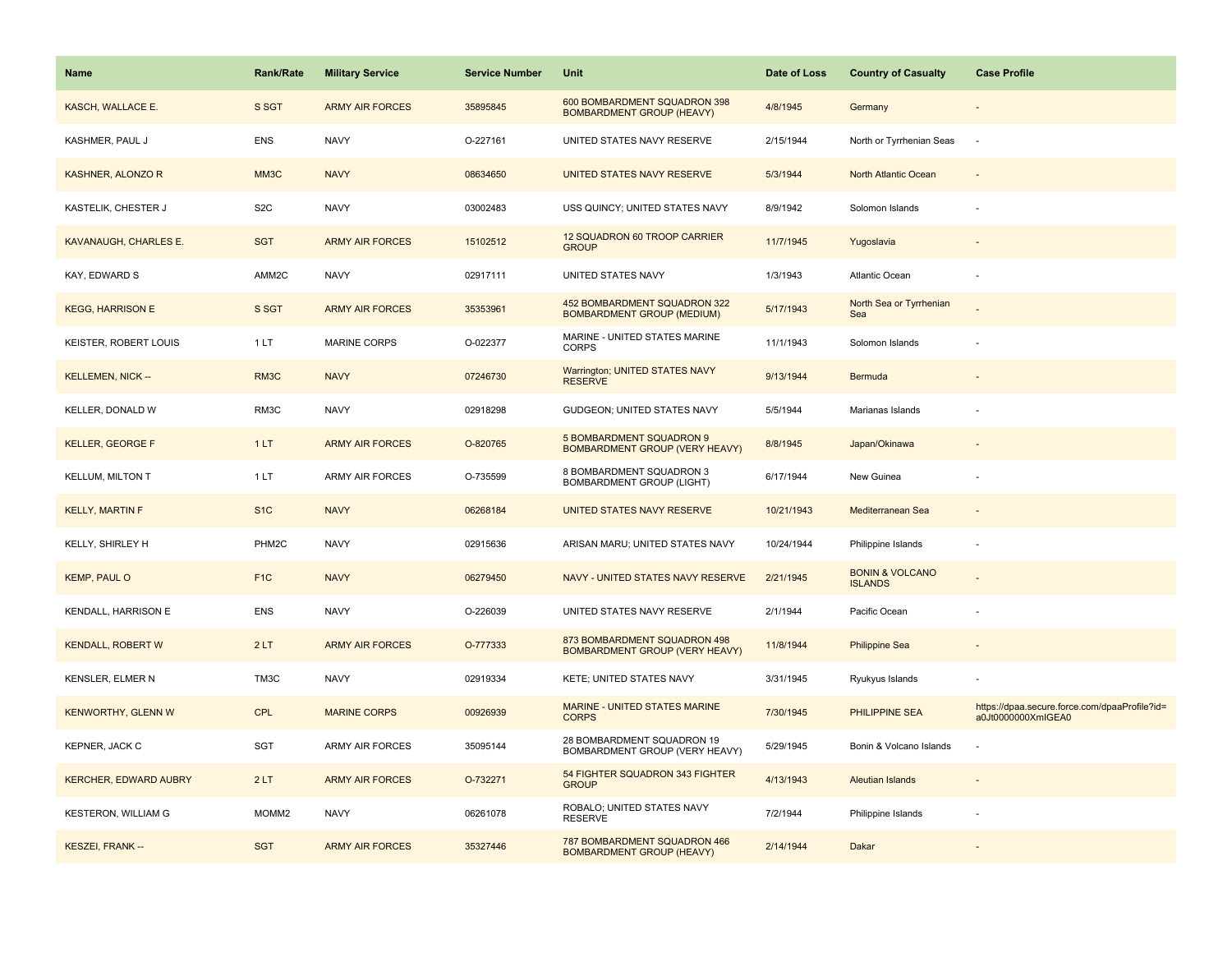| Name                       | <b>Rank/Rate</b>  | <b>Military Service</b> | <b>Service Number</b> | Unit                                                             | Date of Loss | <b>Country of Casualty</b> | <b>Case Profile</b>      |
|----------------------------|-------------------|-------------------------|-----------------------|------------------------------------------------------------------|--------------|----------------------------|--------------------------|
| KEYLER, DONALD P           | MM3C              | <b>NAVY</b>             | 08639904              | UNITED STATES NAVY RESERVE                                       | 6/5/1945     | Colombia                   |                          |
| <b>KIDD, JAMES WILLIAM</b> | SC <sub>3</sub> C | <b>NAVY</b>             | 02916078              | Lexington; UNITED STATES NAVY                                    | 5/8/1942     | <b>Coral Sea</b>           |                          |
| KIDWELL, LOGAN W           | WT2C              | <b>NAVY</b>             | 02915476              | USS QUINCY; UNITED STATES NAVY                                   | 8/9/1942     | Solomon Islands            |                          |
| KILLIGREW, JEREMIAH J      | LT/JG/            | <b>NAVY</b>             | O-227176              | NAVY - UNITED STATES NAVY RESERVE                                | 12/3/1944    | PHILIPPINE ISLANDS         |                          |
| KIMBRELL, LELAND M         | F <sub>2</sub> C  | <b>NAVY</b>             | 02939551              | NAVY - UNITED STATES NAVY RESERVE                                | 10/17/1945   | PACIFIC OCEAN              |                          |
| KINDER, WALLACE O          | <b>SGT</b>        | <b>ARMY</b>             | 19013109              | 698 ORDNANCE COMPANY (AVIATION)                                  | 10/18/1943   | <b>Philippine Islands</b>  | $\overline{\phantom{a}}$ |
| KING, LEROY A.             | PFC               | <b>ARMY</b>             | 35723215              | DUKW; 605 FIELD ARTILLERY<br>BATTALION 10 MOUNTAIN DIVISION      | 4/30/1945    | Italy                      |                          |
| <b>KIRACOFE, ROBERT D</b>  | MOMM2C            | <b>NAVY</b>             | 06262496              | <b>RUNNER; UNITED STATES NAVY</b><br><b>RESERVE</b>              | 7/11/1943    | Japan                      |                          |
| KIRBY, HOWARD F            | MM <sub>2</sub> C | <b>NAVY</b>             | 06343621              | Deimos; UNITED STATES NAVY<br><b>RESERVE</b>                     | 6/23/1943    | Coral Sea                  |                          |
| <b>KIRK, RAYMOND G</b>     | TEC <sub>4</sub>  | <b>ARMY</b>             | 35731762              | <b>ARMY - 1896 ENGINEERS BATTALION</b><br>(AVIATION)             | 1/12/1945    | <b>CHINA SEAS</b>          |                          |
| KIRK, VICTOR W             | <b>PVT</b>        | <b>ARMY</b>             | 35163527              | SIGNAL CORPS                                                     | 5/27/1942    | Caribbean Sea              |                          |
| KIRKENDOLL, RAYMOND N.     | <b>T SGT</b>      | <b>ARMY AIR FORCES</b>  | 15063629              | 366 BOMBARDMENT SQUADRON 305<br><b>BOMBARDMENT GROUP (HEAVY)</b> | 12/30/1942   | France                     |                          |
| KIRKPATRICK, RICHARD A     | CAP               | <b>NAVY</b>             | 06274361              | UNITED STATES NAVY RESERVE                                       | 3/19/1945    | Philippine Sea             |                          |
| KISH, PAUL A               | 1LT               | <b>ARMY AIR FORCES</b>  | O-734927              | 372 BOMBARDMENT SQUADRON 307<br><b>BOMBARDMENT GROUP (HEAVY)</b> | 10/25/1943   | Solomon Islands            |                          |
| KISSINGER, REXALL H        | <b>ENS</b>        | <b>NAVY</b>             | O-388450              | UNITED STATES NAVY                                               | 12/18/1944   | Philippine Sea             |                          |
| <b>KITCHEN, ERNEST L</b>   | AOM <sub>2c</sub> | <b>NAVY</b>             | 08747745              | UNITED STATES NAVY RESERVE                                       | 6/1/1945     | <b>Singapore Strait</b>    |                          |
| KLIMCZAK, FLORIAN --       | F <sub>1</sub> C  | <b>NAVY</b>             | 03932294              | Hugh L Scott; UNITED STATES NAVY                                 | 11/12/1942   | French Morocco             |                          |
| <b>KNOX, SAMUEL R</b>      | F <sub>1</sub> C  | <b>NAVY</b>             | 02871828              | <b>INGRAHAM; UNITED STATES NAVY</b>                              | 8/22/1942    | Nova Scotia                |                          |
| KOCHUT, MIKE --            | 2LT               | MARINE CORPS            | O-028265              | MARINE - UNITED STATES MARINE<br><b>CORPS</b>                    | 1/7/1945     | Philippine Sea             |                          |
| <b>KOCSIS, ANTON NMI</b>   | <b>PFC</b>        | <b>ARMY</b>             | 06990755              | SS Leopoldville; 262 INFANTRY 66<br><b>DIVISION</b>              | 12/24/1944   | <b>English Channel</b>     |                          |
| KOEHLER, RALPH C           | PHM2C             | <b>NAVY</b>             | 02914796              | ARISAN MARU; UNITED STATES NAVY                                  | 10/24/1944   | Philippine Islands         | $\overline{\phantom{a}}$ |
| <b>KOEPPEN, CHARLES B</b>  | 1LT               | <b>MARINE CORPS</b>     | O-024792              | MARINE - UNITED STATES MARINE<br><b>CORPS</b>                    | 2/12/1945    | Marianas Islands           |                          |
| KOLCZYNSKI, RAYMOND R      | S <sub>1</sub> C  | <b>NAVY</b>             | 08749299              | UNITED STATES NAVY RESERVE                                       | 7/2/1944     | Indian Ocean               |                          |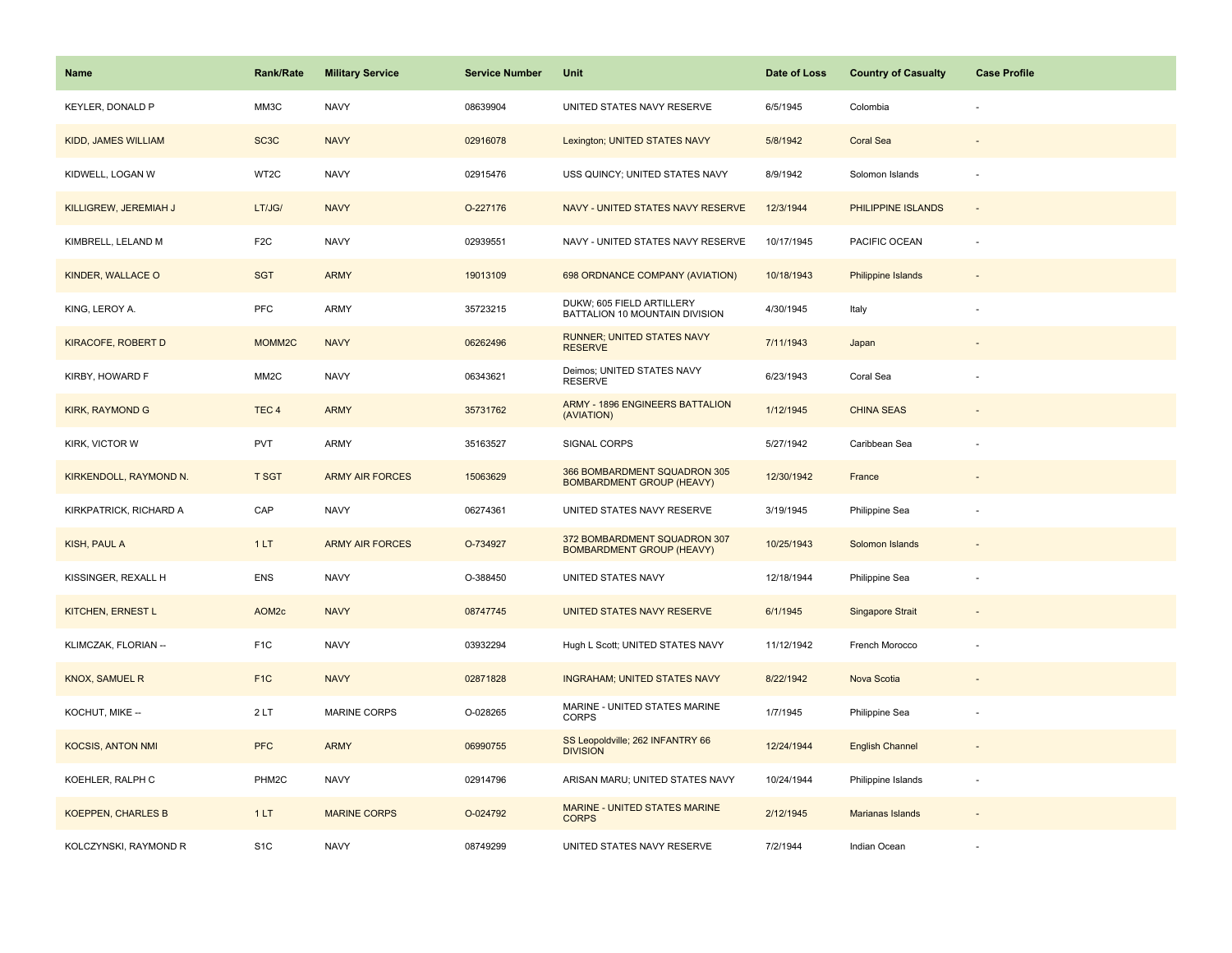| <b>Name</b>               | <b>Rank/Rate</b>  | <b>Military Service</b> | <b>Service Number</b> | Unit                                                             | Date of Loss | <b>Country of Casualty</b>     | <b>Case Profile</b>                                                 |
|---------------------------|-------------------|-------------------------|-----------------------|------------------------------------------------------------------|--------------|--------------------------------|---------------------------------------------------------------------|
| KOLLINGER, ROBERT E       | S <sub>1</sub> C  | <b>NAVY</b>             | 09552543              | NAVY - UNITED STATES NAVY RESERVE                                | 7/30/1945    | PHILIPPINE SEA                 |                                                                     |
| KORNBROKE, FL             | MM3C              | <b>NAVY</b>             | 06278124              | Leary; UNITED STATES NAVY RESERVE                                | 12/24/1943   | North Atlantic Ocean           |                                                                     |
| KOSTERNO, EDWARD --       | <b>PFC</b>        | <b>ARMY</b>             | 35719222              | 327 GLIDER INFANTRY REGIMENT 101<br><b>AIRBORNE DIVISION</b>     | 12/24/1944   | Belgium                        |                                                                     |
| KRATOSKA, RICHARD T       | F <sub>2</sub> C  | <b>NAVY</b>             | 08645010              | NAVY - UNITED STATES NAVY RESERVE                                | 10/29/1944   | PHILIPPINE SEA                 |                                                                     |
| <b>KRAUSS, STEWART --</b> | 1LT               | <b>ARMY AIR FORCES</b>  | O-417164              | 33 BOMBARDMENT SQUADRON 22<br><b>BOMBARDMENT GROUP (MEDIUM)</b>  | 3/25/1942    | Phoenix Islands                |                                                                     |
| KRAUT, RICHARD P          | EM2C              | <b>NAVY</b>             | 06264465              | KETE; UNITED STATES NAVY RESERVE                                 | 3/31/1945    | Ryukyus Islands                |                                                                     |
| <b>KREMENTZ, EDWARD J</b> | <b>T SGT</b>      | <b>ARMY AIR FORCES</b>  | 20532909              | 728 BOMBARDMENT SQUADRON 452<br><b>BOMBARDMENT GROUP (HEAVY)</b> | 4/9/1944     | <b>Baltic Sea</b>              |                                                                     |
| KRISHER, WALTER E         | CPL               | ARMY AIR FORCES         | 35373418              | HMT Rohna; AIR CORPS                                             | 11/26/1943   | Mediterranean Sea              |                                                                     |
| <b>KRZYZEWSKI, JOHN M</b> | S <sub>2</sub> C  | <b>NAVY</b>             | 04101213              | NAVY - UNITED STATES NAVY RESERVE                                | 7/30/1945    | <b>PHILIPPINE SEA</b>          | https://dpaa.secure.force.com/dpaaProfile?id=<br>a0Jt0000000LIVPEA0 |
| KUNKEL, CHARLES A         | S <sub>1</sub> C  | <b>NAVY</b>             | 09555360              | NAVY - UNITED STATES NAVY RESERVE                                | 8/30/1944    | <b>ATLANTIC OCEAN</b>          |                                                                     |
| KURRASCH, LE ROY --       | SM <sub>2</sub> C | <b>NAVY</b>             | 06273714              | PC-1128; UNITED STATES NAVY<br><b>RESERVE</b>                    | 10/9/1945    | Japan                          |                                                                     |
| KUSS, EDWARD G            | <b>PVT</b>        | ARMY                    | 15382384              | 70 TANK BATTALION                                                | 7/15/1944    | France                         |                                                                     |
| <b>KUTCH, LEO D</b>       | 1st Lt            | <b>ARMY AIR FORCES</b>  | O-2027166             | 531 BOMBARDMENT SQUADRON 380<br><b>BOMBARDMENT GROUP (HEAVY)</b> | 9/9/1945     | <b>Philippine Islands</b>      |                                                                     |
| LAAKMANN, HENRY F         | Y <sub>2</sub> C  | <b>NAVY</b>             | 02916046              | Rowan; UNITED STATES NAVY                                        | 9/11/1943    | North or Tyrrhenian Seas       | $\sim$                                                              |
| LABAR, JOHN W             | Pvt               | <b>ARMY AIR FORCES</b>  | 15099278              | 36 BOMBARDMENT SQUADRON 28<br><b>BOMBARDMENT GROUP (HEAVY)</b>   | 6/4/1942     | <b>Aleutian Islands</b>        |                                                                     |
| LABASEWSKI, JOHN --       | Pfc               | ARMY                    | R-1297471             | ARISAN MARU; 31 INFANTRY REGIMENT                                | 10/24/1944   | China Seas                     |                                                                     |
| LACAILLADE, W M           | 2d Lt             | <b>ARMY AIR FORCES</b>  | O-833137              | 855 BOMBARDMENT SQUADRON 491<br><b>BOMBARDMENT GROUP (HEAVY)</b> | 3/30/1945    | North Sea or Tyrrhenian<br>Sea |                                                                     |
| LACEY, ALBERT J           | T SGT             | ARMY AIR FORCES         | 15083753              | 319 BOMBARDMENT SQUADRON 90<br>BOMBARDMENT GROUP (HEAVY)         | 9/30/1944    | Borneo                         |                                                                     |
| LACKEY, DAVID E           | S SGT             | <b>ARMY AIR FORCES</b>  | 15082537              | 448 BOMBARDMENT GROUP (HEAVY),<br>714 BOMBARDMENT SQUADRON       | 12/22/1943   | North Sea or Tyrrhenian<br>Sea |                                                                     |
| LACY, FRANK R             | CPL               | <b>MARINE CORPS</b>     | 00819099              | MARINE - UNITED STATES MARINE<br><b>CORPS</b>                    | 2/27/1945    | PHILIPPINE SEA                 |                                                                     |
| LAFONTAINE, PAUL S        | SEA1              | <b>NAVY</b>             | 08749729              | NAVY - UNITED STATES NAVY RESERVE                                | 7/30/1945    | <b>PHILIPPINE SEA</b>          | https://dpaa.secure.force.com/dpaaProfile?id=<br>a0Jt0000000LIUvEAK |
| LAMB, ROBERT C            | EM3C              | <b>NAVY</b>             | 08646205              | NAVY - UNITED STATES NAVY RESERVE                                | 7/30/1945    | PHILIPPINE SEA                 | https://dpaa.secure.force.com/dpaaProfile?id=<br>a0Jt0000000LISVEA0 |
| <b>LAMBERT, DENNIS B</b>  | <b>PFC</b>        | <b>ARMY</b>             | 35090592              | <b>83 CHEMICAL BATTALION</b>                                     | 1/26/1944    | Italy                          | https://dpaa.secure.force.com/dpaaProfile?id=<br>a0Jt0000000XfE6EAK |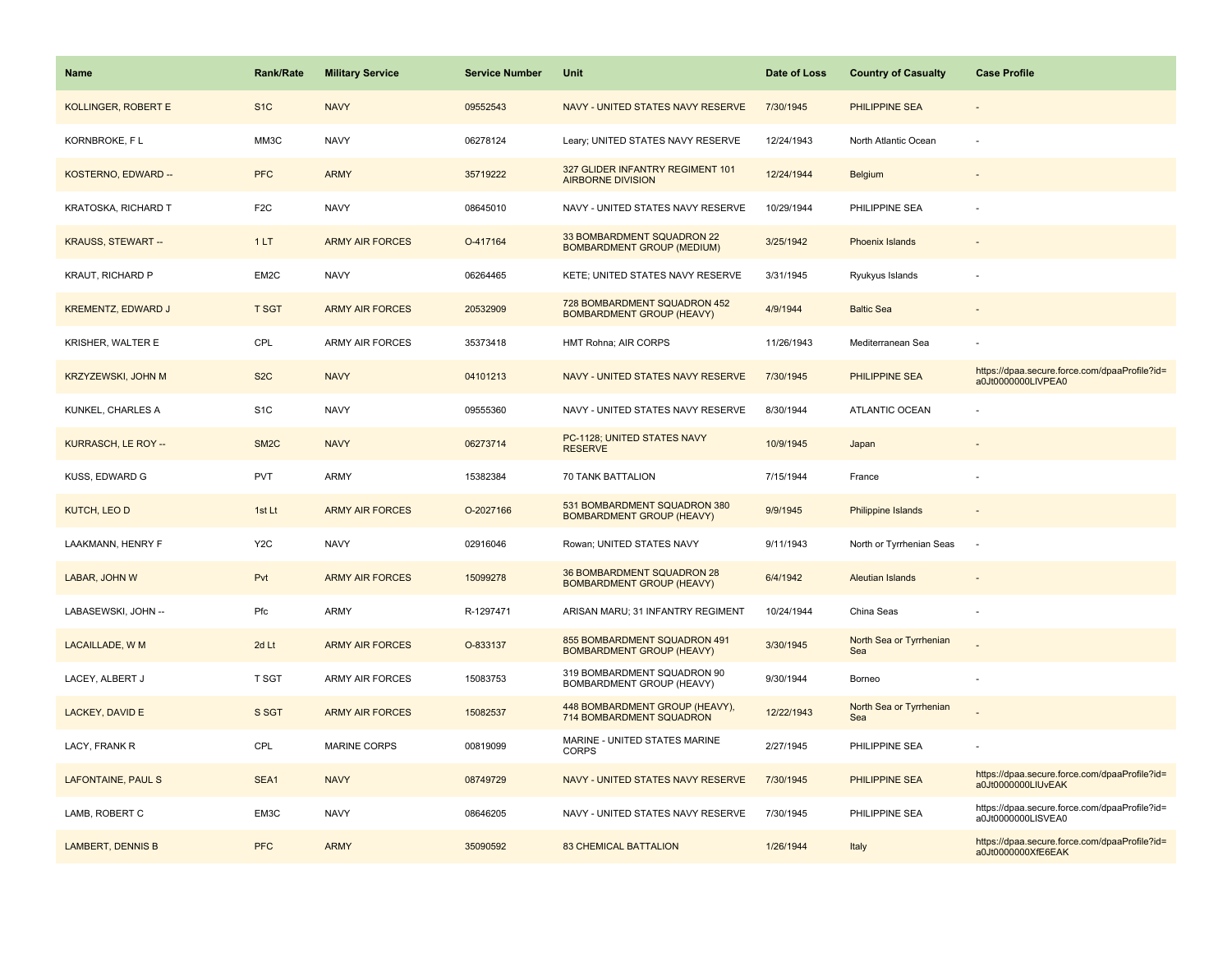| <b>Name</b>                | <b>Rank/Rate</b>   | <b>Military Service</b> | <b>Service Number</b> | Unit                                                         | Date of Loss | <b>Country of Casualty</b>            | <b>Case Profile</b>                                                 |
|----------------------------|--------------------|-------------------------|-----------------------|--------------------------------------------------------------|--------------|---------------------------------------|---------------------------------------------------------------------|
| LAMBERT, GEORGE L          | MM3C               | <b>NAVY</b>             | 06260863              | PORCUPINE; UNITED STATES NAVY<br><b>RESERVE</b>              | 12/30/1944   | Philippine Islands                    |                                                                     |
| LAND, JAMES E              | ARM1C              | <b>NAVY</b>             | 06267427              | UNITED STATES NAVY RESERVE                                   | 2/21/1945    | Bonin & Volcano Islands               |                                                                     |
| LANDAUER, LEWIS C.         | SGT                | <b>ARMY AIR FORCES</b>  | 35581525              | 45 BOMBARDMENT SQUADRON 40<br>BOMBARDMENT GROUP (VERY HEAVY) | 6/15/1944    | India                                 |                                                                     |
| LANDRUM, DONALD R          | S <sub>1</sub> C   | <b>NAVY</b>             | 06134822              | NAVY - UNITED STATES NAVY RESERVE                            | 10/25/1944   | PHILIPPINE SEA                        |                                                                     |
| LANGE, DONALD W            | S <sub>1</sub> C   | <b>NAVY</b>             | 03009643              | CAPELIN; UNITED STATES NAVY                                  | 12/15/1943   | Celebes                               |                                                                     |
| LANGFORD, NORMAN R         | <b>PVT</b>         | <b>ARMY</b>             | 35694359              | <b>735 TANK BATTALION</b>                                    | 7/26/1944    | France                                |                                                                     |
| LANGLEY, RALPH M           | STM1C              | <b>NAVY</b>             | 06350986              | UNITED STATES NAVY RESERVE                                   | 6/18/1944    | Pacific Ocean: North<br>American Area |                                                                     |
| <b>LANNING, CHARLES M</b>  | MM <sub>2</sub> C  | <b>NAVY</b>             | 06272991              | Miantonomah; UNITED STATES NAVY<br><b>RESERVE</b>            | 9/25/1944    | <b>English Channel</b>                |                                                                     |
| LANSING, ROBERT R          | S SGT              | ARMY AIR FORCES         | 15331198              | 529 BOMBARDMENT SQUADRON 380<br>BOMBARDMENT GROUP (HEAVY)    | 3/8/1944     | New Guinea                            |                                                                     |
| <b>LANTZ, JOHN ROBERT</b>  | Cpl                | <b>MARINE CORPS</b>     | 356230                | MARINE - UNITED STATES MARINE<br><b>CORPS</b>                | 11/22/1943   | <b>Gilbert Islands</b>                | https://dpaa.secure.force.com/dpaaProfile?id=<br>a0Jt0000000LlgmEAC |
| LARSON, JOHN H             | 2LT                | <b>ARMY AIR FORCES</b>  | O-736011              | 531 BOMBARDMENT SQUADRON 380<br>BOMBARDMENT GROUP (HEAVY)    | 6/11/1943    |                                       |                                                                     |
| LARUSSA, PAUL J            | S <sub>2</sub> C   | <b>NAVY</b>             | 02933897              | <b>Warrington; UNITED STATES NAVY</b><br><b>RESERVE</b>      | 9/13/1944    | Bermuda                               |                                                                     |
| LAUDEMAN, RICHARD R        | <b>PFC</b>         | <b>ARMY AIR FORCES</b>  | 15058825              | 2 OBSERVATION SQUADRON                                       | 6/23/1942    | Philippine Islands                    | https://dpaa.secure.force.com/dpaaProfile?id=<br>a0Jt000000MeRI6EAN |
| LAUER, PAUL J              | MM <sub>1</sub> C  | <b>NAVY</b>             | 02998980              | <b>Buck; UNITED STATES NAVY</b>                              | 10/9/1943    | North or Tyrrhenian Seas              |                                                                     |
| LAUMEYER, CHARLES L        | FLT O              | ARMY AIR FORCES         | T-121799              | 434 BOMBARDMENT SQUADRON 12<br>BOMBARDMENT GROUP (MEDIUM)    | 6/1/1944     | <b>Burma</b>                          | https://dpaa.secure.force.com/dpaaProfile?id=<br>a0Jt0000000LltqEAC |
| LAWRENCE, JAMES W          | <b>PFC</b>         | <b>ARMY</b>             | 35370538              | 331 INFANTRY 83 DIVISION                                     | 7/4/1944     | France                                |                                                                     |
| LAWSON, EUGENE E           | S <sub>1</sub> C   | <b>NAVY</b>             | 06271877              | UNITED STATES NAVY RESERVE                                   | 2/16/1944    | North Atlantic Ocean                  |                                                                     |
| <b>LEACH, DEMAS WESLEY</b> | S <sub>2</sub> C   | <b>NAVY</b>             | 02917604              | <b>USS VINCENNES; UNITED STATES NAVY</b>                     | 8/9/1942     | Solomon Islands                       |                                                                     |
| LEACH, MARVIN F            | SGT                | <b>ARMY AIR FORCES</b>  | 35094698              | 602 BOMBARDMENT SQUADRON 398<br>BOMBARDMENT GROUP (HEAVY)    | 9/12/1944    | North Sea or Tyrrhenian<br>Sea        |                                                                     |
| <b>LEACH, ROBERT J</b>     | PHM <sub>2</sub> C | <b>NAVY</b>             | 02917051              | Brownson; UNITED STATES NAVY                                 | 12/26/1943   | New Britain Island                    |                                                                     |
| LEDFORD, JOHN R            | S <sub>1</sub> C   | <b>NAVY</b>             | 08640403              | UNITED STATES NAVY RESERVE                                   | 1/4/1945     | Central/South Pacific<br>Theater      |                                                                     |
| LEDMAN, JAMES --           | MM <sub>2</sub> C  | <b>NAVY</b>             | 02914680              | USS LITTLE; UNITED STATES NAVY                               | 9/5/1942     | Solomon Islands                       |                                                                     |
| LEE, HARRY O               | 1LT                | <b>ARMY AIR FORCES</b>  | O-690457              | 44 BOMBARDMENT SQUADRON 40<br>BOMBARDMENT GROUP (VERY HEAVY) | 5/26/1945    | Japan/Okinawa                         |                                                                     |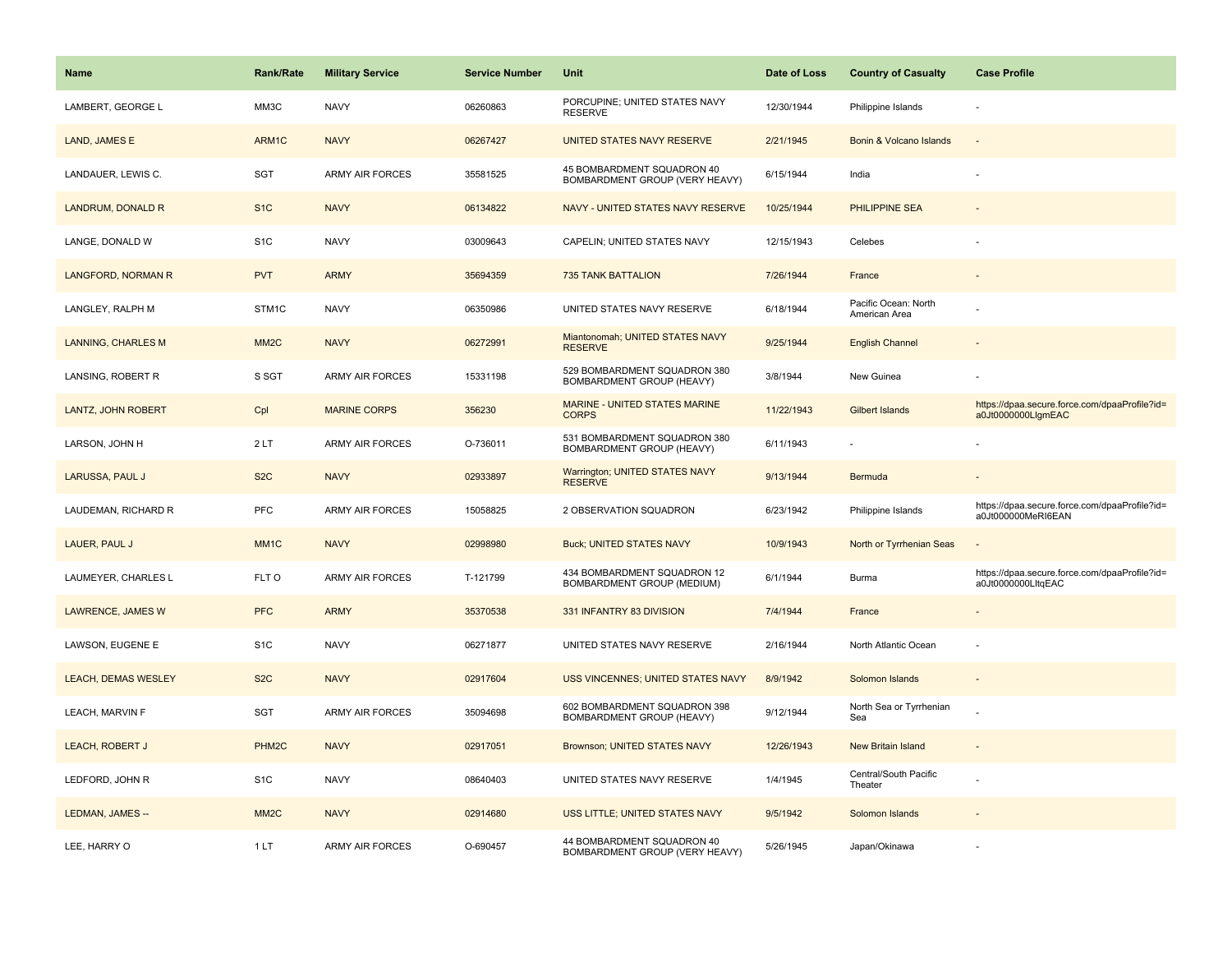| <b>Name</b>               | <b>Rank/Rate</b>  | <b>Military Service</b> | <b>Service Number</b> | Unit                                                                             | Date of Loss | <b>Country of Casualty</b>     | <b>Case Profile</b>                                                 |
|---------------------------|-------------------|-------------------------|-----------------------|----------------------------------------------------------------------------------|--------------|--------------------------------|---------------------------------------------------------------------|
| LEFFERTS, GEORGE W        | MOMM3C            | <b>NAVY</b>             | 04097939              | <b>GUDGEON: UNITED STATES NAVY</b><br><b>RESERVE</b>                             | 5/5/1944     | Marianas Islands               |                                                                     |
| LEFFEW, HERMAN R          | S SGT             | <b>ARMY AIR FORCES</b>  | 15098437              | 98 BOMBARDMENT SQUADRON 11<br>BOMBARDMENT GROUP (HEAVY)                          | 12/29/1943   | Marshall Islands               |                                                                     |
| LEFFLER, GEORGE W         | S <sub>2</sub> C  | <b>NAVY</b>             | 09553080              | <b>BUSH: UNITED STATES NAVY RESERVE</b>                                          | 4/6/1945     | China Seas                     |                                                                     |
| LEHMAN, DONALD HOWARD     | LT/JG/            | <b>NAVY</b>             | O-146519              | VPB 101/VB-51 (Came as replacements<br>from VPB-102/B-52), UNITED STATES<br>NAVY | 3/5/1943     | Solomon Islands                |                                                                     |
| LESH, GERALD E            | EM <sub>2</sub> C | <b>NAVY</b>             | 06264911              | <b>Brownson; UNITED STATES NAVY</b><br><b>RESERVE</b>                            | 12/26/1943   | <b>New Britain Island</b>      |                                                                     |
| LEWIS, CHARLES C.         | S SGT             | <b>ARMY</b>             | 06659868              | HEADQUARTERS COMPANY<br>PHILIPPINES DEPARTMENT                                   | 7/21/1942    | Philippine Islands             |                                                                     |
| LEWIS, EMRY L             | <b>PFC</b>        | <b>ARMY</b>             | 35899922              | SS Leopoldville; 262 INFANTRY 66<br><b>DIVISION</b>                              | 12/24/1944   | <b>English Channel</b>         |                                                                     |
| LEWIS, JOHN L             | EM2C              | <b>NAVY</b>             | 02918075              | Navajo; UNITED STATES NAVY                                                       | 9/12/1943    | New Hebrides                   |                                                                     |
| LEWIS, WILLIAM F          | 1LT               | <b>ARMY AIR FORCES</b>  | O-743661              | 332 BOMBARDMENT SQUADRON 94<br><b>BOMBARDMENT GROUP (HEAVY)</b>                  | 11/4/1944    | North Sea or Tyrrhenian<br>Sea |                                                                     |
| LEWTON, GLEN W            | <b>ENS</b>        | <b>NAVY</b>             | O-382747              | UNITED STATES NAVY RESERVE                                                       | 8/8/1945     | Japan                          |                                                                     |
| LIEBERENZ, DALE A         | ARM3C             | <b>NAVY</b>             | 08748170              | VT(N)-90, USS ENTERPRISE; UNITED<br><b>STATES NAVY RESERVE</b>                   | 1/22/1945    | Formosa                        |                                                                     |
| LIGHTFOOT, FRANK A        | MAJ               | <b>ARMY</b>             | O-016995              | ARMY - 86 FIELD ARTILLERY BATTALION<br>(PS)                                      | 12/15/1944   | PHILIPPINE ISLANDS             |                                                                     |
| <b>LINDSAY, CHESTER D</b> | TEC <sub>4</sub>  | <b>ARMY</b>             | 35163595              | 3422 ORDNANCE AUTO MAINTENANCE<br><b>COMPANY</b>                                 | 6/9/1944     | <b>English Channel</b>         |                                                                     |
| LINDSEY, ARTHUR R         | LT /JG/           | <b>NAVY</b>             | O-286971              | UNITED STATES NAVY RESERVE                                                       | 2/21/1945    | Bonin & Volcano Islands        | $\sim$                                                              |
| LINDSEY, LOUIS R          | <b>T SGT</b>      | <b>ARMY AIR FORCES</b>  | 13042499              | 2 SQUADRON 480 ANTISUB GROUP                                                     | 9/18/1943    | <b>Atlantic Ocean</b>          |                                                                     |
| LINE, HAROLD R            | <b>T SGT</b>      | <b>ARMY AIR FORCES</b>  | 35098060              | 392 BOMBARDMENT SQUADRON 30<br>BOMBARDMENT GROUP (HEAVY)                         | 10/21/1944   | Bonin & Volcano Islands        |                                                                     |
| LINES, ROBERT E           | <b>PVT</b>        | <b>ARMY</b>             | 15061749              | ARISAN MARU; 60 COAST ARTILLERY<br><b>REGIMENT</b>                               | 10/24/1944   | China Seas                     |                                                                     |
| LINN, PAUL R              | GM3C              | <b>NAVY</b>             | 06266664              | UNITED STATES NAVY RESERVE                                                       | 4/16/1943    | North Atlantic Ocean           |                                                                     |
| LINVILL, HARRY J          | 2LT               | <b>ARMY AIR FORCES</b>  | O-801138              | 328 BOMBARDMENT SQUADRON 93<br><b>BOMBARDMENT GROUP (HEAVY)</b>                  | 10/18/1943   | North Sea or Tyrrhenian<br>Sea |                                                                     |
| LINVILLE, JESS --         | PHM3              | <b>NAVY</b>             | 2915834               | ARISAN MARU; UNITED STATES NAVY                                                  | 10/24/1944   | Philippine Islands             |                                                                     |
| LINZER, WILLIAM T         | S <sub>1</sub> C  | <b>NAVY</b>             | 08646618              | NAVY - UNITED STATES NAVY RESERVE                                                | 11/10/1944   | <b>ADMIRALTY ISLANDS</b>       | https://dpaa.secure.force.com/dpaaProfile?id=<br>a0Jt0000000XfwsEAC |
| LISS, BENJAMIN R          | 2LT               | <b>ARMY AIR FORCES</b>  | O-732285              | <b>AIR CORPS</b>                                                                 | 3/27/1943    | Mediterranean Sea              |                                                                     |
| LOCKWOOD, HAROLD W        | 2LT               | <b>ARMY AIR FORCES</b>  | O-868819              | 60 BOMBARDMENT SQUADRON 39<br><b>BOMBARDMENT GROUP (VERY HEAVY)</b>              | 4/15/1945    | Marianas Islands               |                                                                     |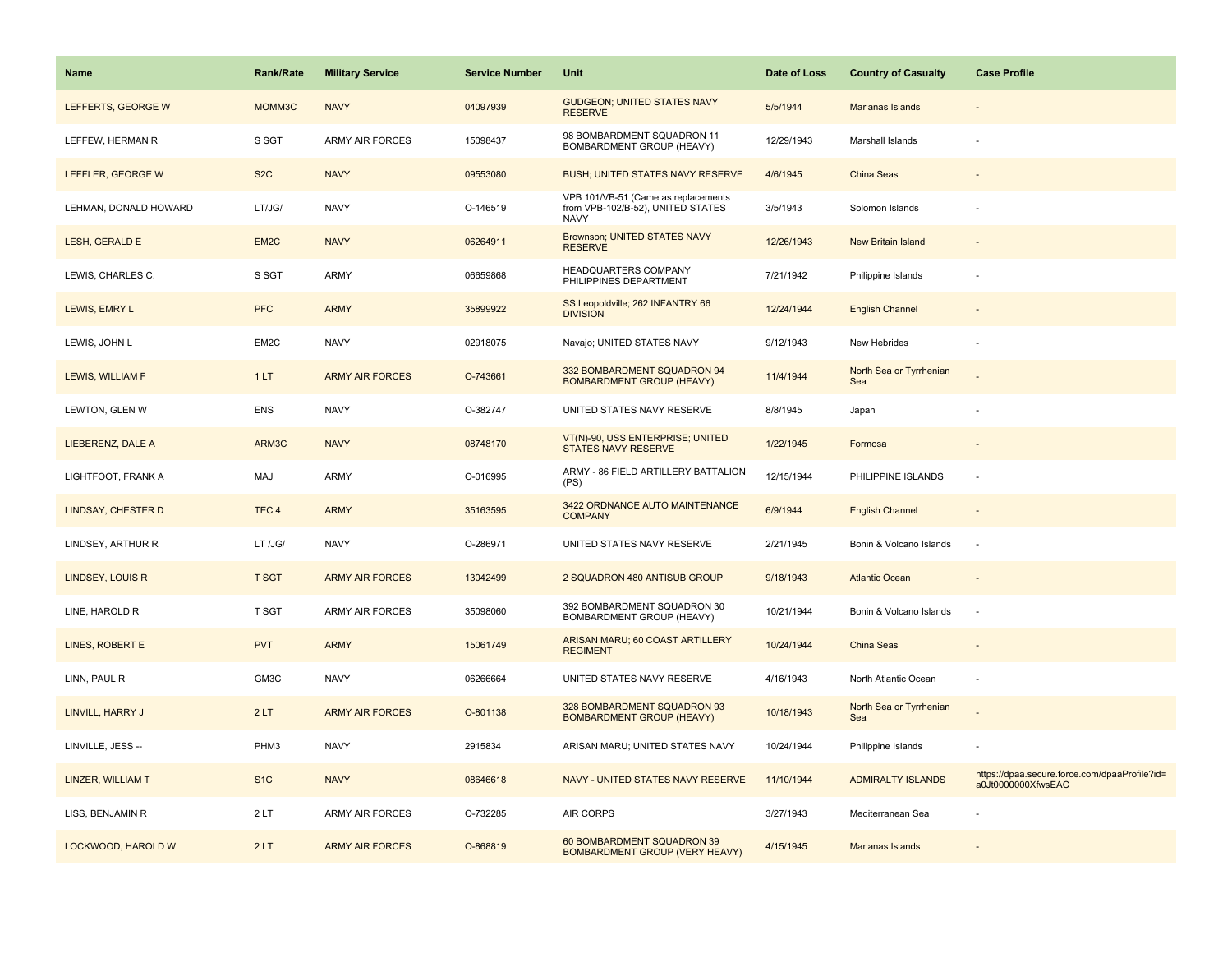| <b>Name</b>             | <b>Rank/Rate</b>  | <b>Military Service</b> | <b>Service Number</b> | Unit                                                             | Date of Loss | <b>Country of Casualty</b>     | <b>Case Profile</b>                                                 |
|-------------------------|-------------------|-------------------------|-----------------------|------------------------------------------------------------------|--------------|--------------------------------|---------------------------------------------------------------------|
| LOFTON, HAROLD B        | S SGT             | <b>ARMY AIR FORCES</b>  | 35488707              | 336 BOMBARDMENT SQUADRON 95<br>BOMBARDMENT GROUP (HEAVY)         | 7/28/1943    | North Sea or Tyrrhenian<br>Sea |                                                                     |
| LOKOTZKE, JACK R        | F <sub>1</sub> C  | <b>NAVY</b>             | 02933396              | Morrison; UNITED STATES NAVY<br><b>RESERVE</b>                   | 5/4/1945     | Japan                          |                                                                     |
| LONDON, CHARLES W       | F <sub>1C</sub>   | <b>NAVY</b>             | 08635415              | TANG; UNITED STATES NAVY RESERVE                                 | 10/25/1944   | Formosa                        |                                                                     |
| LONEY, DEWEY W          | RM <sub>3</sub> C | <b>NAVY</b>             | 06549219              | <b>HULL; UNITED STATES NAVY RESERVE</b>                          | 12/18/1944   | <b>Philippine Sea</b>          |                                                                     |
| LONG, AUGUST J          | S <sub>1</sub> C  | <b>NAVY</b>             | 02932831              | UNITED STATES NAVY RESERVE                                       | 5/9/1945     | Bonin & Volcano Islands        | ÷.                                                                  |
| LONG, CHARLES D         | M SGT             | <b>ARMY AIR FORCES</b>  | 20542548              | 32 PHOTO SQUADRON 5<br>RECONNAISSANCE GROUP                      | 4/20/1944    | Mediterranean Sea              |                                                                     |
| LONG, EUGENE H          | SC <sub>2</sub> C | <b>NAVY</b>             | 06269848              | USS FOOTE; UNITED STATES NAVY<br><b>RESERVE</b>                  | 11/2/1943    | Solomon Islands                |                                                                     |
| LONG, HIRAM A.          | S SGT             | <b>ARMY AIR FORCES</b>  | 15084151              | <b>AIR CORPS</b>                                                 | 11/28/1943   | Greenland                      |                                                                     |
| LONG, JAMES E           | RM3C              | <b>NAVY</b>             | 06264077              | LST-342; UNITED STATES NAVY<br><b>RESERVE</b>                    | 7/18/1943    | Solomon Islands                |                                                                     |
| <b>LONG, THOMAS B</b>   | 1LT               | <b>ARMY AIR FORCES</b>  | O-742739              | 704 BOMBARDMENT SQUADRON 446<br><b>BOMBARDMENT GROUP (HEAVY)</b> | 12/20/1943   | North Sea or Tyrrhenian<br>Sea |                                                                     |
| LOTTES, CLARENCE E      | <b>PFC</b>        | ARMY                    | 35814233              | 262 INFANTRY 66 DIVISION                                         | 12/25/1944   | English Channel                |                                                                     |
| LOVE, EMMET C           | <b>PVT</b>        | <b>ARMY</b>             | 35766035              | <b>83 CHEMICAL BATTALION</b>                                     | 1/26/1944    | North Sea or Tyrrhenian<br>Sea |                                                                     |
| LOWE, DELBERT L         | <b>PVT</b>        | ARMY                    | 35357793              | ARMY - 593 ENGINEERS SHORE<br><b>REGIMENT</b>                    | 1/23/1946    | <b>NEW GUINEA</b>              |                                                                     |
| LUCAS, JAMES I          | <b>SGT</b>        | <b>ARMY</b>             | 20530897              | 151 INFANTRY 38 DIVISION                                         | 2/8/1945     | Philippine Islands             |                                                                     |
| LUCAS, WILLIAM F        | CAPT              | <b>MARINE CORPS</b>     | O-007955              | MARINE - UNITED STATES MARINE<br><b>CORPS</b>                    | 11/8/1943    | Ellice Islands                 |                                                                     |
| LUEDEMANN, FREDERICK -- | F <sub>1</sub> C  | <b>NAVY</b>             | 08641950              | SHARK (SS-314); UNITED STATES NAVY<br><b>RESERVE</b>             | 10/24/1944   | <b>China Seas</b>              |                                                                     |
| LUTES, EUGENE T         | S <sub>1</sub> C  | <b>NAVY</b>             | 02915827              | USS HOUSTON (CA-30); UNITED STATES<br><b>NAVY</b>                | 3/1/1942     | Java                           |                                                                     |
| LUTTRULL, CLAUD A       | COX               | <b>NAVY</b>             | 02930867              | NAVY - UNITED STATES NAVY RESERVE                                | 7/30/1945    | PHILIPPINE SEA                 | https://dpaa.secure.force.com/dpaaProfile?id=<br>a0Jt0000000LIO4EAK |
| LYNN, ERMAL R           | PFC               | ARMY AIR FORCES         | 35497704              | HMT Rohna; AIR CORPS                                             | 11/26/1943   | Mediterranean Sea              |                                                                     |
| LYTLE, OWEN E           | S <sub>1C</sub>   | <b>NAVY</b>             | 08642191              | OMMANEY BAY; UNITED STATES NAVY<br><b>RESERVE</b>                | 1/4/1945     | Philippine Islands             |                                                                     |
| MACKEY, BENNETT J.      | 2LT               | ARMY AIR FORCES         | O-1174635             | 757 BOMBARDMENT SQUADRON 459<br>BOMBARDMENT GROUP (HEAVY)        | 12/20/1944   | Italy                          |                                                                     |
| MACKEY, HARRY EDWARD    | AMM <sub>2C</sub> | <b>NAVY</b>             | 06261465              | UNITED STATES NAVY RESERVE                                       | 11/30/1943   | Africa                         |                                                                     |
| MACLEOD, DAVID W        | AOM3c             | <b>NAVY</b>             | 08642061              | FRANKLIN; UNITED STATES NAVY<br><b>RESERVE</b>                   | 3/19/1945    | Japan                          |                                                                     |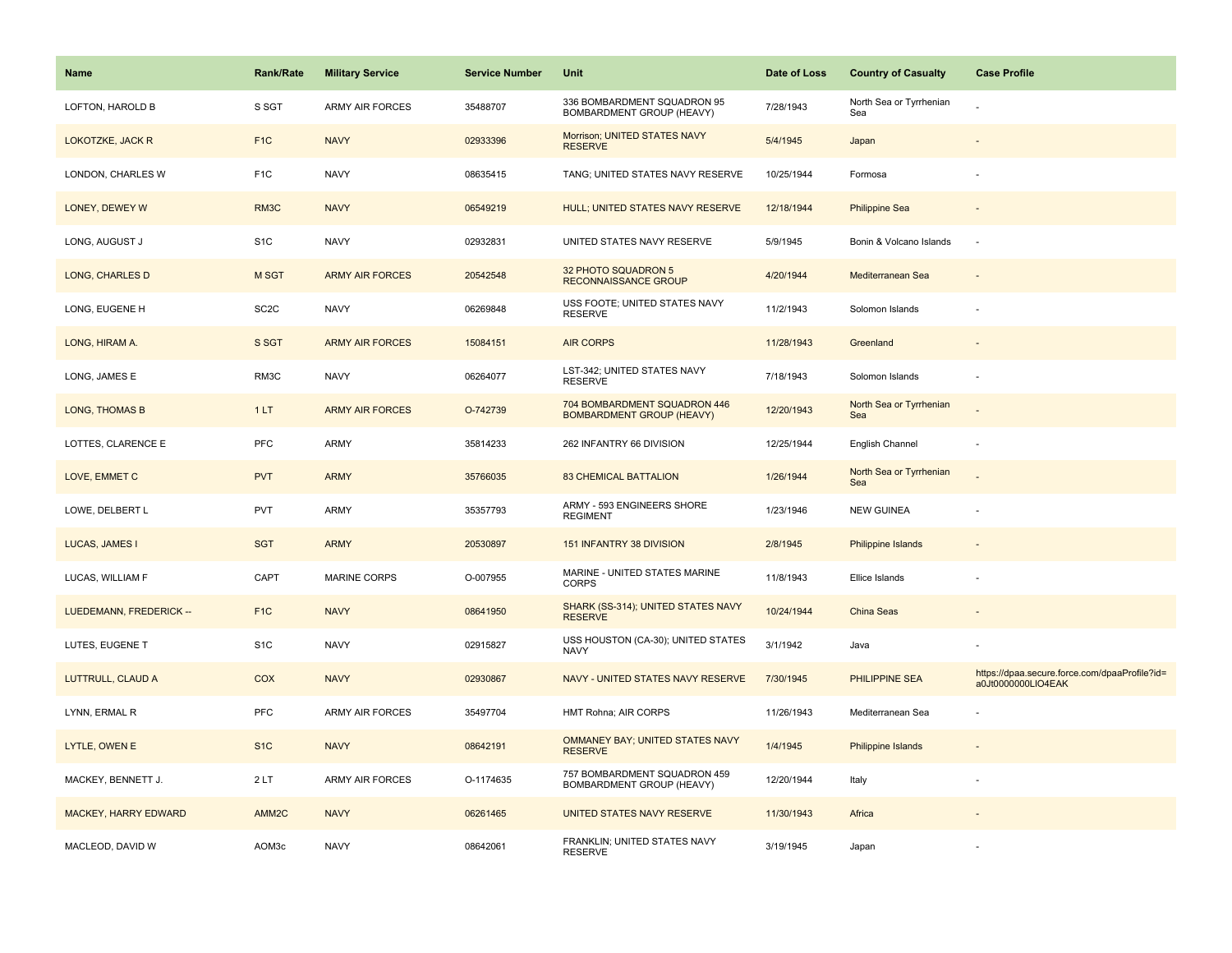| <b>Name</b>               | <b>Rank/Rate</b>  | <b>Military Service</b> | <b>Service Number</b> | Unit                                                             | Date of Loss | <b>Country of Casualty</b>     | <b>Case Profile</b>                                                 |
|---------------------------|-------------------|-------------------------|-----------------------|------------------------------------------------------------------|--------------|--------------------------------|---------------------------------------------------------------------|
| MACY, CHARLES E           | S <sub>1</sub> C  | <b>NAVY</b>             | 06279672              | UNITED STATES NAVY RESERVE                                       | 1/16/1944    | <b>Atlantic Ocean</b>          |                                                                     |
| MADARAS, JOSEPH --        | SGT               | <b>ARMY AIR FORCES</b>  | 35330052              | 98 BOMBARDMENT SQUADRON 11<br>BOMBARDMENT GROUP (HEAVY)          | 8/22/1943    | Hawaiian Islands               |                                                                     |
| MADER, WILLIAM P          | S <sub>1</sub> C  | <b>NAVY</b>             | 09558258              | UNITED STATES NAVY RESERVE                                       | 3/29/1945    | Ryukyus Islands                |                                                                     |
| MAGUIRE, JOHN E           | 2LT               | <b>ARMY AIR FORCES</b>  | O-686054              | 364 BOMBARDMENT SQUADRON 305<br>BOMBARDMENT GROUP (HEAVY)        | 2/22/1944    | North Sea or Tyrrhenian<br>Sea |                                                                     |
| <b>MAKEY, HERMAN O.</b>   | S Sgt             | <b>ARMY AIR FORCES</b>  | 6668728               | 779 BOMBARDMENT SQUADRON 464<br><b>BOMBARDMENT GROUP (HEAVY)</b> | 10/29/1944   | <b>Adriatic Sea</b>            |                                                                     |
| MALLOY, GEORGE ULMER      | S <sub>2</sub> C  | <b>NAVY</b>             | 06262492              | SS WEST CHETAC; UNITED STATES<br>NAVY RESERVE                    | 9/24/1942    | <b>British Guiana</b>          |                                                                     |
| <b>MALOTT, ELMER L</b>    | <b>PVT</b>        | <b>ARMY AIR FORCES</b>  | 35729366              | HMT Rohna; 322 FIGHTER CONTROL<br><b>SQUADRON</b>                | 11/26/1943   | Mediterranean Sea              |                                                                     |
| MALOTT, ROY K             | S <sub>1</sub> C  | <b>NAVY</b>             | 06272790              | USS GWIN; UNITED STATES NAVY<br><b>RESERVE</b>                   | 7/13/1943    | Solomon Islands                |                                                                     |
| <b>MALSON, HARRY LYNN</b> | SK3C              | <b>NAVY</b>             | 02914664              | <b>USS Arizona; UNITED STATES NAVY</b>                           | 12/7/1941    | <b>Hawaiian Islands</b>        | https://dpaa.secure.force.com/dpaaProfile?id=<br>a0Jt00000004sd4EAA |
| MANKIN, HOWARD J          | GM3C              | <b>NAVY</b>             | 08639032              | Indianapolis; UNITED STATES NAVY<br><b>RESERVE</b>               | 7/30/1945    | Philippine Sea                 | https://dpaa.secure.force.com/dpaaProfile?id=<br>a0Jt0000000LlKqEAK |
| MANLEY, HAROLD F          | <b>SGT</b>        | <b>ARMY AIR FORCES</b>  | 35577229              | 410 BOMBARDMENT SQUADRON 94<br><b>BOMBARDMENT GROUP (HEAVY)</b>  | 4/11/1944    | <b>Baltic Sea</b>              |                                                                     |
| MANLOVE, ARTHUR CLEON     | <b>ELEC</b>       | <b>NAVY</b>             | 00075731              | USS Arizona; UNITED STATES NAVY                                  | 12/7/1941    | Hawaiian Islands               | https://dpaa.secure.force.com/dpaaProfile?id=<br>a0Jt0000000BS2FEAW |
| MANN, DELBERT R           | S SGT             | <b>ARMY AIR FORCES</b>  | 35373145              | 364 BOMBARDMENT SQUADRON 305<br><b>BOMBARDMENT GROUP (HEAVY)</b> | 2/22/1944    | North Sea or Tyrrhenian<br>Sea |                                                                     |
| MANN, FERRELL A           | S SGT             | <b>ARMY AIR FORCES</b>  | 15084564              | 303 BOMBARDMENT GROUP (HEAVY),<br>359 BOMBARDMENT SQUADRON       | 11/23/1942   | France                         |                                                                     |
| MANSHIP, WINFRED E        | <b>T SGT</b>      | <b>ARMY AIR FORCES</b>  | 36037188              | 563 BOMBARDMENT SQUADRON 388<br><b>BOMBARDMENT GROUP (HEAVY)</b> | 8/24/1944    | Czechoslovakia                 |                                                                     |
| MARKO, FRANCES C          | S <sub>1</sub> C  | <b>NAVY</b>             | 02935911              | COOPER; UNITED STATES NAVY<br><b>RESERVE</b>                     | 12/3/1944    | Philippine Islands             |                                                                     |
| MARKS, DEAN E             | AOM3C             | <b>NAVY</b>             | 08648580              | UNITED STATES NAVY RESERVE                                       | 5/25/1945    | China Seas                     |                                                                     |
| MARTIN, DELBERT L         | <b>ENS</b>        | <b>NAVY</b>             | O-364035              | NAVY - UNITED STATES NAVY RESERVE                                | 3/22/1946    | <b>CAROLINE ISLANDS</b>        |                                                                     |
| <b>MARTIN, LUTHER C</b>   | <b>CARP</b>       | <b>NAVY</b>             | 00079699              | USS ASTORIA; UNITED STATES NAVY                                  | 8/9/1942     | Solomon Islands                |                                                                     |
| MARTIN, WILLIAM A         | RDM3C             | <b>NAVY</b>             | 09559299              | NAVY - UNITED STATES NAVY RESERVE                                | 9/17/1945    | <b>JAPAN</b>                   |                                                                     |
| MARTS, WILBUR --          | <b>PFC</b>        | <b>ARMY</b>             | 35369968              | 306 QUARTERMASTER BATTALION                                      | 4/28/1944    | <b>English Channel</b>         |                                                                     |
| MASON, EVERT L            | MM3C              | <b>NAVY</b>             | 02873186              | Langley; UNITED STATES NAVY                                      | 3/1/1942     | Indian Ocean                   |                                                                     |
| <b>MASON, FRANK C</b>     | SF <sub>1</sub> C | <b>NAVY</b>             | 03851184              | LST-342; UNITED STATES NAVY<br><b>RESERVE</b>                    | 7/18/1943    | Solomon Islands                |                                                                     |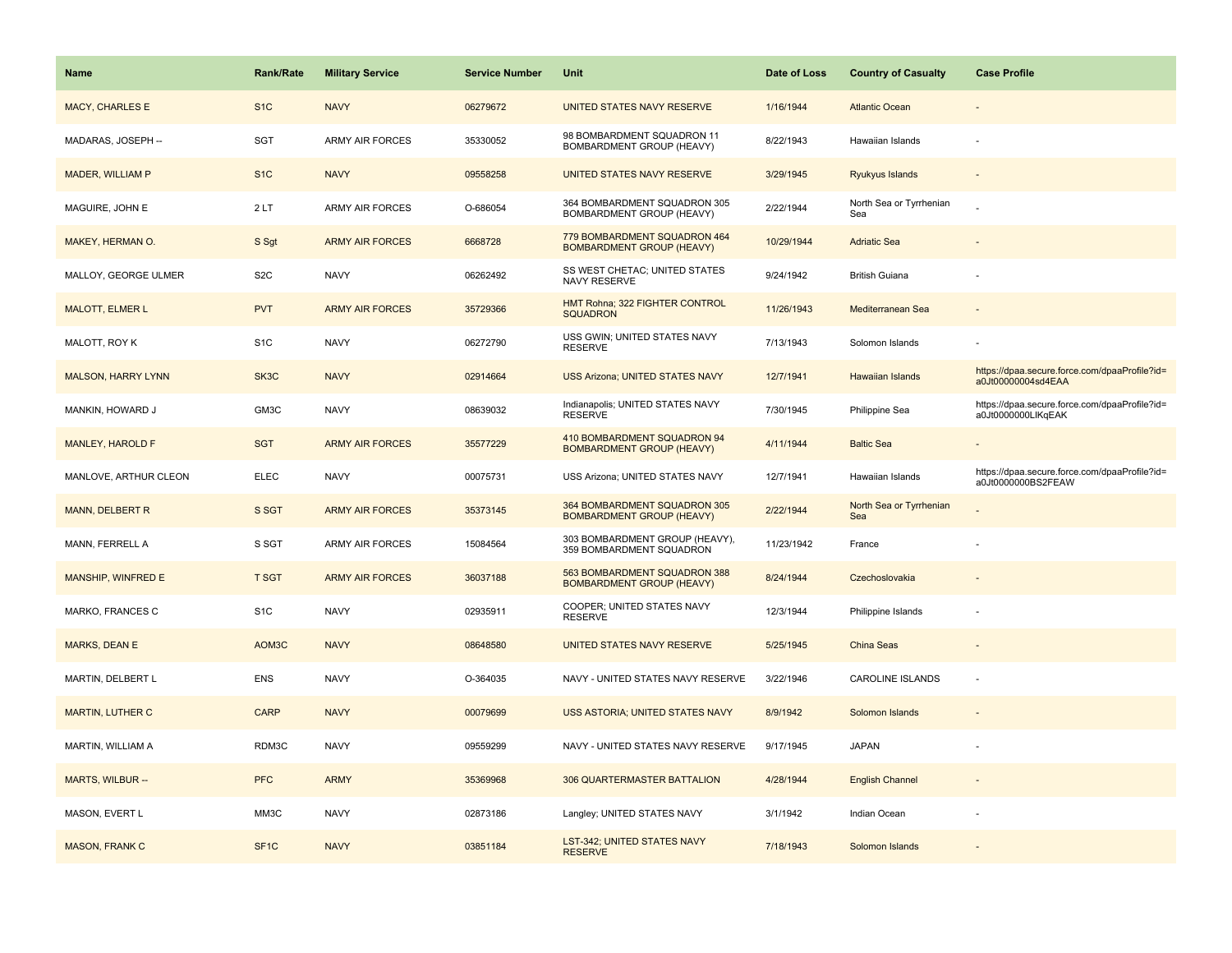| <b>Name</b>                | <b>Rank/Rate</b> | <b>Military Service</b> | <b>Service Number</b> | Unit                                                                  | Date of Loss | <b>Country of Casualty</b>     | <b>Case Profile</b>                                                 |
|----------------------------|------------------|-------------------------|-----------------------|-----------------------------------------------------------------------|--------------|--------------------------------|---------------------------------------------------------------------|
| MASSEY, HOWARD I           | SSG              | <b>ARMY</b>             | 06658095              | ARMY - 192 TANK BATTALION                                             | 1/9/1945     | <b>FORMOSA</b>                 | https://dpaa.secure.force.com/dpaaProfile?id=<br>a0Jt000000P5lq4EAB |
| <b>MASTERS, ROBERT O</b>   | CPL              | <b>ARMY AIR FORCES</b>  | 35581481              | 32 PHOTO SQUADRON 5<br>RECONNAISSANCE GROUP                           | 4/20/1944    | Mediterranean Sea              |                                                                     |
| MASTERS, RUSSELL E         | 2LT              | <b>ARMY AIR FORCES</b>  | O-832651              | 369 FIGHTER SQUADRON 359 FIGHTER<br><b>GROUP</b>                      | 2/22/1945    | North Sea or Tyrrhenian<br>Sea |                                                                     |
| <b>MASTERSON, WW</b>       | <b>PVT</b>       | <b>ARMY</b>             | 35572183              | 175 INFANTRY 29 DIVISION                                              | 6/18/1944    | France                         |                                                                     |
| MASURA, ANTHONY J.         | 2LT              | <b>ARMY AIR FORCES</b>  | O-697776              | 866 BOMBARDMENT SQUADRON 494<br>BOMBARDMENT GROUP (HEAVY)             | 1/2/1945     | Philippine Islands             |                                                                     |
| <b>MATSON, ERNEST S</b>    | S <sub>2</sub> C | <b>NAVY</b>             | 08654149              | <b>Warrington; UNITED STATES NAVY</b><br><b>RESERVE</b>               | 9/13/1944    | <b>Atlantic Ocean</b>          |                                                                     |
| MATSON, REX E              | S SGT            | <b>ARMY AIR FORCES</b>  | 06657964              | 93 BOMBARDMENT SQUADRON 19<br>BOMBARDMENT GROUP (HEAVY)               | 8/7/1942     | New Britain Island             | https://dpaa.secure.force.com/dpaaProfile?id=<br>a0Jt0000000ccCXEAY |
| <b>MATTHEWS, STANLEY E</b> | RM <sub>1C</sub> | <b>NAVY</b>             | 04107258              | <b>SCORPION; UNITED STATES NAVY</b>                                   | 2/22/1944    | <b>China Seas</b>              |                                                                     |
| MAUCK, RALPH V             | 2LT              | <b>ARMY AIR FORCES</b>  | O-440132              | 5 BOMBARDMENT SQUADRON<br>BOMBARDMENT GROUP (HEAVY)                   | 4/23/1942    | <b>British West Indies</b>     |                                                                     |
| <b>MAULDING, ERNEST C</b>  | SM3C             | <b>NAVY</b>             | 02916477              | <b>WAHOO; UNITED STATES NAVY</b>                                      | 11/1/1943    | Sea of Japan                   |                                                                     |
| MAXWELL, ALEXANDER --      | F <sub>1</sub> C | <b>NAVY</b>             | 07249554              | Calhoun; UNITED STATES NAVY<br><b>RESERVE</b>                         | 4/6/1945     | Japan                          |                                                                     |
| MAY, GORDON L.             | S SGT            | <b>ARMY AIR FORCES</b>  | 15102491              | 67 BOMBARDMENT SQUADRON 44<br><b>BOMBARDMENT GROUP (HEAVY)</b>        | 2/22/1944    | North Sea or Tyrrhenian<br>Sea |                                                                     |
| MAZURA, THOMAS J           | SM3C             | <b>NAVY</b>             | 08640983              | SAMUEL B. ROBERTS; UNITED STATES<br>NAVY RESERVE                      | 10/25/1944   | Philippine Islands             |                                                                     |
| <b>MAZURE, LOUIS A</b>     | <b>CAPT</b>      | <b>ARMY AIR FORCES</b>  | O-442977              | 66 BOMBARDMENT SQUADRON 44<br><b>BOMBARDMENT GROUP (HEAVY)</b>        | 6/5/1944     | <b>English Channel</b>         |                                                                     |
| MCCLELLAN, PAUL D          | 2d Lt            | <b>ARMY AIR FORCES</b>  | O-700364              | 404 BOMBARDMENT SQUADRON 28<br>BOMBARDMENT GROUP (HEAVY)              | 12/6/1944    | Alaska                         |                                                                     |
| MCCLINTOCK, JOHN A         | 1st Lt           | <b>ARMY AIR FORCES</b>  | O-674695              | 678 BOMBARDMENT SQUADRON 444<br><b>BOMBARDMENT GROUP (VERY HEAVY)</b> | 6/1/1945     | Japan/Okinawa                  |                                                                     |
| MCCLUNNY, ROBERT L         | SEA1             | <b>NAVY</b>             | 02931372              | SCAMP; UNITED STATES NAVY<br><b>RESERVE</b>                           | 12/5/1944    | Bonin & Volcano Islands        | $\sim$                                                              |
| MCCONNELL, ALVA E.         | Col              | <b>ARMY</b>             | O-11757               | FILIPINO QUARTERMASTER DEPOT                                          | 4/14/1942    | <b>Philippine Islands</b>      | https://dpaa.secure.force.com/dpaaProfile?id=<br>a0Jt000001nl57WEAS |
| MCCOY, RALPH E             | GM <sub>2c</sub> | <b>NAVY</b>             | 02914885              | UNITED STATES NAVY                                                    | 3/1/1942     | Indian Ocean                   |                                                                     |
| MCCULLOUGH, JOHN R         | SEA1             | <b>NAVY</b>             | 02916427              | <b>NAVY - UNITED STATES NAVY</b>                                      | 11/13/1942   | <b>SOLOMON ISLANDS</b>         | $\overline{\phantom{a}}$                                            |
| MCCUTCHAN, GEORGE T        | CDR              | <b>NAVY</b>             | O-073647              | UNITED STATES NAVY                                                    | 8/24/1944    | Hawaiian Islands               |                                                                     |
| MCDANIEL, CLARENCE EDWARD  | SEA <sub>2</sub> | <b>NAVY</b>             | 06276734              | UNITED STATES NAVY RESERVE                                            | 12/17/1943   | Gilbert Islands                |                                                                     |
| MCDONALD, HAROLD R         | Sgt              | <b>ARMY</b>             | 35548602              | 13 INFANTRY 8 DIVISION                                                | 4/4/1945     | Germany                        |                                                                     |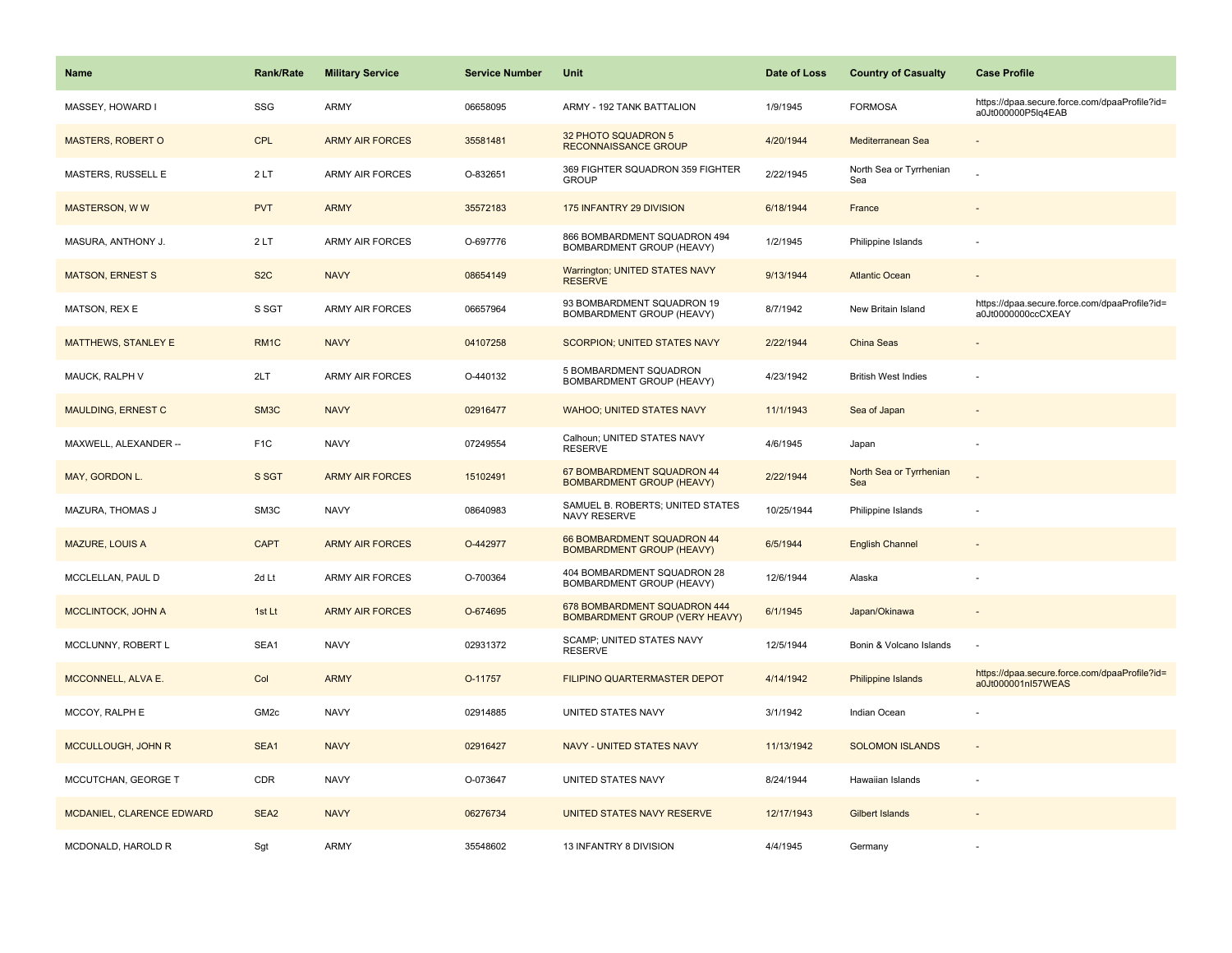| Name                         | <b>Rank/Rate</b>  | <b>Military Service</b> | <b>Service Number</b> | Unit                                                                  | Date of Loss | <b>Country of Casualty</b>       | <b>Case Profile</b> |
|------------------------------|-------------------|-------------------------|-----------------------|-----------------------------------------------------------------------|--------------|----------------------------------|---------------------|
| <b>MCDONALD, PAUL R</b>      | S Sgt             | <b>ARMY AIR FORCES</b>  | 35370385              | 534 BOMBARDMENT SQUADRON 381<br><b>BOMBARDMENT GROUP (HEAVY)</b>      | 12/20/1943   | North Sea or Tyrrhenian<br>Sea   |                     |
| MCDONALD, RUSSELL --         | ARM2c             | <b>NAVY</b>             | 06270311              | USS Hornet; UNITED STATES NAVY<br><b>RESERVE</b>                      | 4/1/1944     | Pacific Ocean                    |                     |
| MCDOWELL, JAMES D.           | 2d Lt             | <b>ARMY AIR FORCES</b>  | O-515741              |                                                                       | 5/15/1944    |                                  |                     |
| MCFEE, EUGENE A              | MM3               | <b>NAVY</b>             | 02916332              | USS HOUSTON (CA-30); UNITED STATES<br><b>NAVY</b>                     | 3/1/1942     | Java                             |                     |
| <b>MCGUINNESS, JAMES F</b>   | PHM <sub>2</sub>  | <b>NAVY</b>             | 06266731              | S-28; UNITED STATES NAVY RESERVE                                      | 7/4/1944     | Hawaiian Islands                 |                     |
| MCGURK, SIDNEY W             | <b>LTJG</b>       | <b>NAVY</b>             | O-114532              | USS ESSEX; UNITED STATES NAVY<br><b>RESERVE</b>                       | 2/23/1944    | Marianas Islands                 |                     |
| <b>MCINTYRE, ROBERT F</b>    | Pfc               | <b>ARMY</b>             | 35902712              | SS Leopoldville; 262 INFANTRY 66<br><b>DIVISION</b>                   | 12/24/1944   | <b>English Channel</b>           |                     |
| MCKAIN, HARRY N.             | 2d Lt             | <b>ARMY AIR FORCES</b>  | O-748732              | AIR CORPS                                                             | 9/28/1943    | Newfoundland                     |                     |
| <b>MCKAIN, HARRY W</b>       | <b>Pfc</b>        | <b>ARMY</b>             | 15314910              | SS Leopoldville; 262 INFANTRY 66<br><b>DIVISION</b>                   | 12/24/1944   | <b>English Channel</b>           |                     |
| MCKEE, MONTGOMERY --         | Lt Col            | ARMY                    | O-016917              | ARISAN MARU; 31 INFANTRY 31<br><b>DIVISION</b>                        | 10/24/1944   | China Seas                       |                     |
| <b>MCKEE, WILLIS J</b>       | EM <sub>3</sub> c | <b>NAVY</b>             | 08643758              | YMS-98; UNITED STATES NAVY<br><b>RESERVE</b>                          | 9/17/1945    | Japan                            |                     |
| MCKENZIE, NORMAN L           | SEA1              | <b>NAVY</b>             | 02916499              | UNITED STATES NAVY                                                    | 3/1/1942     | Indian Ocean                     |                     |
| MCKIM, ELDON C               | SEA1              | <b>NAVY</b>             | 06260700              | USS WASP; UNITED STATES NAVY<br><b>RESERVE</b>                        | 9/15/1942    | Solomon Islands                  |                     |
| MCKINLEY, ARTHUR R           | Sgt               | ARMY AIR FORCES         | 15104156              | 526 BOMBARDMENT SQUADRON 379<br>BOMBARDMENT GROUP (HEAVY)             | 4/24/1943    | Newfoundland                     |                     |
| <b>MCLAIN, ROBERT A</b>      | Pfc               | <b>ARMY</b>             | 15334484              | 35 TANK BATTALION 4 ARMORED<br><b>DIVISION</b>                        | 9/19/1944    | France                           |                     |
| MCLEMORE, PAUL L             | 2d Lt             | <b>ARMY AIR FORCES</b>  | O-801187              | 579 BOMBARDMENT SQUADRON 392<br>BOMBARDMENT GROUP (HEAVY)             | 10/8/1943    | Germany                          |                     |
| <b>MCMILLAN, LAURENCE --</b> | Pfc               | <b>ARMY</b>             | 35161189              | 939 FIELD ARTILLERY BATTALION                                         | 1/12/1944    | Italy                            |                     |
| MCMILLEN, FURL C             | Pfc               | ARMY                    | 35138145              | SS Leopoldville; 262 INFANTRY 66<br><b>DIVISION</b>                   | 12/24/1944   | English Channel                  |                     |
| MCNAUGHTON, ROBERT D         | Cpl               | <b>ARMY</b>             | 33403285              | HMT Rohna; 853 ENGINEERS BATTALION<br>(AVIATION)                      | 11/26/1943   | Mediterranean Sea                |                     |
| MCNEALY, CHESTER L           | SEA1              | <b>NAVY</b>             | 09820885              | UNITED STATES NAVY RESERVE; SS<br><b>HOBBS VICTORY</b>                | 4/6/1945     | Central/South Pacific<br>Theater |                     |
| <b>MEADOWS, CURTIS L</b>     | CPL               | <b>ARMY AIR FORCES</b>  | 35903173              | 677 BOMBARDMENT SQUADRON 444<br><b>BOMBARDMENT GROUP (VERY HEAVY)</b> | 5/25/1945    | Marianas Islands                 |                     |
| MEEHAN, ARTHUR W             | COL               | <b>ARMY AIR FORCES</b>  | O-017261              | HEADQUARTERS 90 BOMBARDMENT<br>GROUP (HEAVY)                          | 11/16/1942   | Australia                        |                     |
| <b>MEEHAN, FRANCIS C</b>     | MM <sub>1</sub> C | <b>NAVY</b>             | 02914619              | <b>USS PENSACOLA; UNITED STATES</b><br><b>NAVY</b>                    | 11/30/1942   | Solomon Islands                  |                     |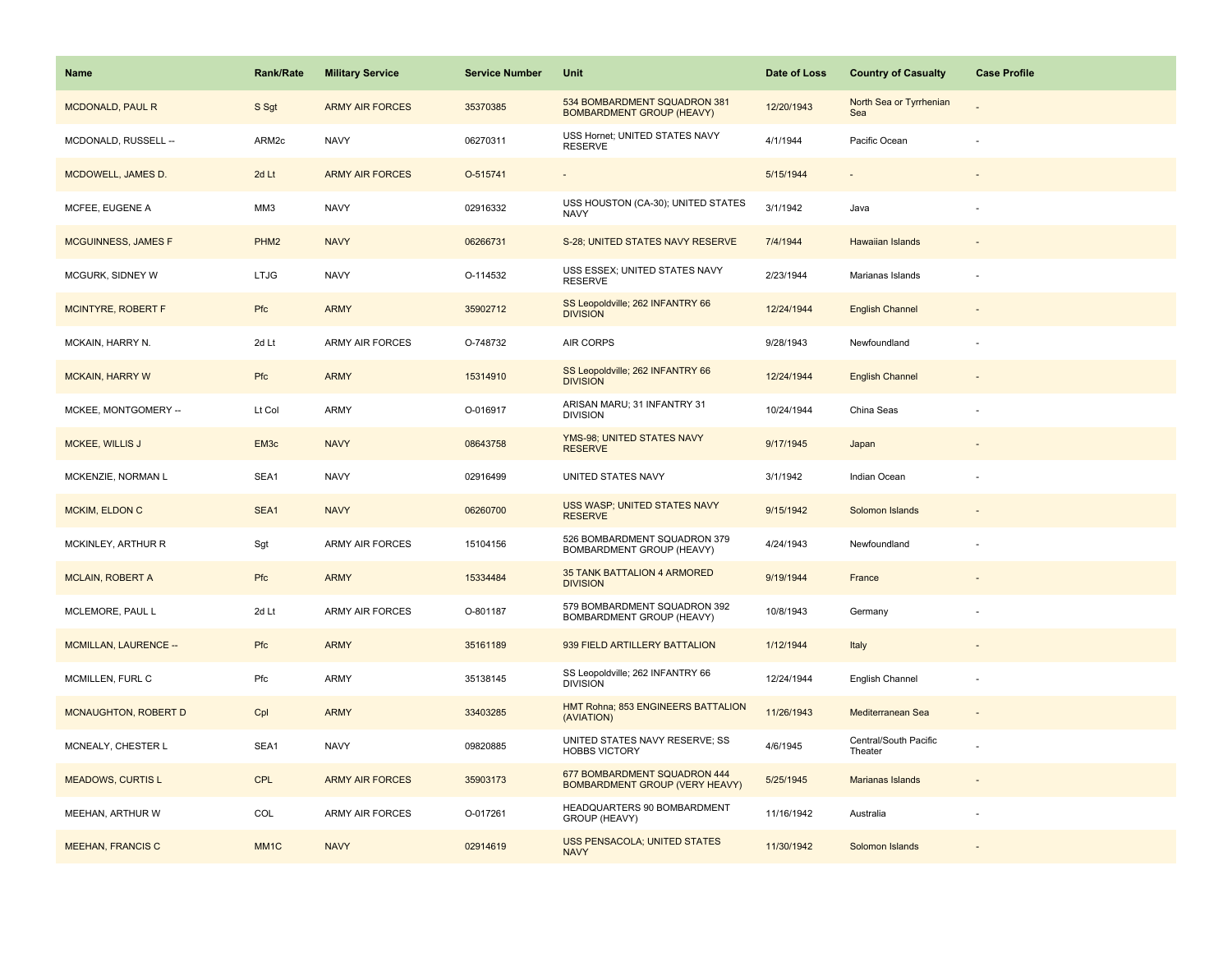| <b>Name</b>              | <b>Rank/Rate</b> | <b>Military Service</b> | <b>Service Number</b> | Unit                                                             | Date of Loss | <b>Country of Casualty</b>               | <b>Case Profile</b>                                                 |
|--------------------------|------------------|-------------------------|-----------------------|------------------------------------------------------------------|--------------|------------------------------------------|---------------------------------------------------------------------|
| MELKEY, LEONARD A        | <b>SSGT</b>      | ARMY AIR FORCES         | 15104539              | AIR CORPS                                                        | 3/30/1943    | Atlantic Ocean: North<br>American Waters |                                                                     |
| <b>MELTON, EMMETT M</b>  | S SGT            | <b>ARMY AIR FORCES</b>  | 15332378              | 413 BOMBARDMENT SQUADRON 96<br><b>BOMBARDMENT GROUP (HEAVY)</b>  | 3/8/1944     | Germany                                  |                                                                     |
| MENESTRINA, HERBERT --   | TEC <sub>4</sub> | <b>ARMY</b>             | 36318819              | 70 TANK BATTALION                                                | 7/15/1944    | France                                   |                                                                     |
| MENKE, WILLIAM C         | LT /JG/          | <b>NAVY</b>             | O-173703              | UNITED STATES NAVY RESERVE                                       | 1/7/1945     | <b>Puerto Rico</b>                       |                                                                     |
| MERRITT, REX E           | <b>PFC</b>       | <b>ARMY AIR FORCES</b>  | 35093539              | 870 BOMBARDMENT SQUADRON 497<br>BOMBARDMENT GROUP (VERY HEAVY)   | 11/24/1944   | Japan/Okinawa                            |                                                                     |
| <b>MEYER, FRED</b>       | <b>CPL</b>       | <b>MARINE CORPS</b>     | 00406136              | MARINE - UNITED STATES MARINE<br><b>CORPS</b>                    | 12/3/1943    | <b>SOLOMON ISLANDS</b>                   |                                                                     |
| MEYER, RICHARD C         | Pfc              | ARMY                    | 35564673              | 5307 COMPOSITE UNIT                                              | 6/28/1944    | <b>BURMA</b>                             |                                                                     |
| <b>MEYER, WILLIAM R</b>  | 2LT              | <b>ARMY AIR FORCES</b>  | O-797359              | 526 BOMBARDMENT SQUADRON 379<br><b>BOMBARDMENT GROUP (HEAVY)</b> | 9/16/1943    | France                                   |                                                                     |
| MEYERS, RICHARD W        | LT.              | <b>NAVY</b>             | O-077053              | UNITED STATES NAVY                                               | 3/1/1942     | Indian Ocean                             |                                                                     |
| MIETH, WILLIAM C         | MM3C             | <b>NAVY</b>             | 02916220              | USS HOUSTON (CA-30); UNITED STATES<br><b>NAVY</b>                | 3/1/1942     | Java                                     |                                                                     |
| MIHALSKY, JOSEPH --      | S <sub>2</sub> C | <b>NAVY</b>             | 03009649              | VB - 107 v; UNITED STATES NAVY                                   | 8/12/1942    | Brazil                                   |                                                                     |
| MIHALSO, CLARENCE M      | <b>T SGT</b>     | <b>ARMY AIR FORCES</b>  | 35363026              | 577 BOMBARDMENT SQUADRON 392<br><b>BOMBARDMENT GROUP (HEAVY)</b> | 1/4/1944     | North Sea or Tyrrhenian<br>Sea           |                                                                     |
| MILLER, ARTIE R          | GM2C             | <b>NAVY</b>             | 02916469              | NAVY - UNITED STATES NAVY                                        | 7/30/1945    | PHILIPPINE SEA                           | https://dpaa.secure.force.com/dpaaProfile?id=<br>a0Jt0000000LkxNEAS |
| <b>MILLER, CHARLES E</b> | S <sub>1C</sub>  | <b>NAVY</b>             | 02874394              | ARISAN MARU; UNITED STATES NAVY                                  | 10/24/1944   | <b>Central/South Pacific</b><br>Theater  |                                                                     |
| MILLER, CLARENCE F.      | FLT <sub>0</sub> | <b>ARMY AIR FORCES</b>  | T-120164              | 71 BOMBARDMENT SQUADRON 38<br>BOMBARDMENT GROUP (MEDIUM)         | 11/2/1943    | New Britain Island                       |                                                                     |
| MILLER, DALE C           | GM3C             | <b>NAVY</b>             | 06270418              | <b>GROWLER; UNITED STATES NAVY</b><br><b>RESERVE</b>             | 11/7/1944    | China Seas                               |                                                                     |
| MILLER, EARL V           | S SGT            | <b>ARMY AIR FORCES</b>  | 35374812              | 401 BOMBARDMENT SQUADRON 91<br>BOMBARDMENT GROUP (HEAVY)         | 11/3/1943    | North Sea or Tyrrhenian<br>Sea           |                                                                     |
| <b>MILLER, ERNEST W</b>  | <b>CPHM</b>      | <b>NAVY</b>             | 03369572              | <b>GOLET; UNITED STATES NAVY</b>                                 | 7/12/1944    | Japan                                    |                                                                     |
| MILLER, GEORGE M         | 2d Lt            | <b>ARMY AIR FORCES</b>  | O-805319              | 91 ARMY AIR FORCE BASE UNIT                                      | 4/5/1945     | Marianas Islands                         |                                                                     |
| MILLER, JAMES A.         | 2LT              | <b>ARMY AIR FORCES</b>  | O-668731              | 479 BOMB GP 19 ANTISUB SQUADRON<br>(HEAVY)                       | 7/20/1943    | Spain                                    |                                                                     |
| MILLER, JOHN A           | ENS              | <b>NAVY</b>             | O-299565              | NAVY - UNITED STATES NAVY RESERVE                                | 7/15/1944    | MARIANAS ISLANDS                         |                                                                     |
| <b>MILLER, LESLIE E</b>  | <b>PFC</b>       | <b>ARMY</b>             | 35104372              | <b>ARMY - 803 ENGINEERS BATTALION</b><br>(AVIATION)              | 1/9/1945     | <b>FORMOSA</b>                           | https://dpaa.secure.force.com/dpaaProfile?id=<br>a0Jt000000P5lp6EAB |
| MILLER, LYNDAHL A        | COX              | <b>NAVY</b>             | 06272438              | SS JOSEPH WHEELER; UNITED STATES<br><b>NAVY RESERVE</b>          | 12/2/1944    | Italy                                    |                                                                     |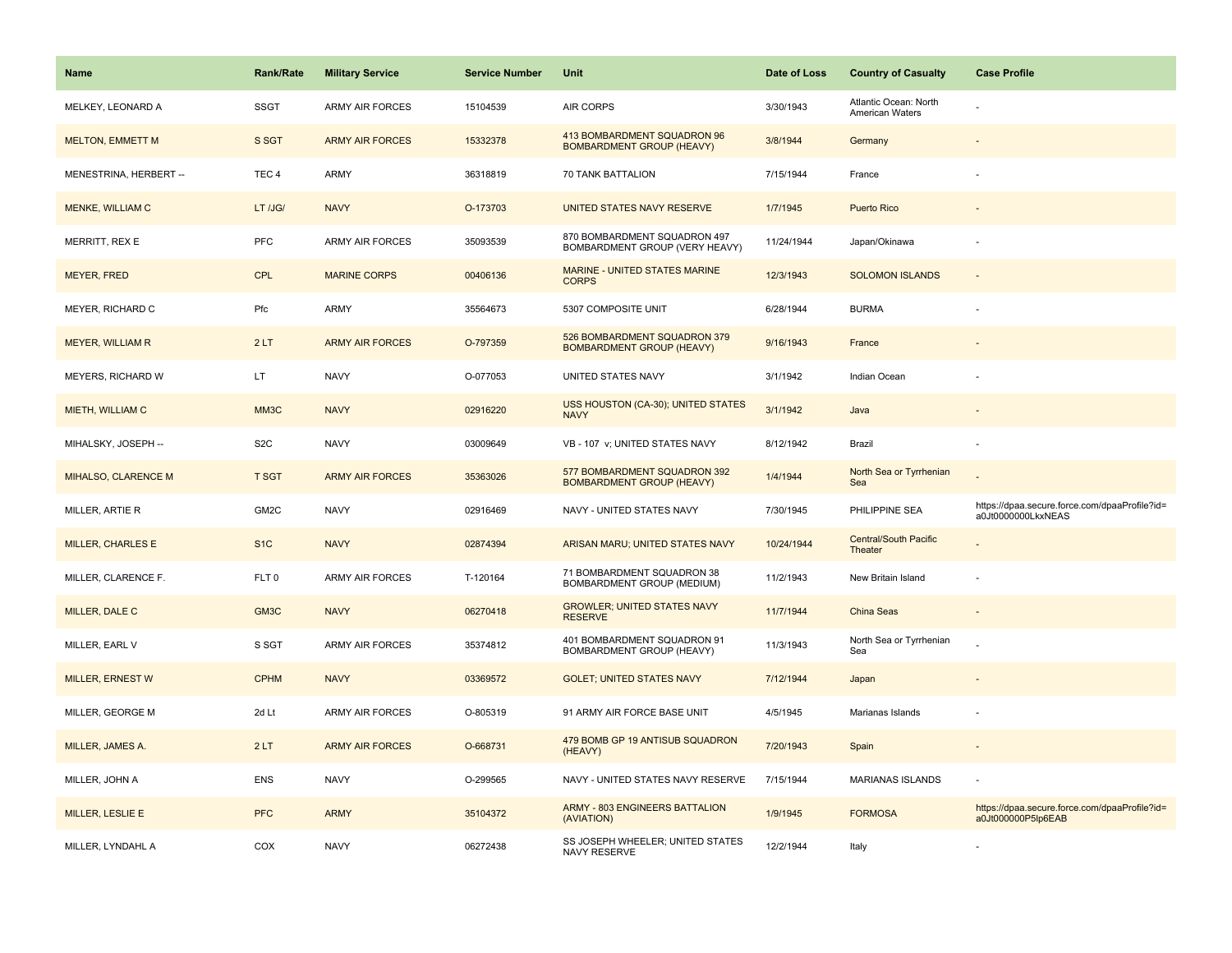| <b>Name</b>                | <b>Rank/Rate</b>  | <b>Military Service</b> | <b>Service Number</b> | Unit                                                                  | Date of Loss | <b>Country of Casualty</b>     | <b>Case Profile</b>                                                 |
|----------------------------|-------------------|-------------------------|-----------------------|-----------------------------------------------------------------------|--------------|--------------------------------|---------------------------------------------------------------------|
| <b>MILLER, MORRISON R</b>  | 2LT               | <b>ARMY AIR FORCES</b>  | O-867161              | SS Jean Nicolet; AIR CORPS                                            | 7/2/1944     | <b>Indian Ocean</b>            |                                                                     |
| MILLER, RICHARD LEE        | S <sub>1</sub> C  | <b>NAVY</b>             | 02918285              | USS MEREDITH; UNITED STATES NAVY                                      | 10/15/1942   | Solomon Islands                |                                                                     |
| MILLER, ROBERT F           | F <sub>2</sub> C  | <b>NAVY</b>             | 02916181              | <b>SHARK; UNITED STATES NAVY</b>                                      | 2/11/1942    | <b>Netherlands East Indies</b> |                                                                     |
| MILLER, ROBERT H           | 2d Lt             | <b>ARMY AIR FORCES</b>  | O-829060              | 871 BOMBARDMENT SQUADRON 497<br>BOMBARDMENT GROUP (VERY HEAVY)        | 2/19/1945    | Marianas Islands               |                                                                     |
| MILLER, ROBERT J           | <b>CPL</b>        | <b>ARMY</b>             | 19056400              | <b>31 INFANTRY REGIMENT</b>                                           | 10/9/1942    | Philippine Islands             | https://dpaa.secure.force.com/dpaaProfile?id=<br>a0Jt000000N3c1XEAR |
| MILLER, ROBERT T           | TM <sub>2</sub> C | <b>NAVY</b>             | 06265379              | SEAWOLF; UNITED STATES NAVY<br><b>RESERVE</b>                         | 10/3/1944    | Netherlands East Indies        |                                                                     |
| MILLER, WILLIAM D          | <b>PFC</b>        | <b>ARMY</b>             | 15082366              | 707 ANTI AIRCRAFT ARTILLERY<br><b>AUTOMATIC WEAPONS BATTERY</b>       | 11/26/1942   | <b>New Guinea</b>              |                                                                     |
| MILLER, WILLIAM W          | S SGT             | ARMY                    | 35175558              | 151 INFANTRY 38 DIVISION                                              | 3/12/1945    | Philippine Islands             |                                                                     |
| MILLHOUSE, GILBERT L       | EM <sub>2</sub> C | <b>NAVY</b>             | 02916759              | <b>GOLET: UNITED STATES NAVY</b>                                      | 7/12/1944    | Japan                          |                                                                     |
| MILLS, HARRY F             | <b>CTM</b>        | <b>NAVY</b>             | 02914625              | SCAMP; UNITED STATES NAVY                                             | 12/5/1944    | Bonin & Volcano Islands        | $\sim$                                                              |
| MILLS, MAX L               | RT <sub>1C</sub>  | <b>NAVY</b>             | 06261506              | <b>WAHOO; UNITED STATES NAVY</b><br><b>RESERVE</b>                    | 11/1/1943    | Sea of Japan                   |                                                                     |
| MILLS, ROSCOE F            | PVT               | <b>ARMY</b>             | 35506296              | 26 INFANTRY 1 DIVISION                                                | 4/25/1943    | Tunisia                        |                                                                     |
| MINOR, RICHARD L           | S <sub>1</sub> C  | <b>NAVY</b>             | 08639801              | Indianapolis; UNITED STATES NAVY<br><b>RESERVE</b>                    | 7/30/1945    | <b>Philippine Sea</b>          | https://dpaa.secure.force.com/dpaaProfile?id=<br>a0Jt0000000LkuEEAS |
| MITCHELL, PAUL E           | S <sub>1</sub> C  | <b>NAVY</b>             | 02915992              | Pillsbury; UNITED STATES NAVY                                         | 3/1/1942     | Indian Ocean                   |                                                                     |
| <b>MOELTER, FRED J</b>     | <b>ENS</b>        | <b>NAVY</b>             | O-320995              | USS SALVO ISLAND; UNITED STATES<br><b>NAVY RESERVE</b>                | 12/15/1944   | Philippine Islands             |                                                                     |
| MOFFETT, CHARLES E         | GM3C              | <b>NAVY</b>             | 06260659              | Rowan; UNITED STATES NAVY RESERVE                                     | 9/11/1943    | North or Tyrrhenian Seas       | $\sim$                                                              |
| MOORE, HAROLD RAYMOND      | S <sub>1</sub> C  | <b>NAVY</b>             | 02917225              | USS JUNEAU; UNITED STATES NAVY                                        | 11/13/1942   | Solomon Islands                |                                                                     |
| MOORE, HERBERT ROY         | FC <sub>1</sub> C | <b>NAVY</b>             | 02915198              | NAVY - UNITED STATES NAVY                                             | 11/13/1942   | <b>SOLOMON ISLANDS</b>         | ÷.                                                                  |
| <b>MOORE, JAMES ALBERT</b> | F <sub>2C</sub>   | <b>NAVY</b>             | 02917486              | <b>NAVY - UNITED STATES NAVY</b>                                      | 11/13/1942   | <b>SOLOMON ISLANDS</b>         |                                                                     |
| MOORE, JAMES E             | S SGT             | <b>ARMY AIR FORCES</b>  | 15104515              | 26 BOMBARDMENT SQUADRON 11<br>BOMBARDMENT GROUP (HEAVY)               | 6/28/1943    | Ellice Islands                 |                                                                     |
| <b>MOORE, KENNETH W</b>    | <b>PFC</b>        | <b>ARMY</b>             | 35348818              | 315 ENGINEERS COMBAT BATTALION 90<br><b>DIVISION</b>                  | 10/3/1944    | France                         |                                                                     |
| MOORE, PAUL E              | CAPT              | <b>ARMY</b>             | O-248365              | FIELD ARTILLERY                                                       | 1/12/1945    | China Seas                     | https://dpaa.secure.force.com/dpaaProfile?id=<br>a0Jt000001BWSo9EAH |
| MOORE, WILLIAM H.          | FLT O             | <b>ARMY AIR FORCES</b>  | T-137750              | 482 BOMBARDMENT SQUADRON 505<br><b>BOMBARDMENT GROUP (VERY HEAVY)</b> | 6/5/1945     | Japan/Okinawa                  |                                                                     |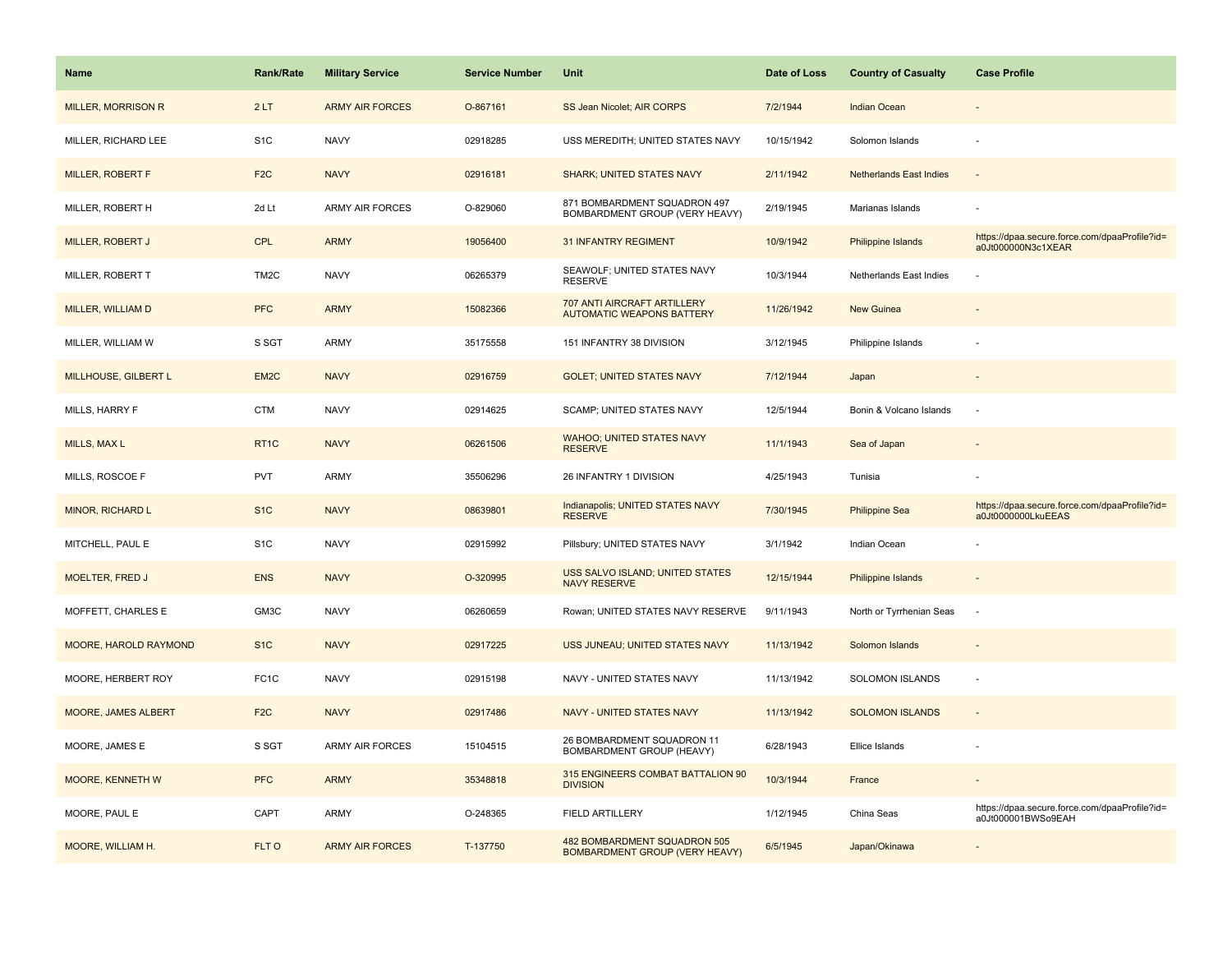| <b>Name</b>               | <b>Rank/Rate</b> | <b>Military Service</b> | <b>Service Number</b> | Unit                                                                          | Date of Loss | <b>Country of Casualty</b>                     | <b>Case Profile</b>                                                 |
|---------------------------|------------------|-------------------------|-----------------------|-------------------------------------------------------------------------------|--------------|------------------------------------------------|---------------------------------------------------------------------|
| MOORMAN, GLENN R          | PFC              | ARMY                    | 35141271              | 9 INFANTRY BATTALION 6 ARMORED<br><b>DIVISION</b>                             | 10/1/1944    | France                                         |                                                                     |
| MOREHEAD, WESTLY A        | S <sub>1</sub> C | <b>NAVY</b>             | 08635166              | <b>NAVY - UNITED STATES NAVY</b>                                              | 12/28/1944   | <b>CENTRAL/SOUTH</b><br><b>PACIFIC THEATER</b> |                                                                     |
| MORGAN, DWIGHT F          | 1LT              | ARMY AIR FORCES         | O-731632              | 515 BOMBARDMENT SQUADRON 376<br>BOMBARDMENT GROUP (HEAVY)                     | 4/30/1943    | Mediterranean Sea                              |                                                                     |
| <b>MORGAN, GERALD E</b>   | TEC <sub>5</sub> | <b>ARMY AIR FORCES</b>  | 35096372              | 228 MEDICAL DISPENSARY (AVIATION)                                             | 4/20/1944    | Mediterranean Sea                              |                                                                     |
| MORRISON, HENRY F         | MOMM1C           | <b>NAVY</b>             | 02916804              | KETE; UNITED STATES NAVY                                                      | 3/31/1945    | Ryukyus Islands                                |                                                                     |
| <b>MORRISON, JOSEPH R</b> | S SGT            | <b>ARMY AIR FORCES</b>  | 35326183              | 324 BOMBARDMENT SQUADRON 91<br><b>BOMBARDMENT GROUP (HEAVY)</b>               | 8/16/1944    | Germany                                        | https://dpaa.secure.force.com/dpaaProfile?id=<br>a0Jt000001i2qH9EAI |
| MORRISON, STANLEY O       | 2d Lt            | <b>ARMY AIR FORCES</b>  | O-2043765             | 418 BOMBARDMENT SQUADRON 100<br>BOMBARDMENT GROUP (HEAVY)                     | 6/25/1943    | North Sea or Tyrrhenian<br>Sea                 |                                                                     |
| MORRISON, WILLIAM C.      | <b>PVT</b>       | <b>ARMY</b>             | 35723700              | DUKW; 605 FIELD ARTILLERY<br>BATTALION 10 MOUNTAIN DIVISION                   | 4/30/1945    | $\overline{\phantom{a}}$                       |                                                                     |
| MOSER, CLETUS W.          | 1LT              | <b>ARMY AIR FORCES</b>  | O-808883              | 770 BOMBARDMENT SQUADRON 462<br>BOMBARDMENT GROUP (VERY HEAVY)                | 6/5/1945     | Japan/Okinawa                                  |                                                                     |
| <b>MOSER, PAUL E</b>      | TEC <sub>5</sub> | <b>ARMY</b>             | 35102057              | ARISAN MARU; 192 TANK BATTALION                                               | 10/24/1944   | <b>China Seas</b>                              |                                                                     |
| MOSS, TOMMY LEE           | STM2C            | <b>NAVY</b>             | 02916091              | USS Arizona; UNITED STATES NAVY                                               | 12/7/1941    | Hawaiian Islands                               | https://dpaa.secure.force.com/dpaaProfile?id=<br>a0Jt000000mzsLREAY |
| <b>MOSSBURG, LOUIS G</b>  | 2LT              | <b>ARMY AIR FORCES</b>  | O-701266              | 23 BOMBARDMENT SQUADRON 5<br><b>BOMBARDMENT GROUP (HEAVY)</b>                 | 6/23/1944    | <b>Caroline Islands</b>                        |                                                                     |
| MOTTER, GERALD E          | SGT              | <b>ARMY</b>             | 06990251              | <b>CORPS OF ENGINEERS</b>                                                     | 3/31/1943    | Algeria                                        |                                                                     |
| MOUNT, EUGENE C           | CPL              | <b>ARMY AIR FORCES</b>  | 35813638              | 871 BOMBARDMENT SQUADRON 497<br><b>BOMBARDMENT GROUP (VERY HEAVY)</b>         | 2/25/1945    | Bonin & Volcano Islands                        | $\overline{\phantom{a}}$                                            |
| MOWERY, DONALD G          | <b>PVT</b>       | <b>ARMY</b>             | 35091458              | 207 ENGINEERS COMBAT BATTALION                                                | 6/19/1944    | English Channel                                |                                                                     |
| MULKEY, BENJAMIN F        | <b>PVT</b>       | <b>ARMY</b>             | 35836520              | 21 INFANTRY 24 DIVISION                                                       | 5/8/1945     | <b>Philippine Islands</b>                      |                                                                     |
| MULLEN, JAMES E           | 1LT              | <b>ARMY AIR FORCES</b>  | O-668614              | 314 FIGHTER SQUADRON 324 FIGHTER<br><b>GROUP</b>                              | 2/18/1944    | Italy                                          |                                                                     |
| MULLEN, JOSEPH V          | <b>PVT</b>       | <b>ARMY</b>             | 15046965              | 1 REGIMENT 1 ARMORED DIVISION                                                 | 2/15/1943    | Tunisia                                        |                                                                     |
| MULLENDORE, EDWARD L      | S SGT            | <b>ARMY AIR FORCES</b>  | 35099180              | 602 BOMBARDMENT SQUADRON 398<br>BOMBARDMENT GROUP (HEAVY)                     | 9/12/1944    | North Sea or Tyrrhenian<br>Sea                 |                                                                     |
| MULLINNIX, HENRY M        | <b>REARADM</b>   | <b>NAVY</b>             | O-009700              | <b>UNITED STATES NAVY</b>                                                     | 11/24/1943   | Pacific Ocean                                  |                                                                     |
| MURPHY, CHARLES H         | S SGT            | <b>ARMY AIR FORCES</b>  | 35353148              | 767 BOMBARDMENT SQUADRON 461<br>BOMBARDMENT GROUP (HEAVY)                     | 11/20/1944   | Adriatic Sea                                   |                                                                     |
| MURPHY, GERALD E          | S SGT            | <b>ARMY AIR FORCES</b>  | 35166638              | 565 BOMBARDMENT SQUADRON 389<br><b>BOMBARDMENT GROUP (HEAVY)</b>              | 11/18/1943   | North Sea or Tyrrhenian<br>Sea                 |                                                                     |
| MURPHY, JOHN J            | CAPT             | <b>ARMY</b>             | O-022988              | SHINYO MARU; 61 FIELD ARTILLERY<br>REGIMENT 61 DIVISION (PHILIPPINE<br>SCOUT) | 9/7/1944     | Philippine Islands                             |                                                                     |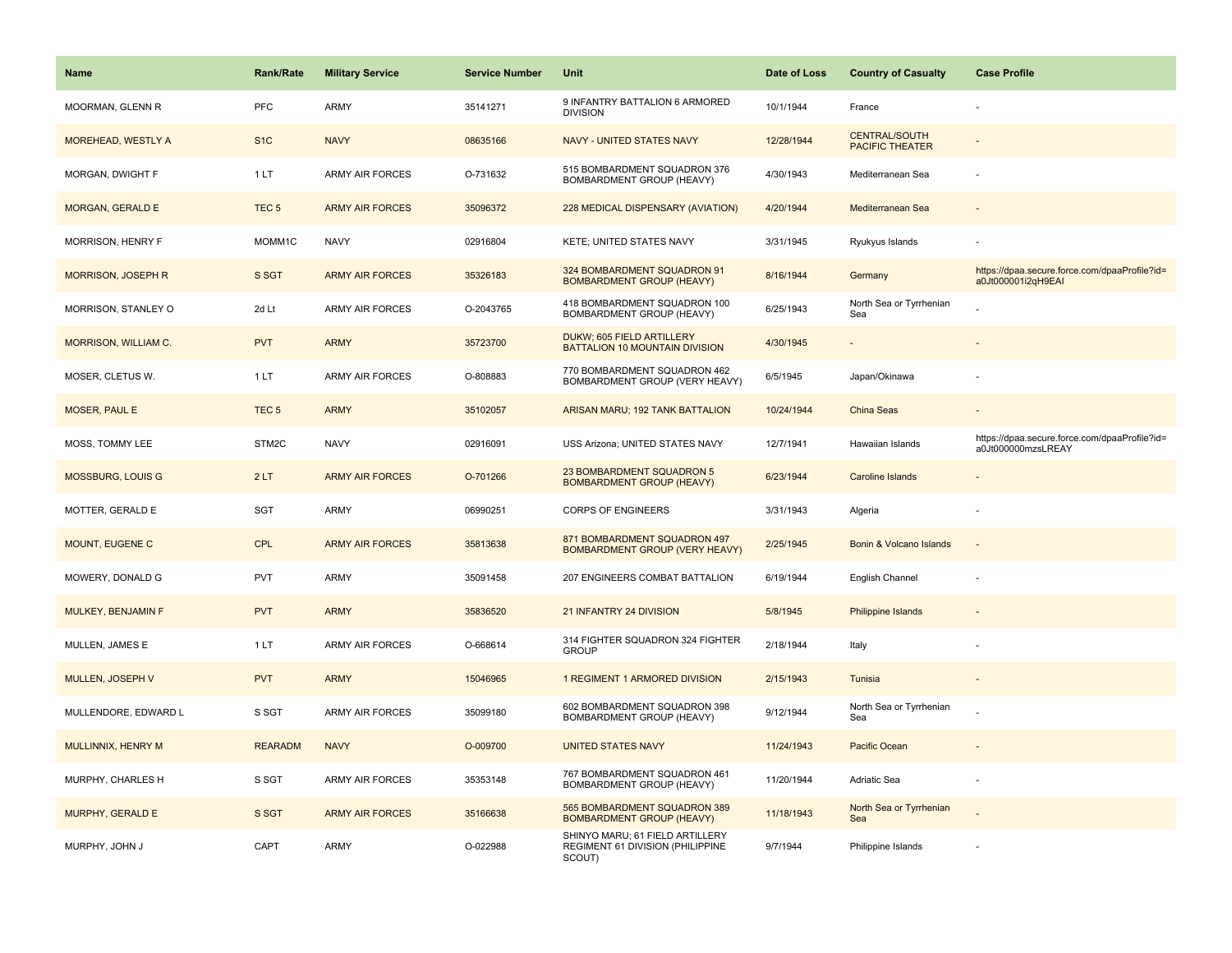| <b>Name</b>                  | <b>Rank/Rate</b>  | <b>Military Service</b> | <b>Service Number</b> | Unit                                                                                                               | Date of Loss | <b>Country of Casualty</b> | <b>Case Profile</b>                                                 |
|------------------------------|-------------------|-------------------------|-----------------------|--------------------------------------------------------------------------------------------------------------------|--------------|----------------------------|---------------------------------------------------------------------|
| MURPHY, ROBERT L             | AMM3C             | <b>NAVY</b>             | 06276550              | USS SAN CARLOS; UNITED STATES<br><b>NAVY RESERVE</b>                                                               | 1/7/1945     | Pacific Ocean              |                                                                     |
| MURRAY, CHARLES LEE          | AMM1C             | <b>NAVY</b>             | 02913627              | UNITED STATES NAVY                                                                                                 | 10/15/1942   | New Hebrides               |                                                                     |
| MURRELL, OSCAR H             | M SGT             | <b>ARMY AIR FORCES</b>  | 15081644              | SS SAMUEL J. TILDEN; 343<br><b>BOMBARDMENT SQUADRON 98</b><br><b>BOMBARDMENT GROUP (HEAVY)</b>                     | 12/2/1943    | Italy                      |                                                                     |
| MUSTARD, JOHN C              | <b>PFC</b>        | ARMY                    | 35352120              | 15 TANK BATTALION 6 ARMORED<br><b>DIVISION</b>                                                                     | 1/3/1946     | Belgium                    |                                                                     |
| MYER, ALBERT F.              | 1LT               | <b>ARMY AIR FORCES</b>  | O-680268              | 341 BOMBARDMENT SQUADRON 97<br><b>BOMBARDMENT GROUP (HEAVY)</b>                                                    | 2/4/1944     | Mediterranean Sea          |                                                                     |
| MYERS, GEORGE W.             | SGT               | ARMY AIR FORCES         | 15043113              | 71 SQUADRON 434 TROOP CARRIER<br><b>GROUP</b>                                                                      | 3/24/1945    | Germany                    |                                                                     |
| <b>MYERS, HOWARD L</b>       | 1LT               | <b>ARMY AIR FORCES</b>  | O-672174              | <b>ARMY AIR FORCE</b>                                                                                              | 6/5/1944     | Solomon Islands            |                                                                     |
| MYERS, MARION M              | CPL               | ARMY                    | 35152736              | 1 REGIMENT 1 ARMORED DIVISION                                                                                      | 2/14/1943    | Tunisia                    |                                                                     |
| MYLES, JOHN R                | S SGT             | <b>ARMY AIR FORCES</b>  | 15107409              | 2 BOMBARDMENT SQUADRON 22<br><b>BOMBARDMENT GROUP (HEAVY)</b>                                                      | 3/24/1945    | Philippine Islands         | https://dpaa.secure.force.com/dpaaProfile?id=<br>a0Jt000000sjb1TEAQ |
| NAUE, EARL CHRISTIAN WILLIAM | <b>PFC</b>        | MARINE CORPS RESERVE    | 00868616              | Company A, 2nd Armored Amphibious<br>Battalion, 2nd Marine Division (attached),<br>FMF, UNITED STATES MARINE CORPS | 6/15/1944    | SAIPAN                     |                                                                     |
| NEAL, JOHN M                 | S SGT             | <b>ARMY AIR FORCES</b>  | 15086449              | 351 BOMBARDMENT SQUADRON 100<br><b>BOMBARDMENT GROUP (HEAVY)</b>                                                   | 9/3/1943     | France                     |                                                                     |
| NEESE, OLIVER R              | S SGT             | ARMY AIR FORCES         | 35351932              | 400 BOMBARDMENT SQUADRON 90<br>BOMBARDMENT GROUP (HEAVY)                                                           | 5/19/1943    | New Guinea                 |                                                                     |
| <b>NEIL, FREDRICK J</b>      | S <sub>1C</sub>   | <b>NAVY</b>             | 03010908              | <b>UNITED STATES NAVY</b>                                                                                          | 4/5/1943     | North Atlantic Ocean       |                                                                     |
| NELSON, JOSEPH P             | <b>PFC</b>        | <b>ARMY</b>             | 35042075              | 95 FIELD ARTILLERY BATTALION 5<br>ARMORED DIVISION                                                                 | 12/5/1944    | Germany                    |                                                                     |
| <b>NELSON, RICHARD P</b>     | MM3C              | <b>NAVY</b>             | 02915391              | USS CHICAGO; UNITED STATES NAVY                                                                                    | 1/30/1943    | Solomon Islands            |                                                                     |
| NEVILLE, LAWRENCE H          | S <sub>2</sub> C  | <b>NAVY</b>             | 06673551              | UNITED STATES NAVY RESERVE                                                                                         | 2/1/1944     | Pacific Ocean              |                                                                     |
| <b>NEWTON, PAUL EUGENE</b>   | S <sub>1</sub> C  | <b>NAVY</b>             | 03000268              | USS West Virginia; UNITED STATES NAVY                                                                              | 12/7/1941    | <b>Hawaiian Islands</b>    | https://dpaa.secure.force.com/dpaaProfile?id=<br>a0Jt00000004mq6EAA |
| NEWTON, WAYNE EDWARD         | S <sub>1</sub> C  | <b>NAVY</b>             | 02915466              | USS California; UNITED STATES NAVY                                                                                 | 12/7/1941    | Hawaiian Islands           | https://dpaa.secure.force.com/dpaaProfile?id=<br>a0Jt00000004nCvEAI |
| NICHOLSON, CHESTER R         | S SGT             | <b>ARMY AIR FORCES</b>  | 15084000              | 3 PHOTO RECONNAISSANCE<br><b>SQUADRON</b>                                                                          | 2/14/1945    | Marianas Islands           |                                                                     |
| NICHOLSON, ROBERT L          | <b>PFC</b>        | <b>ARMY</b>             | 35111192              | 80 AIR ASSAULT BATTALION 82<br>AIRBORNE DIVISION                                                                   | 6/13/1944    | France                     |                                                                     |
| NICKELSON, RAYMOND --        | MM <sub>2</sub> C | <b>NAVY</b>             | 02915811              | USS HOUSTON (CA-30); UNITED STATES<br><b>NAVY</b>                                                                  | 3/1/1942     | Java                       |                                                                     |
| NIJAK, SYLVESTER --          | <b>PVT</b>        | <b>ARMY</b>             | 35170212              | 168 INFANTRY 34 DIVISION                                                                                           | 12/6/1943    | Tunisia                    |                                                                     |
| <b>NOBLE, CHARLES F</b>      | MM3C              | <b>NAVY</b>             | 02916308              | <b>CISCO; UNITED STATES NAVY</b>                                                                                   | 9/28/1943    | China Seas                 |                                                                     |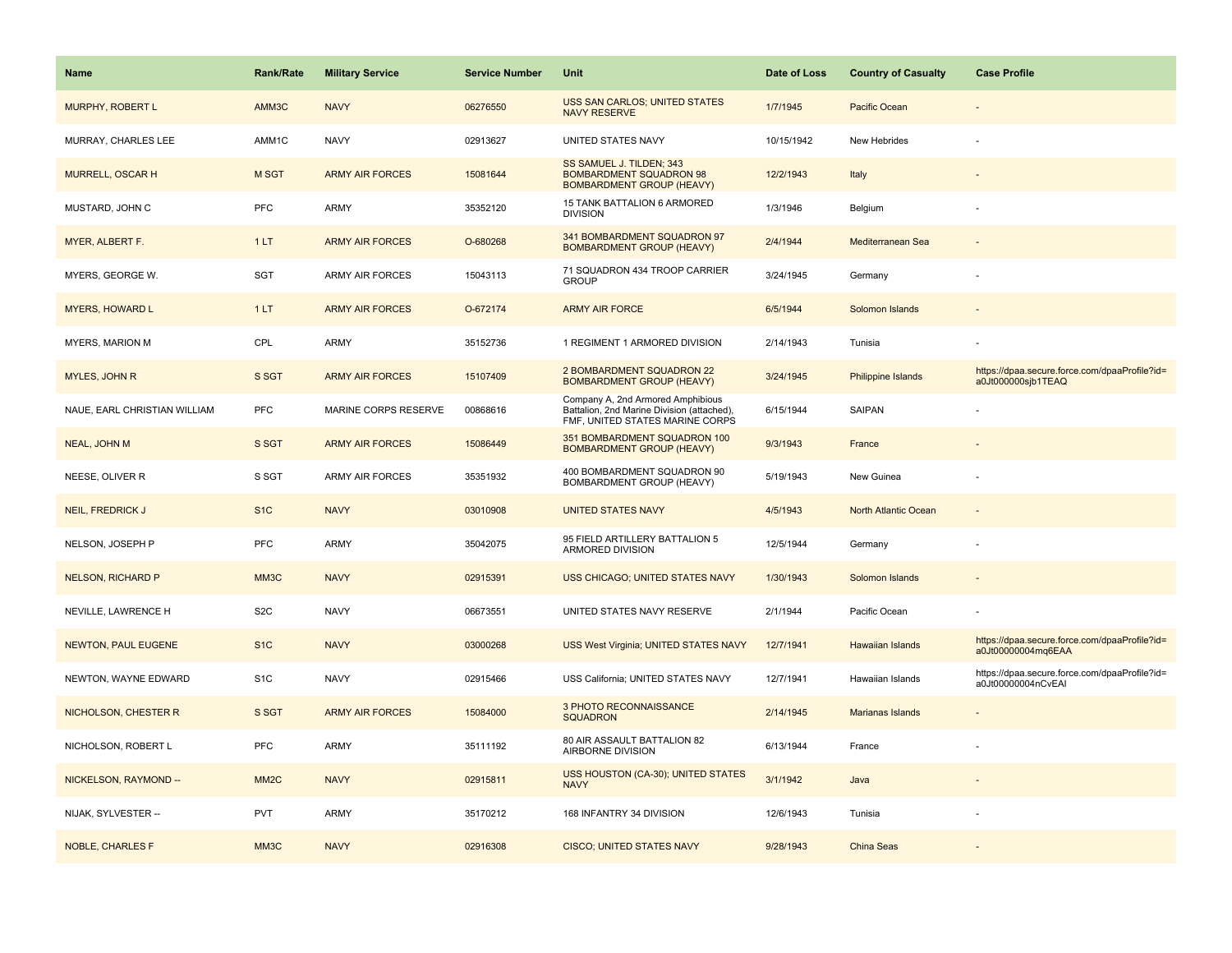| <b>Name</b>              | <b>Rank/Rate</b>   | <b>Military Service</b> | <b>Service Number</b> | Unit                                                           | Date of Loss | <b>Country of Casualty</b>                   | <b>Case Profile</b>                                                 |
|--------------------------|--------------------|-------------------------|-----------------------|----------------------------------------------------------------|--------------|----------------------------------------------|---------------------------------------------------------------------|
| NOELLE, ARTHUR F         | M SGT              | <b>ARMY AIR FORCES</b>  | 15058835              | 792 BOMBARDMENT SQUADRON 468<br>BOMBARDMENT GROUP (VERY HEAVY) | 5/26/1945    | Philippine Sea                               |                                                                     |
| NOLAND, HOWARD W         | Y <sub>1</sub> C   | <b>NAVY</b>             | 06260230              | NAVY - UNITED STATES NAVY RESERVE                              | 4/16/1945    | <b>JAPAN</b>                                 |                                                                     |
| NORRIS, ROBERT W.        | <b>T SGT</b>       | ARMY AIR FORCES         | 15085356              | 400 BOMBARDMENT SQUADRON 90<br>BOMBARDMENT GROUP (HEAVY)       | 8/29/1943    | New Guinea                                   | https://dpaa.secure.force.com/dpaaProfile?id=<br>a0Jt0000000LIJ9EAK |
| NOSE, ALLEN J            | MM3C               | <b>NAVY</b>             | 06264017              | SPENCE; UNITED STATES NAVY<br><b>RESERVE</b>                   | 12/18/1944   | <b>Philippine Sea</b>                        |                                                                     |
| NOVAK, RAYMOND J         | AOM1C              | <b>NAVY</b>             | 06105373              | USS LISCOME BAY CVE 56; UNITED<br>STATES NAVY RESERVE          | 11/24/1943   | Gilbert Islands                              |                                                                     |
| NOWACKI, HYMAN A         | EM3C               | <b>NAVY</b>             | 03001812              | DORADO; UNITED STATES NAVY                                     | 10/13/1943   | Panama                                       |                                                                     |
| NUSSEAR, LAWRENCE R      | <b>PVT</b>         | ARMY                    | 35484251              | USAT DORCHESTER; FIELD ARTILLERY                               | 2/3/1943     | Greenland                                    |                                                                     |
| OBERLIN, JOSEPH W        | LT /JG/            | <b>NAVY</b>             | O-231088              | UNITED STATES NAVY RESERVE                                     | 6/17/1944    | Pacific Ocean: North<br>American Area        |                                                                     |
| OLENTINE, RICHARD M      | S <sub>2</sub> C   | <b>NAVY</b>             | 09557459              | REID; UNITED STATES NAVY RESERVE                               | 12/11/1944   | Philippine Islands                           |                                                                     |
| OMO, HAROLD F.           | AOM <sub>1</sub> C | <b>NAVY</b>             | 02914394              | <b>UNITED STATES NAVY</b>                                      | 2/1/1942     | <b>Jaluit Atoll</b>                          |                                                                     |
| ONEILL, EDWARD W         | Pvt                | ARMY                    | 35842510              | 169 INFANTRY 43 DIVISION                                       | 3/12/1945    | Philippine Islands                           |                                                                     |
| <b>ORDUN, MAURICE B</b>  | 1LT                | <b>ARMY</b>             | O-890375              | <b>ARMY - 121 INFANTRY REGIMENT</b><br>(FILIPINO ARMY)         | 1/9/1945     | <b>FORMOSA</b>                               | https://dpaa.secure.force.com/dpaaProfile?id=<br>a0Jt000000OmMHHEA3 |
| OREAR, WILLIAM E         | S Sgt              | ARMY AIR FORCES         | 15062381              | Nippon Draft; AIR CORPS                                        | 6/24/1944    | Japan/Okinawa                                |                                                                     |
| ORILEY, RALPH D          | 2d Lt              | <b>ARMY AIR FORCES</b>  | O-724810              | <b>ARMY AIR FORCE</b>                                          | 10/15/1942   | <b>Aleutian Islands</b>                      |                                                                     |
| ORSZULAK, JOSEPH A       | <b>PFC</b>         | <b>MARINE CORPS</b>     | 00438197              | MARINE - UNITED STATES MARINE<br><b>CORPS</b>                  | 3/14/1943    | New Hebrides                                 |                                                                     |
| <b>OSBURN, WILLIAM E</b> | 2LT                | <b>ARMY</b>             | O-789800              | 36 BOMBARDMENT SQUADRON 28<br><b>BOMBARDMENT GROUP (HEAVY)</b> | 1/21/1943    | <b>Aleutian Islands</b>                      |                                                                     |
| OSTERHAGE, ROBERT Y.     | CPL                | <b>ARMY AIR FORCES</b>  | 35252630              | ARMY AIR FORCE                                                 | 9/11/1945    | China                                        |                                                                     |
| OTT, WALTER --           | S SGT              | <b>ARMY AIR FORCES</b>  | 35892585              | 9 BOMBARDMENT SQUADRON 7<br><b>BOMBARDMENT GROUP (HEAVY)</b>   | 3/29/1945    | <b>Burma</b>                                 |                                                                     |
| OTTENBACHER, SAMUEL E    | ARM3C              | <b>NAVY</b>             | 06260393              | UNITED STATES NAVY RESERVE                                     | 11/26/1942   | Hawaiian Islands                             |                                                                     |
| <b>OWENS, JACK M</b>     | EM <sub>2C</sub>   | <b>NAVY</b>             | 06269919              | NAVY - UNITED STATES NAVY RESERVE                              | 2/21/1945    | <b>BONIN &amp; VOLCANO</b><br><b>ISLANDS</b> |                                                                     |
| OWENS, THOMAS G          | S <sub>2</sub> C   | <b>NAVY</b>             | 02935362              | REID; UNITED STATES NAVY RESERVE                               | 12/11/1944   | Philippine Islands                           |                                                                     |
| <b>OWENS, WILLIAM F</b>  | MM <sub>2</sub> C  | <b>NAVY</b>             | 06269770              | Warrington; UNITED STATES NAVY<br><b>RESERVE</b>               | 9/13/1944    | Bermuda                                      |                                                                     |
| PAGE, JOHN J             | 2LT                | ARMY AIR FORCES         | O-707799              | 856 BOMBARDMENT SQUADRON 492<br>BOMBARDMENT GROUP (HEAVY)      | 6/20/1944    | <b>Baltic Sea</b>                            |                                                                     |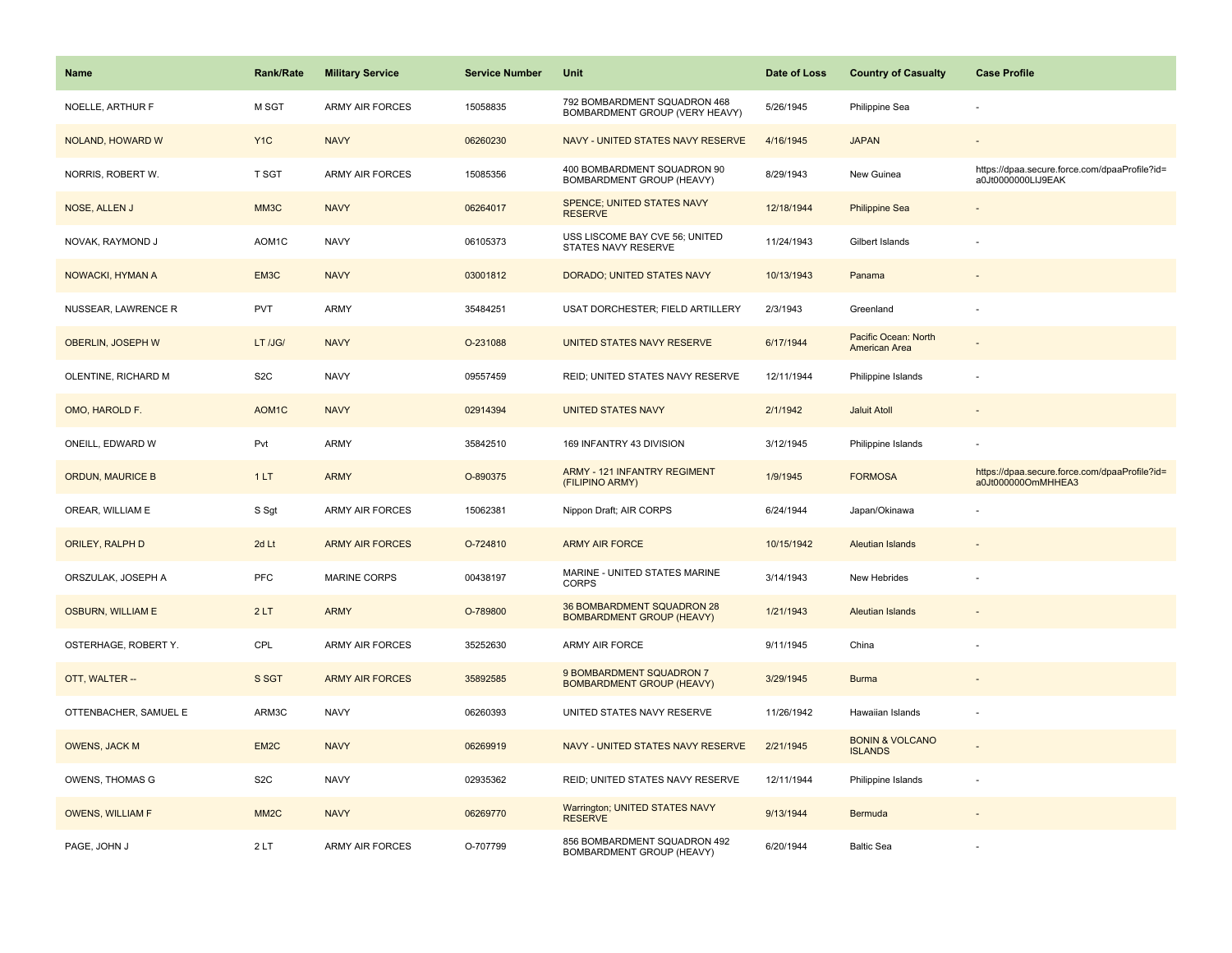| <b>Name</b>              | Rank/Rate        | <b>Military Service</b> | <b>Service Number</b> | Unit                                                              | Date of Loss | <b>Country of Casualty</b>              | <b>Case Profile</b>                                                 |
|--------------------------|------------------|-------------------------|-----------------------|-------------------------------------------------------------------|--------------|-----------------------------------------|---------------------------------------------------------------------|
| PALMER, GILBERT E        | S <sub>2</sub> C | <b>NAVY</b>             | 02916257              | <b>UNITED STATES NAVY</b>                                         | 12/13/1942   | Philippine Islands                      | https://dpaa.secure.force.com/dpaaProfile?id=<br>a0Jt0000000Lm6pEAC |
| PANEPINTO, S S           | 2LT              | ARMY                    | O-1822306             | 2889 ENGINEERS TECH INTELLIGENCE<br><b>TEAM</b>                   | 12/3/1944    | Germany                                 |                                                                     |
| PAP, GEORGE --           | <b>CPL</b>       | <b>ARMY</b>             | 15059879              | 39 INFANTRY 9 DIVISION                                            | 2/15/1943    | Tunisia                                 |                                                                     |
| PARDUN, BERNARD CHARLES  | <b>PFC</b>       | MARINE CORPS            | 468686                | MARINE - UNITED STATES MARINE<br><b>CORPS</b>                     | 2/14/1944    | New Britain Island                      |                                                                     |
| PARIS, DAVID M.          | 2LT              | <b>ARMY AIR FORCES</b>  | O-823450              | 834 BOMBARDMENT SQUADRON 486<br><b>BOMBARDMENT GROUP (HEAVY)</b>  | 11/2/1944    | Germany                                 |                                                                     |
| PARKER, DONALD K         | 2d Lt            | <b>ARMY AIR FORCES</b>  | O-2079584             | 877 BOMBARDMENT SQUADRON 499<br>BOMBARDMENT GROUP (VERY HEAVY)    | 7/20/1945    | Marianas Islands                        |                                                                     |
| PARKER, HOWARD --        | <b>ENS</b>       | <b>NAVY</b>             | O-355209              | YORKTOWN; UNITED STATES NAVY<br><b>RESERVE</b>                    | 1/20/1945    | <b>Central/South Pacific</b><br>Theater |                                                                     |
| PARKISON, THOMAS K       | <b>ENS</b>       | <b>NAVY</b>             | O-162959              | UNITED STATES NAVY RESERVE                                        | 6/22/1943    | Australia                               |                                                                     |
| PARKS, JACK H            | S SGT            | <b>ARMY AIR FORCES</b>  | 15334300              | 499 BOMBARDMENT SQUADRON 345<br><b>BOMBARDMENT GROUP (MEDIUM)</b> | 1/2/1945     | <b>Philippine Islands</b>               |                                                                     |
| PARKS, JOHN H            | SGT              | ARMY                    | 35254924              | 37 TANK BATTALION 4 ARMORED<br><b>DIVISION</b>                    | 12/23/1944   | Germany                                 |                                                                     |
| PARKS, OTIS G            | <b>PVT</b>       | <b>ARMY</b>             | 35139133              | <b>182 INFANTRY AMERICAL DIVISION</b>                             | 3/12/1944    | Solomon Islands                         |                                                                     |
| PARROTT, DARRELL V       | S SGT            | <b>ARMY AIR FORCES</b>  | 35576329              | 409 BOMBARDMENT SQUADRON 93<br>BOMBARDMENT GROUP (HEAVY)          | 12/22/1943   | North Sea or Tyrrhenian<br>Sea          |                                                                     |
| <b>PARTLOWE, LOUIS S</b> | 2LT              | <b>ARMY AIR FORCES</b>  | O-739112              | 704 BOMBARDMENT SQUADRON 446<br><b>BOMBARDMENT GROUP (HEAVY)</b>  | 12/20/1943   | North Sea or Tyrrhenian<br>Sea          |                                                                     |
| PASSWATER, CHARLES G     | PHM1C            | <b>NAVY</b>             | 06274466              | NAVY - UNITED STATES NAVY RESERVE                                 | 1/10/1945    | PHILIPPINE ISLANDS                      | ÷,                                                                  |
| PATTENGALE, ROBERT M     | TM3C             | <b>NAVY</b>             | 06105302              | <b>BULLHEAD; UNITED STATES NAVY</b><br><b>RESERVE</b>             | 8/6/1945     | <b>Netherlands East Indies</b>          | $\blacksquare$                                                      |
| PATTISON, WILLIAM J      | SM3C             | <b>NAVY</b>             | 02915918              | UNITED STATES NAVY                                                | 3/10/1943    | North Atlantic Ocean                    | ÷,                                                                  |
| PATTON, ROLLA LEE        | <b>T SGT</b>     | <b>MARINE CORPS</b>     | 00356181              | <b>MARINE - UNITED STATES MARINE</b><br><b>CORPS</b>              | 4/25/1944    | <b>New Britain Island</b>               |                                                                     |
| PAUER, JOSEPH A          | WT2C             | <b>NAVY</b>             | 07256897              | SPENCE; UNITED STATES NAVY<br><b>RESERVE</b>                      | 12/18/1944   | Philippine Sea                          |                                                                     |
| <b>PAWLIK, MATTHEW S</b> | EM <sub>2C</sub> | <b>NAVY</b>             | 04109423              | TULLIBEE; UNITED STATES NAVY<br><b>RESERVE</b>                    | 3/26/1944    | <b>Caroline Islands</b>                 |                                                                     |
| PAYNE, GEORGE HENRY      | <b>PFC</b>       | <b>MARINE CORPS</b>     | 312118                | MARINE - UNITED STATES MARINE<br><b>CORPS</b>                     | 11/18/1942   | Solomon Islands                         |                                                                     |
| PAYNE, HENRY C           | <b>CWT</b>       | <b>NAVY</b>             | 02872610              | NAVY - UNITED STATES NAVY                                         | 6/16/1945    | <b>RYUKYUS ISLANDS</b>                  | $\sim$                                                              |
| PEARSON, MERLYN W        | TEC <sub>5</sub> | <b>ARMY</b>             | 35561041              | 120 INFANTRY 30 DIVISION                                          | 12/25/1944   | Belgium                                 |                                                                     |
| PECK, RALPH E            | 2LT              | <b>ARMY AIR FORCES</b>  | O-740541              | 94 FIGHTER SQUADRON 1 FIGHTER<br><b>GROUP</b>                     | 8/30/1943    | Italy                                   |                                                                     |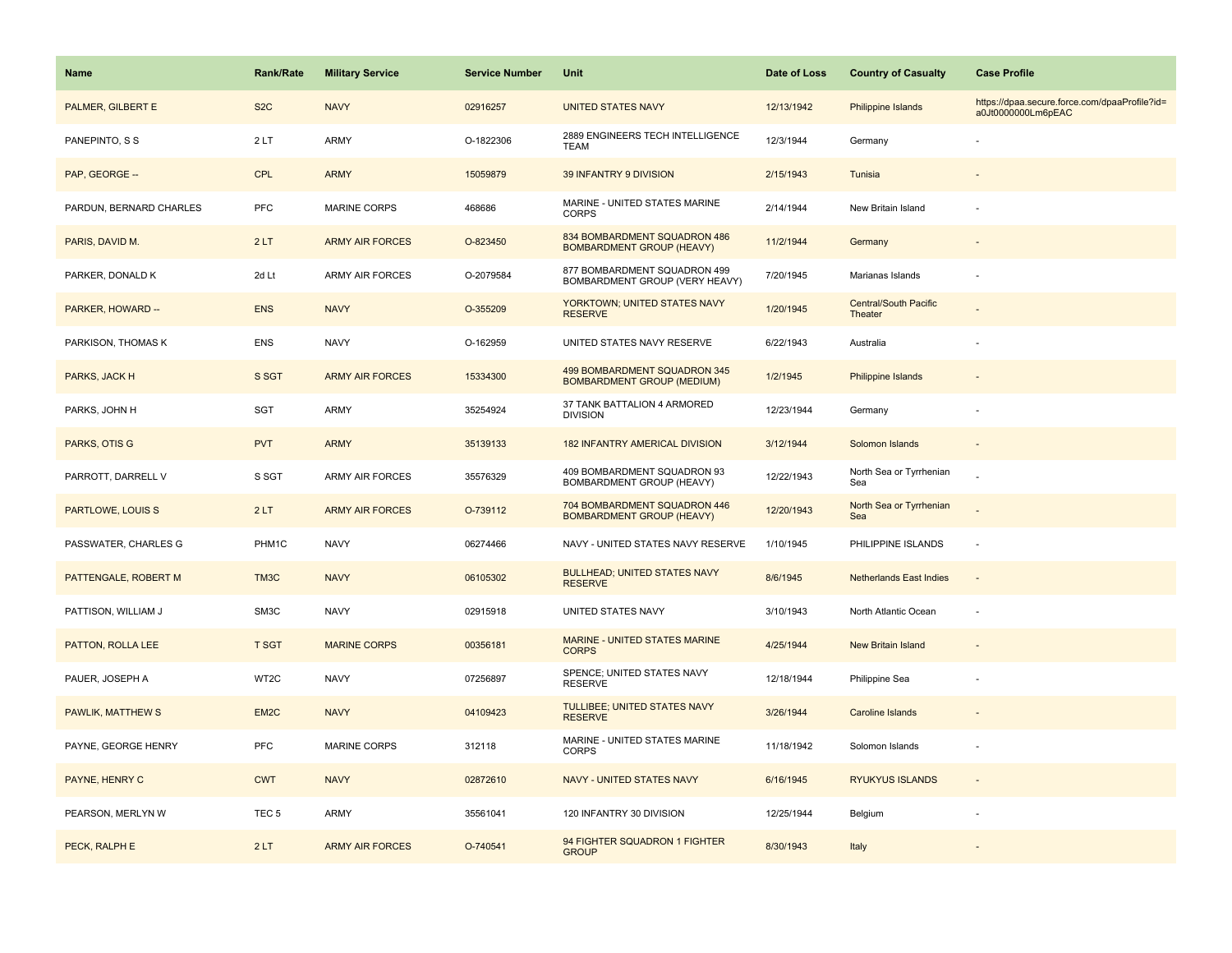| Name                  | <b>Rank/Rate</b> | <b>Military Service</b> | <b>Service Number</b> | Unit                                                             | Date of Loss | <b>Country of Casualty</b>     | <b>Case Profile</b>                                                 |
|-----------------------|------------------|-------------------------|-----------------------|------------------------------------------------------------------|--------------|--------------------------------|---------------------------------------------------------------------|
| PENDERGRASS, W T      | S <sub>1</sub> C | <b>NAVY</b>             | 02933201              | UNITED STATES NAVY RESERVE                                       | 2/15/1945    | Marshall Islands               |                                                                     |
| PENN, FRED W          | 2LT              | <b>ARMY AIR FORCES</b>  | O-751753              | 96 BOMBARDMENT SQUADRON 2<br><b>BOMBARDMENT GROUP (HEAVY)</b>    | 3/11/1944    | <b>Adriatic Sea</b>            |                                                                     |
| PENNY, HAROLD W       | Y <sub>3</sub> C | <b>NAVY</b>             | 08654736              | UNITED STATES NAVY RESERVE                                       | 4/7/1945     | Ryukyus Islands                |                                                                     |
| PERKINS, IRVEN R      | <b>SGT</b>       | <b>ARMY AIR FORCES</b>  | 35562740              | 515 BOMBARDMENT SQUADRON 376<br><b>BOMBARDMENT GROUP (HEAVY)</b> | 2/12/1944    | North Sea or Tyrrhenian<br>Sea |                                                                     |
| PERMAR, EVERETT E     | T SGT            | <b>ARMY AIR FORCES</b>  | 35497759              | 66 BOMBARDMENT SQUADRON 44<br>BOMBARDMENT GROUP (HEAVY)          | 11/13/1943   | North Sea or Tyrrhenian<br>Sea |                                                                     |
| PERRY, FREDRICK E     | F <sub>1C</sub>  | <b>COAST GUARD</b>      | 00545159              | <b>COAST GUARD - UNITED STATES</b><br><b>COAST GUARD</b>         | 9/9/1942     | <b>Atlantic Ocean</b>          |                                                                     |
| PERRY, HOBART E       | S SGT            | <b>ARMY AIR FORCES</b>  | 35325666              | 561 BOMBARDMENT SQUADRON 388<br>BOMBARDMENT GROUP (HEAVY)        | 7/29/1943    | North Sea or Tyrrhenian<br>Sea |                                                                     |
| PESARESI, JOSEPH JOHN | <b>PFC</b>       | <b>MARINE CORPS</b>     | 312097                | MARINE - UNITED STATES MARINE<br><b>CORPS</b>                    | 11/22/1942   | Solomon Islands                |                                                                     |
| PETE, WALTER --       | SGT              | ARMY                    | 35169868              | 175 INFANTRY 29 DIVISION                                         | 10/30/1945   | Germany                        |                                                                     |
| PETERS, HUGH ATKINSON | COX              | <b>NAVY</b>             | 02915623              | USS VINCENNES; UNITED STATES NAVY                                | 8/9/1942     | Solomon Islands                |                                                                     |
| PETERSON, CURTIS J    | S <sub>1</sub> C | <b>NAVY</b>             | 02918478              | UNITED STATES NAVY                                               | 4/5/1943     | North Atlantic Ocean           |                                                                     |
| PETTIT, CHARLES ROSS  | <b>CRM</b>       | <b>NAVY</b>             | 02906949              | <b>USS Arizona; UNITED STATES NAVY</b>                           | 12/7/1941    | Hawaiian Islands               | https://dpaa.secure.force.com/dpaaProfile?id=<br>a0Jt000000mpstAEAQ |
| PEYTON, RALPH A.      | <b>PVT</b>       | ARMY                    | 35807391              | 116 INFANTRY 29 DIVISION                                         | 6/28/1945    | France                         |                                                                     |
| PFROMMER, GEORGE A.   | 2LT              | <b>ARMY AIR FORCES</b>  | O-718742              | 8 SQUADRON 2 COMBAT CARGO<br><b>GROUP</b>                        | 2/28/1945    | Australia                      |                                                                     |
| PHILLIPS, CHARLES R   | LT /JG/          | <b>NAVY</b>             | O-263553              | UNITED STATES NAVY RESERVE                                       | 5/28/1945    | Japan                          |                                                                     |
| PHILLIPS, OTIS H      | <b>PVT</b>       | <b>ARMY</b>             | 35575726              | 894 TANK DESTROYER BATTALION                                     | 6/2/1944     | Italy                          |                                                                     |
| PHILLIPS, WILLIAM P   | PFC              | ARMY                    | 15061808              | SHINYO MARU; 59 COAST ARTILLERY<br><b>REGIMENT</b>               | 9/7/1944     | Philippine Islands             |                                                                     |
| PICKENS, MYRON D      | <b>PVT</b>       | <b>ARMY</b>             | 35584454              | ARMY - 511 PARACHUTE INFANTRY 11<br><b>AIRBORNE DIVISION</b>     | 12/7/1944    | PHILIPPINE ISLANDS             |                                                                     |
| PIERCE, CLIFFORD B    | S <sub>2</sub> C | <b>NAVY</b>             | 03003503              | NAVY - UNITED STATES NAVY                                        | 1/10/1942    | PACIFIC OCEAN                  |                                                                     |
| PIERCE, MAX E         | <b>PVT</b>       | <b>ARMY</b>             | 35099506              | 164 INFANTRY AMERICAL DIVISION                                   | 1/1/1944     | Solomon Islands                |                                                                     |
| PIERCEFIELD, Z F      | PTR3C            | <b>NAVY</b>             | 06271241              | UNITED STATES NAVY RESERVE                                       | 8/20/1943    | Hawaiian Islands               |                                                                     |
| PIERSON, ERNEST EARL  | BM <sub>2c</sub> | <b>NAVY</b>             | 2998215               | <b>UNITED STATES NAVY</b>                                        | 5/6/1942     | <b>Philippine Islands</b>      |                                                                     |
| PIERSON, SAMUEL A     | 2d Lt            | <b>ARMY AIR FORCES</b>  | O-2064313             | 344 BOMBARDMENT SQUADRON 98<br>BOMBARDMENT GROUP (HEAVY)         | 3/8/1945     | Adriatic Sea                   |                                                                     |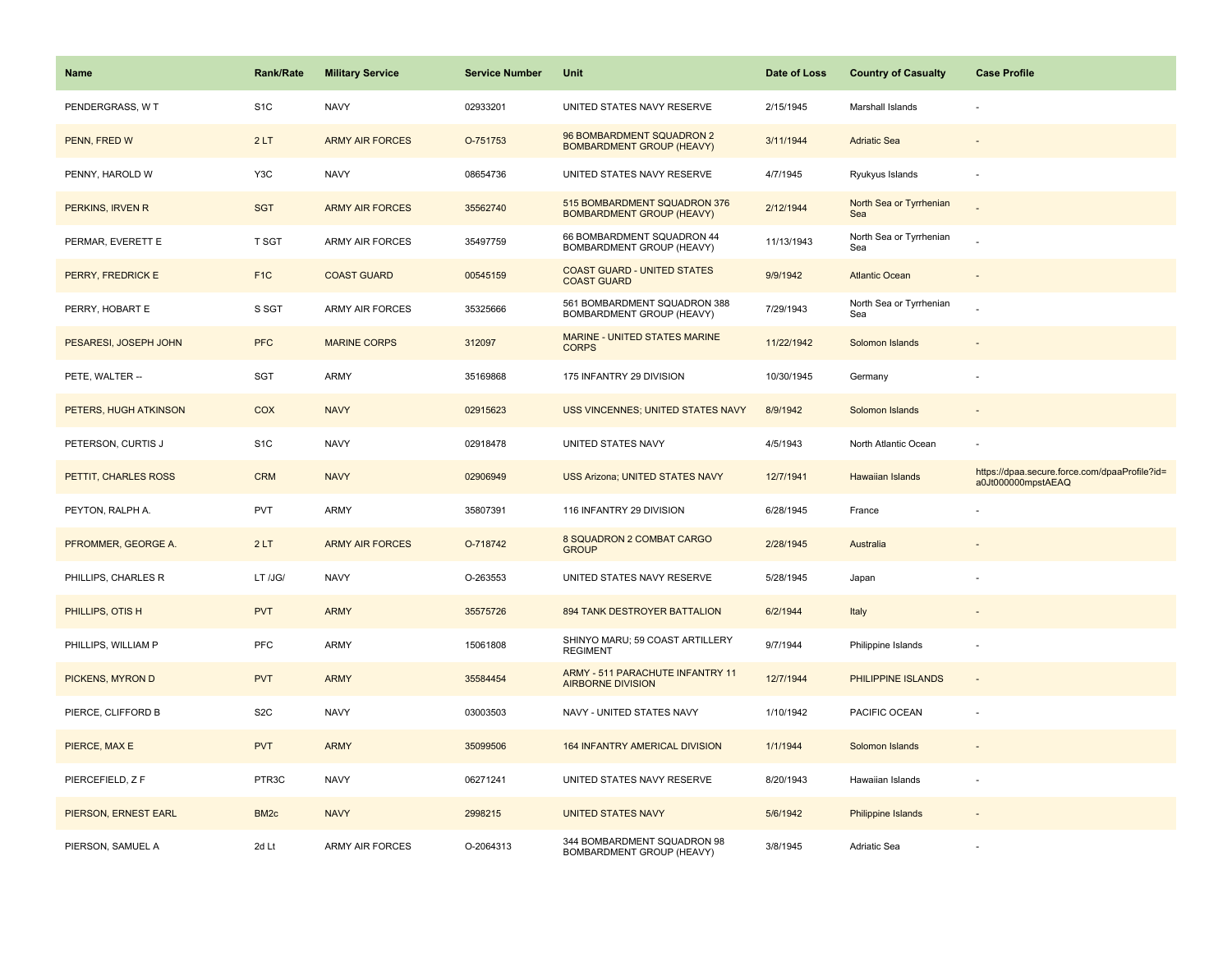| <b>Name</b>             | <b>Rank/Rate</b>  | <b>Military Service</b> | <b>Service Number</b> | Unit                                                             | Date of Loss | <b>Country of Casualty</b>     | <b>Case Profile</b>                                                 |
|-------------------------|-------------------|-------------------------|-----------------------|------------------------------------------------------------------|--------------|--------------------------------|---------------------------------------------------------------------|
| PINNICK, CLYDE H        | 1LT               | <b>ARMY</b>             | O-306796              | <b>INFANTRY</b>                                                  | 1/30/1942    | Philippine Islands             | https://dpaa.secure.force.com/dpaaProfile?id=<br>a0Jt000001nzZEkEAM |
| PINTER, LESTER R        | TEC <sub>5</sub>  | ARMY                    | 36376168              | 503 PARACHUTE INFANTRY REGIMENT                                  | 2/26/1945    | Philippine Islands             | https://dpaa.secure.force.com/dpaaProfile?id=<br>a0Jt000001nzWkzEAE |
| PIPES, DONALD E         | S SGT             | <b>ARMY AIR FORCES</b>  | 35581321              | 431 BOMBARDMENT SQUADRON 11<br><b>BOMBARDMENT GROUP (HEAVY)</b>  | 7/28/1944    | Caroline Islands               |                                                                     |
| PITMAN, ROBERT FRED     | S <sub>2</sub> C  | <b>NAVY</b>             | 09553024              | NAVY - UNITED STATES NAVY RESERVE                                | 7/30/1945    | PHILIPPINE SEA                 |                                                                     |
| PITTS, ROBERT --        | <b>PFC</b>        | <b>ARMY</b>             | 35369140              | LCI-92; 60 MEDICAL BATTALION                                     | 6/6/1944     | France                         | https://dpaa.secure.force.com/dpaaProfile?id=<br>a0Jt0000000XmDfEAK |
| POLLEY, LEONARD A       | 2LT               | <b>ARMY AIR FORCES</b>  | O-748782              | 381 FIGHTER SQUADRON 363 FIGHTER<br><b>GROUP</b>                 | 3/4/1944     | North Sea or Tyrrhenian<br>Sea |                                                                     |
| POLLITT, JAMES DURHAM   | S <sub>2</sub> C  | <b>NAVY</b>             | 02917090              | <b>UNITED STATES NAVY</b>                                        | 6/4/1942     | Aleutian Islands               |                                                                     |
| POOLE, EUGENE K         | ARM3C             | <b>NAVY</b>             | 06264878              | UNITED STATES NAVY RESERVE                                       | 6/7/1945     | Admiralty Islands              |                                                                     |
| <b>PRATHER, JAMES W</b> | LT /JG/           | <b>NAVY</b>             | O-185681              | MONAGHAN; UNITED STATES NAVY<br><b>RESERVE</b>                   | 12/18/1944   | Philippine Islands             | https://dpaa.secure.force.com/dpaaProfile?id=<br>a0Jt0000000XeVfEAK |
| PRATHER, MELVIN G       | S <sub>1</sub> C  | <b>NAVY</b>             | 06279920              | SS JOHN STRAUB; UNITED STATES<br>NAVY RESERVE                    | 4/19/1944    | Aleutian Islands               |                                                                     |
| PRESSEL, DAVID D        | <b>T SGT</b>      | <b>ARMY AIR FORCES</b>  | 15104503              | 510 BOMBARDMENT SQUADRON 351<br><b>BOMBARDMENT GROUP (HEAVY)</b> | 10/9/1943    | North Sea or Tyrrhenian<br>Sea |                                                                     |
| PRESSNALL, WILLIAM B    | <b>ENS</b>        | <b>NAVY</b>             | O-229369              | HERRING; UNITED STATES NAVY<br><b>RESERVE</b>                    | 7/5/1944     | Kurile Islands                 |                                                                     |
| PRICE, ALBERT F         | EM <sub>2C</sub>  | <b>NAVY</b>             | 06263598              | USS LISCOME BAY; UNITED STATES<br><b>NAVY RESERVE</b>            | 11/24/1943   | <b>Gilbert Islands</b>         |                                                                     |
| PRICE, CATHARINE R      | 2LT               | <b>ARMY</b>             | N-771240              | 817 MEDICAL AIR EVACUATION<br>SQUADRON                           | 7/26/1944    | Iceland                        |                                                                     |
| PRICKETT, KENNETH L     | <b>PFC</b>        | <b>ARMY</b>             | 35163983              | <b>42 ENGINEERS REGIMENT</b>                                     | 4/22/1943    | Alaska                         |                                                                     |
| PRIDDIS, JOHN F         | CEM               | <b>NAVY</b>             | 03284425              | ROBALO; UNITED STATES NAVY                                       | 7/2/1944     | Philippine Islands             |                                                                     |
| PROCTOR, HARRY L        | <b>CPL</b>        | <b>ARMY AIR FORCES</b>  | 34807386              | <b>AIR CORPS</b>                                                 | 12/11/1945   | Japan/Okinawa                  |                                                                     |
| PROCTOR, THEODORE L     | CPL               | ARMY                    | 35582082              | 735 TANK BATTALION                                               | 9/22/1944    | France                         |                                                                     |
| PROVENCE, JOHN T        | <b>PVT</b>        | <b>ARMY</b>             | 15081841              | <b>ARMY - 31 INFANTRY REGIMENT</b>                               | 8/1/1942     | PHILIPPINE ISLANDS             | https://dpaa.secure.force.com/dpaaProfile?id=<br>a0Jt0000000LljbEAC |
| PRUITT, FOREST W        | BM1C              | <b>NAVY</b>             | 06260302              | NAVY - UNITED STATES NAVY RESERVE                                | 10/25/1944   | PHILIPPINE SEA                 |                                                                     |
| PYTYNIA, TED S          | GM <sub>2C</sub>  | <b>NAVY</b>             | 04107133              | UNITED STATES NAVY RESERVE                                       | 1/17/1943    | Pacific Ocean                  |                                                                     |
| QUENETT, CLAYTON F      | TM <sub>2</sub> C | <b>NAVY</b>             | 08511598              | BONEFISH; UNITED STATES NAVY<br><b>RESERVE</b>                   | 7/14/1945    | Sea of Japan                   |                                                                     |
| QUIGLE, CHARLES W       | LT /JG/           | <b>NAVY</b>             | O-145763              | NAVY - UNITED STATES NAVY RESERVE                                | 2/27/1944    | <b>BRITISH ISLES</b>           |                                                                     |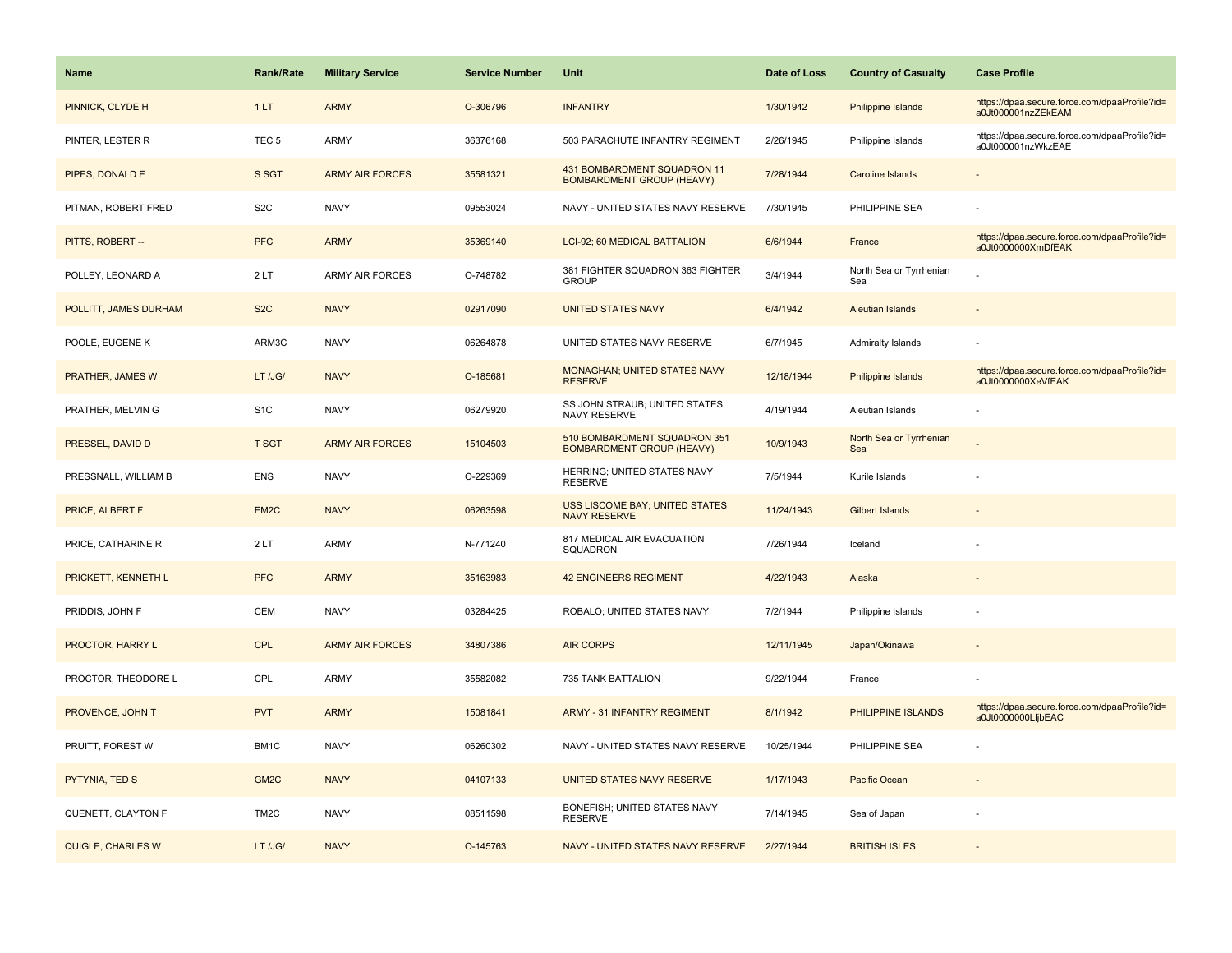| <b>Name</b>              | <b>Rank/Rate</b>  | <b>Military Service</b> | <b>Service Number</b> | Unit                                                              | Date of Loss | <b>Country of Casualty</b> | <b>Case Profile</b>                                                 |
|--------------------------|-------------------|-------------------------|-----------------------|-------------------------------------------------------------------|--------------|----------------------------|---------------------------------------------------------------------|
| RADKE, LEE --            | S SGT             | <b>ARMY AIR FORCES</b>  | 35327432              | 22 BOMBARDMENT SQUADRON 341<br>BOMBARDMENT GROUP (MEDIUM)         | 2/4/1946     | French Indochina           | https://dpaa.secure.force.com/dpaaProfile?id=<br>a0Jt000001nzblxEAA |
| RAGAN, DONALD R          | TM <sub>2</sub> C | <b>NAVY</b>             | 02915245              | Edsall; UNITED STATES NAVY                                        | 3/1/1942     | Java                       |                                                                     |
| RAMEY, OWEN H            | <b>ENS</b>        | <b>NAVY</b>             | O-305917              | UNITED STATES NAVY RESERVE                                        | 4/21/1944    | Pacific Ocean              |                                                                     |
| RAMSEY, IVAN W           | S SGT             | <b>ARMY AIR FORCES</b>  | 35255507              | 67 BOMBARDMENT SQUADRON 44<br><b>BOMBARDMENT GROUP (HEAVY)</b>    | 10/1/1943    | Austria                    |                                                                     |
| RASCHE, SILAS P          | <b>PVT</b>        | <b>ARMY</b>             | 35506536              | USAT DORCHESTER; UNITED STATES<br>ARMY                            | 2/3/1943     | Greenland                  |                                                                     |
| <b>RASMUSSEN, CARL H</b> | <b>PVT</b>        | <b>ARMY</b>             | 35251951              | <b>807 ENGINEERS BATTALION (AVIATION)</b>                         | 8/30/1942    | Alaska                     |                                                                     |
| RATLIFF, DERRILL R.      | CAPT              | <b>ARMY AIR FORCES</b>  | O-731660              | 438 BOMBARDMENT SQUADRON 319<br><b>BOMBARDMENT GROUP (MEDIUM)</b> | 5/12/1944    | Italy                      | https://dpaa.secure.force.com/dpaaProfile?id=<br>a0Jt0000000XmA2EAK |
| RATLIFF, LEE A           | 1LT               | <b>ARMY AIR FORCES</b>  | O-719146              | 745 BOMBARDMENT SQUADRON 456<br><b>BOMBARDMENT GROUP (HEAVY)</b>  | 11/11/1944   | <b>Adriatic Sea</b>        |                                                                     |
| RAUB, FRANCIS L          | S SGT             | <b>ARMY</b>             | 35099910              | 357 INFANTRY 90 DIVISION                                          | 9/15/1944    | France                     |                                                                     |
| <b>RAUCH, BENJAMIN N</b> | RM3C              | <b>NAVY</b>             | 02916400              | ARISAN MARU; UNITED STATES NAVY                                   | 10/24/1944   | <b>China Seas</b>          |                                                                     |
| RAUCH, RUSSELL H         | 1LT               | <b>ARMY AIR FORCES</b>  | O-426971              | <b>HEADQUARTERS X1 FIGHTER</b><br>COMMAND                         | 10/19/1942   | Alaska                     |                                                                     |
| RAY, ROBERT E            | <b>PFC</b>        | <b>ARMY</b>             | 20536894              | 504 PARACHUTE INFANTRY 82<br><b>AIRBORNE DIVISION</b>             | 7/11/1943    | Sicily                     |                                                                     |
| RAYMANN, JAMES E         | MM3C              | <b>NAVY</b>             | 02916129              | USS HOUSTON (CA-30); UNITED STATES<br><b>NAVY</b>                 | 3/1/1942     | Java                       |                                                                     |
| <b>RECTOR, EARL E</b>    | <b>SGT</b>        | <b>ARMY AIR FORCES</b>  | 06864888              | 98 BOMBARDMENT SQUADRON 11<br><b>BOMBARDMENT GROUP (HEAVY)</b>    | 8/22/1943    | <b>Hawaiian Islands</b>    |                                                                     |
| RED, HAROLD G            | MM3C              | <b>NAVY</b>             | 06265135              | LST-342; UNITED STATES NAVY<br><b>RESERVE</b>                     | 7/18/1943    | Solomon Islands            | ٠                                                                   |
| <b>REED, EDWARD K</b>    | LT /JG/           | <b>NAVY</b>             | O-306429              | <b>USS ANZIO; UNITED STATES NAVY</b><br><b>RESERVE</b>            | 3/7/1945     | Bonin & Volcano Islands    |                                                                     |
| REED, HAROLD F           | SGT               | <b>ARMY AIR FORCES</b>  | 15333163              | 531 FIGHTER BOMBER SQUADRON                                       | 12/21/1943   | Marshall Islands           |                                                                     |
| REED, JOHN A             | <b>PFC</b>        | <b>ARMY AIR FORCES</b>  | 35367580              | 1327 ARMY AIR FORCE BASE UNIT                                     | 11/13/1944   | China                      | $\overline{\phantom{a}}$                                            |
| REED, RICHARD B          | 2LT               | <b>ARMY AIR FORCES</b>  | O-736655              | 416 BOMBARDMENT SQUADRON 99<br>BOMBARDMENT GROUP (HEAVY)          | 11/24/1943   | Mediterranean Sea          | ä,                                                                  |
| <b>REED, RICHMOND C</b>  | S SGT             | <b>ARMY AIR FORCES</b>  | 35696846              | 413 BOMBARDMENT SQUADRON 96<br><b>BOMBARDMENT GROUP (HEAVY)</b>   | 6/11/1944    | <b>English Channel</b>     |                                                                     |
| REED, ROBERT --          | <b>PFC</b>        | <b>ARMY</b>             | 35168774              | 35 INFANTRY 25 DIVISION                                           | 3/13/1945    | Philippine Islands         | ÷,                                                                  |
| REEL, MACK --            | M Sgt             | <b>ARMY AIR FORCES</b>  | 6658825               | <b>64 FERRY SQUADRON</b>                                          | 3/26/1943    | Trinidad                   |                                                                     |
| <b>REES, CARLTON F</b>   | LT                | <b>NAVY</b>             | O-085197              | UNITED STATES NAVY                                                | 1/3/1944     | Atlantic Ocean             |                                                                     |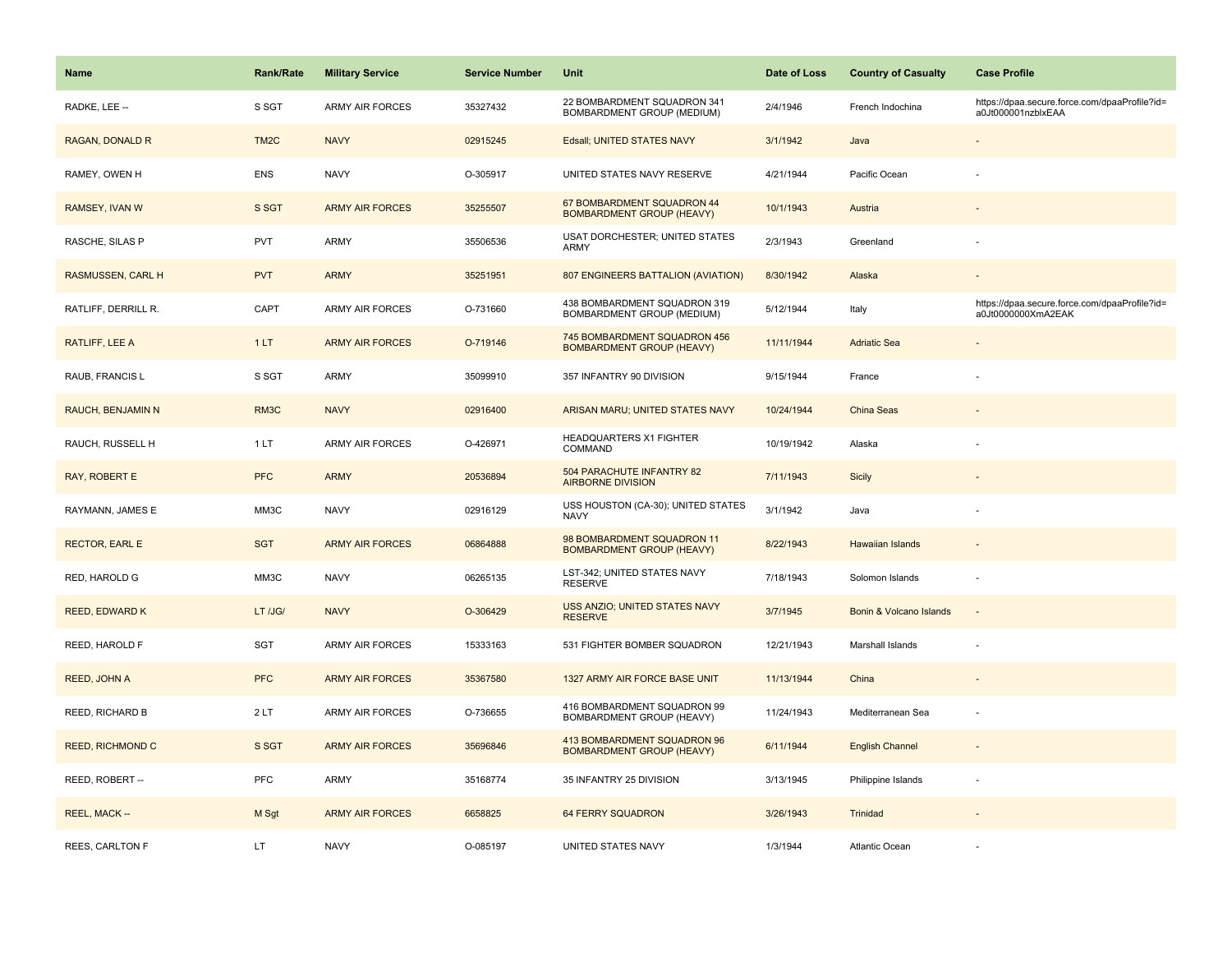| <b>Name</b>              | <b>Rank/Rate</b>  | <b>Military Service</b> | <b>Service Number</b> | Unit                                                                                    | Date of Loss | <b>Country of Casualty</b>                     | <b>Case Profile</b> |
|--------------------------|-------------------|-------------------------|-----------------------|-----------------------------------------------------------------------------------------|--------------|------------------------------------------------|---------------------|
| <b>REEVE, JAMES W</b>    | AMM3C             | <b>NAVY</b>             | 06274369              | UNITED STATES NAVY RESERVE                                                              | 5/23/1944    | <b>Aleutian Islands</b>                        |                     |
| REGAN, RICHARD A         | <b>MACH</b>       | <b>NAVY</b>             | 00197572              | ARISAN MARU; UNITED STATES NAVY                                                         | 10/24/1944   | Central/South Pacific<br>Theater               |                     |
| <b>REICHERT, JOSEPH</b>  | <b>ENS</b>        | <b>NAVY</b>             | O-301221              | NAVY - UNITED STATES NAVY RESERVE                                                       | 10/29/1944   | <b>CENTRAL/SOUTH</b><br><b>PACIFIC THEATER</b> |                     |
| RENSBERGER, LOYAL H      | TC <sub>1</sub> C | <b>NAVY</b>             | 02998811              | UNITED STATES NAVY                                                                      | 10/6/1943    | Solomon Islands                                |                     |
| RHOADS, RICHARD R.       | <b>SGT</b>        | <b>ARMY AIR FORCES</b>  | 06655656              | 530 BOMBARDMENT SQUADRON 380<br><b>BOMBARDMENT GROUP (HEAVY)</b>                        | 1/13/1944    | Australia                                      |                     |
| RHODE, ELLSWORTH C       | S <sub>2</sub> C  | <b>NAVY</b>             | 06271432              | DORADO; UNITED STATES NAVY<br><b>RESERVE</b>                                            | 10/13/1943   | Panama                                         |                     |
| <b>RHODES, JAMES F</b>   | S SGT             | <b>ARMY</b>             | 35108719              | B COMPANY, 1 BATTALION, 105<br><b>INFANTRY REGIMENT, 27 INFANTRY</b><br><b>DIVISION</b> | 7/7/1944     | <b>SAIPAN</b>                                  |                     |
| RICHARDES, DON R         | S <sub>1</sub> C  | <b>NAVY</b>             | 02920034              | Warrington; UNITED STATES NAVY<br><b>RESERVE</b>                                        | 9/13/1944    | Bermuda                                        |                     |
| RICHARDS, GEORGE D.      | 2LT               | <b>ARMY AIR FORCES</b>  | O-743504              | 339 FIGHTER SQUADRON 347 FIGHTER<br><b>GROUP</b>                                        | 10/19/1943   | Solomon Islands                                |                     |
| RICHARDS, RICHARD G      | S <sub>2</sub> C  | <b>NAVY</b>             | 06260726              | USS WASP; UNITED STATES NAVY<br><b>RESERVE</b>                                          | 9/15/1942    | New Hebrides                                   |                     |
| <b>RICHMOND, JAMES W</b> | MOMM1C            | <b>NAVY</b>             | 07258815              | NAVY - UNITED STATES NAVY RESERVE                                                       | 9/17/1945    | <b>JAPAN</b>                                   |                     |
| RIDDLE, ARTHUR R         | QM1C              | <b>NAVY</b>             | 06344993              | NAVY - UNITED STATES NAVY RESERVE                                                       | 10/29/1944   | PHILIPPINE SEA                                 |                     |
| RIDDLE, LLOYD R          | 2LT               | <b>ARMY AIR FORCES</b>  | O-698228              | 482 BOMBARDMENT SQUADRON 505<br>BOMBARDMENT GROUP (VERY HEAVY)                          | 2/10/1945    | <b>Marianas Islands</b>                        |                     |
| RIDDLE, ORVILLE E        | <b>PVT</b>        | <b>ARMY</b>             | 35332891              | ARMY - COAST ARTILLERY CORPS                                                            | 7/28/1943    | PACIFIC OCEAN                                  |                     |
| <b>RIEHL, GEORGE M</b>   | <b>PVT</b>        | <b>ARMY AIR FORCES</b>  | 06669254              | 33 BOMBARDMENT SQUADRON 33<br><b>BOMBARDMENT GROUP (MEDIUM)</b>                         | 3/25/1943    | $\sim$                                         |                     |
| RILEY, CHARLES E         | MOMM2C            | <b>NAVY</b>             | 06265995              | HERRING; UNITED STATES NAVY<br><b>RESERVE</b>                                           | 7/5/1944     | Kurile Islands                                 |                     |
| RISH, WENDEL E.          | <b>SGT</b>        | <b>ARMY AIR FORCES</b>  | 35358579              | 550 BOMBARDMENT SQUADRON 385<br><b>BOMBARDMENT GROUP (HEAVY)</b>                        | 4/7/1945     | Germany                                        |                     |
| RITTER, RAYMOND W.       | <b>PVT</b>        | <b>ARMY</b>             | 35536525              | 7 INFANTRY 3 DIVISION                                                                   | 2/29/1944    | Italy                                          |                     |
| ROACH, DEWEY --          | CM <sub>3</sub> C | <b>NAVY</b>             | 06270228              | USS CHEVALIER; UNITED STATES NAVY<br><b>RESERVE</b>                                     | 10/6/1943    | Solomon Islands                                |                     |
| ROALES, FRANK L          | SM3C              | <b>NAVY</b>             | 06260916              | UNITED STATES NAVY RESERVE                                                              | 3/16/1943    | North Atlantic Ocean                           |                     |
| ROBERTS, LLOYD N         | S <sub>2</sub> C  | <b>NAVY</b>             | 06262242              | UNITED STATES NAVY RESERVE                                                              | 8/17/1942    | North Atlantic Ocean                           | $\sim$              |
| ROBERTSON, FRED R        | <b>PVT</b>        | ARMY                    | 19017612              | ARMY - QUARTERMASTER CORPS                                                              | 6/2/1942     | PHILIPPINE ISLANDS                             | $\sim$              |
| ROBINSON, ADELBERT M     | <b>T SGT</b>      | <b>ARMY AIR FORCES</b>  | 35166552              | 328 BOMBARDMENT SQUADRON 93<br><b>BOMBARDMENT GROUP (HEAVY)</b>                         | 12/20/1943   | North Sea or Tyrrhenian<br>Sea                 |                     |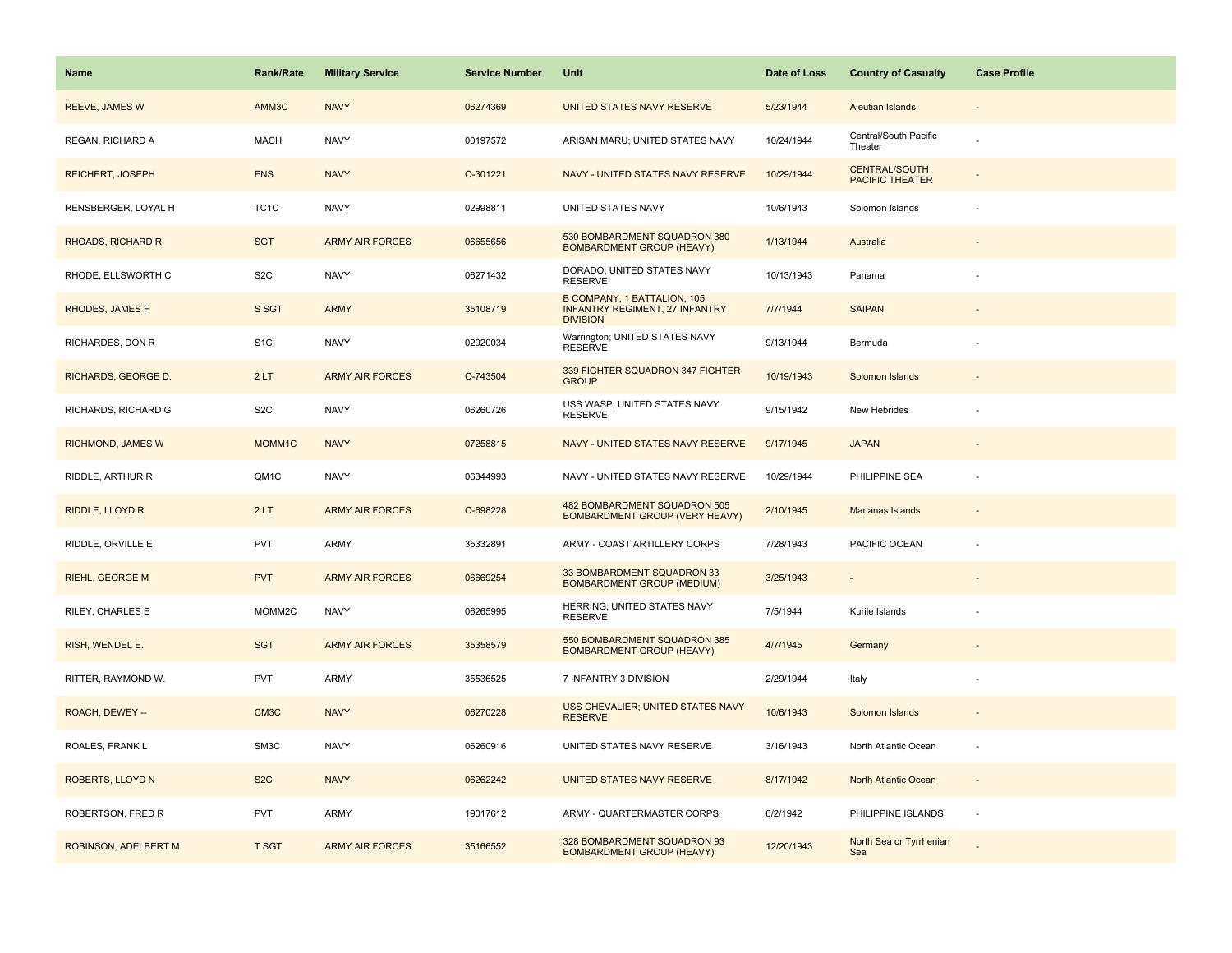| <b>Name</b>              | <b>Rank/Rate</b> | <b>Military Service</b> | <b>Service Number</b> | Unit                                                                | Date of Loss | <b>Country of Casualty</b>     | <b>Case Profile</b>                                                 |
|--------------------------|------------------|-------------------------|-----------------------|---------------------------------------------------------------------|--------------|--------------------------------|---------------------------------------------------------------------|
| ROBINSON, CARL J         | T SGT            | ARMY AIR FORCES         | 20542571              | 32 PHOTO RECONNAISSANCE<br>SQUADRON                                 | 4/20/1944    | Mediterranean Sea              |                                                                     |
| ROBINSON, JOHN R         | <b>T SGT</b>     | <b>ARMY AIR FORCES</b>  | 15058941              | 52 BOMBARDMENT SQUADRON 29<br><b>BOMBARDMENT GROUP (VERY HEAVY)</b> | 5/11/1945    | Marianas Islands               |                                                                     |
| ROBINSON, MAURICE W      | T SGT            | <b>ARMY AIR FORCES</b>  | 06914339              | 436 BOMBARDMENT SQUADRON 7<br>BOMBARDMENT GROUP (HEAVY)             | 11/29/1942   | India                          |                                                                     |
| ROBINSON, WILLIAM F      | MM3C             | <b>NAVY</b>             | 06269121              | Maddox; UNITED STATES NAVY<br><b>RESERVE</b>                        | 7/10/1943    | Mediterranean Sea              |                                                                     |
| ROBLING, EVERETT E       | <b>SGT</b>       | ARMY                    | 35570398              | 47 TANK BATTALION 14 ARMORED<br><b>DIVISION</b>                     | 1/15/1945    | France                         |                                                                     |
| ROBY, GEORGE T.          | <b>T SGT</b>     | <b>ARMY AIR FORCES</b>  | 16011673              | 602 BOMBARDMENT SQUADRON 398<br><b>BOMBARDMENT GROUP (HEAVY)</b>    | 10/28/1944   | Germany                        |                                                                     |
| RODERICK, JOSEPH E       | S SGT            | <b>ARMY AIR FORCES</b>  | 35561040              | 334 BOMBARDMENT SQUADRON 95<br>BOMBARDMENT GROUP (HEAVY)            | 4/22/1944    | North Sea or Tyrrhenian<br>Sea |                                                                     |
| ROESCHLEIN, HW           | AOM2C            | <b>NAVY</b>             | 06266665              | <b>USS LISCOME BAY; UNITED STATES</b><br><b>NAVY RESERVE</b>        | 11/24/1943   | <b>Gilbert Islands</b>         |                                                                     |
| ROGERS, ROBERT M         | S SGT            | <b>ARMY AIR FORCES</b>  | 35715093              | ARMY AIR FORCE                                                      | 1/29/1946    | China                          |                                                                     |
| ROGERS, WILLIAM B        | S <sub>1</sub> C | <b>NAVY</b>             | 06279790              | UNITED STATES NAVY RESERVE                                          | 4/20/1944    | Mediterranean Sea              |                                                                     |
| ROONEY, THOMAS O         | 2LT              | ARMY AIR FORCES         | O-430943              | 36 FIGHTER SQUADRON 8 FIGHTER<br><b>GROUP</b>                       | 5/18/1942    | New Guinea                     |                                                                     |
| <b>ROOT, RAYMOND S</b>   | <b>SGT</b>       | <b>ARMY AIR FORCES</b>  | 35139225              | 375 BOMBARDMENT SQUADRON 308<br><b>BOMBARDMENT GROUP (HEAVY)</b>    | 11/16/1944   | China                          |                                                                     |
| ROSS, ELBERT H           | <b>PFC</b>       | <b>ARMY</b>             | 35251322              | ARMY - 126 INFANTRY 32 DIVISION                                     | 12/26/1943   | <b>NEW GUINEA</b>              |                                                                     |
| ROSS, GLEN E             | F <sub>2C</sub>  | <b>NAVY</b>             | 09821385              | NAVY - UNITED STATES NAVY RESERVE                                   | 7/30/1945    | PHILIPPINE SEA                 | https://dpaa.secure.force.com/dpaaProfile?id=<br>a0Jt0000000QrkJEAS |
| ROSS, HERSCHEL E         | F <sub>1</sub> C | <b>NAVY</b>             | 06271262              | Partridge; UNITED STATES NAVY<br><b>RESERVE</b>                     | 6/11/1944    | English Channel                |                                                                     |
| <b>ROTH, RICHARD J</b>   | 1LT              | <b>ARMY AIR FORCES</b>  | O-739117              | 548 BOMBARDMENT SQUADRON 385<br><b>BOMBARDMENT GROUP (HEAVY)</b>    | 2/3/1944     | North Sea or Tyrrhenian<br>Sea |                                                                     |
| ROTHROCK, ARTHUR S       | MAJ              | ARMY                    | O-184368              | <b>ARMY - INFANTRY</b>                                              | 12/15/1944   | PHILIPPINE ISLANDS             |                                                                     |
| ROWE, RUSSELL W          | 1LT              | <b>ARMY AIR FORCES</b>  | O-726482              | 424 BOMBARDMENT SQUADRON 307<br><b>BOMBARDMENT GROUP (HEAVY)</b>    | 2/13/1943    | Solomon Islands                | https://dpaa.secure.force.com/dpaaProfile?id=<br>a0Jt000001nzUCyEAM |
| ROY, WILLIAM C           | LT               | <b>NAVY</b>             | O-123558              | GRAYBACK; UNITED STATES NAVY                                        | 3/28/1944    | China Seas                     |                                                                     |
| <b>RUCKEL, ROY G</b>     | S <sub>2</sub> C | <b>NAVY</b>             | 06268036              | UNITED STATES NAVY RESERVE                                          | 12/13/1942   | <b>Atlantic Ocean</b>          |                                                                     |
| RUCKER, RICHARD W        | S SGT            | <b>ARMY AIR FORCES</b>  | 15329354              | 337 BOMBARDMENT SQUADRON 96<br>BOMBARDMENT GROUP (HEAVY)            | 12/16/1943   | North Sea or Tyrrhenian<br>Sea |                                                                     |
| <b>RUCKER, THOMAS --</b> | S <sub>1</sub> C | <b>NAVY</b>             | 02917019              | USS ATLANTA; UNITED STATES NAVY                                     | 11/13/1942   | Solomon Islands                |                                                                     |
| RUDDELL, CYRIL D E       | CAPT             | <b>ARMY AIR FORCES</b>  | O-428600              | 47 FIGHTER SQUADRON 15 FIGHTER<br><b>GROUP</b>                      | 6/18/1943    | Hawaiian Islands               |                                                                     |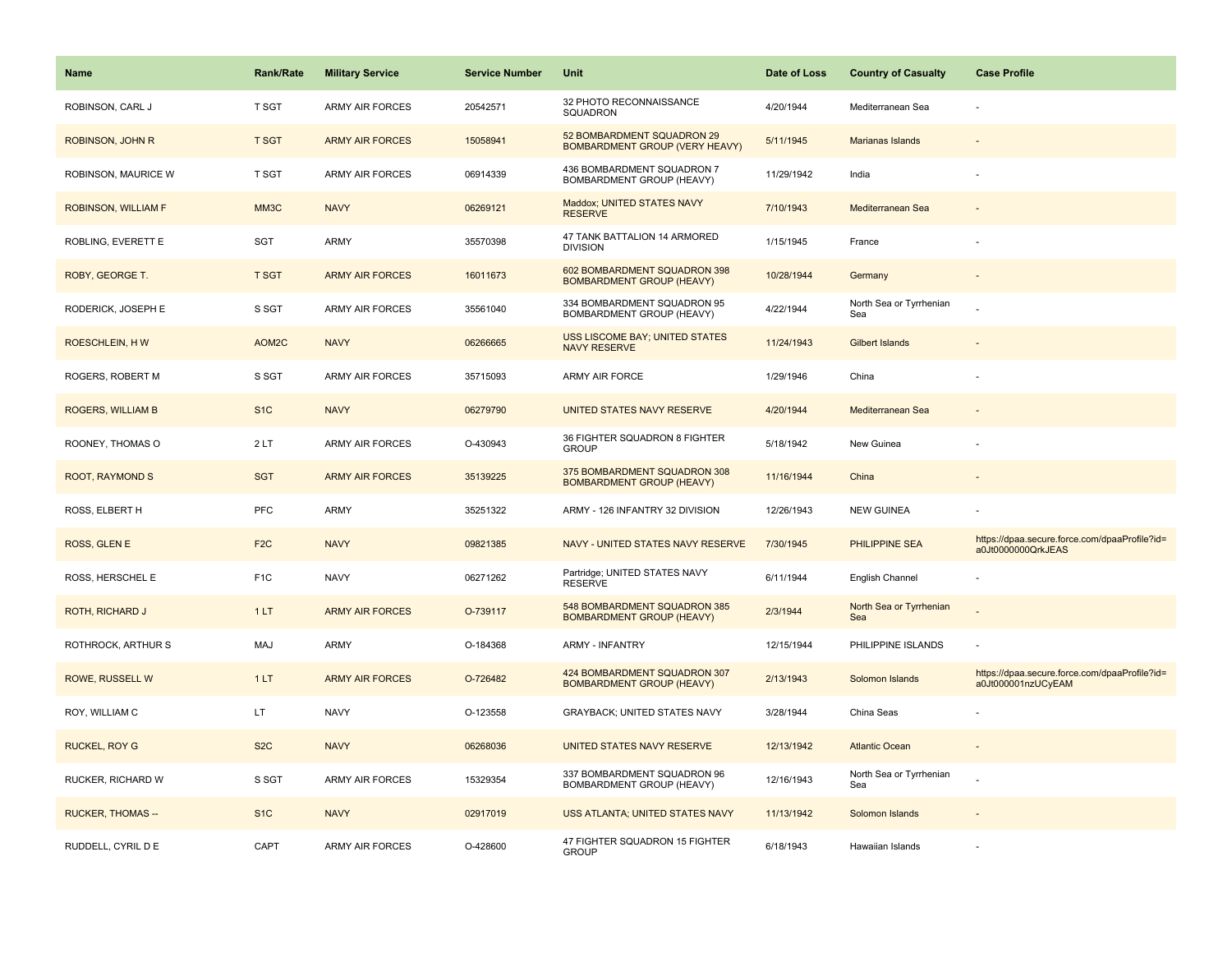| <b>Name</b>                  | <b>Rank/Rate</b>   | <b>Military Service</b>     | <b>Service Number</b> | Unit                                                               | Date of Loss | <b>Country of Casualty</b>       | <b>Case Profile</b>                                                 |
|------------------------------|--------------------|-----------------------------|-----------------------|--------------------------------------------------------------------|--------------|----------------------------------|---------------------------------------------------------------------|
| RUDDELL, ROY MAJOR ALEXANDER | Capt               | <b>MARINE CORPS</b>         | O-9408                | MARINE - UNITED STATES MARINE<br><b>CORPS</b>                      | 11/11/1942   | Solomon Islands                  |                                                                     |
| RUGE, ROBERT FRANKLIN        | <b>MAJ</b>         | <b>MARINE CORPS</b>         | O-005565              | MARINE - UNITED STATES MARINE<br>CORPS                             | 10/24/1944   | Pacific Ocean                    |                                                                     |
| <b>RUSHTON, LOWELL G</b>     | SK3C               | <b>NAVY</b>                 | 06260941              | USS WASP; UNITED STATES NAVY<br><b>RESERVE</b>                     | 9/15/1942    | Solomon Islands                  |                                                                     |
| <b>RUSS, ROBERT CHARLES</b>  | F <sub>2</sub> C   | <b>NAVY</b>                 | 06260215              | NAVY - UNITED STATES NAVY RESERVE                                  | 11/30/1942   | <b>SOLOMON ISLANDS</b>           |                                                                     |
| RUSSELL, DONALD H            | <b>CAPT</b>        | <b>MARINE CORPS</b>         | O-010908              | MARINE - UNITED STATES MARINE<br><b>CORPS</b>                      | 2/4/1943     | Solomon Islands                  |                                                                     |
| RUSSELL, RALPH ALTON         | 2dLt               | <b>MARINE CORPS</b>         | O-30193               | MARINE - UNITED STATES MARINE<br><b>CORPS</b>                      | 3/19/1945    | Japan                            |                                                                     |
| <b>RUTHERFORD, RICHARD W</b> | <b>PFC</b>         | <b>ARMY AIR FORCES</b>      | 15080469              | 32 PHOTO RECONNAISSANCE<br><b>SQUADRON</b>                         | 4/20/1944    | Mediterranean Sea                |                                                                     |
| RYAN, WILLIAM A              | PFC                | <b>ARMY</b>                 | 35837918              | 86 INFANTRY 10 MOUNTAIN DIVISION                                   | 1/22/1946    | Italy                            |                                                                     |
| RYAN, WILLIAM J              | <b>SGT</b>         | <b>ARMY AIR FORCES</b>      | 15374025              | 394 BOMBARDMENT SQUADRON 5<br><b>BOMBARDMENT GROUP (HEAVY)</b>     | 6/18/1944    | <b>Caroline Islands</b>          |                                                                     |
| RYBOLT, DONALD L             | S SGT              | <b>ARMY AIR FORCES</b>      | 35575158              | 412 BOMBARDMENT SQUADRON 95<br>BOMBARDMENT GROUP (HEAVY)           | 12/11/1943   | North Sea or Tyrrhenian<br>Sea   |                                                                     |
| SACCHINI, SOCONDO J          | <b>SGT</b>         | <b>ARMY</b>                 | 35151974              | 66 FIELD ARTILLERY BATTALION 4<br><b>ARMORED DIVISION</b>          | 7/31/1944    | France                           |                                                                     |
| SACHLEBEN, FRANK K           | <b>PVT</b>         | <b>ARMY</b>                 | 35155706              | ARISAN MARU; 803 ENGINEERS<br>BATTALION (AVIATION)                 | 10/24/1944   | China Seas                       |                                                                     |
| <b>SALDIN, ROY M</b>         | S SGT              | <b>ARMY AIR FORCES</b>      | 35368161              | 341 BOMBARDMENT SQUADRON 97<br><b>BOMBARDMENT GROUP (HEAVY)</b>    | 1/21/1945    | North Sea or Tyrrhenian<br>Sea   |                                                                     |
| SALVO, JOSEPH --             | WT1C               | <b>NAVY</b>                 | 02915659              | USS QUINCY; UNITED STATES NAVY                                     | 8/9/1942     | Solomon Islands                  |                                                                     |
| SALZARULO, RAYMOND P         | <b>MAJ</b>         | <b>ARMY AIR FORCES</b>      | O-022334              | <b>HEADQUARTERS V 2 BOMBARDMENT</b><br><b>COMMAND</b>              | 6/7/1942     | Midway Island                    |                                                                     |
| SANDERS, ROY --              | <b>CMM</b>         | <b>NAVY</b>                 | 01902809              | USS HOUSTON (CA-30); UNITED STATES<br><b>NAVY</b>                  | 3/1/1942     | Java                             |                                                                     |
| <b>SANDERSON, ROBERT W</b>   | <b>PVT</b>         | <b>MARINE CORPS RESERVE</b> | 450089                | MARINE - UNITED STATES MARINE<br><b>CORPS; 1ST MARINE DIVISION</b> | 6/21/1945    | Japan                            |                                                                     |
| SANFORD, FREDERICK K         | 2LT                | <b>ARMY AIR FORCES</b>      | O-692079              | 735 BOMBARDMENT SQUADRON 453<br>BOMBARDMENT GROUP (HEAVY)          | 4/8/1944     | Germany                          |                                                                     |
| SAUER, CLARENCE C            | S SGT              | <b>ARMY AIR FORCES</b>      | 06913345              | 17 PURSUIT SQUADRON 24 PURSUIT<br><b>GROUP</b>                     | 6/13/1942    | Philippine Islands               | https://dpaa.secure.force.com/dpaaProfile?id=<br>a0Jt000000N3c4TEAR |
| SAYRE, STANLEY WARREN        | <b>LTJG</b>        | <b>NAVY</b>                 | O-173643              | UNITED STATES NAVY RESERVE                                         | 6/22/1945    | Central/South Pacific<br>Theater |                                                                     |
| <b>SCECINA, THOMAS J</b>     | Capt               | <b>ARMY</b>                 | O-384964              | ARISAN MARU; UNITED STATES ARMY                                    | 10/24/1944   | China Seas                       |                                                                     |
| SCHAAB, DON C                | 2d Lt              | <b>ARMY AIR FORCES</b>      | O-1315374             | <b>AIR CORPS</b>                                                   | 7/15/1944    | Pacific Ocean                    |                                                                     |
| <b>SCHEIBELHUT, FX</b>       | MOMM <sub>2C</sub> | <b>NAVY</b>                 | 07256793              | <b>HARDER; UNITED STATES NAVY</b><br><b>RESERVE</b>                | 8/24/1944    | Philippine Islands               |                                                                     |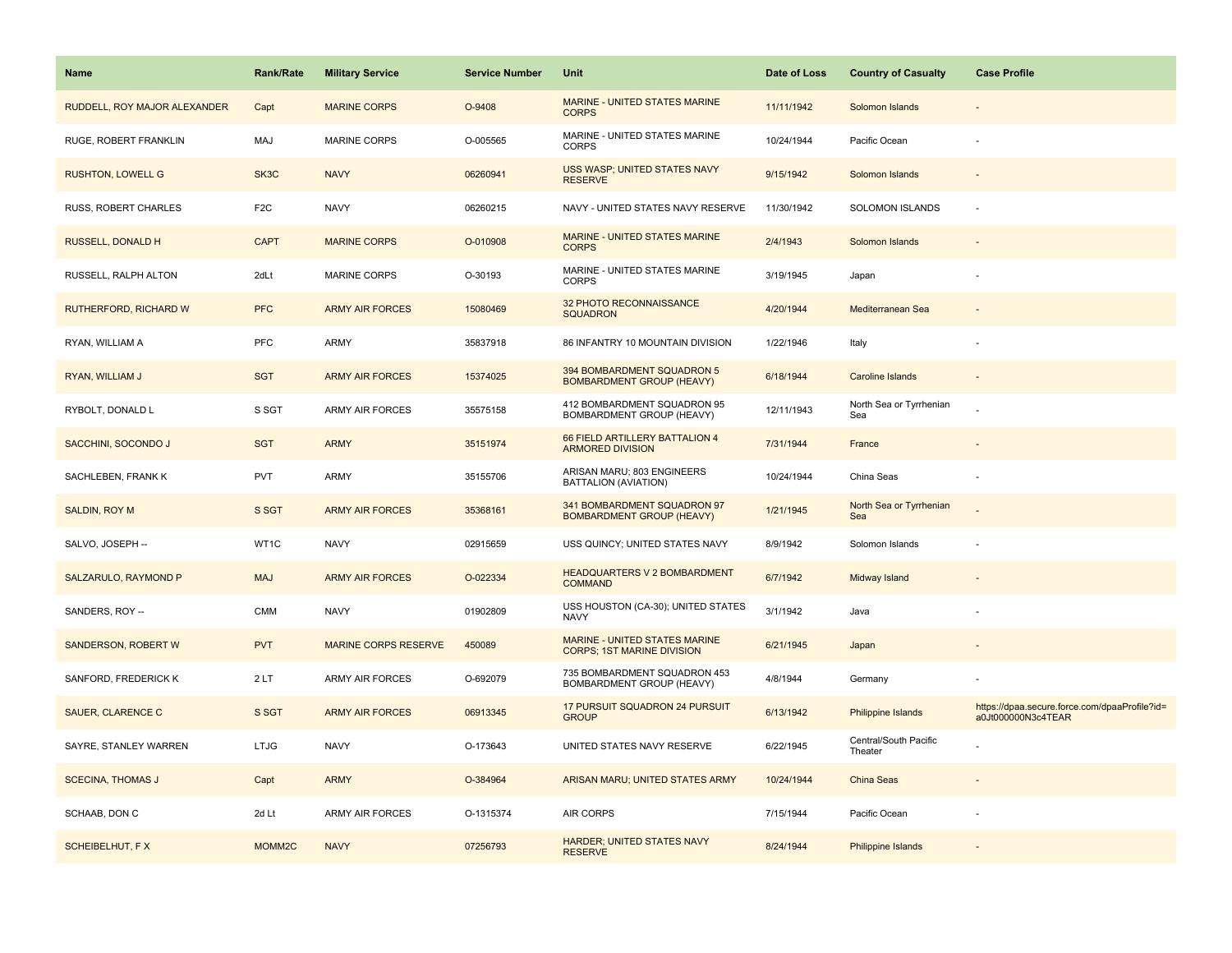| <b>Name</b>               | <b>Rank/Rate</b>  | <b>Military Service</b> | <b>Service Number</b> | Unit                                                           | Date of Loss | <b>Country of Casualty</b>              | <b>Case Profile</b> |
|---------------------------|-------------------|-------------------------|-----------------------|----------------------------------------------------------------|--------------|-----------------------------------------|---------------------|
| SCHEIDT, FRANCIS E        | F <sub>1</sub> C  | <b>NAVY</b>             | 06270196              | USS CHEVALIER; UNITED STATES NAVY<br><b>RESERVE</b>            | 10/6/1943    | Solomon Islands                         |                     |
| <b>SCHENK, HAROLD E</b>   | Ens               | <b>NAVY</b>             | O-337575              | USS WASP; UNITED STATES NAVY<br><b>RESERVE</b>                 | 12/14/1944   | <b>Central/South Pacific</b><br>Theater |                     |
| SCHENK, ROBERT EARL       | FC <sub>2</sub> C | <b>NAVY</b>             | 06261809              | USS GEORGE F ELLIOTT; UNITED<br>STATES NAVY RESERVE            | 8/8/1942     | Philippine Islands                      |                     |
| <b>SCHLOBOHM, LOUIS D</b> | S <sub>1</sub> C  | <b>NAVY</b>             | 08640023              | NAVY - UNITED STATES NAVY RESERVE                              | 6/16/1945    | <b>RYUKYUS ISLANDS</b>                  |                     |
| SCHMIDT, EDWARD J         | 2LT               | <b>ARMY AIR FORCES</b>  | O-727667              | 1 SQUADRON 480 ANTISUB GROUP                                   | 2/8/1944     | France                                  |                     |
| <b>SCHNAUS, OSCAR H</b>   | S <sub>1</sub> C  | <b>NAVY</b>             | 08647219              | <b>HANCOCK; UNITED STATES NAVY</b><br><b>RESERVE</b>           | 4/7/1945     | Ryukyus Islands                         |                     |
| SCHOCH, ROY M             | CPL               | <b>ARMY AIR FORCES</b>  | 06990455              | 33 BOMBARDMENT SQUADRON 22<br>BOMBARDMENT GROUP (MEDIUM)       | 6/20/1943    | Australia                               |                     |
| <b>SCHRAMM, ERNEST F</b>  | MOMM3C            | <b>NAVY</b>             | 07258119              | <b>GOLET; UNITED STATES NAVY</b><br><b>RESERVE</b>             | 7/12/1944    | Japan                                   |                     |
| SCHROEDER, JOHN C         | <b>SGT</b>        | <b>ARMY</b>             | 35150251              | 1 REGIMENT 1 ARMORED DIVISION                                  | 2/15/1943    | Tunisia                                 |                     |
| <b>SCHROM, CLIFFORD R</b> | 2LT               | <b>ARMY AIR FORCES</b>  | O-679664              | 448 BOMBARDMENT GROUP (HEAVY),<br>715 BOMBARDMENT SQUADRON     | 4/22/1944    | <b>British Isles</b>                    |                     |
| SCHWINGLE, RASMUS R       | S SGT             | <b>ARMY AIR FORCES</b>  | 35258691              | 77 BOMBARDMENT SQUADRON 28<br>BOMBARDMENT GROUP (HEAVY)        | 11/15/1944   | Aleutian Islands                        |                     |
| <b>SCOTT, ANDREW J</b>    | <b>CPL</b>        | <b>ARMY</b>             | 06658123              | <b>737 TANK BATTALION</b>                                      | 9/18/1944    | France                                  |                     |
| SCOTT, KENNETH L          | HA <sub>2</sub> C | <b>NAVY</b>             | 08676168              | LST-507; UNITED STATES NAVY<br><b>RESERVE</b>                  | 4/28/1944    | English Channel                         |                     |
| <b>SCOTT, PERCY L</b>     | S SGT             | <b>ARMY AIR FORCES</b>  | 35143723              | 4 BOMBARDMENT SQUADRON 34<br><b>BOMBARDMENT GROUP (HEAVY)</b>  | 1/2/1945     | <b>British Isles</b>                    |                     |
| SCOTT, ROBERT D           | 2d Lt             | ARMY AIR FORCES         | O-932769              | 484 BOMBARDMENT SQUADRON 505<br>BOMBARDMENT GROUP (VERY HEAVY) | 9/7/1945     | Marianas Islands                        |                     |
| <b>SCRIBNER, HAROLD A</b> | RM3C              | <b>NAVY</b>             | 06352439              | LCS(L)(3)-49; UNITED STATES NAVY<br><b>RESERVE</b>             | 2/16/1945    | <b>Philippine Islands</b>               |                     |
| SEDAM, CHARLES E.         | SGT               | <b>ARMY AIR FORCES</b>  | 35892238              | 9 BOMBARDMENT SQUADRON 7<br>BOMBARDMENT GROUP (HEAVY)          | 3/22/1945    | Pacific Ocean                           |                     |
| <b>SEEGER, ROBERT W</b>   | <b>PFC</b>        | <b>ARMY</b>             | 15106724              | 175 INFANTRY 29 DIVISION                                       | 10/30/1945   | Germany                                 |                     |
| SEGO, DONALD W            | MM1C              | <b>NAVY</b>             | 02870013              | UNITED STATES NAVY                                             | 3/1/1942     | Indian Ocean                            |                     |
| <b>SEITZ, LOUIS B</b>     | 2d Lt             | <b>ARMY AIR FORCES</b>  | O-698048              | <b>AIR CORPS</b>                                               | 5/25/1945    | <b>Brazil</b>                           |                     |
| SELKING, GORDON C         | S <sub>2</sub> C  | <b>NAVY</b>             | 06279414              | Warrington; UNITED STATES NAVY<br><b>RESERVE</b>               | 9/13/1944    | Atlantic Ocean                          |                     |
| <b>SENIOR, GEORGE B</b>   | S <sub>1</sub> C  | <b>NAVY</b>             | 02932145              | SS CHARLES HENDERSON; UNITED<br>STATES NAVY RESERVE            | 4/9/1945     | Italy                                   |                     |
| <b>SEXTON, VENCENT W</b>  | WT2C              | <b>NAVY</b>             | 02915252              | USS PORTER; UNITED STATES NAVY                                 | 10/26/1942   | Solomon Islands                         |                     |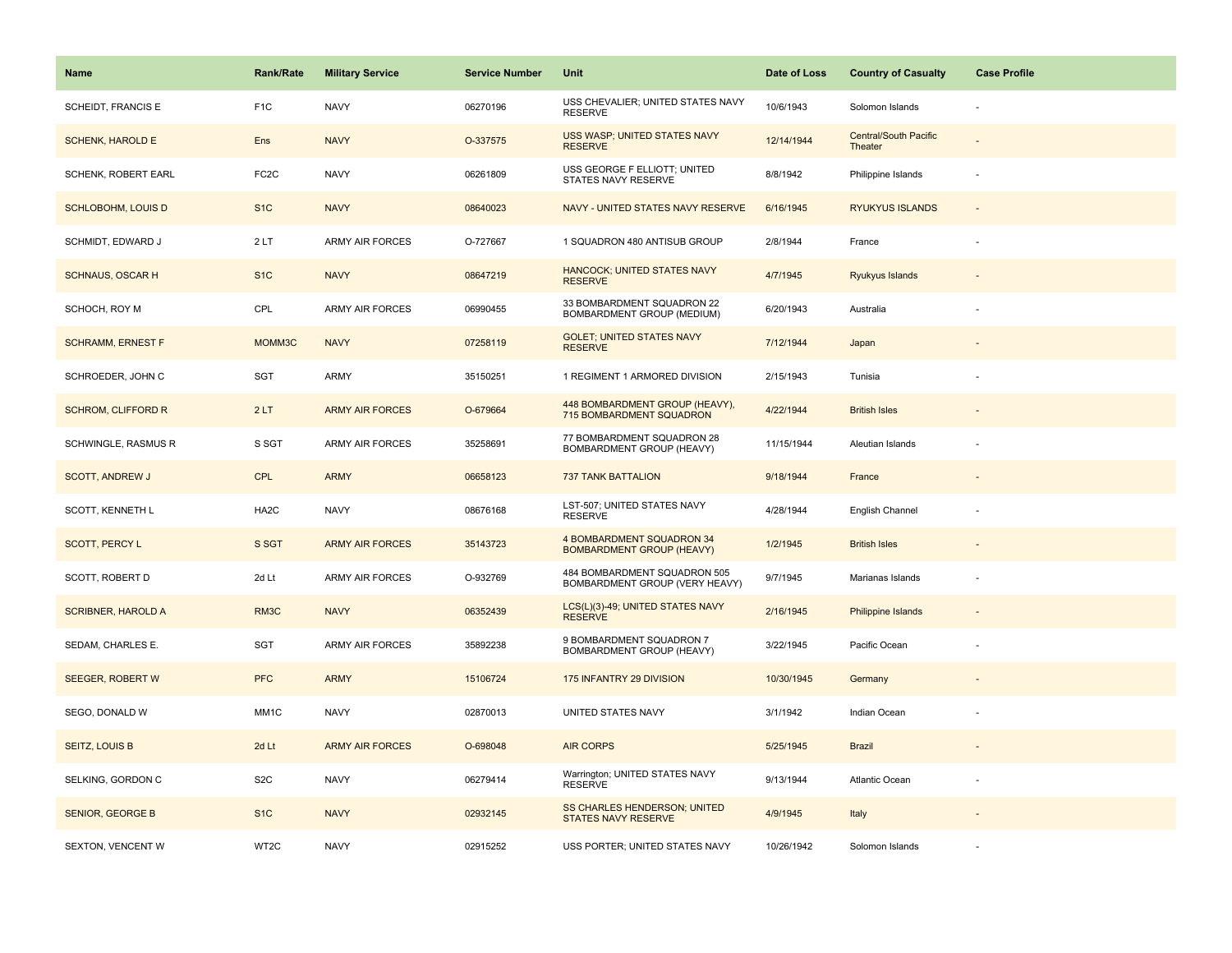| <b>Name</b>                | Rank/Rate         | <b>Military Service</b> | <b>Service Number</b> | Unit                                                             | Date of Loss | <b>Country of Casualty</b>     | <b>Case Profile</b>                                                 |
|----------------------------|-------------------|-------------------------|-----------------------|------------------------------------------------------------------|--------------|--------------------------------|---------------------------------------------------------------------|
| SHABOWSKI, TED P.          | S SGT             | <b>ARMY AIR FORCES</b>  | 35370264              | 823 BOMBARDMENT SQUADRON 38<br><b>BOMBARDMENT GROUP (MEDIUM)</b> | 1/21/1944    | <b>New Guinea</b>              |                                                                     |
| SHADE, GLEN L              | Ens               | <b>NAVY</b>             | O-361200              | UNITED STATES NAVY RESERVE                                       | 4/12/1945    | Japan                          |                                                                     |
| SHAFER, WILLIAM M          | 2LT               | <b>ARMY AIR FORCES</b>  | O-707118              | 412 BOMBARDMENT SQUADRON 95<br><b>BOMBARDMENT GROUP (HEAVY)</b>  | 6/14/1944    | North Sea or Tyrrhenian<br>Sea | https://dpaa.secure.force.com/dpaaProfile?id=<br>a0Jt000001ZYGgMEAX |
| SHAFFER, CHARLES R         | SGT               | <b>ARMY AIR FORCES</b>  | 12023591              | 32 PHOTO SQUADRON 5<br>RECONNAISSANCE GROUP                      | 4/20/1944    | Mediterranean Sea              |                                                                     |
| <b>SHAMPAY, JAMES E</b>    | <b>CPL</b>        | <b>ARMY AIR FORCES</b>  | 15098696              | 319 BOMBARDMENT SQUADRON 90<br><b>BOMBARDMENT GROUP (HEAVY)</b>  | 12/19/1943   | <b>New Guinea</b>              |                                                                     |
| SHANK, CHESTER L           | <b>PFC</b>        | <b>ARMY AIR FORCES</b>  | 35579271              | 32 PHOTO SQUADRON 5<br>RECONNAISSANCE GROUP                      | 4/20/1944    | Mediterranean Sea              |                                                                     |
| <b>SHANKLIN, EDGAR G</b>   | AMM3C             | <b>NAVY</b>             | 02919415              | <b>UNITED STATES NAVY</b>                                        | 1/5/1944     | Pacific Ocean                  |                                                                     |
| SHAUL, JACK M              | S <sub>2</sub> C  | <b>NAVY</b>             | 06267137              | UNITED STATES NAVY RESERVE                                       | 12/2/1942    | Atlantic Ocean                 |                                                                     |
| SHAUM, DONALD ROBERT       | S <sub>1</sub> C  | <b>NAVY</b>             | 03002345              | USS Nevada; UNITED STATES NAVY                                   | 12/7/1941    | Hawaiian Islands               | https://dpaa.secure.force.com/dpaaProfile?id=<br>a0Jt000000sFDfjEAG |
| SHEETS, MELVIN A           | FLT O             | <b>ARMY AIR FORCES</b>  | T-000056              | 97 FIGHTER SQUADRON 82 FIGHTER<br><b>GROUP</b>                   | 8/27/1943    | Italy                          |                                                                     |
| SHEETS, WILLIAM R          | S <sub>2</sub> C  | <b>NAVY</b>             | 07551444              | YMS-48; UNITED STATES NAVY                                       | 2/14/1945    | <b>Philippine Islands</b>      |                                                                     |
| SHEPHERD, RUSSELL E        | S SGT             | <b>ARMY AIR FORCES</b>  | 35140511              | 788 BOMBARDMENT SQUADRON 467<br>BOMBARDMENT GROUP (HEAVY)        | 2/17/1945    | North Sea or Tyrrhenian<br>Sea |                                                                     |
| SHERMAN, ORAL T            | S SGT             | <b>ARMY AIR FORCES</b>  | 15084316              | 565 BOMBARDMENT SQUADRON 389<br><b>BOMBARDMENT GROUP (HEAVY)</b> | 5/7/1944     | North Sea or Tyrrhenian<br>Sea |                                                                     |
| SHERON, ARTHUR LEE         | S <sub>1</sub> C  | <b>NAVY</b>             | 02915715              | Sims; UNITED STATES NAVY                                         | 5/7/1942     | Coral Sea                      |                                                                     |
| SHILLING, JOHN R           | <b>CPL</b>        | <b>ARMY</b>             | 35140911              | 351 INFANTRY 88 DIVISION                                         | 10/10/1944   | Italy                          |                                                                     |
| SHIPMAN, WILLIAM A         | Ens               | <b>NAVY</b>             | O-321280              | USS INDEPENDENCE; UNITED STATES<br>NAVY RESERVE                  | 8/23/1944    | Pacific Ocean                  |                                                                     |
| SHIREMAN, RAYMOND L        | MM <sub>1</sub> C | <b>NAVY</b>             | 02911083              | USS HOUSTON (CA-30); UNITED STATES<br><b>NAVY</b>                | 3/1/1942     | Java                           |                                                                     |
| SHORT, CHESTER A           | WT2C              | <b>NAVY</b>             | 02998895              | USS HOUSTON (CA-30); UNITED STATES<br><b>NAVY</b>                | 3/1/1942     | Java                           |                                                                     |
| <b>SHORT, CLYDE B</b>      | F <sub>1</sub> C  | <b>NAVY</b>             | 08638685              | COOPER; UNITED STATES NAVY<br><b>RESERVE</b>                     | 12/3/1944    | <b>Philippine Islands</b>      |                                                                     |
| SHREIBAK, JOHN ANDREW      | 2NDLT             | <b>MARINE CORPS</b>     | O-028381              | MARINE - UNITED STATES MARINE<br><b>CORPS</b>                    | 4/18/1944    | <b>NEW BRITAIN ISLAND</b>      | ÷,                                                                  |
| <b>SHRIVER, WARREN F</b>   | F <sub>1</sub> C  | <b>NAVY</b>             | 08654830              | <b>GAMBIER BAY; UNITED STATES NAVY</b><br><b>RESERVE</b>         | 10/25/1944   | <b>Philippine Sea</b>          |                                                                     |
| SHROCK, MONROE --          | TEC <sub>4</sub>  | ARMY                    | 33167449              | 353 QUARTERMASTER COMPANY                                        | 4/11/1943    | Pacific Ocean                  |                                                                     |
| <b>SIARKOWSKI, ERVIN E</b> | <b>PVT</b>        | <b>ARMY</b>             | 35542765              | HMT Rohna; 853 ENGINEERS BATTALION<br>(AVIATION)                 | 11/26/1943   | Mediterranean Sea              |                                                                     |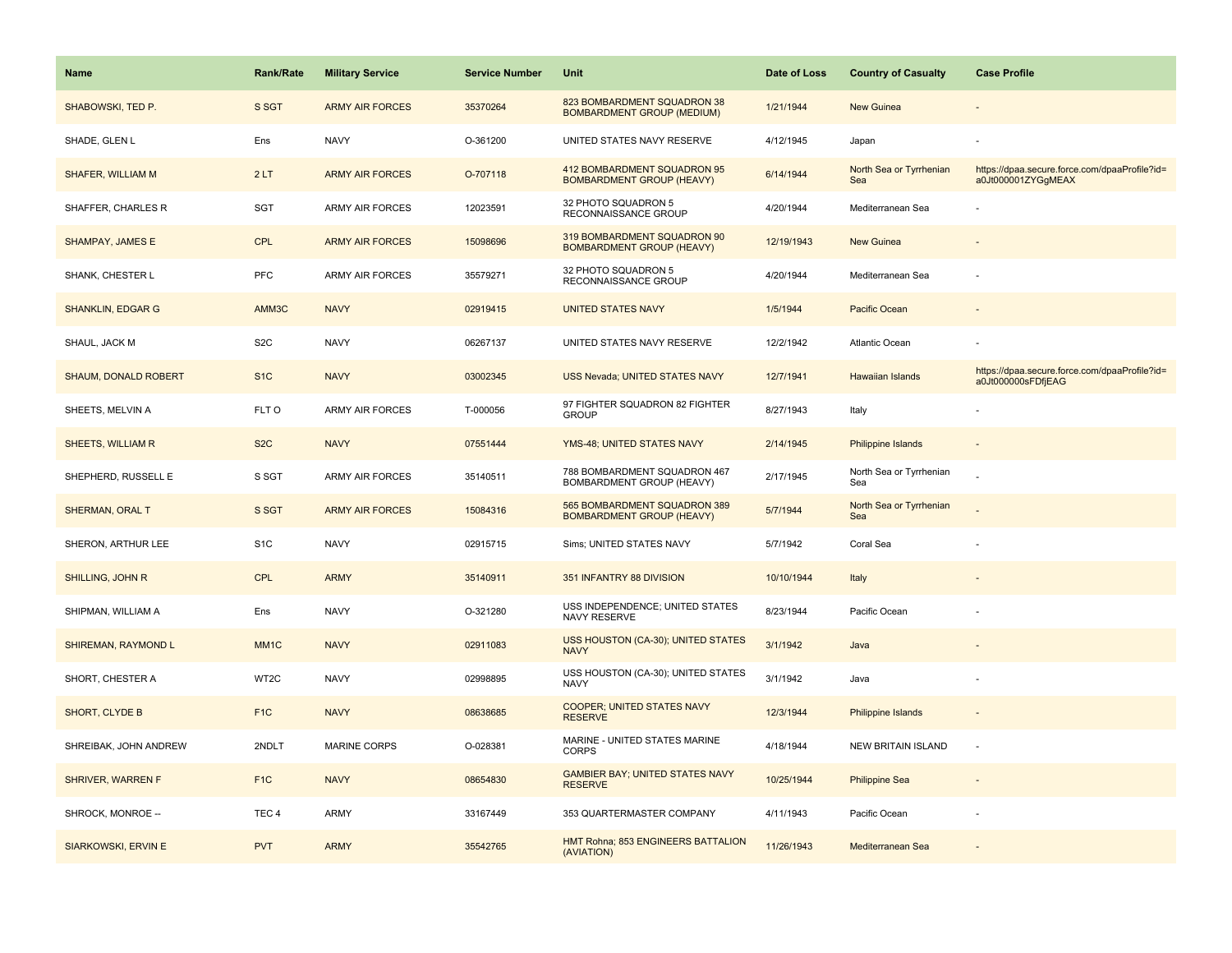| <b>Name</b>              | <b>Rank/Rate</b>  | <b>Military Service</b> | <b>Service Number</b> | Unit                                                                  | Date of Loss | <b>Country of Casualty</b> | <b>Case Profile</b>                                                 |
|--------------------------|-------------------|-------------------------|-----------------------|-----------------------------------------------------------------------|--------------|----------------------------|---------------------------------------------------------------------|
| SIDDALL, LAURENCE SCHIES | PFC               | <b>MARINE CORPS</b>     | 00550819              | MARINE - UNITED STATES MARINE<br><b>CORPS RESERVE</b>                 | 2/19/1945    | Bonin & Volcano Islands    |                                                                     |
| <b>SILCOCK, RICHARD</b>  | S <sub>1</sub> C  | <b>NAVY</b>             | 09555923              | NAVY - UNITED STATES NAVY RESERVE                                     | 3/26/1945    | <b>JAPAN</b>               | https://dpaa.secure.force.com/dpaaProfile?id=<br>a0Jt000001nzRkKEAU |
| SIMKINS, LESTER CYRIL    | <b>PFC</b>        | <b>MARINE CORPS</b>     | 00406170              | MARINE - UNITED STATES MARINE<br><b>CORPS</b>                         | 2/7/1943     | New Hebrides               |                                                                     |
| SIMPSON, JAMES R         | S <sub>2</sub> C  | <b>NAVY</b>             | 02934748              | NAVY - UNITED STATES NAVY RESERVE                                     | 2/11/1945    | <b>PHILIPPINE SEA</b>      |                                                                     |
| SIMS, GRADY A            | S <sub>1</sub> C  | <b>NAVY</b>             | 02934870              | SC-744; UNITED STATES NAVY<br><b>RESERVE</b>                          | 11/27/1944   | Philippine Islands         |                                                                     |
| <b>SINK, ROBERT D</b>    | S <sub>1</sub> C  | <b>NAVY</b>             | 06271878              | <b>SS ATLANTIC SUN; UNITED STATES</b><br><b>NAVY RESERVE</b>          | 2/15/1943    | Newfoundland               |                                                                     |
| SISSON, LEWIS L          | CAPTAIN           | <b>ARMY AIR FORCES</b>  | O-355012              | 58 FIGHTER SQUADRON 33 FIGHTER<br><b>GROUP</b>                        | 3/25/1945    | Burma                      |                                                                     |
| <b>SKAGGS, RALPH L</b>   | SK <sub>2</sub> C | <b>NAVY</b>             | 08639582              | <b>GAMBIER BAY; UNITED STATES NAVY</b><br><b>RESERVE</b>              | 10/25/1944   | <b>Philippine Sea</b>      |                                                                     |
| SLAMKOWSKI, BARNEY X.    | 1st Lt            | <b>ARMY AIR FORCES</b>  | O-1696676             | ARMY AIR FORCE                                                        | 1/18/1944    | Burma                      |                                                                     |
| <b>SLATER, EDWARD E</b>  | S <sub>1</sub> C  | <b>NAVY</b>             | 08650330              | Morrison; UNITED STATES NAVY<br><b>RESERVE</b>                        | 5/4/1945     | Ryukyus Islands            |                                                                     |
| SLEASE, JACK H           | S <sub>1</sub> C  | <b>NAVY</b>             | 09558249              | UNITED STATES NAVY RESERVE                                            | 3/29/1945    | Ryukyus Islands            |                                                                     |
| SLOAN, GODFREY H         | S SGT             | <b>ARMY AIR FORCES</b>  | 15063404              | 398 BOMBARDMENT SQUADRON 504<br><b>BOMBARDMENT GROUP (VERY HEAVY)</b> | 2/10/1945    | Marianas Islands           |                                                                     |
| SLOCUM, JOHN-            | ARM2C             | <b>NAVY</b>             | 06103833              | UNITED STATES NAVY RESERVE                                            | 7/1/1944     | Hawaiian Islands           |                                                                     |
| <b>SLOCUM, ROBERT K</b>  | S SGT             | <b>ARMY AIR FORCES</b>  | 35539779              | 429 BOMBARDMENT SQUADRON 2<br><b>BOMBARDMENT GROUP (HEAVY)</b>        | 2/4/1944     | Mediterranean Sea          |                                                                     |
| SMALLEY, CHARLES W       | PVT               | <b>ARMY</b>             | 35142760              | 141 INFANTRY 36 DIVISION                                              | 8/25/1944    | France                     |                                                                     |
| SMART, WILLIAM --        | MM <sub>2</sub> C | <b>NAVY</b>             | 06260327              | USS QUINCY; UNITED STATES NAVY<br><b>RESERVE</b>                      | 8/9/1942     | Solomon Islands            |                                                                     |
| SMITH, ALBERT A          | 1LT               | <b>ARMY</b>             | O-1304132             | 120 INFANTRY 30 DIVISION                                              | 8/7/1944     | France                     |                                                                     |
| <b>SMITH, DENNIS M</b>   | <b>CPL</b>        | <b>ARMY AIR FORCES</b>  | 15080079              | 32 PHOTO SQUADRON 5<br><b>RECONNAISSANCE GROUP</b>                    | 4/20/1944    | Mediterranean Sea          |                                                                     |
| SMITH, EDWARD J          | S <sub>1</sub> C  | <b>NAVY</b>             | 06275731              | UNITED STATES NAVY RESERVE                                            | 4/11/1943    | North Atlantic Ocean       | ÷,                                                                  |
| SMITH, GEORGE W          | 1st Lt            | <b>ARMY AIR FORCES</b>  | O-374301              | 42 BOMBARDMENT SQUADRON 11<br><b>BOMBARDMENT GROUP (HEAVY)</b>        | 12/21/1943   | <b>Marshall Islands</b>    |                                                                     |
| SMITH, GERALD OWEN       | SK <sub>1</sub> C | <b>NAVY</b>             | 02914710              | USS Tennessee; UNITED STATES NAVY                                     | 12/7/1941    | Hawaiian Islands           | ÷,                                                                  |
| SMITH, GLENN WESLEY      | S <sub>2</sub> C  | <b>NAVY</b>             | 03687102              | Neosho; UNITED STATES NAVY                                            | 5/7/1942     | <b>Coral Sea</b>           |                                                                     |
| SMITH, HERBERT AUSTIN    | MUS1C             | <b>NAVY</b>             | 02911956              | USS WASP; UNITED STATES NAVY                                          | 9/15/1942    | Pacific Ocean              |                                                                     |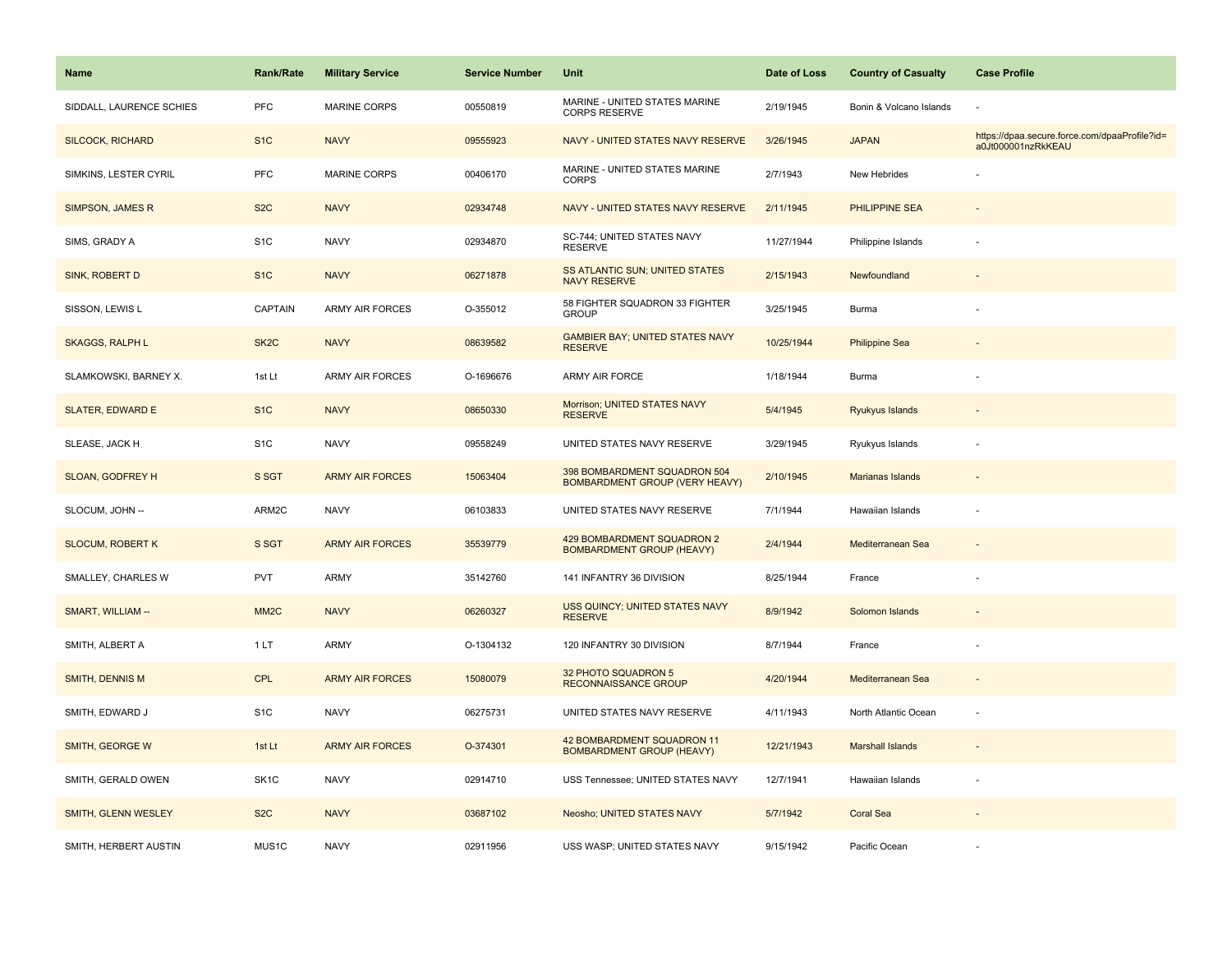| <b>Name</b>               | <b>Rank/Rate</b>  | <b>Military Service</b> | <b>Service Number</b> | Unit                                                             | Date of Loss | <b>Country of Casualty</b>                     | <b>Case Profile</b>                                                 |
|---------------------------|-------------------|-------------------------|-----------------------|------------------------------------------------------------------|--------------|------------------------------------------------|---------------------------------------------------------------------|
| SMITH, HERBERT L          | <b>CPL</b>        | <b>ARMY</b>             | 35146868              | KYLE V JOHNSON; 1896 ENGINEERS<br><b>BATTALION (AVIATION)</b>    | 1/12/1945    | China Seas                                     |                                                                     |
| SMITH, HOWARD ALONZO      | S SGT             | <b>ARMY AIR FORCES</b>  | 15083812              | 84 BOMBARDMENT SQUADRON 47<br>BOMBARDMENT GROUP (LIGHT)          | 7/3/1943     | Sicily                                         |                                                                     |
| <b>SMITH, HOWARD B</b>    | <b>CFC</b>        | <b>NAVY</b>             | 02794187              | <b>NAVY - UNITED STATES NAVY</b>                                 | 10/24/1944   | <b>CENTRAL/SOUTH</b><br><b>PACIFIC THEATER</b> |                                                                     |
| SMITH, MONFRED L          | <b>PVT</b>        | ARMY                    | 35249695              | 315 INFANTRY 79 DIVISION                                         | 10/20/1944   | France                                         |                                                                     |
| SMITH, RICHARD --         | Ens               | <b>NAVY</b>             | O-460558              | UNITED STATES NAVY RESERVE                                       | 10/15/1946   | Cuba                                           |                                                                     |
| SMITH, ROBERT G           | <b>LTJG</b>       | <b>NAVY</b>             | O-278285              | USS LEXINGTON; UNITED STATES NAVY<br><b>RESERVE</b>              | 11/5/1944    | Philippine Islands                             |                                                                     |
| SMITH, ROBERT H           | 1st Lt            | <b>ARMY AIR FORCES</b>  | O-667445              | 72 BOMBARDMENT SQUADRON 5<br><b>BOMBARDMENT GROUP (HEAVY)</b>    | 4/2/1944     | Solomon Islands                                |                                                                     |
| SMITH, ROBERT LEWIS       | PFC               | MARINE CORPS            | 00356283              | MARINE - UNITED STATES MARINE<br><b>CORPS</b>                    | 1/9/1943     | Solomon Islands                                |                                                                     |
| SMITH, ROBERT LLOYD       | S <sub>2</sub> C  | <b>NAVY</b>             | 06263234              | USS ASTORIA; UNITED STATES NAVY<br><b>RESERVE</b>                | 8/9/1942     | Solomon Islands                                |                                                                     |
| SNOOK, EDWIN D            | SM3C              | COAST GUARD             | 00635454              | COAST GUARD - UNITED STATES<br><b>COAST GUARD</b>                | 3/9/1944     | Atlantic Ocean                                 |                                                                     |
| SNOVER, MAHLON E          | <b>T SGT</b>      | <b>ARMY AIR FORCES</b>  | 39164266              | 368 BOMBARDMENT SQUADRON 306<br><b>BOMBARDMENT GROUP (HEAVY)</b> | 3/4/1943     | North Sea or Tyrrhenian<br>Sea                 |                                                                     |
| SNOW, LOWELL I            | AMM <sub>2c</sub> | <b>NAVY</b>             | 6262833               | UNITED STATES NAVY RESERVE                                       | 1/10/1944    | New Guinea                                     |                                                                     |
| SNYDER, JAMES O           | <b>SGT</b>        | <b>ARMY AIR FORCES</b>  | 15099660              | 700 BOMBARDMENT SQUADRON 445<br><b>BOMBARDMENT GROUP (HEAVY)</b> | 6/21/1944    | <b>Baltic Sea</b>                              |                                                                     |
| SNYDER, ROBERT H.         | CAPT              | <b>ARMY AIR FORCES</b>  | O-790049              | 28 SQUADRON 60 TROOP CARRIER<br><b>GROUP</b>                     | 6/21/1944    | Libya                                          |                                                                     |
| SNYDER, ROYAL R           | <b>LTJG</b>       | <b>NAVY</b>             | O-242320              | JOHNSTON; UNITED STATES NAVY<br><b>RESERVE</b>                   | 10/25/1944   | <b>Philippine Sea</b>                          |                                                                     |
| SOJKA, DONALD B           | <b>PVT</b>        | ARMY                    | 35152917              | 67 REGIMENT 2 ARMORED DIVISION                                   | 2/28/1945    | Germany                                        |                                                                     |
| <b>SOLOFF, MILTON H</b>   | S SGT             | <b>ARMY AIR FORCES</b>  | 35154856              | 779 BOMBARDMENT SQUADRON 464<br><b>BOMBARDMENT GROUP (HEAVY)</b> | 11/15/1944   | <b>Adriatic Sea</b>                            |                                                                     |
| SOMERS, JAMES H           | <b>SGT</b>        | <b>ARMY AIR FORCES</b>  | 35583014              | 602 BOMBARDMENT SQUADRON 398<br>BOMBARDMENT GROUP (HEAVY)        | 9/12/1944    | Iceland                                        |                                                                     |
| <b>SORTWELL, GEORGE H</b> | CPL               | <b>ARMY AIR FORCES</b>  | 35567877              | HMT Rohna; 322 FIGHTER CONTROL<br><b>SQUADRON</b>                | 11/26/1943   | Mediterranean Sea                              |                                                                     |
| SOSIN, LOUIS A            | 2d Lt             | <b>ARMY AIR FORCES</b>  | O-702854              | 32 FIGHTER SQUADRON                                              | 4/7/1944     | Panama                                         |                                                                     |
| SPANGLER, DONALD H        | <b>LTJG</b>       | <b>NAVY</b>             | O-123579              | NAVY - UNITED STATES NAVY                                        | 11/13/1942   | <b>SOLOMON ISLANDS</b>                         |                                                                     |
| SPAULDING, ELLSWORTH M.   | <b>PFC</b>        | ARMY AIR FORCES         | 35498725              | 1327 ARMY AIR FORCE BASE UNIT                                    | 5/3/1945     |                                                | https://dpaa.secure.force.com/dpaaProfile?id=<br>a0Jt0000000LIR3EAK |
| SPEISER, WALTER C         | Ens               | <b>NAVY</b>             | O-159891              | UNITED STATES NAVY RESERVE                                       | 12/8/1942    | <b>Atlantic Ocean</b>                          |                                                                     |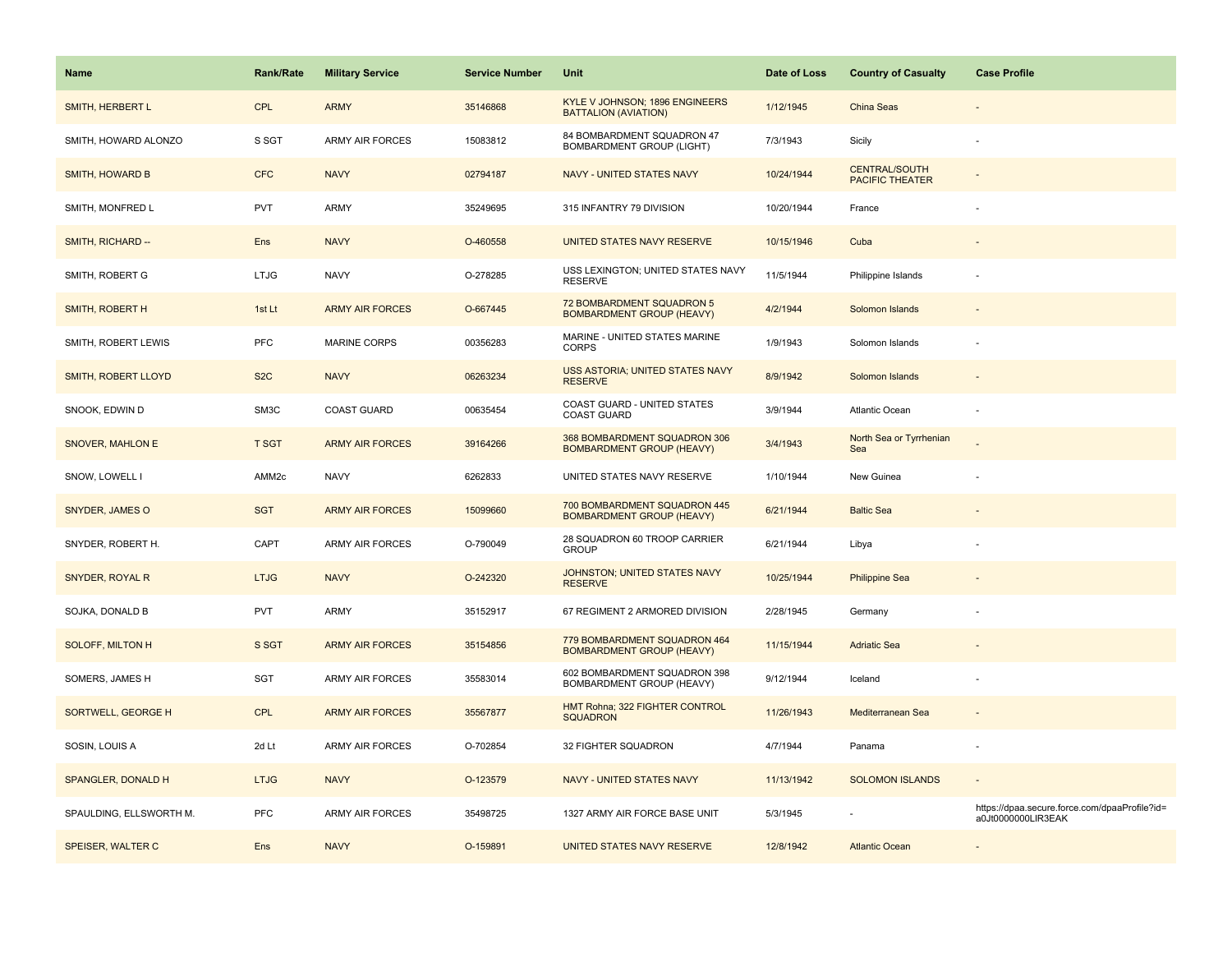| Name                        | <b>Rank/Rate</b>  | <b>Military Service</b> | <b>Service Number</b> | Unit                                                             | Date of Loss | <b>Country of Casualty</b>              | <b>Case Profile</b>                                                 |
|-----------------------------|-------------------|-------------------------|-----------------------|------------------------------------------------------------------|--------------|-----------------------------------------|---------------------------------------------------------------------|
| SPICE, NELSON --            | MOMM3C            | <b>NAVY</b>             | 06274821              | HARDER; UNITED STATES NAVY<br><b>RESERVE</b>                     | 8/24/1944    | Philippine Islands                      |                                                                     |
| SPITLER, JAMES A            | 2d Lt             | <b>ARMY AIR FORCES</b>  | O-758876              | 35 FIGHTER SQUADRON 8 FIGHTER<br><b>GROUP</b>                    | 11/1/1944    | Philippine Islands                      |                                                                     |
| SPORK, CHARLES --           | Pvt               | <b>ARMY AIR FORCES</b>  | R-1019262             | 2 OBSERVATION SQUADRON                                           | 5/31/1942    | Philippine Islands                      | https://dpaa.secure.force.com/dpaaProfile?id=<br>a0Jt000001ntCpeEAE |
| STAHL, GEORGE B             | CPL               | <b>ARMY</b>             | 35152079              | 13 REGIMENT 1 ARMORED DIVISION                                   | 6/3/1944     | Italy                                   |                                                                     |
| STALLINGS, ROBERT L         | 1 LT              | ARMY AIR FORCES         | O-443048              | 335 FIGHTER SQUADRON 4 FIGHTER<br><b>GROUP</b>                   | 1/17/1945    | North Sea or Tyrrhenian<br>Sea          |                                                                     |
| STAMBAUGH, WILLIAM A        | <b>CY</b>         | <b>NAVY</b>             | 02996548              | ARISAN MARU; UNITED STATES NAVY                                  | 10/24/1944   | <b>Central/South Pacific</b><br>Theater |                                                                     |
| STANTON, DALE D.            | <b>PVT</b>        | ARMY                    | 35899264              | 351 INFANTRY 88 DIVISION                                         | 10/31/1945   | Italy                                   |                                                                     |
| <b>STAPLETON, RICHARD D</b> | S SGT             | <b>ARMY</b>             | 15374089              | <b>AIR CORPS</b>                                                 | 2/26/1944    | Pacific Ocean                           |                                                                     |
| STATER, JOHN E              | PFC               | ARMY                    | 35251093              | ARMY - 128 INFANTRY 32 DIVISION                                  | 11/28/1942   | <b>NEW GUINEA</b>                       |                                                                     |
| STAUB, FRED L               | 2LT               | <b>ARMY AIR FORCES</b>  | O-690870              | 754 BOMBARDMENT SQUADRON 458<br><b>BOMBARDMENT GROUP (HEAVY)</b> | 7/7/1944     | Germany                                 |                                                                     |
| STAUTER, WILLIAM C          | 1st Lt            | ARMY AIR FORCES         | O-421136              | 40 FIGHTER SQUADRON 35 FIGHTER<br><b>GROUP</b>                   | 6/26/1943    | New Guinea                              |                                                                     |
| <b>STEFFE, MERLIN M</b>     | FC3C              | <b>NAVY</b>             | 03000203              | USS MONSSEN; UNITED STATES NAVY                                  | 11/13/1942   | Solomon Islands                         |                                                                     |
| STEINSBERGER, C E           | 2d Lt             | <b>ARMY AIR FORCES</b>  | O-705086              | 20 COMBAT MAP SQUADRON 6 PHOTO<br>RECONNAISSANCE GROUP           | 1/11/1945    |                                         |                                                                     |
| <b>STEPP, BILLIE</b>        | S <sub>2</sub> C  | <b>NAVY</b>             | 08653756              | NAVY - UNITED STATES NAVY RESERVE                                | 10/24/1944   | PHILIPPINE SEA                          |                                                                     |
| STERNBERGER, ROBERT G       | Y3C               | <b>NAVY</b>             | 08749463              | NAVY - UNITED STATES NAVY RESERVE                                | 4/12/1945    | CHINA SEAS                              |                                                                     |
| STEVENS, ROSCOE C           | <b>CCM</b>        | <b>NAVY</b>             | 02907794              | <b>UNITED STATES NAVY</b>                                        | 3/1/1942     | Indian Ocean                            |                                                                     |
| STEVENS, WAYNE A            | MM <sub>2</sub> C | <b>NAVY</b>             | 06267370              | Indianapolis; UNITED STATES NAVY<br><b>RESERVE</b>               | 7/30/1945    | Philippine Sea                          | https://dpaa.secure.force.com/dpaaProfile?id=<br>a0Jt0000000XmgNEAS |
| <b>STEWART, CHARLES R</b>   | ARM2C             | <b>NAVY</b>             | 06263000              | USS COWPENS (CVL-25); UNITED<br><b>STATES NAVY RESERVE</b>       | 11/13/1944   | <b>Philippine Sea</b>                   |                                                                     |
| STEWART, ORVAL LEE          | EM3C              | <b>NAVY</b>             | 02915896              | UNITED STATES NAVY                                               | 12/13/1941   | Alaska                                  |                                                                     |
| <b>STILL, WALTER G</b>      | <b>CAPT</b>       | <b>ARMY</b>             | O-355423              | ARMY - 63 INFANTRY 6 DIVISION                                    | 4/24/1944    | <b>NEW GUINEA</b>                       |                                                                     |
| STILLSON, IRVIN --          | S SGT             | ARMY AIR FORCES         | 15334419              | 515 BOMBARDMENT SQUADRON 376<br>BOMBARDMENT GROUP (HEAVY)        | 2/12/1944    | North Sea or Tyrrhenian<br>Sea          |                                                                     |
| <b>STITT, CLARENCE J</b>    | S <sub>1C</sub>   | <b>NAVY</b>             | 06271117              | LUCE; UNITED STATES NAVY RESERVE                                 | 5/4/1945     | China Seas                              |                                                                     |
| STOCKHOLM, DENNIS M         | PFC               | ARMY                    | 35559484              | 513 PARACHUTE INFANTRY 17<br>AIRBORNE DIVISION                   | 2/4/1945     | Germany                                 |                                                                     |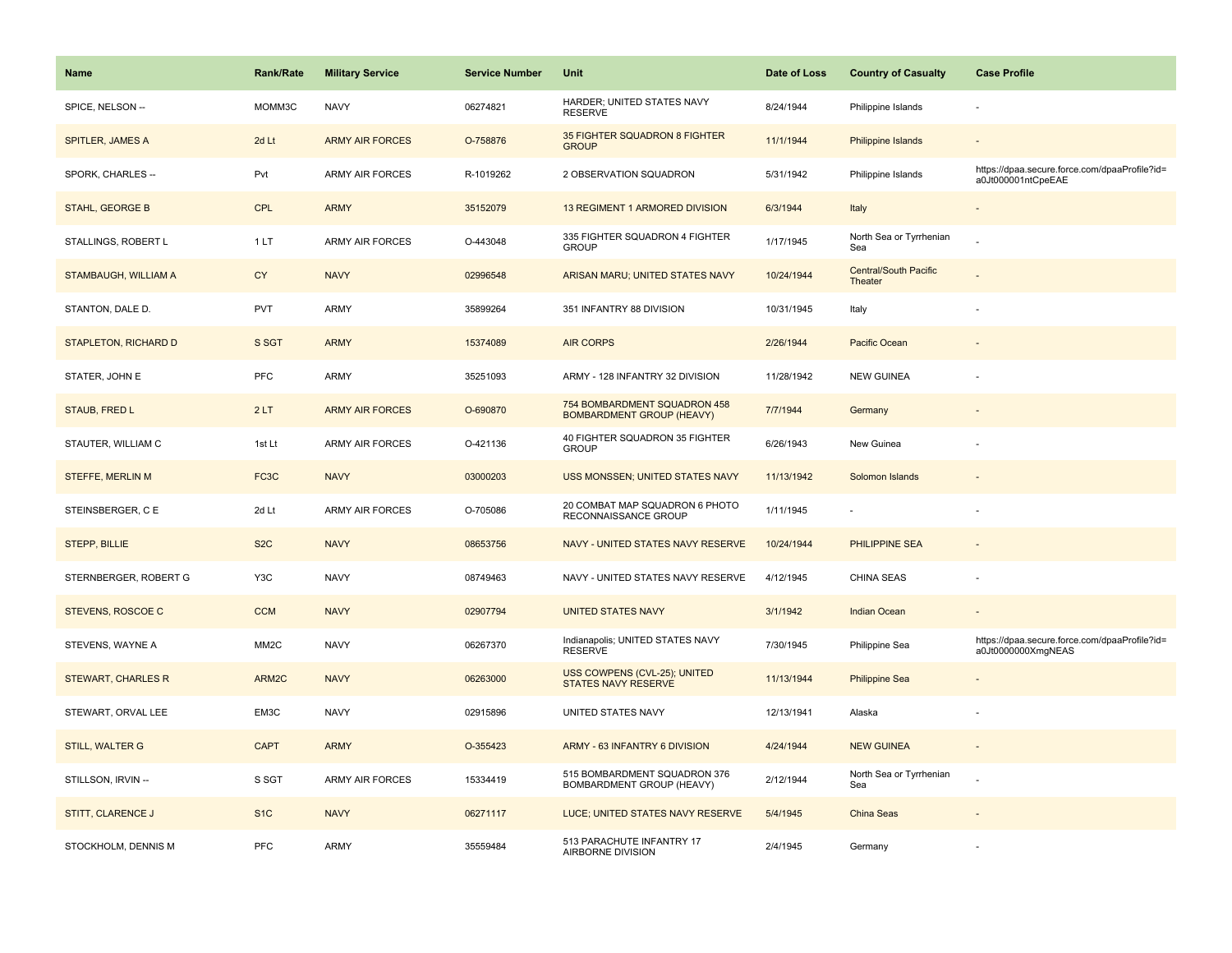| <b>Name</b>                   | <b>Rank/Rate</b>  | <b>Military Service</b> | <b>Service Number</b> | Unit                                                              | Date of Loss | <b>Country of Casualty</b>             | <b>Case Profile</b>                                                 |
|-------------------------------|-------------------|-------------------------|-----------------------|-------------------------------------------------------------------|--------------|----------------------------------------|---------------------------------------------------------------------|
| <b>STOCKTON, LORAIN H</b>     | 1st Lt            | <b>ARMY AIR FORCES</b>  | O-431062              | <b>HEADQUARTERS 1 MAP GROUP</b>                                   | 4/9/1942     | Caribbean Sea                          |                                                                     |
| STODDARD, HERBERT J           | EM2C              | <b>NAVY</b>             | 07262032              | Swerve; UNITED STATES NAVY<br><b>RESERVE</b>                      | 7/9/1944     | North or Tyrrhenian Seas               |                                                                     |
| <b>STOLLER, JAMES W</b>       | Y <sub>3</sub> C  | <b>NAVY</b>             | 06100355              | Langley; UNITED STATES NAVY<br><b>RESERVE</b>                     | 3/1/1942     | <b>Indian Ocean</b>                    |                                                                     |
| STOM, FRANKLIN J              | 1st Lt            | <b>ARMY AIR FORCES</b>  | O-685137              | 490 BOMBARDMENT SQUADRON 7<br>BOMBARDMENT GROUP (MEDIUM)          | 11/30/1944   | Burma                                  |                                                                     |
| <b>STORY, LEONARD K</b>       | <b>PVT</b>        | <b>ARMY</b>             | 35356955              | <b>MEDICAL DEPARTMENT</b>                                         | 11/1/1942    | African/Med/Middle<br>Eastern At Large |                                                                     |
| STOUT, JOHN F.                | S SGT             | <b>ARMY AIR FORCES</b>  | 15085447              | 759 BOMBARDMENT SQUADRON 459<br>BOMBARDMENT GROUP (HEAVY)         | 3/3/1944     | North Sea or Tyrrhenian<br>Sea         |                                                                     |
| STOWELL, AUBREY L             | 2d Lt             | <b>ARMY AIR FORCES</b>  | O-713241              | 501 BOMBARDMENT SQUADRON 345<br><b>BOMBARDMENT GROUP (MEDIUM)</b> | 4/28/1945    | French Indochina                       |                                                                     |
| STRACK, FREDERICK I           | <b>PFC</b>        | <b>ARMY AIR FORCES</b>  | 15098518              | 32 PHOTO SQUADRON 5<br>RECONNAISSANCE GROUP                       | 4/20/1944    | Mediterranean Sea                      |                                                                     |
| <b>STRANGE, CHARLES ORVAL</b> | F <sub>2</sub> C  | <b>NAVY</b>             | 02874501              | <b>USS Arizona: UNITED STATES NAVY</b>                            | 12/7/1941    | <b>Hawaiian Islands</b>                | https://dpaa.secure.force.com/dpaaProfile?id=<br>a0Jt00000004oplEAA |
| STRASEMEIER, W R              | S SGT             | <b>ARMY AIR FORCES</b>  | 15103012              | 565 BOMBARDMENT SQUADRON 389<br>BOMBARDMENT GROUP (HEAVY)         | 10/1/1943    | Austria                                |                                                                     |
| STRATTON, JOHN RAYMOND        | S <sub>1</sub> C  | <b>NAVY</b>             | 02916572              | <b>USS Arizona; UNITED STATES NAVY</b>                            | 12/7/1941    | <b>Hawaiian Islands</b>                | https://dpaa.secure.force.com/dpaaProfile?id=<br>a0Jt00000004ppXEAQ |
| STREICH, ALLEN C              | RM <sub>2</sub> C | <b>NAVY</b>             | 07255640              | NAVY - UNITED STATES NAVY RESERVE                                 | 7/30/1945    | PHILIPPINE SEA                         | https://dpaa.secure.force.com/dpaaProfile?id=<br>a0Jt0000000XmVeEAK |
| <b>STRICKLER, DUDLEY G</b>    | Maj               | <b>ARMY</b>             | O-016898              | <b>45 INFANTRY REGIMENT (PHILIPPINE</b><br>SCOUT)                 | 2/8/1942     | Philippine Islands                     |                                                                     |
| STRINGER, JAMES V             | MOMM2C            | <b>NAVY</b>             | 06262042              | Skill; UNITED STATES NAVY RESERVE                                 | 9/25/1943    | North or Tyrrhenian Seas               | $\sim$                                                              |
| <b>STRINGER, MAURICE E</b>    | S <sub>1C</sub>   | <b>NAVY</b>             | 06276270              | UNITED STATES NAVY RESERVE                                        | 3/17/1943    | <b>Atlantic Ocean</b>                  |                                                                     |
| STROUD, CHARLES F             | <b>PVT</b>        | <b>ARMY</b>             | 35251408              | 126 INFANTRY 32 DIVISION                                          | 11/26/1942   | New Guinea                             |                                                                     |
| <b>STROUD, MARVIN R</b>       | <b>PVT</b>        | <b>ARMY</b>             | 15081807              | <b>ARMY - 31 INFANTRY REGIMENT</b>                                | 7/19/1942    | PHILIPPINE ISLANDS                     | https://dpaa.secure.force.com/dpaaProfile?id=<br>a0Jt0000000XkCVEA0 |
| STRUBLE, EDWIN C              | PFC               | <b>ARMY</b>             | 35160653              | ARISAN MARU; 803 ENGINEERS<br><b>BATTALION (AVIATION)</b>         | 10/24/1944   | China Seas                             |                                                                     |
| STUDEBAKER, WILLIAM E         | S SGT             | <b>ARMY AIR FORCES</b>  | 15334980              | 348 BOMBARDMENT SQUADRON 99<br><b>BOMBARDMENT GROUP (HEAVY)</b>   | 1/20/1945    | Italy                                  |                                                                     |
| SUDOVICH, MIKE                | BM1C              | <b>NAVY</b>             | 06101595              | NAVY - UNITED STATES NAVY RESERVE                                 | 11/10/1944   | ADMIRALTY ISLANDS                      | https://dpaa.secure.force.com/dpaaProfile?id=<br>a0Jt0000000XhK2EAK |
| SUITER, HOLLIS H              | SM <sub>3</sub> C | <b>NAVY</b>             | 06262847              | UNITED STATES NAVY RESERVE                                        | 8/18/1943    | North Atlantic Ocean                   |                                                                     |
| SUMNER, WILLIAM J             | Ens               | <b>NAVY</b>             | O-390559              | OMMANEY BAY; UNITED STATES NAVY<br><b>RESERVE</b>                 | 1/4/1945     | Philippine Islands                     |                                                                     |
| SUMSER, CLYDE STANLEY         | S <sub>2</sub> C  | <b>NAVY</b>             | 06120689              | UNITED STATES NAVY RESERVE                                        | 10/19/1942   | North Atlantic Ocean                   |                                                                     |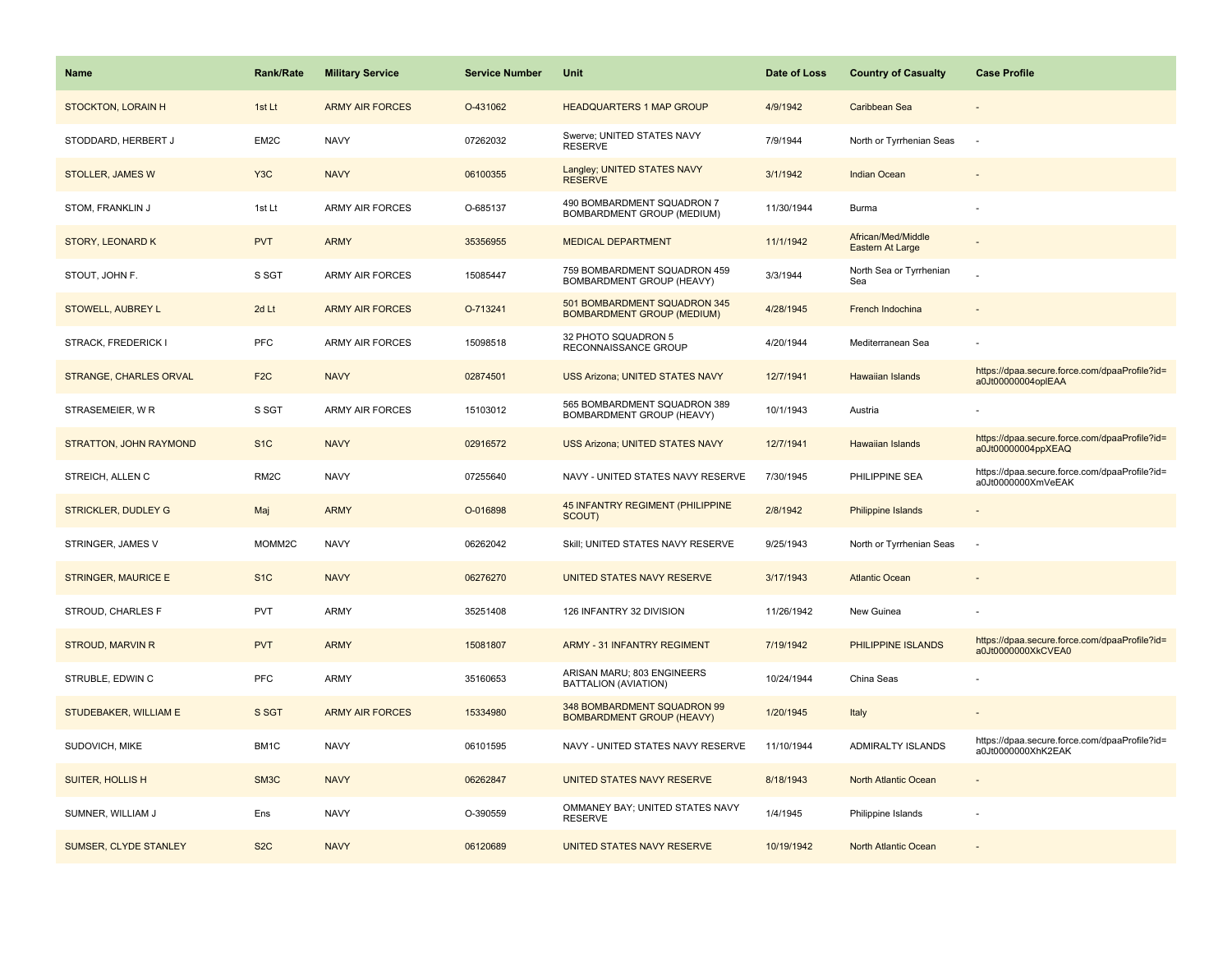| <b>Name</b>                       | <b>Rank/Rate</b>  | <b>Military Service</b> | <b>Service Number</b> | Unit                                                             | Date of Loss | <b>Country of Casualty</b>       | <b>Case Profile</b>                                                 |
|-----------------------------------|-------------------|-------------------------|-----------------------|------------------------------------------------------------------|--------------|----------------------------------|---------------------------------------------------------------------|
| SUTTON, GARLAND A                 | S <sub>1</sub> C  | <b>NAVY</b>             | 06266585              | <b>USAT DORCHESTER; UNITED STATES</b><br>NAVY RESERVE            | 2/3/1943     | Greenland                        |                                                                     |
| SWAIN, EUGENE C                   | <b>T SGT</b>      | <b>ARMY AIR FORCES</b>  | 35142152              | 31 BOMBARDMENT SQUADRON 5<br><b>BOMBARDMENT GROUP (HEAVY)</b>    | 3/7/1945     | Morotai, Ceram, Amboina          | $\sim$                                                              |
| SWANK, DONALD M                   | <b>PVT</b>        | <b>ARMY AIR FORCES</b>  | 35348324              | HEADQUARTERS SQUADRON 52 AIR<br><b>SERVICES GROUP</b>            | 6/14/1944    | India                            |                                                                     |
| SWANSON, CARL J                   | F <sub>1c</sub>   | <b>NAVY</b>             | 08645823              | USS SALUTE; UNITED STATES NAVY<br><b>RESERVE</b>                 | 6/8/1945     | <b>Brunei Bay</b>                |                                                                     |
| SWANSON, LEONARD E                | Ens               | <b>NAVY</b>             | O-176572              | UNITED STATES NAVY RESERVE                                       | 11/15/1943   | Gilbert Islands                  |                                                                     |
| <b>SWEENEY, FRANK THOMAS</b>      | 2dLt              | <b>MARINE CORPS</b>     | O-030640              | UNITED STATES MARINE CORP                                        | 10/31/1944   | $\overline{\phantom{a}}$         |                                                                     |
| SWENTZEL, LAWRENCE M              | F <sub>2</sub> C  | <b>NAVY</b>             | 08512273              | TROUT; UNITED STATES NAVY<br><b>RESERVE</b>                      | 2/29/1944    | Philippine Sea                   |                                                                     |
| <b>SYMONS, LOWELL E</b>           | M Sgt             | <b>ARMY AIR FORCES</b>  | 6668566               | 23 BOMBARDMENT SQUADRON 5<br><b>BOMBARDMENT GROUP (HEAVY)</b>    | 7/27/1943    | Solomon Islands                  |                                                                     |
| TABERSKI, ROBERT L                | T SGT             | ARMY AIR FORCES         | 35259464              | 424 BOMBARDMENT SQUADRON 307<br>BOMBARDMENT GROUP (HEAVY)        | 3/29/1944    | Caroline Islands                 |                                                                     |
| <b>TAGLIARENI, FRANCIS ANDREW</b> | MM <sub>2</sub>   | <b>NAVY</b>             | 2915128               | BITTERN; UNITED STATES NAVY                                      | 5/6/1942     | Philippine Islands               |                                                                     |
| <b>TAYLOR, FRANCIS M</b>          | Ens               | <b>NAVY</b>             | O-382408              | USS LEXINGTON (CV-16); UNITED<br>STATES NAVY RESERVE             | 6/15/1945    | Central/South Pacific<br>Theater |                                                                     |
| <b>TAYLOR, HAROLD F</b>           | EM3C              | <b>NAVY</b>             | 02917489              | TROUT; UNITED STATES NAVY                                        | 2/29/1944    | <b>Philippine Sea</b>            |                                                                     |
| TAYLOR, HARRY THEODORE            | GM <sub>2</sub> C | <b>NAVY</b>             | 02915231              | USS Arizona; UNITED STATES NAVY                                  | 12/7/1941    | Hawaiian Islands                 | https://dpaa.secure.force.com/dpaaProfile?id=<br>a0Jt0000000BSuJEAW |
| TEAL, LLOYD R                     | S <sub>1C</sub>   | <b>NAVY</b>             | 02918174              | <b>UNITED STATES NAVY</b>                                        | 10/6/1943    | Solomon Islands                  |                                                                     |
| TEARNEY, JAMES E                  | <b>LTJG</b>       | <b>NAVY</b>             | O-095571              | UNITED STATES NAVY RESERVE                                       | 8/25/1942    | Alaska                           |                                                                     |
| TEETER, LV                        | Lt Col            | <b>ARMY AIR FORCES</b>  | O-406341              | 76 FIGHTER SQUADRON 23 FIGHTER<br><b>GROUP</b>                   | 6/3/1945     | China                            |                                                                     |
| TERRY, ROBERT W                   | S <sub>2</sub> C  | <b>NAVY</b>             | 02940134              | NAVY - UNITED STATES NAVY RESERVE                                | 7/30/1945    | PHILIPPINE SEA                   | https://dpaa.secure.force.com/dpaaProfile?id=<br>a0Jt0000000XmSVEA0 |
| THOMAS, CARL W                    | S SGT             | <b>ARMY AIR FORCES</b>  | 15086070              | 722 BOMBARDMENT SQUADRON 450<br><b>BOMBARDMENT GROUP (HEAVY)</b> | 3/24/1944    | <b>Adriatic Sea</b>              |                                                                     |
| THOMAS, FLOYD E                   | Capt              | <b>ARMY AIR FORCES</b>  | O-796227              | 12 FIGHTER SQUADRON 18 FIGHTER<br><b>GROUP</b>                   | 11/10/1944   | Philippine Islands               |                                                                     |
| THOMAS, JAMES L                   | RM3C              | <b>NAVY</b>             | 06345042              | <b>CORVINA: UNITED STATES NAVY</b><br><b>RESERVE</b>             | 11/16/1943   | <b>Marshall Islands</b>          |                                                                     |
| THOMPSON, JAMES E.                | <b>PFC</b>        | <b>MARINE CORPS</b>     | 422819                | MARINE - UNITED STATES MARINE<br><b>CORPS</b>                    | 11/20/1943   | Gilbert Islands                  | https://dpaa.secure.force.com/dpaaProfile?id=<br>a0Jt0000000XkgzEAC |
| <b>THOMPSON, JAMES R</b>          |                   | <b>ARMY AIR FORCES</b>  | O-708281              | <b>AIR CORPS</b>                                                 | 5/27/1944    | Newfoundland                     |                                                                     |
| THOMPSON, PAUL L                  | T SGT             | <b>ARMY AIR FORCES</b>  | 35350462              | 501 BOMBARDMENT SQUADRON 345<br>BOMBARDMENT GROUP (MEDIUM)       | 12/22/1943   | New Guinea                       |                                                                     |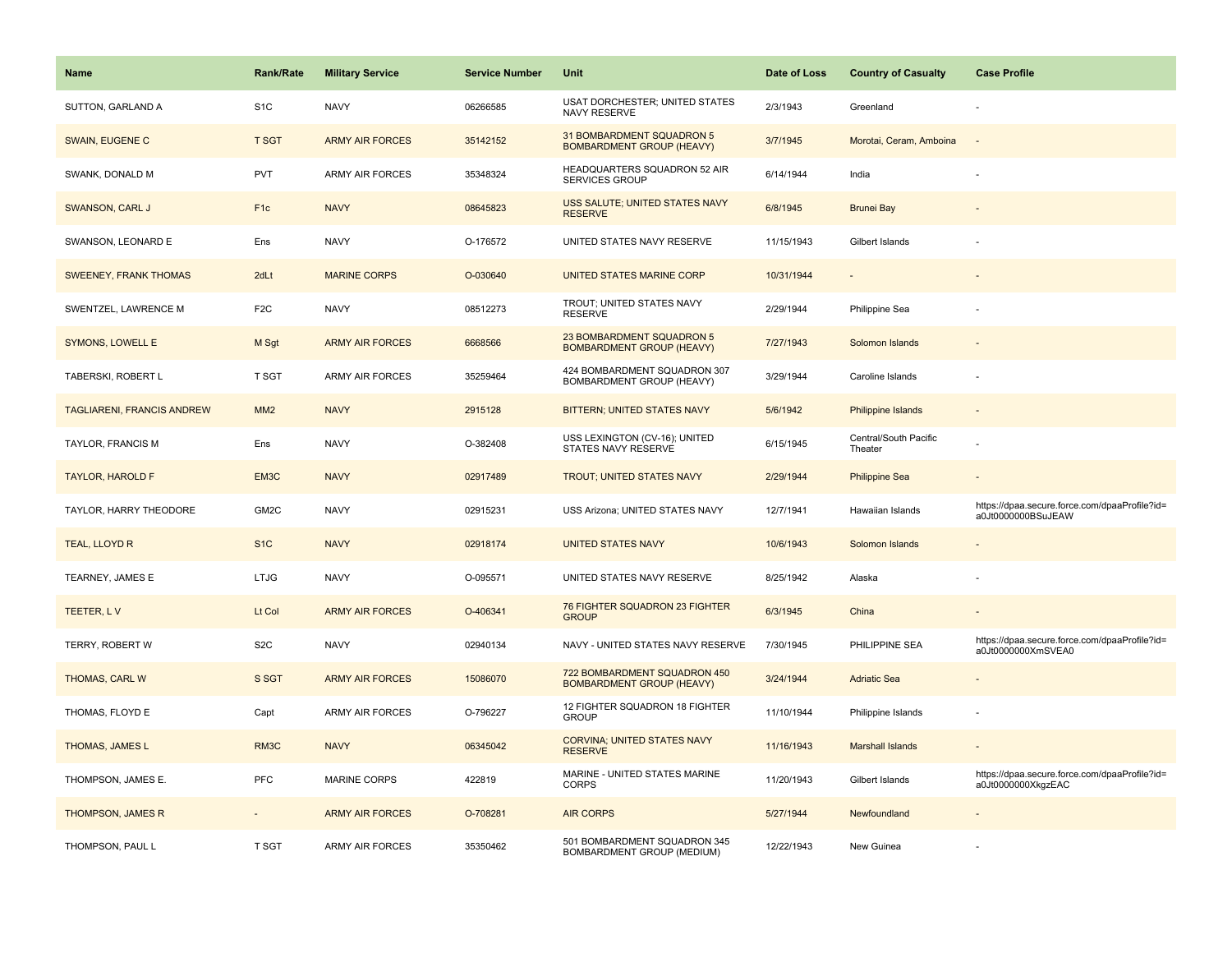| <b>Name</b>                | <b>Rank/Rate</b>   | <b>Military Service</b> | <b>Service Number</b> | Unit                                                                    | Date of Loss | <b>Country of Casualty</b>     | <b>Case Profile</b>                                                 |
|----------------------------|--------------------|-------------------------|-----------------------|-------------------------------------------------------------------------|--------------|--------------------------------|---------------------------------------------------------------------|
| THOMPSON, WILBUR T.        | AMM <sub>2c</sub>  | <b>NAVY</b>             | 2916095               | USS ENTERPRISE (CV-6); UNITED<br><b>STATES NAVY</b>                     | 4/2/1942     | Hawaiian Islands               |                                                                     |
| THRASHER, WILLIAM H        | S SGT              | <b>ARMY AIR FORCES</b>  | 06911302              | SHINYO MARU; 28 BOMBARDMENT<br>SQUADRON 19 BOMBARDMENT GROUP<br>(HEAVY) | 9/7/1944     | Philippine Islands             |                                                                     |
| <b>THURSTON, BERNAYS K</b> | Maj                | <b>ARMY AIR FORCES</b>  | O-428396              | <b>HEADQUARTERS 462 BOMBARDMENT</b><br><b>GROUP (VERY HEAVY)</b>        | 9/5/1945     | <b>Marshall Islands</b>        |                                                                     |
| TILLMAN, PAUL E            | S SGT              | ARMY                    | 35339236              | 526 ORDNANCE MAINTENANCE<br>COMPANY                                     | 6/9/1944     | English Channel                |                                                                     |
| TIMBERMAN, EUGENE V J      | ARM <sub>2</sub> C | <b>NAVY</b>             | 02918243              | <b>UNITED STATES NAVY</b>                                               | 3/31/1944    | <b>British Isles</b>           |                                                                     |
| TODD, JOSEPH M             | 1st Lt             | <b>ARMY AIR FORCES</b>  | O-432979              | 98 BOMBARDMENT SQUADRON 11<br>BOMBARDMENT GROUP (HEAVY)                 | 9/29/1942    | Solomon Islands                | https://dpaa.secure.force.com/dpaaProfile?id=<br>a0Jt000001nzPRgEAM |
| TOLLE, JAMES E             | <b>LTJG</b>        | <b>NAVY</b>             | O-346984              | NAVY - UNITED STATES NAVY RESERVE                                       | 6/18/1945    | <b>PACIFIC OCEAN</b>           |                                                                     |
| TOMKO, STEVE F             | COX                | <b>NAVY</b>             | 09555177              | UNITED STATES NAVY RESERVE                                              | 10/5/1945    | Philippine Islands             |                                                                     |
| <b>TOMPKINS, ROBERT C</b>  | 2LT                | <b>ARMY AIR FORCES</b>  | O-743544              | <b>48 FIGHTER SQUADRON 14 FIGHTER</b><br><b>GROUP</b>                   | 8/17/1943    | Italy                          |                                                                     |
| TONE, JOHN F               | 2d Lt              | <b>ARMY AIR FORCES</b>  | O-671806              | INDIA CHINA WING ARMY TRANSPORT<br>COMMAND                              | 12/20/1943   | China                          |                                                                     |
| <b>TREACE, HAROLD T</b>    | S <sub>2</sub> C   | <b>NAVY</b>             | 06260051              | USS COLHOUN; UNITED STATES NAVY<br><b>RESERVE</b>                       | 8/30/1942    | Solomon Islands                |                                                                     |
| TREBER, ALBERT S           | QM3C               | <b>NAVY</b>             | 02999323              | USS JARVIS; UNITED STATES NAVY                                          | 8/9/1942     | Solomon Islands                |                                                                     |
| TREDWAY, HERBERT F         | <b>CPL</b>         | <b>ARMY</b>             | 35153044              | 67 REGIMENT 2 ARMORED DIVISION                                          | 8/4/1944     | France                         |                                                                     |
| TROTTER, JOHN B            | <b>PVT</b>         | <b>ARMY</b>             | 35897050              | VI 2 CORPS ARTILLERY                                                    | 6/29/1944    | English Channel                |                                                                     |
| <b>TRUE, ERLE RAY</b>      | F <sub>3</sub> C   | <b>NAVY</b>             | 06260680              | USS WASP; UNITED STATES NAVY<br><b>RESERVE</b>                          | 9/15/1942    | Solomon Islands                |                                                                     |
| TRUELOCK, RALPH A          | <b>PFC</b>         | ARMY                    | 15304375              | SS Leopoldville; 262 INFANTRY 66<br><b>DIVISION</b>                     | 12/24/1944   | English Channel                |                                                                     |
| TRUNCK, JOHN E             | SOM <sub>3</sub> C | <b>NAVY</b>             | 06276835              | <b>Buck; UNITED STATES NAVY RESERVE</b>                                 | 10/9/1943    | North or Tyrrhenian Seas       | $\sim$                                                              |
| TUCKER, CLARENCE S         | CM3C               | <b>NAVY</b>             | 02916323              | Pillsbury; UNITED STATES NAVY                                           | 3/1/1942     | Indian Ocean                   |                                                                     |
| <b>TUCKER, JOHN BEESON</b> | S <sub>1C</sub>    | <b>NAVY</b>             | 06275874              | <b>ESCOLAR; UNITED STATES NAVY</b><br><b>RESERVE</b>                    | 11/13/1944   | <b>China Seas</b>              |                                                                     |
| TUCKER, RAYMOND EDWARD     | COX                | <b>NAVY</b>             | 02915205              | USS Arizona; UNITED STATES NAVY                                         | 12/7/1941    | Hawaiian Islands               | https://dpaa.secure.force.com/dpaaProfile?id=<br>a0Jt0000000BSTpEAO |
| TUDOR, MAX G               | EM <sub>2C</sub>   | <b>NAVY</b>             | 06260830              | UNITED STATES NAVY RESERVE                                              | 11/3/1944    | Solomon Islands                |                                                                     |
| TULLY, JOHN T              | S SGT              | ARMY AIR FORCES         | 15103344              | 535 BOMBARDMENT SQUADRON 381<br>BOMBARDMENT GROUP (HEAVY)               | 1/30/1944    | North Sea or Tyrrhenian<br>Sea |                                                                     |
| TURNER, KENNETH L          | S SGT              | <b>ARMY AIR FORCES</b>  | 35353924              | 345 BOMBARDMENT SQUADRON 98<br><b>BOMBARDMENT GROUP (HEAVY)</b>         | 8/2/1943     | Rumania                        |                                                                     |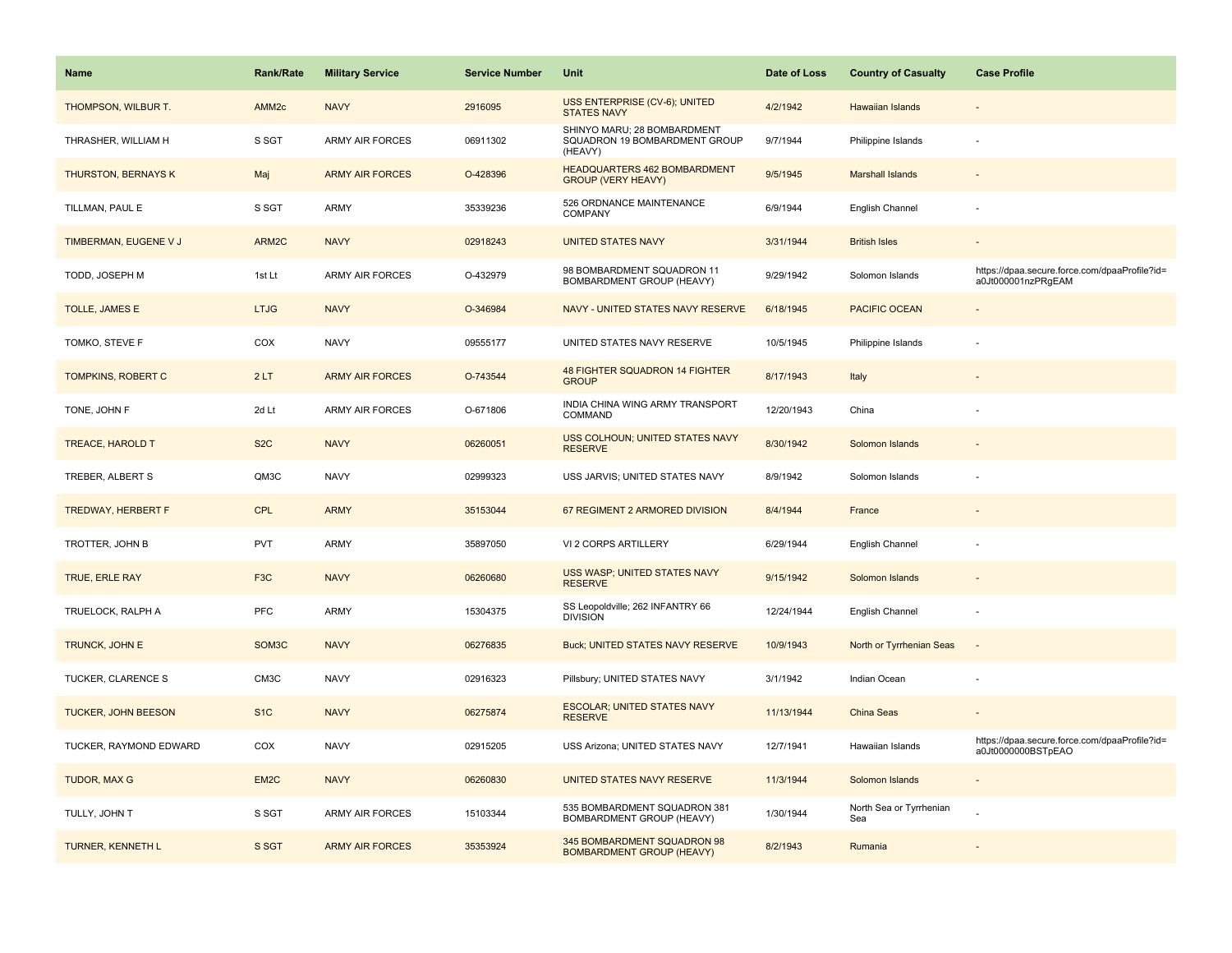| <b>Name</b>               | <b>Rank/Rate</b>  | <b>Military Service</b> | <b>Service Number</b> | Unit                                                            | Date of Loss | <b>Country of Casualty</b>           | <b>Case Profile</b> |
|---------------------------|-------------------|-------------------------|-----------------------|-----------------------------------------------------------------|--------------|--------------------------------------|---------------------|
| TURNER, ROBERT E          | S <sub>1</sub> C  | <b>NAVY</b>             | 06278949              | UNITED STATES NAVY RESERVE                                      | 7/14/1943    | Indian Ocean                         |                     |
| TURNEY, KENNETH E         | <b>PVT</b>        | <b>ARMY</b>             | 35354466              | <b>USAT DORCHESTER; AIR CORPS</b>                               | 2/3/1943     | Greenland                            |                     |
| TURNIPSEED, DONALD E      | <b>T SGT</b>      | ARMY AIR FORCES         | 35368158              | 565 BOMBARDMENT SQUADRON 389<br>BOMBARDMENT GROUP (HEAVY)       | 11/18/1943   | North Sea or Tyrrhenian<br>Sea       |                     |
| <b>TYLER, MILTON S</b>    | <b>SGT</b>        | <b>ARMY AIR FORCES</b>  | 37709612              | 1250 ARMY AIR FORCE BASE UNIT                                   | 12/4/1945    | Liberia                              |                     |
| ULERICK, JAMES E          | S SGT             | <b>ARMY AIR FORCES</b>  | 35147691              | 789 BOMBARDMENT SQUADRON 467<br>BOMBARDMENT GROUP (HEAVY)       | 3/4/1945     | North Sea or Tyrrhenian<br>Sea       |                     |
| UNVERSAW, ROBERT J        | Ens               | <b>NAVY</b>             | O-363593              | <b>USS STEAMER BAY; UNITED STATES</b><br><b>NAVY RESERVE</b>    | 4/2/1945     | Central/South Pacific<br>Theater     |                     |
| URBAN, WILLIAM M          | S <sub>2</sub> C  | <b>NAVY</b>             | 02934763              | NAVY - UNITED STATES NAVY RESERVE                               | 2/11/1945    | PHILIPPINE SEA                       |                     |
| <b>USEALMAN, HAROLD E</b> | S <sub>2</sub> C  | <b>NAVY</b>             | 06272186              | ROBALO; UNITED STATES NAVY<br><b>RESERVE</b>                    | 7/2/1944     | <b>Philippine Islands</b>            |                     |
| UTTERBACK, ROBERT C       | S <sub>1</sub> C  | <b>NAVY</b>             | 06274985              | NAVY - UNITED STATES NAVY RESERVE                               | 3/19/1945    | <b>JAPAN</b>                         |                     |
| VACHET, JOHN N            | S <sub>1</sub> C  | <b>NAVY</b>             | 09561994              | <b>UNITED STATES NAVY</b>                                       | 6/3/1945     | Japan                                |                     |
| VALL, HAROLD --           | S <sub>1</sub> C  | <b>NAVY</b>             | 08654118              | LUCE; UNITED STATES NAVY RESERVE                                | 4/4/1945     | China Seas                           |                     |
| VAN DRIESSCHE, HARRY N    | SEA <sub>2</sub>  | <b>NAVY</b>             | 08752147              | Turner; UNITED STATES NAVY RESERVE                              | 1/3/1944     | <b>Atlantic Ocean</b>                |                     |
| VAN KOSKY, WILBUR J       | S Sgt             | ARMY AIR FORCES         | 35259468              | 381 BOMBARDMENT SQUADRON 310<br>BOMBARDMENT GROUP (MEDIUM)      | 7/4/1944     | Mediterranean Sea                    |                     |
| VAN METRE, PAUL B         | 1st Lt            | <b>ARMY AIR FORCES</b>  | O-2045296             | 26 BOMBARDMENT SQUADRON 11<br><b>BOMBARDMENT GROUP (HEAVY)</b>  | 4/4/1944     | <b>NORTH PACIFIC</b><br><b>OCEAN</b> |                     |
| VAN SICKLE, CHARLES R     | PRTR3C            | <b>NAVY</b>             | 06260114              | USS WASP; UNITED STATES NAVY<br><b>RESERVE</b>                  | 9/15/1942    | Solomon Islands                      |                     |
| VANCE, HAROLD C           | S SGT             | <b>ARMY AIR FORCES</b>  | 35707170              | 332 BOMBARDMENT SQUADRON 94<br><b>BOMBARDMENT GROUP (HEAVY)</b> | 11/4/1944    | North Sea or Tyrrhenian<br>Sea       |                     |
| VANDELESTER, JOHN R       | 1st Lt            | ARMY                    | O-380436              | 23 FIELD ARTILLERY REGIMENT<br>(PHILIPPINE SCOUT)               | 12/24/1941   |                                      |                     |
| VANDER REYDEN, ROY --     | EM <sub>2</sub> C | <b>NAVY</b>             | 06100532              | <b>GRAMPUS; UNITED STATES NAVY</b><br><b>RESERVE</b>            | 3/22/1943    | New Britain Island                   |                     |
| VANDIVIER, NORMAN F       | <b>LTJG</b>       | <b>NAVY</b>             | O-083280              | UNITED STATES NAVY RESERVE                                      | 6/4/1942     | Midway Island                        |                     |
| VEACH, RALPH --           | <b>CPL</b>        | <b>ARMY AIR FORCES</b>  | 35255726              | 320 BOMBARDMENT SQUADRON 90<br><b>BOMBARDMENT GROUP (HEAVY)</b> | 1/15/1945    | Morotai, Ceram, Amboina              | $\sim$              |
| VENDRELY, DONALD L        | F <sub>1</sub> C  | <b>NAVY</b>             | 08645628              | NAVY - UNITED STATES NAVY RESERVE                               | 10/24/1944   | PHILIPPINE SEA                       |                     |
| <b>VERASH, LESLIE F</b>   | <b>PVT</b>        | <b>ARMY</b>             | 35838210              | SS Leopoldville; 262 INFANTRY 66<br><b>DIVISION</b>             | 12/24/1944   | <b>English Channel</b>               |                     |
| VERHAGEN, DONALD R        | 2LT               | ARMY AIR FORCES         | O-672505              | 345 BOMBARDMENT SQUADRON 98<br>BOMBARDMENT GROUP (HEAVY)        | 6/13/1943    | Mediterranean Sea                    |                     |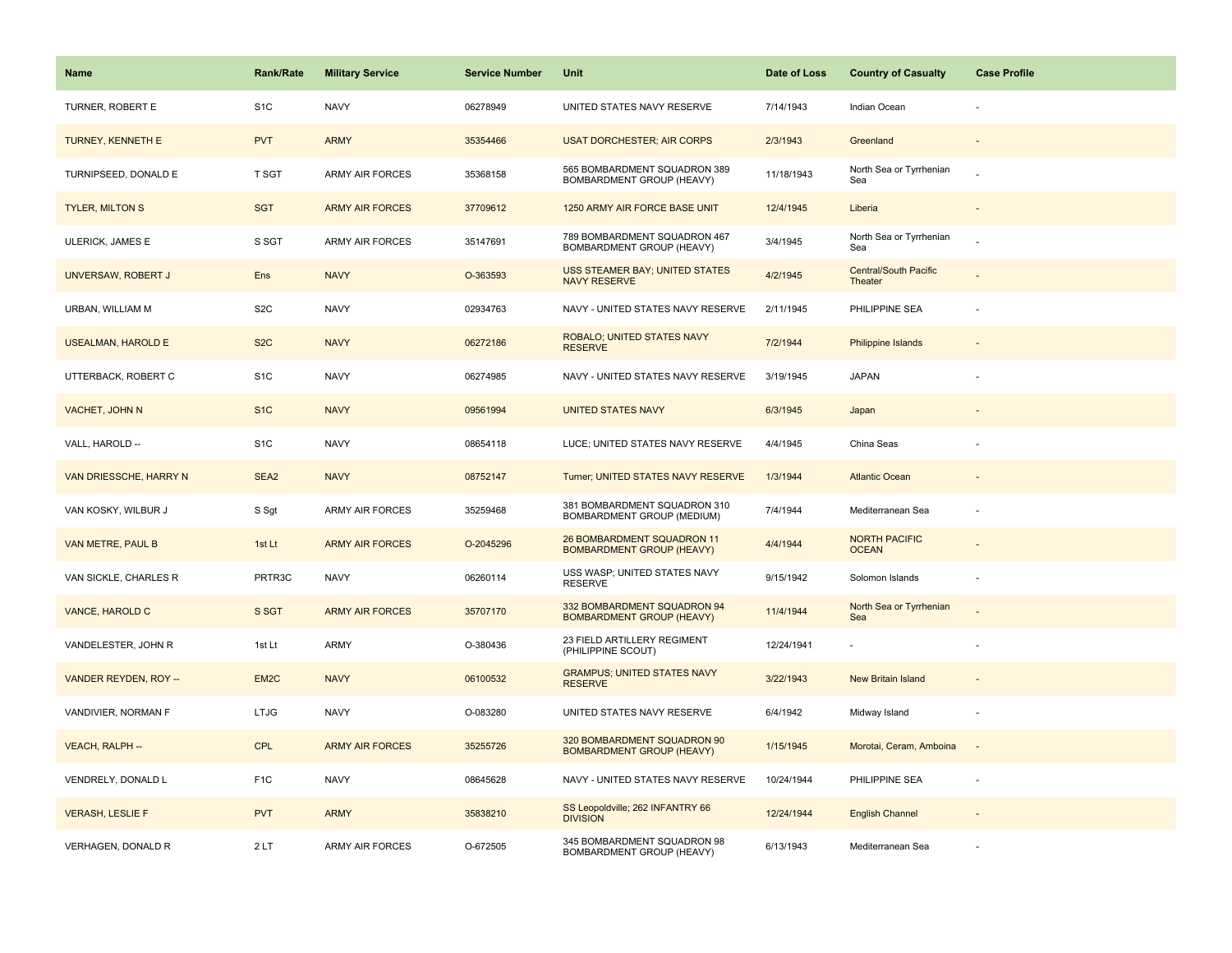| <b>Name</b>                   | <b>Rank/Rate</b>  | <b>Military Service</b> | <b>Service Number</b> | Unit                                                             | Date of Loss | <b>Country of Casualty</b>               | <b>Case Profile</b>                                                 |
|-------------------------------|-------------------|-------------------------|-----------------------|------------------------------------------------------------------|--------------|------------------------------------------|---------------------------------------------------------------------|
| VERWEIRE, WADE J.             | <b>T SGT</b>      | <b>ARMY</b>             | 35346981              | 119 INFANTRY 30 DIVISION                                         | 9/27/1944    | Holland                                  |                                                                     |
| VEST, WILLARD R               | EM3C              | <b>NAVY</b>             | 09552769              | UNITED STATES NAVY                                               | 11/28/1945   | Atlantic Ocean: North<br>American Waters |                                                                     |
| <b>VICTORY, ROY J</b>         | STM1C             | <b>NAVY</b>             | 02915777              | USS JUNEAU; UNITED STATES NAVY                                   | 11/13/1942   | Solomon Islands                          |                                                                     |
| <b>VILBERG, CHARLES G</b>     | CPL               | <b>ARMY AIR FORCES</b>  | 35894744              | 823 BOMBARDMENT SQUADRON 38<br>BOMBARDMENT GROUP (MEDIUM)        | 3/8/1945     | China Seas                               |                                                                     |
| <b>VOEGEL, GILBERT F</b>      | EM2C              | <b>NAVY</b>             | 06263472              | Maddox; UNITED STATES NAVY<br><b>RESERVE</b>                     | 7/10/1943    | Mediterranean Sea                        |                                                                     |
| WADE, JOSEPH T                | SGT               | <b>ARMY</b>             | 35728654              | SS Leopoldville; 262 INFANTRY 66<br><b>DIVISION</b>              | 12/24/1944   | English Channel                          |                                                                     |
| <b>WAGONER, GEORGE EDWARD</b> | FCS3c             | <b>NAVY</b>             | 3008742               | HERRING; UNITED STATES NAVY                                      | 7/5/1942     | Kurile Islands                           |                                                                     |
| WAGONER, MARTIN F             | S <sub>1</sub> C  | <b>NAVY</b>             | 06261914              | YP-74; UNITED STATES NAVY RESERVE                                | 9/6/1942     | Alaska                                   |                                                                     |
| WAHL, GEORGE C.               | <b>CAPT</b>       | <b>ARMY AIR FORCES</b>  | O-430046              | 324 BOMBARDMENT SQUADRON 91<br><b>BOMBARDMENT GROUP (HEAVY)</b>  | 11/23/1942   | <b>English Channel</b>                   |                                                                     |
| WAISNER, CHARLES --           | RDM3C             | <b>NAVY</b>             | 06272533              | Morrison; UNITED STATES NAVY<br><b>RESERVE</b>                   | 5/4/1945     | Ryukyus Islands                          |                                                                     |
| <b>WAKEFIELD, ROBERT E</b>    | Ens               | <b>NAVY</b>             | O-097199              | <b>SS CONNECTICUT</b>                                            | 4/9/1942     | North Atlantic Ocean                     |                                                                     |
| WALKER, GENE F                | 2LT               | <b>ARMY</b>             | O-1018340             | 32 REGIMENT 3 ARMORED DIVISION                                   | 11/24/1944   | Germany                                  |                                                                     |
| <b>WALKER, JACK E E</b>       | RM <sub>2</sub> C | <b>NAVY</b>             | 06278151              | Indianapolis; UNITED STATES NAVY<br><b>RESERVE</b>               | 7/30/1945    | <b>Philippine Sea</b>                    | https://dpaa.secure.force.com/dpaaProfile?id=<br>a0Jt0000000XmO4EAK |
| WALMER, PAUL A                | SGT               | <b>ARMY AIR FORCES</b>  | 35148591              | 774 BOMBARDMENT SQUADRON 463<br>BOMBARDMENT GROUP (HEAVY)        | 4/5/1945     | Adriatic Sea                             |                                                                     |
| WALSH, LEO E                  | <b>PFC</b>        | <b>ARMY</b>             | 35150282              | 6 INFANTRY 1 ARMORED DIVISION                                    | 11/8/1942    | Mediterranean Sea                        | $\sim$                                                              |
| WALTER, GEORGE M              | 2LT               | <b>ARMY AIR FORCES</b>  | O-678587              | 303 BOMBARDMENT GROUP (HEAVY),<br>360 BOMBARDMENT SQUADRON       | 2/22/1944    | North Sea or Tyrrhenian<br>Sea           |                                                                     |
| <b>WALTERS, GERALD E</b>      | <b>SGT</b>        | <b>ARMY</b>             | 15313224              | SS Leopoldville; 264 INFANTRY 66<br><b>DIVISION</b>              | 12/24/1944   | <b>English Channel</b>                   |                                                                     |
| WALTERS, PAUL B               | PFC               | <b>ARMY</b>             | 35548621              | 17 INFANTRY 7 DIVISION                                           | 12/8/1944    | Philippine Islands                       |                                                                     |
| <b>WALTERS, PAUL M</b>        | <b>PFC</b>        | <b>ARMY</b>             | 35330525              | 7th Infantry Regiment, 3d Infantry Division                      | 7/10/1943    | Sicily                                   |                                                                     |
| WALTON, DONALD --             | PFC               | <b>ARMY</b>             | 15045069              | 16 ENGINEERS BATTALION 1 ARMORED<br><b>DIVISION</b>              | 12/10/1942   | Tunisia                                  |                                                                     |
| <b>WAMBACH, HAROLD R</b>      | <b>PVT</b>        | <b>ARMY</b>             | 35831027              | SS Leopoldville; 262 INFANTRY 66<br><b>DIVISION</b>              | 12/24/1944   | <b>English Channel</b>                   |                                                                     |
| WARD, BILLY G                 | CPL               | <b>ARMY AIR FORCES</b>  | 35090613              | 822 BOMBARDMENT SQUADRON 38<br><b>BOMBARDMENT GROUP (MEDIUM)</b> | 3/11/1945    | China Seas                               |                                                                     |
| <b>WARD, KENNIE DWIGHT</b>    | 2dLt              | <b>MARINE CORPS</b>     | O-036088              | MARINE - UNITED STATES MARINE<br><b>CORPS</b>                    | 7/30/1945    | Ryukyus Islands                          |                                                                     |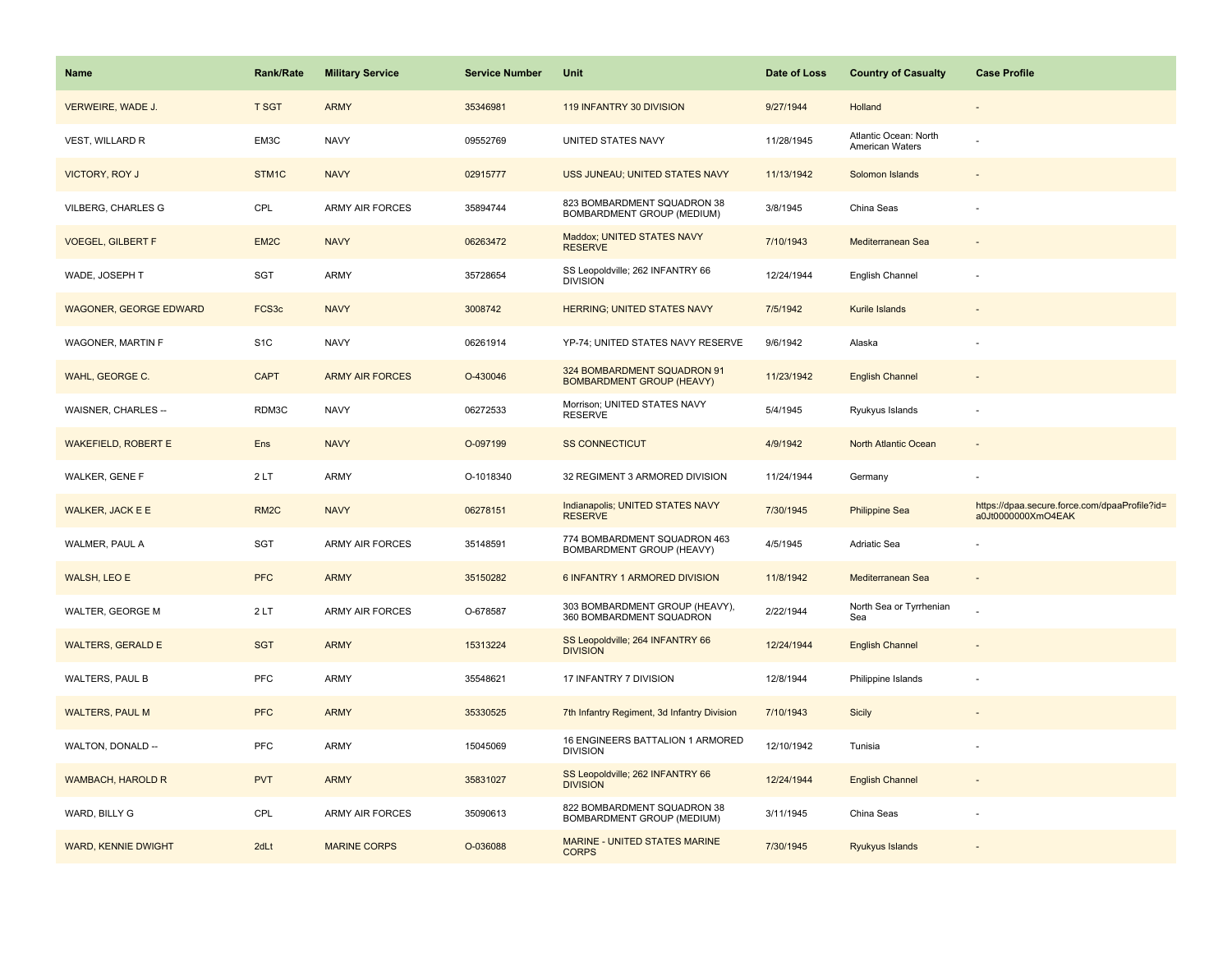| <b>Name</b>                    | Rank/Rate         | <b>Military Service</b> | <b>Service Number</b> | Unit                                                             | Date of Loss | <b>Country of Casualty</b>     | <b>Case Profile</b>                                                 |
|--------------------------------|-------------------|-------------------------|-----------------------|------------------------------------------------------------------|--------------|--------------------------------|---------------------------------------------------------------------|
| WARD, RICHARD L                | <b>PVT</b>        | <b>ARMY</b>             | 35897549              | 112 INFANTRY 28 DIVISION                                         | 11/8/1944    | Germany                        | https://dpaa.secure.force.com/dpaaProfile?id=<br>a0Jt0000000Xex4EAC |
| WARDEN, JOHN M                 | <b>LTJG</b>       | <b>NAVY</b>             | O-096395              | USS PRESTON; UNITED STATES NAVY<br><b>RESERVE</b>                | 11/15/1942   | Solomon Islands                |                                                                     |
| WARKENTIEN, RALPH R            | <b>CMM</b>        | <b>NAVY</b>             | 02912613              | COOPER; UNITED STATES NAVY                                       | 12/3/1944    | Philippine Islands             |                                                                     |
| <b>WARNER, CHESTER M</b>       | <b>PFC</b>        | <b>ARMY</b>             | 35109840              | 168 INFANTRY 34 DIVISION                                         | 11/8/1942    | Algeria                        |                                                                     |
| WATHEN, LOWELL --              | 1st Lt            | <b>ARMY AIR FORCES</b>  | O-742229              | 70 BOMBARDMENT SQUADRON 42<br><b>BOMBARDMENT GROUP (MEDIUM)</b>  | 2/4/1946     | New Britain Island             |                                                                     |
| <b>WATSON, CHESTER W</b>       | FLT O             | <b>ARMY AIR FORCES</b>  | T-000998              | 358 FIGHTER SQUADRON 355 FIGHTER<br><b>GROUP</b>                 | 11/7/1943    | <b>English Channel</b>         |                                                                     |
| WATSON, CLARENCE               | PFC               | ARMY                    | 35350588              | 774 TANK BATTALION                                               | 12/16/1944   | Germany                        | https://dpaa.secure.force.com/dpaaProfile?id=<br>a0Jt000001EhlqSEAV |
| <b>WATT, CLIFFORD B</b>        | LT.               | <b>NAVY</b>             | O-106647              | USS WASP; UNITED STATES NAVY<br><b>RESERVE</b>                   | 11/24/1944   | Pacific Ocean                  |                                                                     |
| WEAVER, EMERSON V              | PFC               | ARMY                    | 35096630              | 411 INFANTRY 103 DIVISION                                        | 3/21/1946    | Germany                        |                                                                     |
| <b>WEBBER, ARTHUR --</b>       | S <sub>1</sub> C  | <b>NAVY</b>             | 02916917              | Edsall; UNITED STATES NAVY                                       | 3/1/1942     | <b>Indian Ocean</b>            |                                                                     |
| WEBER, NORMAN L.               | 2LT               | <b>ARMY</b>             | O-1314983             | 401 GLIDER INFANTRY 101 AIRBORNE<br><b>DIVISION</b>              | 10/1/1945    | Holland                        |                                                                     |
| <b>WEBSTER, JOSEPH F</b>       | S SGT             | <b>ARMY AIR FORCES</b>  | 35152101              | 528 BOMBARDMENT SQUADRON 380<br><b>BOMBARDMENT GROUP (HEAVY)</b> | 5/12/1945    | <b>Philippine Islands</b>      |                                                                     |
| WEINAND, EDWARD F              | TEC <sub>5</sub>  | <b>ARMY</b>             | 35138116              | SS Leopoldville; 262 INFANTRY 66<br><b>DIVISION</b>              | 12/24/1944   | English Channel                |                                                                     |
| <b>WEINBRECHT, DANIEL G</b>    | Pvt               | <b>MARINE CORPS</b>     | 406161                | <b>MARINE - UNITED STATES MARINE</b><br><b>CORPS</b>             | 1/22/1943    | Solomon Islands                |                                                                     |
| WEIRICH, GLEN L                | <b>PVT</b>        | <b>ARMY</b>             | 35544533              | 506 PARACHUTE INFANTRY REGIMENT                                  | 6/7/1945     | France                         |                                                                     |
| <b>WEISENBURGH, CHARLES P.</b> | 2LT               | <b>ARMY AIR FORCES</b>  | O-689706              | 448 BOMBARDMENT GROUP (HEAVY)                                    | 1/5/1944     | North Sea or Tyrrhenian<br>Sea |                                                                     |
| WEISS, VICTOR J                | S <sub>1</sub> C  | <b>NAVY</b>             | 02930407              | HULL; UNITED STATES NAVY RESERVE                                 | 12/18/1944   | Philippine Sea                 | https://dpaa.secure.force.com/dpaaProfile?id=<br>a0Jt0000000XepBEAS |
| <b>WELCH, CHARLES O</b>        | <b>CPL</b>        | <b>ARMY AIR FORCES</b>  | 35366282              | INDIA CHINA WING ARMY TRANSPORT<br><b>COMMAND</b>                | 6/14/1944    | India                          |                                                                     |
| <b>WELCH, LEO FRANCIS</b>      | 1st Lt            | ARMY AIR FORCES         | O-665959              | 431 BOMBARDMENT SQUADRON 11<br>BOMBARDMENT GROUP (HEAVY)         | 5/29/1944    | Marianas Islands               |                                                                     |
| <b>WELDY, NEWELL B</b>         | AMM <sub>2C</sub> | <b>NAVY</b>             | 06110038              | USS LISCOME BAY CVE 56; UNITED<br><b>STATES NAVY RESERVE</b>     | 11/24/1943   | <b>Gilbert Islands</b>         |                                                                     |
| WELKER, HOWARD CHESTER         | 2d Lt             | <b>ARMY AIR FORCES</b>  | O-427069              | 40 FIGHTER SQUADRON 35 FIGHTER<br><b>GROUP</b>                   | 7/6/1942     | Papua                          |                                                                     |
| <b>WELLS, JOHN E</b>           | 1LT               | <b>ARMY AIR FORCES</b>  | O-790915              | 343 BOMBARDMENT SQUADRON 98<br><b>BOMBARDMENT GROUP (HEAVY)</b>  | 5/1/1943     | Mediterranean Sea              |                                                                     |
| WENDLING, ROBERT W.            | 1st Lt            | <b>ARMY AIR FORCES</b>  | O-736586              | 75 BOMBARDMENT SQUADRON 42<br>BOMBARDMENT GROUP (MEDIUM)         | 10/12/1943   | Solomon Islands                |                                                                     |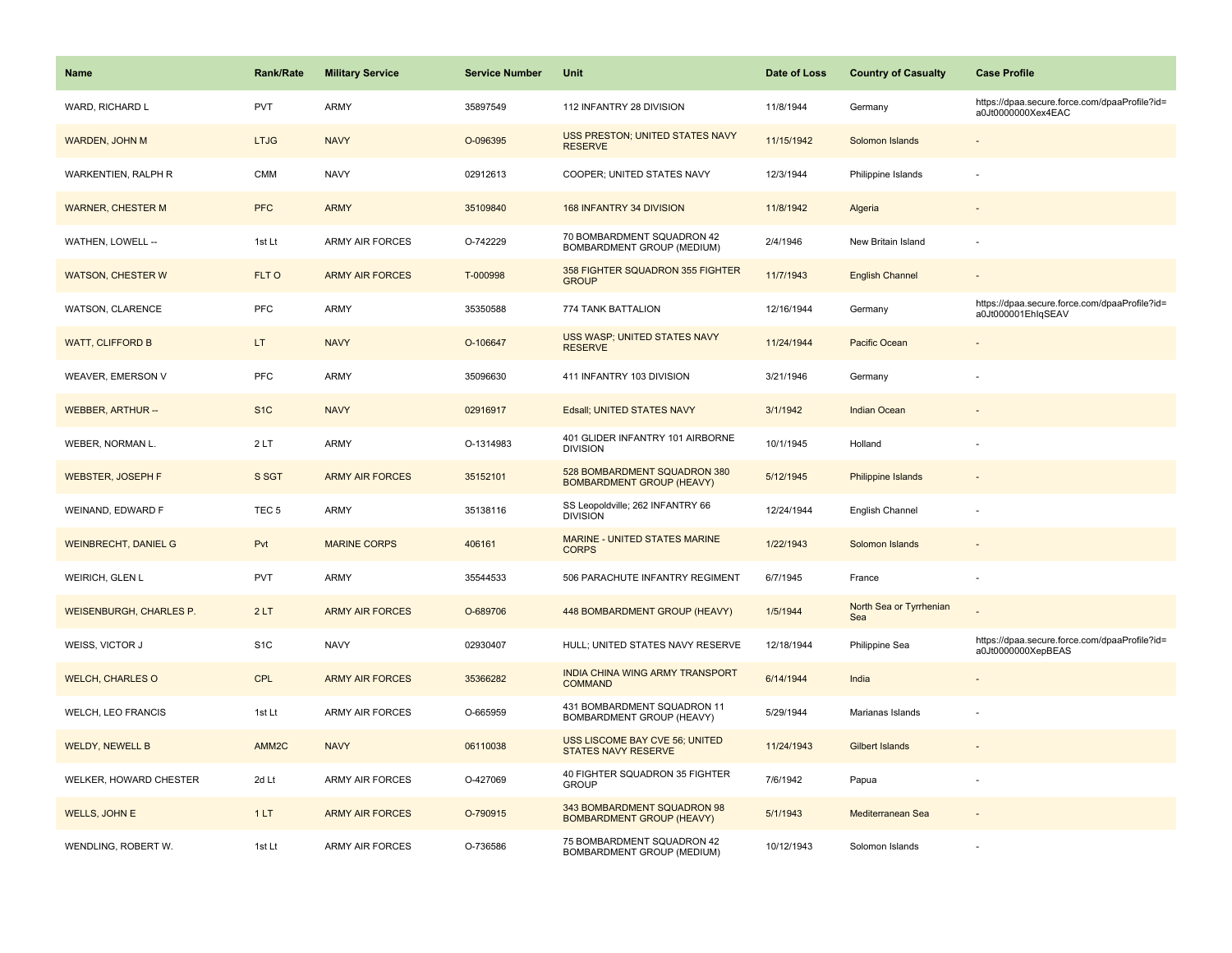| <b>Name</b>                    | <b>Rank/Rate</b>  | <b>Military Service</b> | <b>Service Number</b> | Unit                                                             | Date of Loss | <b>Country of Casualty</b> | <b>Case Profile</b>                                                 |
|--------------------------------|-------------------|-------------------------|-----------------------|------------------------------------------------------------------|--------------|----------------------------|---------------------------------------------------------------------|
| <b>WENTZEL, ARTHUR E</b>       | 1st Lt            | <b>ARMY AIR FORCES</b>  | O-408874              | 2 BOMBARDMENT SQUADRON 22<br><b>BOMBARDMENT GROUP (MEDIUM)</b>   | 4/21/1942    | <b>Coral Sea</b>           |                                                                     |
| WEST, JAMES HENRY              | STM3C             | <b>NAVY</b>             | 06261860              | INGRAHAM; UNITED STATES NAVY<br><b>RESERVE</b>                   | 8/22/1942    | Nova Scotia                |                                                                     |
| <b>WESTCOTT, WILLIAM PERCY</b> | S <sub>1</sub> C  | <b>NAVY</b>             | 02916578              | <b>USS Arizona; UNITED STATES NAVY</b>                           | 12/7/1941    | Hawaiian Islands           | https://dpaa.secure.force.com/dpaaProfile?id=<br>a0Jt00000004pqaEAA |
| WEZEL, ARTHUR O                | S SGT             | <b>ARMY AIR FORCES</b>  | 35252845              | 500 BOMBARDMENT SQUADRON 345<br>BOMBARDMENT GROUP (MEDIUM)       | 1/25/1944    | Admiralty Islands          |                                                                     |
| <b>WHALEN, WILLIAM E</b>       | 1LT               | <b>ARMY AIR FORCES</b>  | O-660312              | 721 BOMBARDMENT SQUADRON 450<br><b>BOMBARDMENT GROUP (HEAVY)</b> | 3/24/1944    | <b>Adriatic Sea</b>        |                                                                     |
| WHEELER, ROBERT C              | RM1C              | <b>NAVY</b>             | 06273617              | Frederick C Davis; UNITED STATES NAVY<br><b>RESERVE</b>          | 4/24/1945    | North Atlantic Ocean       |                                                                     |
| WHEET, JOE H                   | <b>PVT</b>        | <b>ARMY</b>             | 15061833              | ARISAN MARU; 60 COAST ARTILLERY<br><b>REGIMENT</b>               | 10/24/1944   | China Seas                 |                                                                     |
| WHIPPLE, MALCOLM E             | <b>PVT</b>        | ARMY                    | 15332194              | <b>USAT DORCHESTER; AIR CORPS</b>                                | 2/3/1943     | Greenland                  |                                                                     |
| <b>WHIRLEDGE, EDWARD --</b>    | S <sub>1</sub> C  | <b>NAVY</b>             | 08511746              | UNITED STATES NAVY RESERVE                                       | 12/16/1945   | <b>Hawaiian Islands</b>    |                                                                     |
| WHITAKER, BERNARD E            | SGT               | <b>ARMY AIR FORCES</b>  | 35720532              | 869 BOMBARDMENT SQUADRON 497<br>BOMBARDMENT GROUP (VERY HEAVY)   | 1/23/1945    | Marianas Islands           |                                                                     |
| WHITE, VERNON W                | <b>PFC</b>        | <b>ARMY</b>             | 35839129              | SS Leopoldville; 262 INFANTRY 66<br><b>DIVISION</b>              | 12/24/1944   |                            |                                                                     |
| WHITE, VERNON W.               | Pfc               | <b>ARMY</b>             | 36839129              |                                                                  | 12/25/1944   | France                     |                                                                     |
| WHITE, WALTER L                | MM <sub>2</sub> C | <b>NAVY</b>             | 02997977              | Asheville; UNITED STATES NAVY                                    | 3/3/1942     | <b>Indian Ocean</b>        |                                                                     |
| WHITIS, ELLIS E                | S <sub>2</sub> C  | <b>NAVY</b>             | 02936305              | UNITED STATES NAVY RESERVE                                       | 5/13/1945    | Ryukyus Islands            |                                                                     |
| <b>WILCOX, HARMON C.</b>       | <b>T SGT</b>      | <b>ARMY AIR FORCES</b>  | 35570357              | 702 BOMBARDMENT SQUADRON 445<br><b>BOMBARDMENT GROUP (HEAVY)</b> | 7/11/1944    | Germany                    |                                                                     |
| WILCOX, JASPER W               | PFC               | <b>ARMY</b>             | 35542057              | 1 INFANTRY 6 DIVISION                                            | 8/17/1945    | Philippine Islands         |                                                                     |
| <b>WILDHACK, GEORGE A</b>      | LT.               | <b>NAVY</b>             | O-114731              | USS BUNKER HILL (CV-17); UNITED<br><b>STATES NAVY RESERVE</b>    | 6/12/1944    | Marianas Islands           | https://dpaa.secure.force.com/dpaaProfile?id=<br>a0Jt000001nzbIAEAY |
| WILEY, MURLE F.                | 2d Lt             | <b>ARMY AIR FORCES</b>  | O-889778              | 9 BOMBARDMENT SQUADRON 7<br>BOMBARDMENT GROUP (HEAVY)            | 3/29/1945    | Burma                      |                                                                     |
| WILL, ELMER L                  | <b>SGT</b>        | <b>MARINE CORPS</b>     | 00406091              | <b>MARINE - UNITED STATES MARINE</b><br><b>CORPS</b>             | 11/19/1943   | <b>NEW HEBRIDES</b>        |                                                                     |
| WILLEY, HORACE E               | F <sub>2</sub> C  | <b>NAVY</b>             | 09558396              | GANSEVOORT; UNITED STATES NAVY<br><b>RESERVE</b>                 | 12/30/1944   | Philippine Islands         |                                                                     |
| <b>WILLIAMS, CHARLES R</b>     | <b>SGT</b>        | <b>ARMY AIR FORCES</b>  | 35900823              | 2 BOMBARDMENT SQUADRON 22<br><b>BOMBARDMENT GROUP (HEAVY)</b>    | 3/24/1945    | Philippine Islands         | https://dpaa.secure.force.com/dpaaProfile?id=<br>a0Jt000000sjb0uEAA |
| WILLIAMS, JAMES A              | 2d Lt             | ARMY AIR FORCES         | O-768354              | 24 BOMBARDMENT SQUADRON 6<br>BOMBARDMENT GROUP (VERY HEAVY)      | 5/24/1945    | Japan/Okinawa              |                                                                     |
| <b>WILLIAMS, JOSEPH R</b>      | MOMM1C            | <b>NAVY</b>             | 06266274              | NAVY - UNITED STATES NAVY RESERVE                                | 6/19/1944    | <b>ENGLISH CHANNEL</b>     |                                                                     |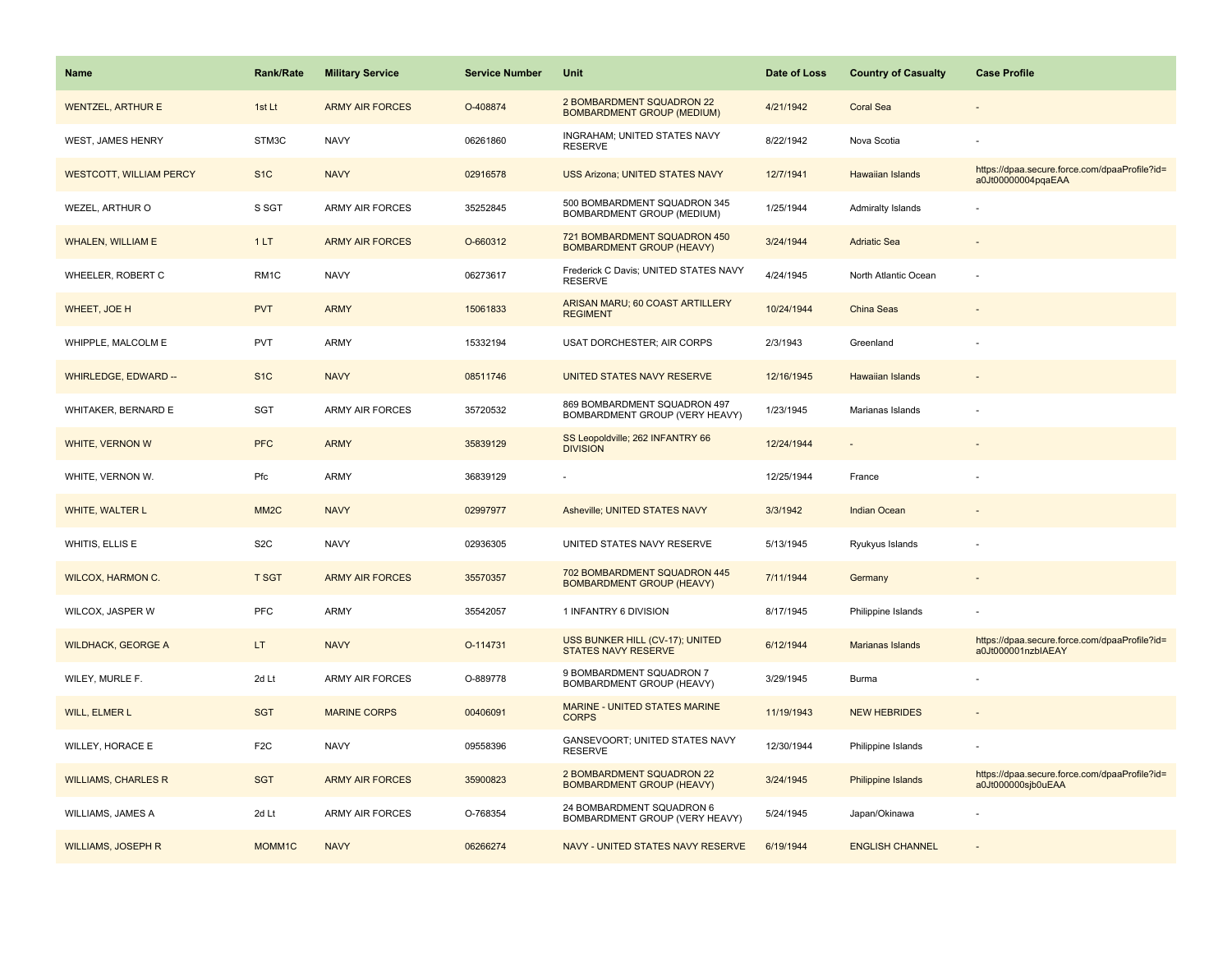| <b>Name</b>                 | <b>Rank/Rate</b>  | <b>Military Service</b> | <b>Service Number</b> | Unit                                                             | Date of Loss | <b>Country of Casualty</b>            | <b>Case Profile</b> |
|-----------------------------|-------------------|-------------------------|-----------------------|------------------------------------------------------------------|--------------|---------------------------------------|---------------------|
| WILLIAMS, LLOYD C.          | <b>PVT</b>        | ARMY                    | 35166569              | 182 INFANTRY AMERICAL DIVISION                                   | 11/19/1942   | Solomon Islands                       |                     |
| <b>WILLIAMS, RICHARD L</b>  | <b>T SGT</b>      | <b>ARMY AIR FORCES</b>  | 35371038              | 38 BOMBARDMENT SQUADRON 30<br><b>BOMBARDMENT GROUP (HEAVY)</b>   | 9/3/1944     | Marianas Islands                      |                     |
| WILLIAMS, WILLIAM E         | RDM3C             | <b>NAVY</b>             | 08640574              | NAVY - UNITED STATES NAVY RESERVE                                | 3/19/1945    | <b>JAPAN</b>                          |                     |
| <b>WILLIAMSON, MELVIN E</b> | <b>PFC</b>        | <b>ARMY</b>             | 35902489              | SS Leopoldville; 262 INFANTRY 66<br><b>DIVISION</b>              | 12/24/1944   | <b>English Channel</b>                |                     |
| WILLIS, RICHARD C           | 1st Lt            | <b>ARMY AIR FORCES</b>  | O-729688              | 24 BOMBARDMENT SQUADRON 6<br>BOMBARDMENT GROUP (VERY HEAVY)      | 5/24/1945    | Marianas Islands                      |                     |
| <b>WILSON, CHARLES E</b>    | S <sub>2</sub> C  | <b>NAVY</b>             | 02918166              | <b>USS NEW ORLEANS; UNITED STATES</b><br><b>NAVY</b>             | 11/30/1942   | Solomon Islands                       |                     |
| WILSON, EARL VANCE          | MM1               | <b>NAVY</b>             | 2915244               | UNITED STATES NAVY                                               | 7/4/1943     | Philippine Islands                    |                     |
| <b>WILSON, JACK E</b>       | <b>PFC</b>        | <b>ARMY</b>             | 35728847              | KYLE V JOHNSON; 1896 ENGINEERS<br><b>BATTALION (AVIATION)</b>    | 1/12/1945    | China Seas                            |                     |
| WILSON, JOSEPH B.           | CPL               | <b>ARMY AIR FORCES</b>  | 35727860              | 490 BOMBARDMENT SQUADRON 341<br>BOMBARDMENT GROUP (MEDIUM)       | 3/9/1945     | Burma                                 |                     |
| <b>WILSON, LEWIS L</b>      | 2LT               | <b>ARMY AIR FORCES</b>  | O-2068817             | 369 BOMBARDMENT SQUADRON 306<br><b>BOMBARDMENT GROUP (HEAVY)</b> | 1/1/1945     | North Sea or Tyrrhenian<br>Sea        |                     |
| WILSON, MARVIN --           | F <sub>1</sub> C  | <b>NAVY</b>             | 08679778              | COOPER; UNITED STATES NAVY<br><b>RESERVE</b>                     | 12/3/1944    | Philippine Islands                    |                     |
| <b>WILSON, NORMAN E</b>     | MM <sub>1</sub> C | <b>NAVY</b>             | 02915091              | <b>GRAMPUS; UNITED STATES NAVY</b>                               | 3/22/1943    | New Britain Island                    |                     |
| WININGER, FRANK M           | S Sgt             | <b>ARMY AIR FORCES</b>  | 34268046              | 526 BOMBARDMENT SQUADRON 379<br>BOMBARDMENT GROUP (HEAVY)        | 9/16/1943    | France                                |                     |
| WISE, ROBERT E              | AMM1C             | <b>NAVY</b>             | 06261883              | UNITED STATES NAVY RESERVE                                       | 6/21/1944    | Pacific Ocean: North<br>American Area |                     |
| WISE, VICTOR W              | S <sub>1</sub> C  | <b>NAVY</b>             | 08636000              | NAVY - UNITED STATES NAVY RESERVE                                | 3/19/1945    | <b>JAPAN</b>                          |                     |
| <b>WITKA, BERT A</b>        | S SGT             | <b>ARMY AIR FORCES</b>  | 36196332              | <b>AIR CORPS</b>                                                 | 10/12/1945   | Japan/Okinawa                         |                     |
| WITTMANN, EDGAR H           | 1st Lt            | ARMY AIR FORCES         | O-636846              | 394 BOMBARDMENT SQUADRON 5<br>BOMBARDMENT GROUP (HEAVY)          | 9/30/1944    |                                       |                     |
| WOJCIECHOWSKI, J W          | S <sub>2</sub> C  | <b>NAVY</b>             | 08654677              | NAVY - UNITED STATES NAVY RESERVE                                | 10/25/1944   | <b>PHILIPPINE SEA</b>                 |                     |
| WOLF, EDWARD F              | GM2C              | <b>NAVY</b>             | 06278576              | Morrison; UNITED STATES NAVY<br><b>RESERVE</b>                   | 5/4/1945     | Ryukyus Islands                       |                     |
| <b>WOLFE, GLENDON R</b>     | S <sub>2</sub> C  | <b>NAVY</b>             | 02916674              | USS HOUSTON (CA-30); UNITED STATES<br><b>NAVY</b>                | 12/15/1945   | Java                                  |                     |
| WOLTERS, ALBERT --          | Ens               | <b>NAVY</b>             | O-351520              | UNITED STATES NAVY RESERVE                                       | 12/17/1944   | Pacific Ocean                         |                     |
| <b>WOMOCHEL, ROBERT R</b>   | <b>PFC</b>        | <b>ARMY</b>             | 35899587              | 121 INFANTRY 8 DIVISION                                          | 9/4/1944     | France                                |                     |
| WOOD, ELDON E               | MOMM3C            | <b>NAVY</b>             | 08670721              | SPECTACLE; UNITED STATES NAVY<br><b>RESERVE</b>                  | 5/25/1945    | Japan                                 |                     |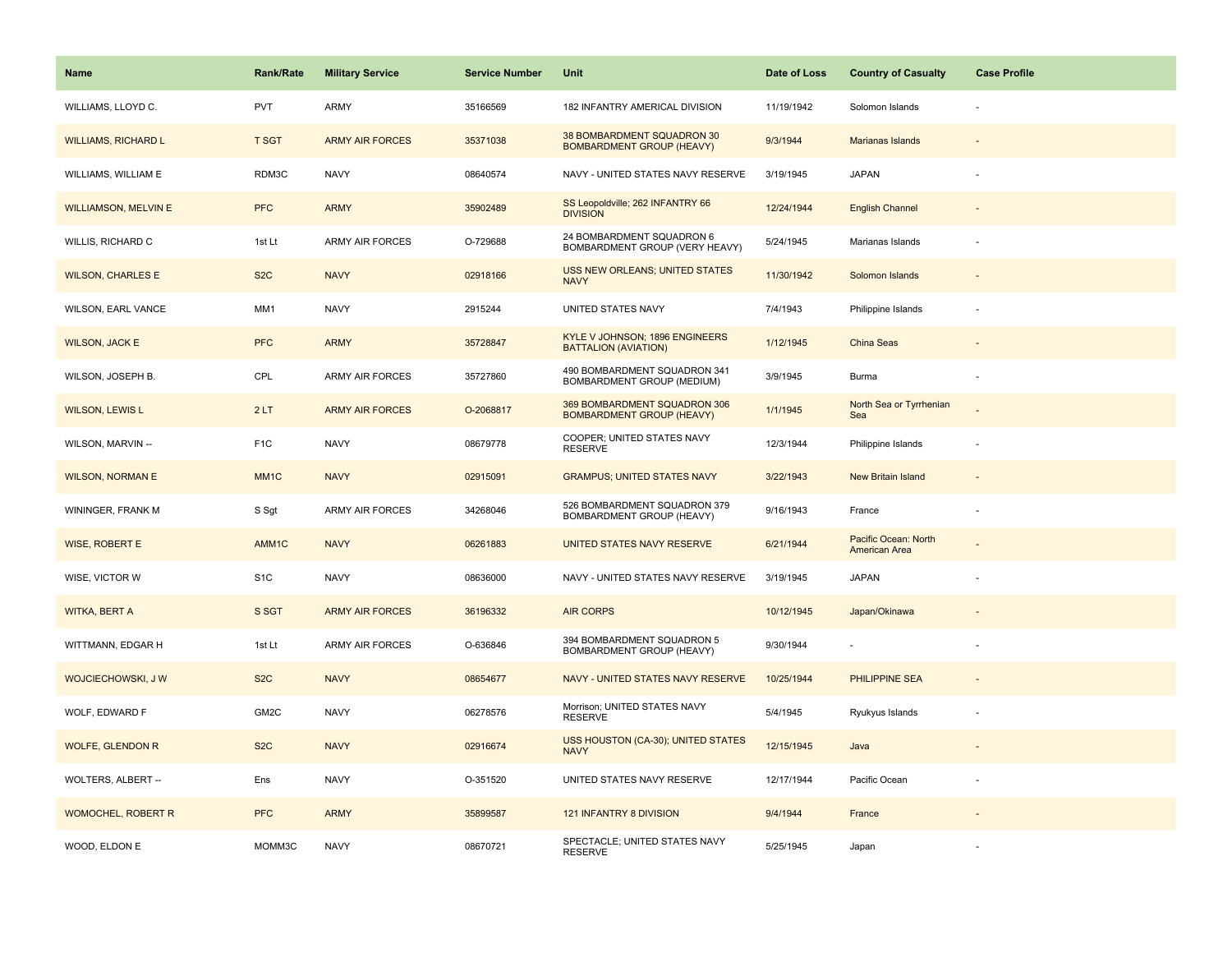| Name                      | <b>Rank/Rate</b> | <b>Military Service</b> | <b>Service Number</b> | Unit                                                                  | Date of Loss | <b>Country of Casualty</b>     | <b>Case Profile</b>      |
|---------------------------|------------------|-------------------------|-----------------------|-----------------------------------------------------------------------|--------------|--------------------------------|--------------------------|
| WOOD, GLEN E              | S <sub>2</sub> C | <b>NAVY</b>             | 09553412              | <b>BUSH; UNITED STATES NAVY RESERVE</b>                               | 4/6/1945     | China Seas                     |                          |
| WOOD, ROBERT C            | SM3C             | <b>NAVY</b>             | 08634806              | Rich; UNITED STATES NAVY RESERVE                                      | 6/8/1944     | English Channel                |                          |
| <b>WOODARD, ORVILLE R</b> | S SGT            | <b>ARMY AIR FORCES</b>  | 35574537              | 772 BOMBARDMENT SQUADRON 463<br><b>BOMBARDMENT GROUP (HEAVY)</b>      | 6/9/1944     | <b>Adriatic Sea</b>            |                          |
| WOODS, PAUL FRANCIS       | SM3C             | <b>NAVY</b>             | 02916411              | NAVY - UNITED STATES NAVY                                             | 11/13/1942   | <b>SOLOMON ISLANDS</b>         |                          |
| <b>WORLEY, PAUL S</b>     | 1LT              | <b>ARMY AIR FORCES</b>  | O-731720              | 440 BOMBARDMENT SQUADRON 319<br><b>BOMBARDMENT GROUP (MEDIUM)</b>     | 11/26/1943   | North Sea or Tyrrhenian<br>Sea |                          |
| WORTHINGTON, RALPH E      | 1st Lt           | <b>ARMY AIR FORCES</b>  | O-864101              | 398 BOMBARDMENT SQUADRON 504<br>BOMBARDMENT GROUP (VERY HEAVY)        | 3/24/1945    | Marianas Islands               |                          |
| <b>WRIGHT, BERNARD L</b>  | <b>T SGT</b>     | <b>ARMY AIR FORCES</b>  | 35357777              | 531 BOMBARDMENT SQUADRON 380<br><b>BOMBARDMENT GROUP (HEAVY)</b>      | 6/11/1943    | New Guinea                     |                          |
| <b>WRIGHT, BURREL B</b>   | T SGT            | <b>ARMY AIR FORCES</b>  | 36300458              | 676 BOMBARDMENT SQUADRON 444<br>BOMBARDMENT GROUP (VERY HEAVY)        | 5/29/1945    | Japan/Okinawa                  |                          |
| <b>WRIGHT, EDGAR N</b>    | <b>PVT</b>       | <b>ARMY AIR FORCES</b>  | 35113993              | 8408 COMPOSITE FORCE                                                  | 5/4/1943     | Pacific Ocean                  |                          |
| WRIGHT, RAYMOND W         | T SGT            | <b>ARMY AIR FORCES</b>  | 35366435              | 337 BOMBARDMENT SQUADRON 96<br>BOMBARDMENT GROUP (HEAVY)              | 12/16/1943   | North Sea or Tyrrhenian<br>Sea |                          |
| <b>WRIGHT, RUSSELL M</b>  | S SGT            | <b>ARMY</b>             | 35712530              | SS Leopoldville; 262 INFANTRY 66<br><b>DIVISION</b>                   | 12/24/1944   | <b>English Channel</b>         |                          |
| WRIGHT, WILLIAM R         | 2LT              | <b>ARMY AIR FORCES</b>  | O-691025              | 722 BOMBARDMENT SQUADRON 450<br>BOMBARDMENT GROUP (HEAVY)             | 3/11/1944    | Mediterranean Sea              |                          |
| <b>WYATT, RUFUS H</b>     | Pvt              | <b>ARMY AIR FORCES</b>  | 15058911              | ARISAN MARU; HEADQUARTERS<br>SQUADRON 27 BOMBARDMENT GROUP<br>(LIGHT) | 10/24/1944   | China Seas                     |                          |
| WYLIE, CURTIS L           | T SGT            | <b>ARMY AIR FORCES</b>  | 35356178              | 38 BOMBARDMENT SQUADRON 30<br><b>BOMBARDMENT GROUP (HEAVY)</b>        | 11/24/1943   | Marshall Islands               |                          |
| WYMOND, JOHN E            | Lt Cdr           | <b>NAVY</b>             | O-058879              | <b>UNITED STATES NAVY</b>                                             | 9/16/1943    | Solomon Islands                |                          |
| YANT, DONALD H            | 2d Lt            | <b>ARMY AIR FORCES</b>  | O-787096              | 52 BOMBARDMENT SQUADRON 29<br>BOMBARDMENT GROUP (VERY HEAVY)          | 5/11/1945    | Marianas Islands               | $\sim$                   |
| YARLING, GEORGE A         | S <sub>2</sub> C | <b>NAVY</b>             | 02936322              | NAVY - UNITED STATES NAVY RESERVE                                     | 5/13/1945    | <b>RYUKYUS ISLANDS</b>         |                          |
| YEAST, EDWARD T           | PFC              | ARMY                    | 35709930              | 2 CAVALRY RECONNAISSANCE<br>SQUADRON                                  | 2/16/1945    | Germany                        | $\overline{\phantom{a}}$ |
| YOCHEM, ELVIN J           | 1st Lt           | <b>ARMY AIR FORCES</b>  | O-807385              | 68 SQUADRON 433 TROOP CARRIER<br><b>GROUP</b>                         | 11/27/1944   | <b>Philippine Islands</b>      |                          |
| YOCKEY, HARRIS BURTON     | <b>PVT</b>       | <b>MARINE CORPS</b>     | 00327456              | MARINE - UNITED STATES MARINE<br><b>CORPS</b>                         | 8/9/1942     | Solomon Islands                |                          |
| YORK, MAX E               | 2d Lt            | <b>ARMY AIR FORCES</b>  | O-696670              | 404 BOMBARDMENT SQUADRON 28<br><b>BOMBARDMENT GROUP (HEAVY)</b>       | 4/26/1944    | <b>Aleutian Islands</b>        |                          |
| YOUNG, GERALD HUGH        | <b>PVT</b>       | <b>MARINE CORPS</b>     | 00550886              | MARINE - UNITED STATES MARINE<br>CORPS RESERVE                        | 3/7/1945     | Bonin & Volcano Islands        | $\overline{\phantom{a}}$ |
| YOUNG, MAURICE J          | TEC <sub>5</sub> | <b>ARMY</b>             | 35153874              | ARMY - 706 ORDNANCE COMPANY 6<br><b>DIVISION</b>                      | 8/25/1944    | <b>NEW GUINEA</b>              |                          |